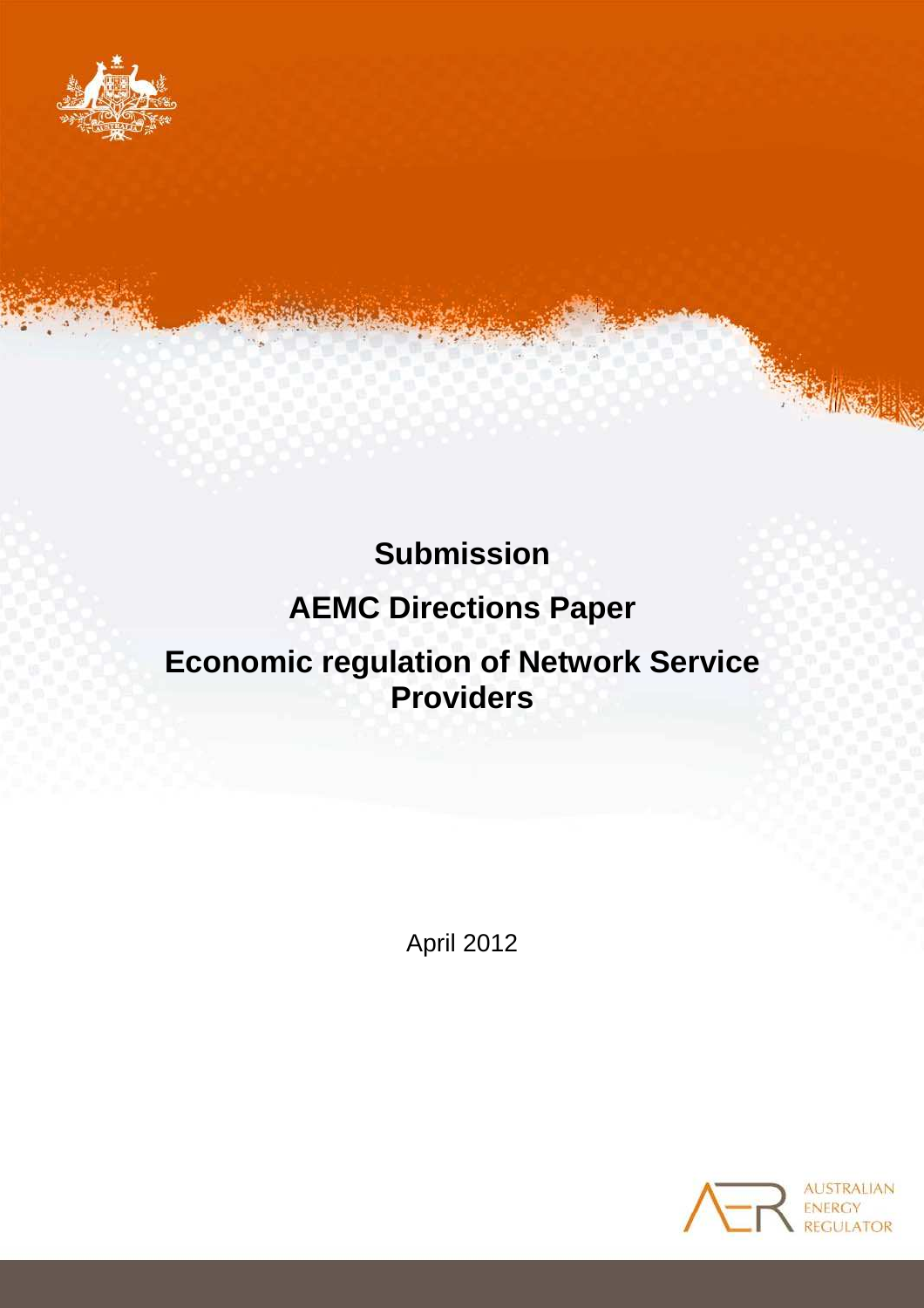#### **Overview**

The Australian Energy Regulator (AER) welcomes the opportunity to respond to the Australian Energy Markets Commission (AEMC) directions paper on the economic regulation of network service providers (NSPs).

In response to the questions raised in the directions paper and submissions made by others in this rule change process, the AER has refined some aspects of its original proposal. The submissions received by the AEMC to date have drawn our attention to the need to clarify the intent of parts of our rule change proposal. Some submissions have also suggested alternative solutions to the identified problems which we consider could better address the concerns raised by the AER. This AER submission builds upon our original proposal and in some areas proposes alternatives to the changes we submitted previously.

#### **Capex and opex forecasts**

At the heart of the AEMC consideration should be whether the National Electricity Rules (Rules) satisfy the minimum requirements of the National Electricity Law to deliver a reasonable opportunity for NSPs to recover at least efficient costs, or whether they deliver a higher forecast based on limited adjustments to a business's proposal. In order for the former to be determined, the AER maintains that the process for forecasting efficient costs should be changed in the manner described in its rule change proposal.

The current Rules contemplate a two stage process whereby the regulator first considers the proposal and, if satisfied, may accept the proposal as a reasonable estimate of efficient costs. If not, the regulator may substitute its own forecast. However, the current regime imposes restrictions on departures from the proposal in order to substitute a forecast of efficient cost. The NSPs' revenue proposals should be a central and important aspect of the AER's process, but should not limit the AER's consideration to the extent they do under the current Rules. The outcome is a deviation from the business's proposal, rather than a forecast of efficient costs derived from a thorough consideration of the revenue proposal and other independent analysis.

As a result the current regime allows inflated forecasts that are not necessarily in the long term interests of customers. After five years of applying this framework, the AER is convinced that using a model which removes the restrictions and requires the AER to forecast efficient costs, while continuing to have regard to the revenue and pricing principles (RPP), would better contribute to the achievement of the NEO.

In considering this issue, it will be important for the AEMC to come to a view on whether the current model best incentivises NSPs to provide efficient cost forecasts. This was part of the policy intent set out by the AEMC in 2006. Despite claims from NSPs and their advisors that the current model achieves this aim, the experience of the AER in receiving these proposals demonstrates that change is required for it to be achieved. This submission and its appendices set out at a practical level how this aim has failed to materialise.

The AER considers that its rule change proposal is the most appropriate model (and the one most widely used in other regimes) to encourage efficient forecasts from the NSPs. The fact that the regulator has a clear authority to determine a forecast of efficient cost provides strong incentives on the NSP to ensure that their own cost forecasts are efficient and are set out clearly to the regulator and that engagement is constructive.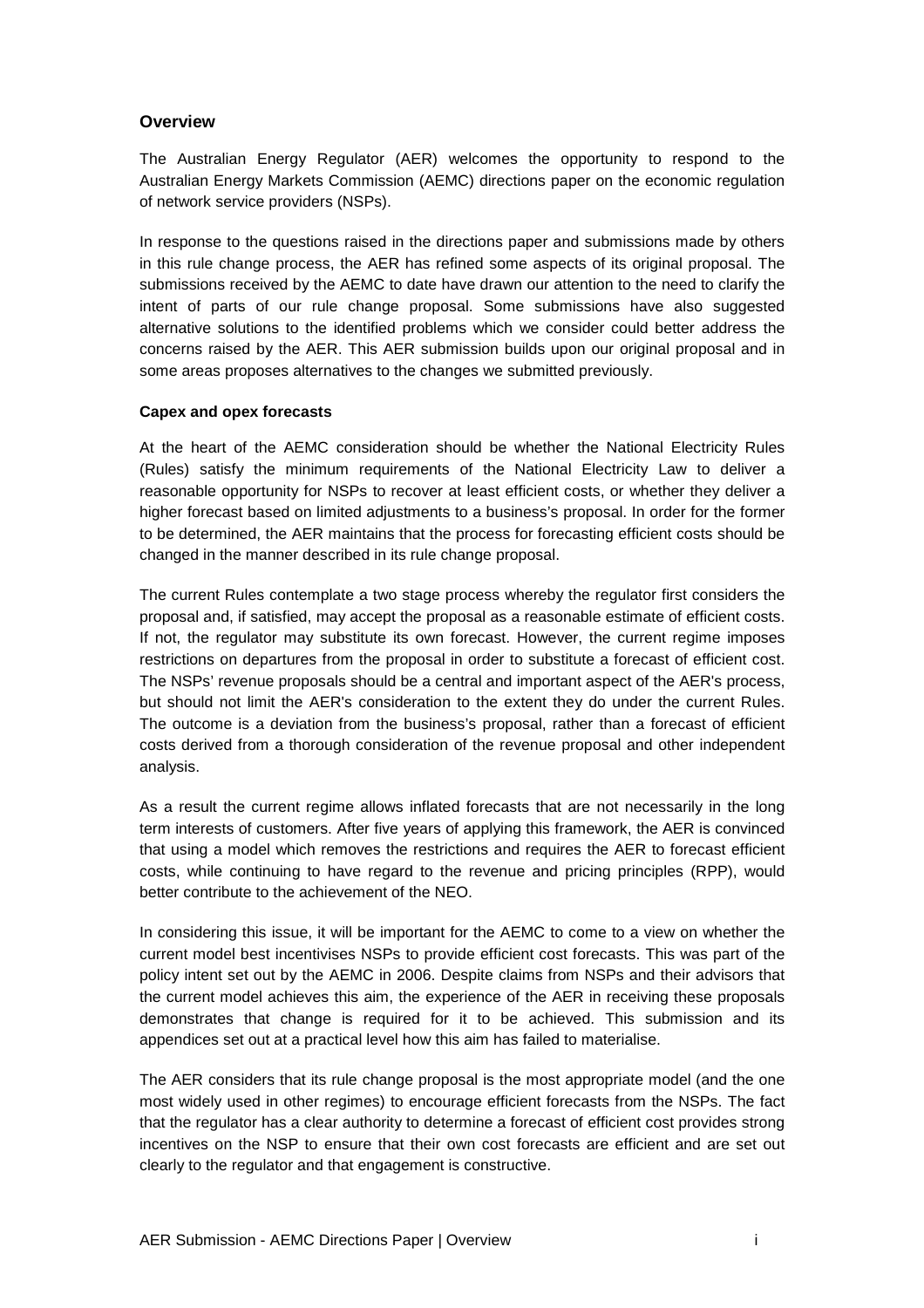Importantly, the AER's preferred model retains the fundamental premise that the NSP has the primary responsibility for running the network. The regulator would approve a total forecast of capital or operating expenditure, following a thorough examination of the regulatory proposal, expert advice and its own independent analysis. The NSP would then determine the individual projects required to meet service and reliability obligations.

#### **What would be different?**

In understanding what would be different under the rule changes proposed by the AER, it is important to understand the current limitations on the exercise of regulatory judgement under the current model. Under the current Rules, there is a clear distinction between the AER using supplementary information, such as comparative studies, in an informative sense in assessing the reasonableness of a proposal and the determinative sense of using such information and techniques to form substitute forecasts of efficient costs. While the AER does not consider that the Rules have limited the tools and techniques that can be used in the informative sense, the Rules have restricted their use determinatively.

To address this issue, the AER has proposed a regime where it has the authority to determine a forecast of efficient costs. This would provide stronger incentives for NSPs to submit forecasts that are able to be justified by evidence available to the regulator. In contrast, the current framework creates incentives for NSPs to provide forecasts that inflate expenditure needs and optimise the interests of the NSP. Examples of these types of forecasts and behaviour are included with this submission.

The most significant difference in the Rules proposed by the AER is the ability for the regulator to exercise judgement, considering the proposal and other information and coming to a view on forecasts of efficient costs. In making that decision, the AER would continue to be required to take into account the RPP and to do so in a manner that would contribute to the achievement of the NEO. The AER would continue to be subject to the existing requirements to publish the reasoning and methodologies used in coming to that forecast.

Regulated monopolies have an incentive to submit forecasts that are based on a cost build-up of conservative (ie. risk-averse) estimates of demand, coupled with conservative estimates of costs. In so doing, the NSP will inflate its revenue requirements. The AER considers that regulatory frameworks should be designed with this in mind, and that the regulator should be provided with the flexibility to apply appropriate tools in exercising its regulatory judgement in forming an appropriately justified forecast.

Building on the information contained on the rule change proposal and our subsequent submission of 12 December 2011, this submission provides analysis and evidence of how the current regime inappropriately restricts this from occurring.

#### **Capex incentives**

The AER agrees with the AEMC that the current capex incentives framework does not provide a continuous incentive and does not provide sufficient supervision of capex incurred above the forecast. The AER maintains that changes are required to encourage NSPs to constrain expenditure to within the forecast. However, submissions have raised a number of concerns about the specific solution the AER proposed. The AER supports a mechanism which would allow the AER to develop the details of the capex incentive framework, in consultation with stakeholders, through a guideline.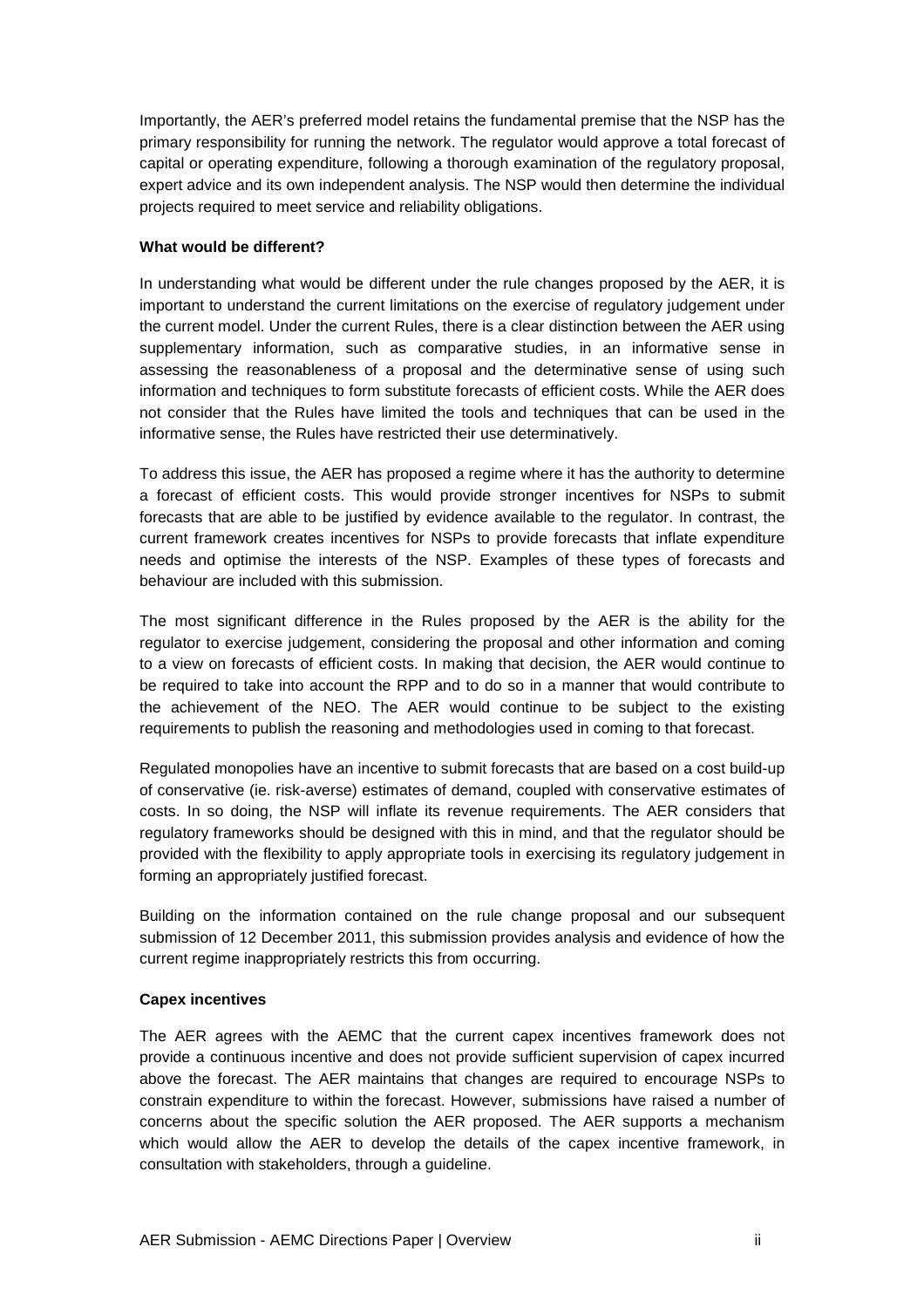It is appropriate for the AER to have the flexibility to adopt either a high powered or a lower powered depreciation incentive for TNSPs, as part of achieving a balanced capex incentive framework. This would be consistent with the approach currently allowed for DNSPs under chapter 6 of the Rules. Prescribing the use of forecast depreciation in the Rules will not achieve the AEMC's objective of creating an incentive for NSPs to submit accurate capex forecasts, which needs to be addressed through other options. The AER does not consider it is necessary to provide direction in the Rules to govern the exercise of discretion in deciding whether actual or forecast depreciation is to be applied. Such decisions should be taken in the context of the suite of incentives and schemes applicable to the NSP, and designed to take into account the RPP.

In relation to the rule change on related party margins and the capitalisation of overheads, this submission clarifies that the AER's proposal would require consistency with the methods determined to set the forecast in the preceding regulatory determination. The AER did not propose that there be consistency with the amounts of related party margins and the capitalisation of overheads specified in a preceding regulatory determination. In addition, the AER notes that applying a stronger capex incentive, as the AEMC has suggested, will not address the problem in relation to the incentive for a NSP to inflate the amount of capex to be included in the RAB by including inefficient profit margins or making changes in capitalisation policy within the regulatory control period.

On new incentive schemes, the AER maintains that it should be able to fully develop and apply effective incentive schemes, rather than being restricted to test schemes or small scale pilots. This power should be bounded by a requirement to have regard to the governing principles included in the proposed rules.

#### **Determining the rate of return**

The AER considers that the rate of return frameworks in chapters 6 and 6A of the Electricity Rules and the National Gas Rules (Gas Rules) each have flaws and none of them should be adopted without amendment. Instead, the AEMC should assess the relative benefits of the existing frameworks, as well as alternative approaches not currently prescribed in either set of rules, and determine an approach that results in the best framework in which the AER is able to make WACC decisions that are consistent with the RPP and that will contribute to the achievement of the NEO or the NGO.

More generally, the AER considers that the rules should define the framework (including the nominal post-tax and return on equity model); define the process for conducting the WACC review; and establish high level principles to be applied in the WACC review. In turn, the WACC review should establish all the values and methods for individual parameters, and the regulatory determination or access arrangement should apply the values and methods established in the WACC review.

The AER's proposal for a binding WACC review conducted at least once every five years, however, received limited support. This submission discusses many of the issues raised by stakeholders. Notably, this submission clarifies the AER's concerns with the timing of new information. In this regard, the AER does not agree with the AEMC and SFG that, in general, allowing for all WACC parameters to be considered at every reset will necessarily increase the quality of any WACC estimate.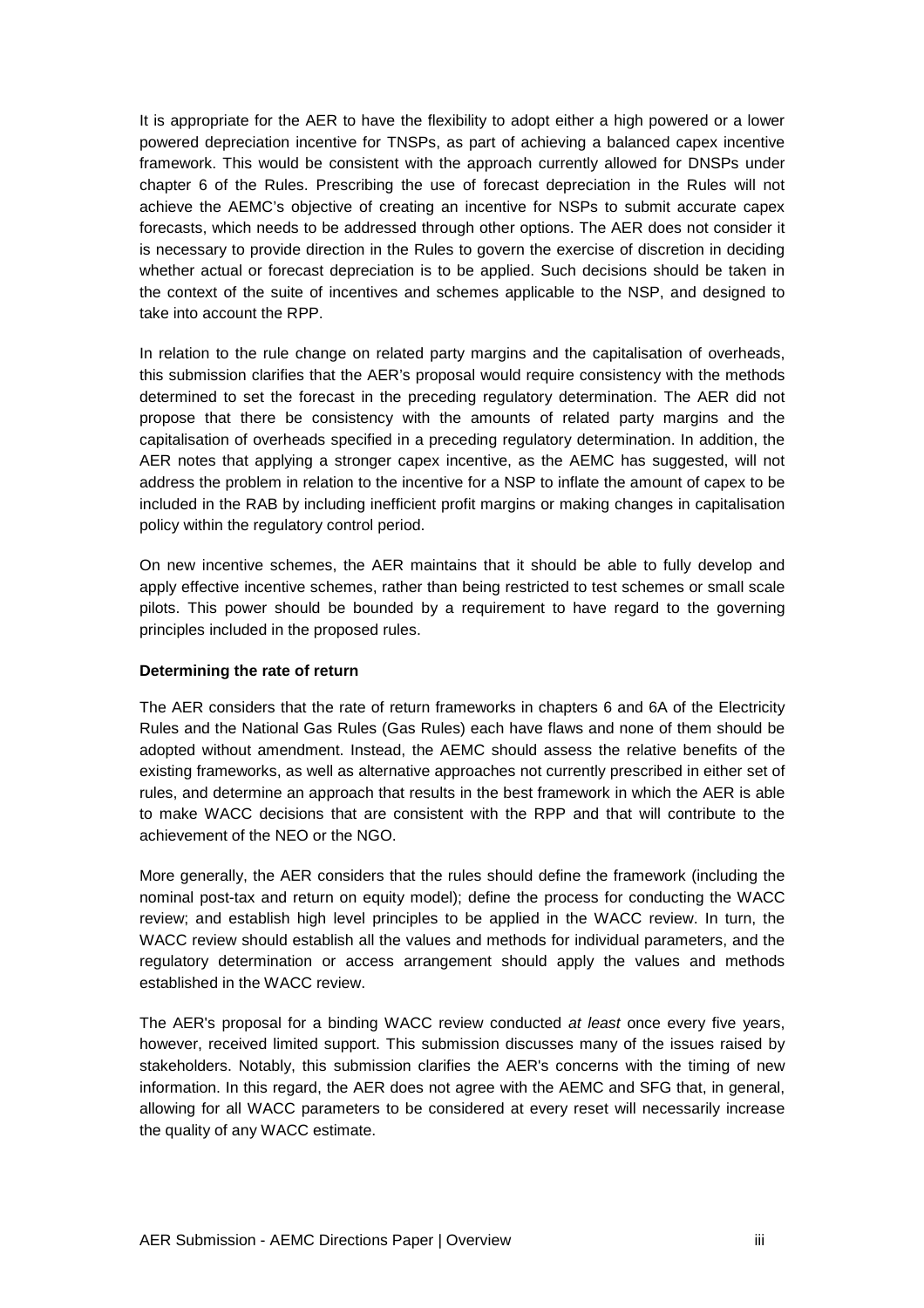The AER also considers that submissions of stakeholders, and the AEMC and SFG, undervalued the benefits of the AER's proposal. In particular, the AER considers a single binding WACC review will:

- better allow lessons learned from the previous consideration of WACC issues, including the Tribunal's views, to be reflected in the next consideration of WACC issues—this does not happen effectively with consistently over-lapping reset processes
- facilitate reconsideration of all parameters, rather than focusing on a select few
- provide a more appropriate forum to consult on changes in approach given industry–wide engagement
- better promote user group engagement, given the limited resources of user groups
- increase administrative efficiency.

However, to the extent that the AEMC considers a single binding WACC review undertaken at least every five years does not provide adequate flexibility to keep pace with financing practices and theory, the AEMC should consider a binding WACC review undertaken at fixed two (or three) yearly intervals. This alternative maintains the benefits from the AER's rule change proposal that is achieved through considering WACC issues in an industry–wide forum, as outlined above. Moreover, the AEMC should consider the application of the outcomes of the WACC review to resets where the reset draft decision is released after the WACC review is finalised. These two amendments from the AER's rule change proposal should accommodate stakeholder concerns regarding the ability of a binding framework to adequately react over time to changing circumstances.

Consistent with the general principles discussed above, the AER maintains that the methodology used to determine the debt risk premium should be determined during the WACC review. This includes the definition of the benchmark. In this context, the AER recognises that a number of alternative approaches to determining the debt risk premium have been proposed by stakeholders. The AER considers that it should have the ability to consider each of these approaches at the time of the WACC review. This submission expands on the limitations in the current rules which would prevent the AER from adopting these alternative approaches.

#### **Regulatory process**

The AER and other stakeholders have noted problems with the current regulatory process that inhibit the engagement of stakeholders and the AER's ability to assess information provided in support of regulatory proposals within the constraints and timeframes of the Rules.

The AER generally supports the objectives outlined in the AEMC's directions paper. These include that: the AER should have sufficient time to scrutinise initial and revised regulatory proposals; stakeholders should have a reasonable opportunity to comment on material submitted in the process; NSPs should have sufficient time to prepare their revised regulatory proposals; NSPs' initial and revised regulatory proposals should include as much relevant information as is possible; submissions by NSPs should not be used to circumvent restrictions in the Rules on the content of regulatory proposals; and dialogue between the AER and NSPs should be encouraged.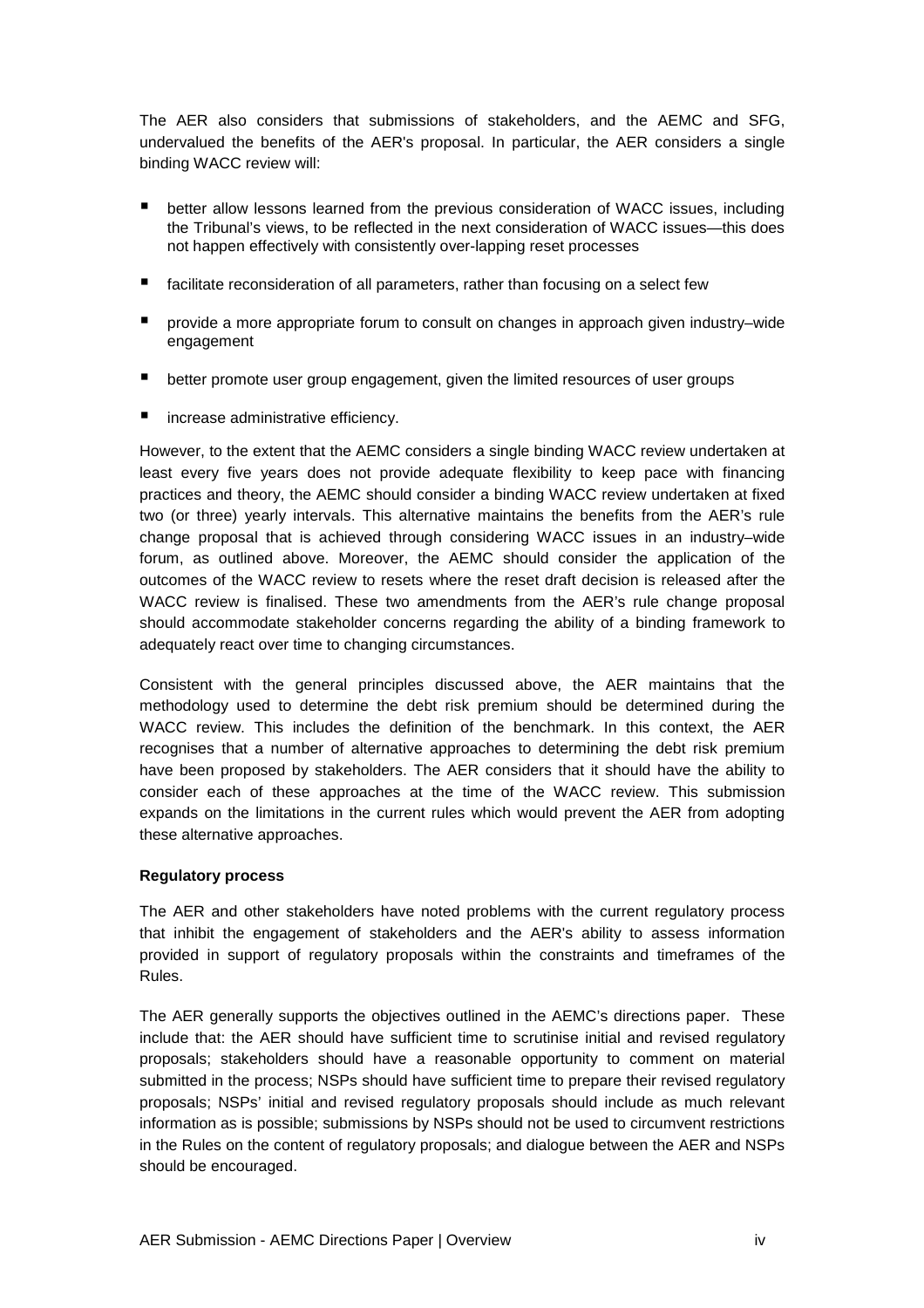The AER considers that its initial rule change proposals to restrict NSP submissions on their own proposals and to deal with confidential information would help meet those objectives.

Ultimately, the AER considers that its proposed rules improve the efficiency of the regulatory process by:

- encouraging a NSP to submit a complete proposal upfront
- affording stakeholders other than a NSP a reasonable opportunity to make submissions on a NSP's proposal
- reducing impediments to the AER's ability to assess information caused by submissions late in the process and the tight timeframes in the Rules.

The deficiencies identified by the AER should be addressed. The AER recognises that the proposed rules are not the only solution that may achieve this objective. Indeed the AER is open to other options that have been identified. These options could be implemented by themselves or to complement the proposed rules.

One option that may complement the AER's proposed rules is to focus on enhancing the front of the regulatory process by starting the process three months earlier. This may allow the AER to implement a new proposal to consult on and lock in expenditure forecast models as part of the framework and approach paper stage. It may also allow the AER to better deal with confidentiality claims and if appropriate, publish an issues paper.

#### **AEMC's proposed rule making test**

While in many areas the AEMC has laid out a robust framework for the consideration of the issues, the AER considers that the AEMC has unduly narrowed the criteria for assessing the proposal, particularly in relation to the proposed capex and opex framework. As highlighted by the submissions on the consultation paper and the discussion at the forum of 2 April 2012, there is considerable debate regarding the operation of the current Rules. However, there also appears to be broad agreement on how the Rules were intended to operate.

The AER is concerned that the approach adopted by the AEMC in first seeking to find a fault with the current Rules, risks the rejection of rule change proposals that are necessary to clarify or better achieve the AEMC's 2006 policy intent. The AER maintains that, at a minimum, changes are required to the Rules to enable the policy intent set out by the AEMC 2006 to be met. However, to the extent that some stakeholders believe that the Rules are already capable of performing in the intended manner, the statutory rule making test would be met by rule change proposals that clarify the operation of the framework. That is, removal of ambiguity in the Rules will promote the long term interests of consumers and should therefore pass the statutory test.

Further, the AER notes the AEMC's intention to review the performance of other regulators in other regulatory frameworks. The AER does not consider that it is appropriate to separate consideration of a particular regulator's practices from the broader statutory framework in which it operates. The AEMC should assess the role and power of other regulators in the context of their framework and objectives. Analysis which compares theory with practice, but fails to consider how the theory is conveyed into practice in the context of the applicable regulatory framework, risks ignoring practical issues which could prevent the policy intent from being implemented.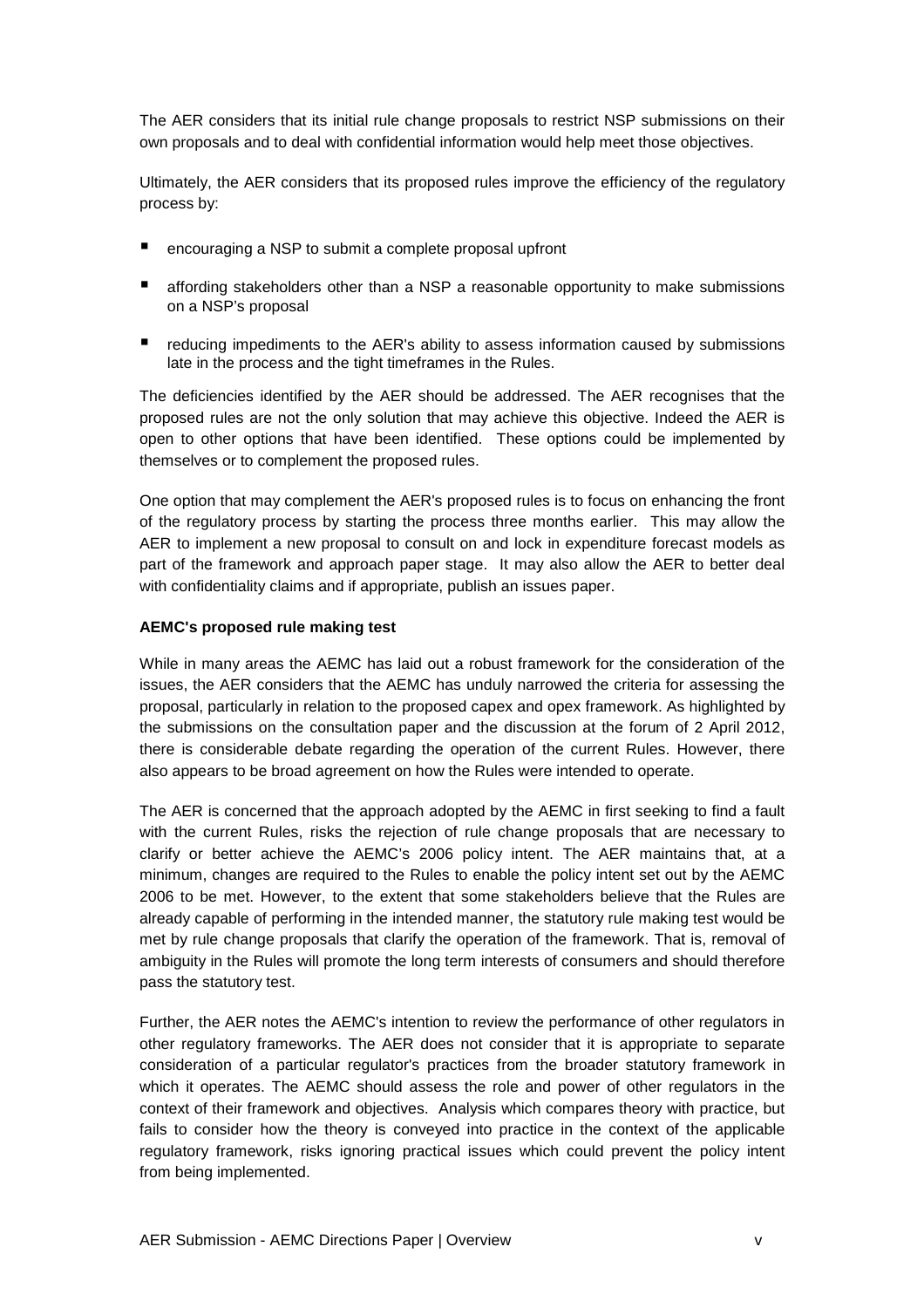#### **Table of contents**

| 1            |     |                                                                    |  |
|--------------|-----|--------------------------------------------------------------------|--|
|              | 1.1 |                                                                    |  |
|              | 1.2 |                                                                    |  |
|              | 1.3 |                                                                    |  |
|              | 1.4 |                                                                    |  |
| $\mathbf{2}$ |     |                                                                    |  |
|              | 2.1 |                                                                    |  |
|              | 2.2 |                                                                    |  |
|              | 2.3 |                                                                    |  |
|              | 2.4 |                                                                    |  |
|              | 2.5 |                                                                    |  |
|              | 2.6 |                                                                    |  |
| 3            |     |                                                                    |  |
|              | 3.1 |                                                                    |  |
|              | 3.2 | Nominal post-tax framework and the Capital Asset Pricing Model  41 |  |
|              | 3.3 |                                                                    |  |
|              | 3.4 |                                                                    |  |
|              | 3.5 |                                                                    |  |
|              | 3.6 |                                                                    |  |
| 4            |     |                                                                    |  |
|              | 4.1 |                                                                    |  |
|              | 4.2 |                                                                    |  |
|              | 4.3 |                                                                    |  |
|              | 4.4 |                                                                    |  |
|              | 4.5 |                                                                    |  |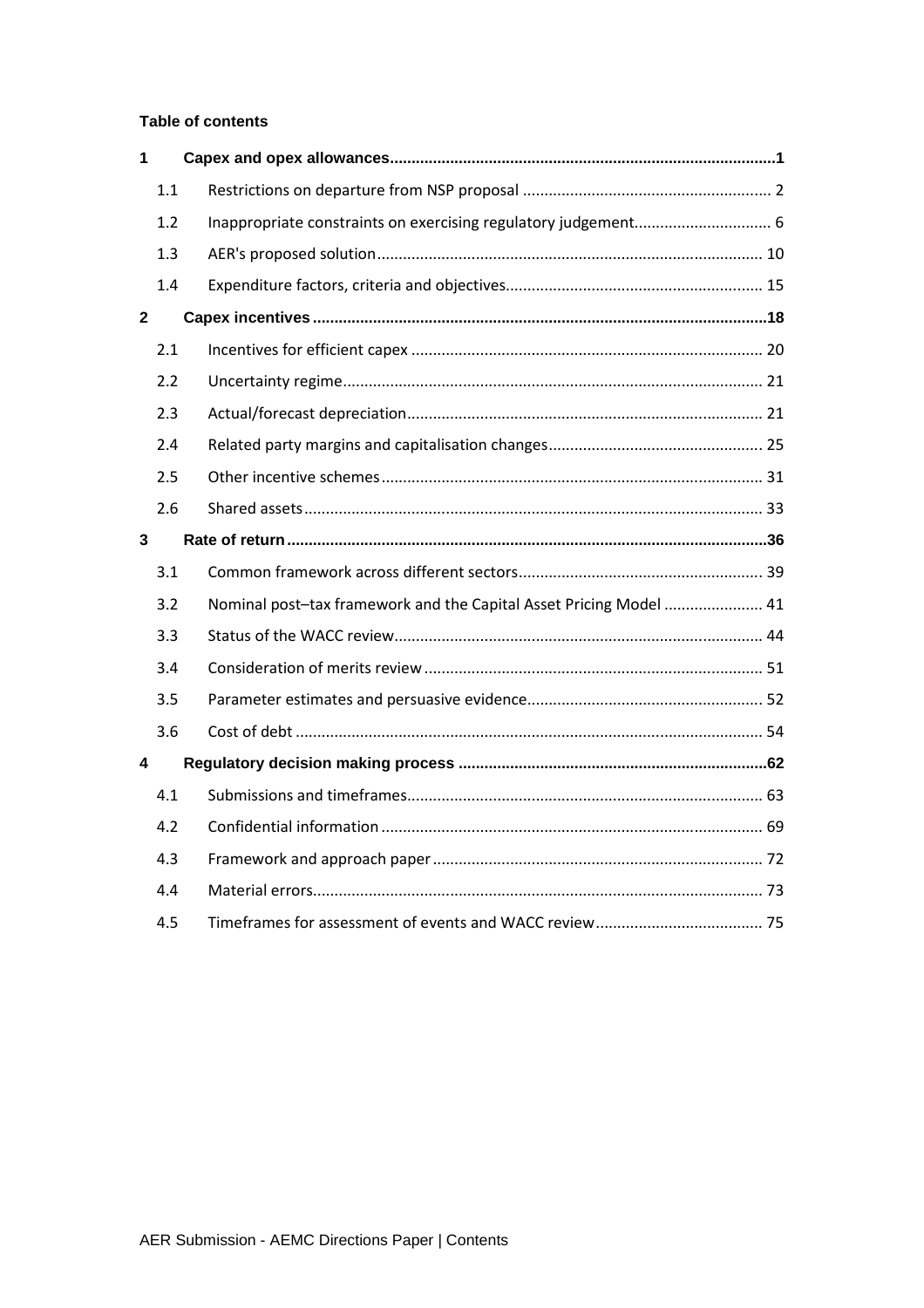# **1 Capex and opex allowances**

The AER considers that the process for setting estimates of efficient costs should be changed in the manner described in our rule change proposal. This decision making test was reflected in the proposed rules as follows:

The AER must determine the total of the forecast of required expenditure of a Network Service Provider for the regulatory control period, and the forecast of the required expenditure for each regulatory year of the regulatory control period, that the AER considers would meet the efficient costs that a prudent Network Service Provider would require to achieve the expenditure objectives.

In addition, the AER's proposed changes to clause 6.12.3 should be implemented to remove the restriction that the substitute forecast must be based on the regulatory or revenue proposal and be amended only to the extent necessary to comply with the Rules.

The objective of the proposed rules is to give the AER the responsibility to determine the forecast subject to the continuing requirements contained in the Law, namely that it must have regard to the RPP and must make its decision in a manner that will contribute to the achievement of the NEO. Significantly, the RPP directs the AER to provide the NSP with the reasonable opportunity to recover at least its efficient costs.

The current regime imposes inappropriate restrictions on departures from the proposal in order to forecast efficient costs. The NSPs' revenue proposals should be a central and important aspect of the AER's process, but should not limit the AER's consideration to the extent they do under the current rules. Instead, the AER should have the opportunity to exercise judgement when deciding which techniques, tools and information to rely on when forming a view on efficient cost forecasts.

This chapter argues that:

- the current regime enables NSPs to propose revenues that maximise their returns by allowing them to propose forecasts that are in excess of what may actually be required to efficiently provide the services required by customers
- while the AER has the ability to undertake top down analysis, its ability to apply the results of that analysis when determining substitute forecasts is inappropriately constrained.

This chapter also describes in more detail how the AER expects the cost assessment process to be affected if its rule change proposal is adopted. In particular, it shows that the NSP's proposal will continue to form the central part of the AER's deliberations, even if the AER is empowered to determine forecast expenditure, rather than only being able to amend a NSPs proposed forecast.

Appendix 1 considers the results of the current regime. Appendix 2 provides examples of the issues that the AER's rule change proposal is designed to address.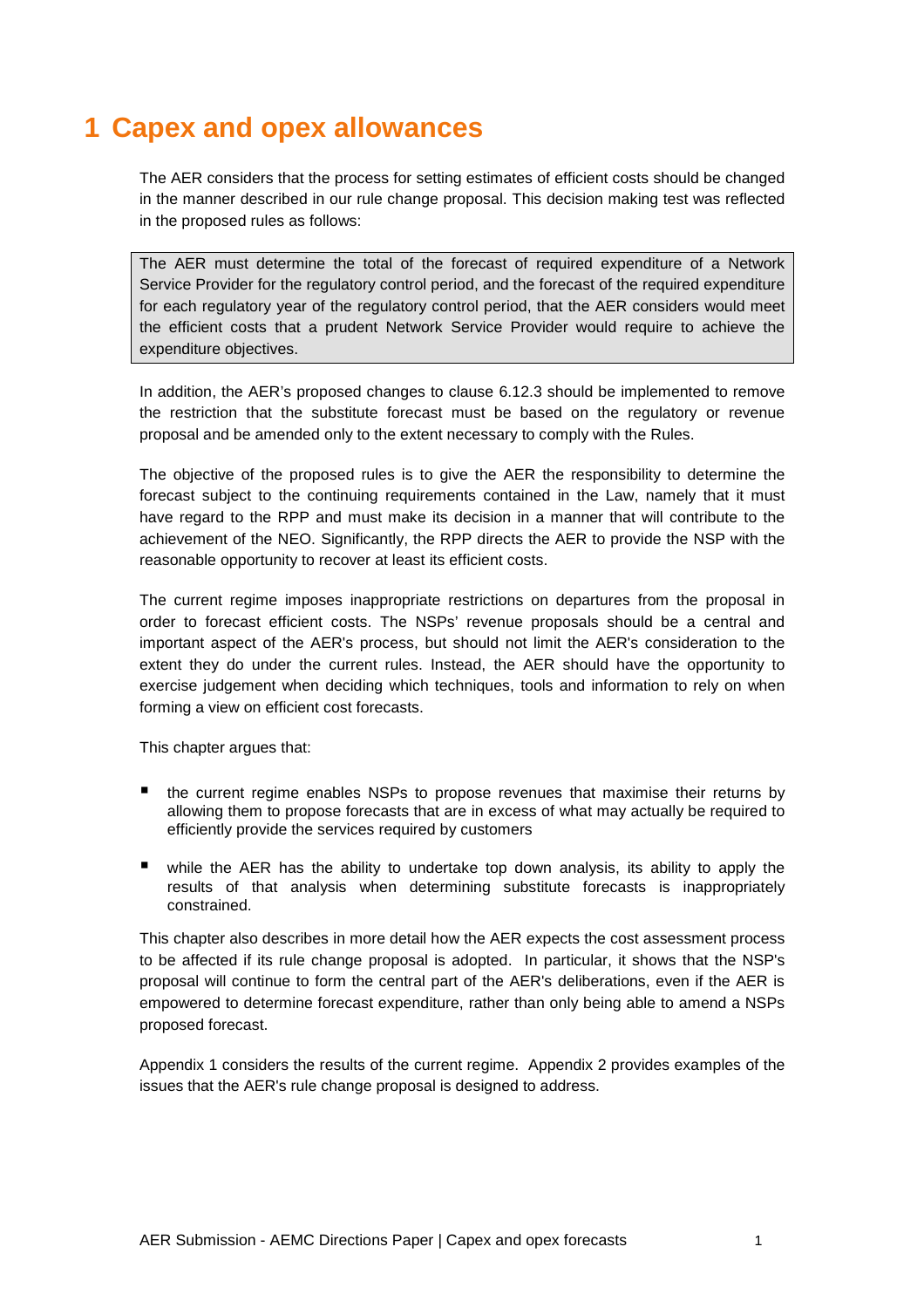# **1.1 Restrictions on departure from NSP proposal**

The first round of regulatory resets has reinforced the AER's view that the current regime imposes inappropriate restrictions on the AER's ability to depart from the NSP's proposal in order to forecast efficient costs. While NSPs are better informed about the costs faced by their business than the AER, this does not mean they have an incentive to ensure the forecasts represent efficient costs. In the context of monopoly businesses, regulation replaces the discipline of competition to ensure businesses are operating efficiently. For a regulated business, the regulator's decision is a key determinant of profits. It is in the regulated business's interest for its forecasts to be as high as possible. This fact has a pervasive influence over the proposals submitted by NSPs.

In contrast, as required by the Law through the RPP and the NEO, the regulator must balance the conflicting objectives of price versus safety, quality, reliability and security of supply. In addition, as noted above the RPP directs the AER to ensure that it provides a NSP with an amount which at least meets the NSPs' efficient costs. By requiring the AER to allow "at least efficient costs", this makes clear that if in doubt, the AER should err in favour of the businesses. The merits and judicial review processes also protects NSPs from the risk of regulatory error.

All regulatory regimes face the challenge of information asymmetry, since the regulator never knows as much about running a business as the business itself. Indeed, it is never intended that the information asymmetry will be fully addressed. It is not practical or efficient for the regulator to replicate the planning and engineering expertise of the businesses. However, the current provisions of Chapters 6 and 6A mean that AER can only reject an NSP's proposal if it is able to demonstrate that the forecast submitted by the NSP does not reasonably reflect efficient costs. Further, the AER must then be able to demonstrate that its substitute estimate is based on and amends the regulatory proposal only to the extent necessary to meet the requirements of the Rules.

The detailed, technical regulatory determination process that has prevailed under the current Rules is the direct product of the framework which requires the AER to forensically address the NSPs' proposal in order to determine a substitute forecast. It is not desirable nor should it be necessary for the AER to assess each individual capex and opex project or line item submitted by the NSP.

Instead, the AER should be empowered to deliberate and form judgments without needing to present its calculations as line variances against the NSPs' proposals. As part of this approach, the AER should have the opportunity to consider and form an opinion on all relevant sources of information, including benchmarking and other sources of top down analysis. While the AER's analysis may not be as detailed as that which is possible within the business, this is entirely appropriate. The objective is to provide an estimate of efficient costs and an appropriate revenue allowance — restraining the incentives inherent in a monopoly position — whilst ensuring this is sufficient for the NSP to meet its obligations and recover at least efficient costs. The AER considers that the regime as currently drafted does not achieve this balance. While the AER has been able to reject proposals that are too high, it has been constrained in its ability to determine substitute amounts. As a result the substituted amount may still be much higher than needed to manage the risk of underinvestment, resulting in consumers paying more than necessary. This is clearly not in the long term interests of consumers.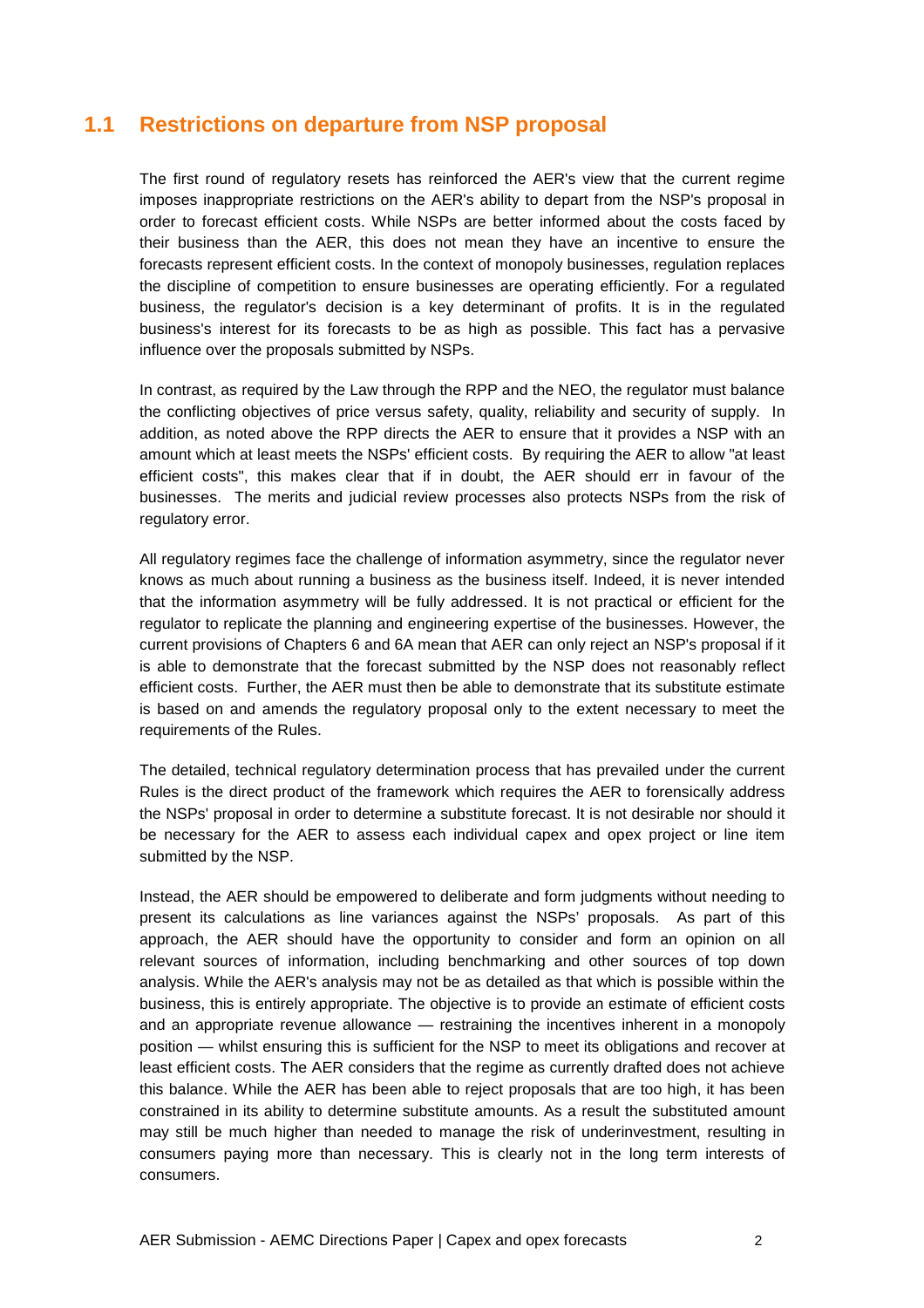The AER has carefully considered submissions to the Issues Paper, as well as discussion at the AEMC forum on 2 April 2012. NSPs have expressed the view that the AER already has the ability to interrogate their revenue proposals and where necessary to substitute an efficient substitute.<sup>1</sup> Many other stakeholders, including the AER, argue that the regulator's ability to do this is inappropriately constrained. Where there is consensus about the intent of Chapters 6 and 6A, but ambiguity about whether this intent has been met, the AEMC should amend the rules to resolve this ambiguity. The AER's rule change proposal seeks to provide clarity that the AER has the power to determine forecasts in the way that NSPs claim it already does.

## **1.1.1 Characteristics of information submitted by NSPs**

In its 2006 decision, the AEMC stated that:

The decision-making process set out in the Revenue Rule will also reduce the incentive for TNSPs to submit forecasts which represent ambit claims. Such exaggerated forecasts would be likely to fail to satisfy the decision criteria to be applied by the AER and therefore to run the risk of being rejected and replaced by the AER with a less favourable forecast.<sup>2</sup>

This expectation has not been realised, and changes to the rules are required to address this limitation. The current cost assessment framework creates perverse incentives for a NSP to:

- submit conservative cost forecasts that are optimised to promote the interests of the NSP which may not be in the longer term interests of consumers, and to
- engage in behaviour that exacerbates the information asymmetry.

These incentives are greater under the current Rules than under a traditional regulatory regime because the current rules make the AER more dependent on information provided by NSPs. This dependence arises because the AER is required to show how a proposal does not reasonably reflect efficient costs, with the primary sources of evidence for this exercise lying with the NSP. This is to be contrasted with a regime which would require the NSPs to provide independently verifiable justification for their estimate of efficient costs and forecasts. Further, there is no effective adverse consequence in the event that the AER rejects a proposal insofar as the AER is limited in the extent to which it can modify the NSPs original proposal. The regime thus operates to encourage NSPs to propose a highly conservative forecast (ie that is overly risk averse without adequate justification) on the basis that if rejected the amount by which it will be reduced is likely to be relatively modest, than propose a more realistic but more modest proposal that is more likely to be accepted.

In summary, in a tactical sense for the NSP it is better to lodge a highly conservative forecast that is rejected and reduced by a small amount than to lodge a modest proposal that is accepted.

 $\overline{a}$ 

<sup>1</sup> See, for instance, the responses to the AEMC's consultation paper submitted by: Aurora Energy (pgs 5-6), Ausgrid (pg 5), ETSA Utilities, Citipower & Powercor (pg 15), the Electricity Networks Association (pg 3), Ergon Energy (pg 7), Grid Australia (pg 25) and Jemena (pg 26).

<sup>2</sup> AEMC, Rule Determination, National Electricity Amendment (Economic Regulation of Transmission Services) Rule 2006 No.18, November 2006, pg. 53.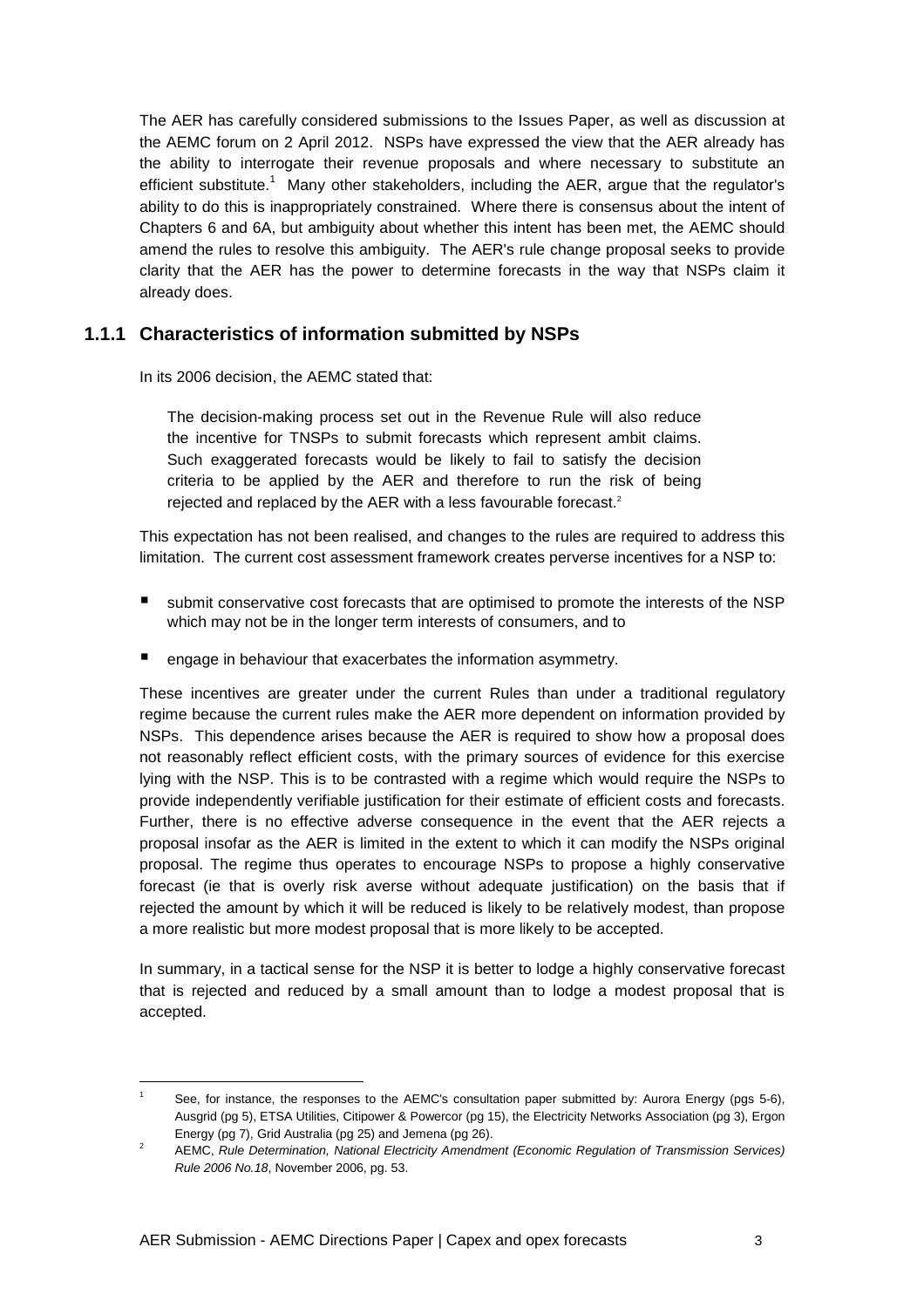The effect of these incentives in the current regime stands in direct contrast to the original intent to provide accurate and fully supported proposals. The current regime can also be contrasted with other regulatory regimes - for instance, the regime that applies in the UK where it is incumbent upon the NSP to "sell" its proposal to the regulator. In these other regimes the regulator may ignore information that is demonstrably poor quality and the onus is upon the NSP to provide clear information on its efficient costs that would make it more difficult for the regulator to set aside. The regulator is still obliged to justify its decisions (including any decision to adopt a different forecast to the one proposed by the relevant NSP) however, it is not constrained by information submitted by NSPs in the way that the AER is under the current regime.

The AER urges the AEMC to carefully consider the question of how best to incentivise NSPs to provide clear information on its efficient costs and to engage constructively with the reset process. While the regulated monopoly companies have strongly expressed a view that this is achieved through the existing model, the AER experience is quite the opposite. The AER maintains that changes are needed to achieve the policy intent set out by the AEMC in 2006.

The AER's proposed changes to the decision making test are designed to bring the rules closer to the original intent. Under the proposed rules, the AER would be able to determine a forecast that meets the requirements of the principles and objectives. In the face of poor or inadequate information from a NSP, the AER would be able to determine its own forecast drawing more freely on its own analysis and expert advice than is the case at present.<sup>3</sup>

The remainder of section 1.1 considers in more detail how the current regime affects incentives when submitting forecasts (section 1.1.2) and NSP behaviour that compounds information asymmetry (section 1.1.3). Examples of these behaviours are set out in Appendix 2.

#### **1.1.2 Effects on incentives when submitting forecasts**

The AEMC has suggested that since the AER has been able to reduce expenditure forecasts by an equivalent level to jurisdictional regulators, it follows that the AER's discretion is not inappropriately constrained.<sup>4</sup> While the AER's reductions to expenditure may be comparable in percentage terms, this does not mean the outcomes are equivalent, or representative of efficient costs. If a forecast departs from efficient costs to a greater extent than occurs under other regimes, the resulting forecast will still not reflect efficient costs even if it is reduced by an equivalent percentage.

The propose-respond model provides strong incentives on NSPs to submit regulatory proposals that are based on a conservative engineering cost build-up that are optimised for the interests of the NSP. Usually, NSP forecasts are a build up of conservative estimate on top of conservative estimate, which combine to form an overstated forecast.<sup>5</sup> The current construction of the rules means that it is entirely legitimate for NSPs to do this. In order for the long term interests of consumers to be promoted, the regulator should be given the authority to balance all available information and determine a forecast.

<sup>3</sup> Section 1.2 demonstrates how the current Rules act to limit the AER's ability to determine substitutes based on its own analysis and expert advice.

<sup>4</sup> AEMC directions paper, page 26.

<sup>5</sup> Examples are provided in Appendix 2, Table 1.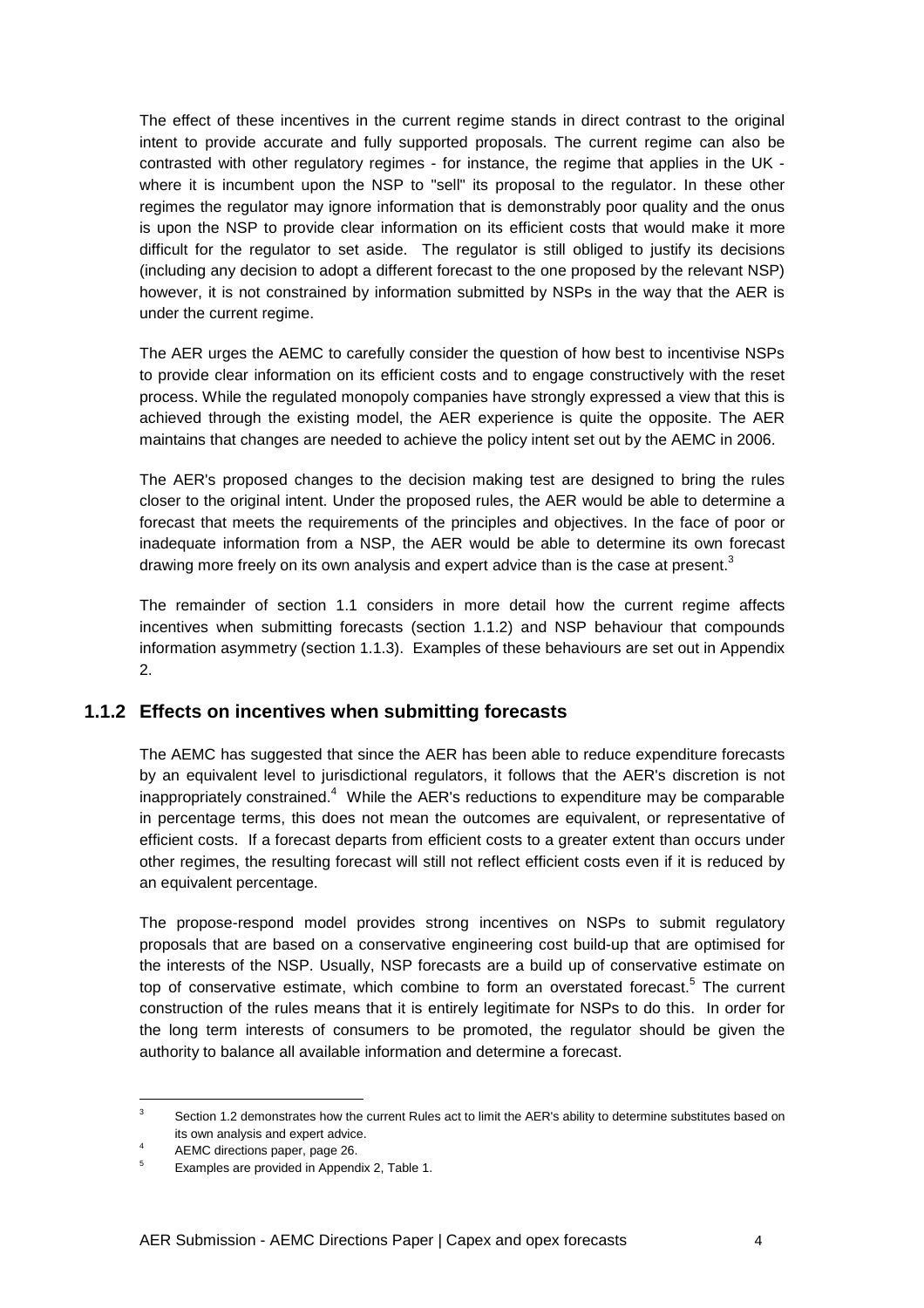The conservative forecast proposed by the NSP is likely to include individual projects which would not be considered necessary during the relevant regulatory period if more probable forecasts were adopted. At the forum of 2 April 2012, the NSPs characterised these projects as 'nice to haves' rather than 'must haves to meet statutory obligations'. However, the current Rules require that the AER base its substitute on the forecast from the NSP, even after it has been found to not reasonably reflect efficient costs. Practically, it is not always possible for the AER to demonstrate that each element of a NSPs' forecast is inefficient. As a result, customers are obliged to bear the cost of investments which may not be required for many years, or, if demand outcomes are lower than forecast, may never be required. Alternatively, if an overstated forecast can be sustained the NSP will face less financial pressure and it will be less likely to aggressively pursue efficiency measures. In either case, consumers will bear higher costs than necessary for an extended period.

NSPs have identified several features of current rules which they purport create incentives for them to submit accurate forecasts. Table 1.1 (next page) explains why these features have failed to offset the inherent incentive for a NSP to maximise or overstate its forecast costs.

#### **1.1.3 Incentives to exacerbate information asymmetries**

Since any substitute forecast determined by the AER must be based on the NSP's proposal, NSPs have an incentive and an opportunity to engage in behaviour that impedes the AER's ability to carry out the analysis required to estimate a substitute forecast. Examples of NSP responding to these incentives include:

- submitting an enormous volume of technical information which takes a long time to analyse but does not adequately or rigorously demonstrate the efficiency and prudency of proposed costs
- failing to provide or provide in a timely way key pieces of information which would support lower costs
- responding to AER questions in a way that superficially provides the information sought but does not address the substance of the question
- adopting strategies to ensure that the AER and its consultants do not have enough time to conduct proper analysis.

The current rules tend to encourage NSPs to engage the regulator in a "war of information" which inhibits the exercise of sound regulatory judgement. It also has consequences for the ability of other stakeholders to participate in the regulatory process. For instance, Appendix 1 shows how regulatory decision documents have increased in length since the introduction of the current rules. Evidence of NSPs acting in response to these incentives is set out in Appendix 2.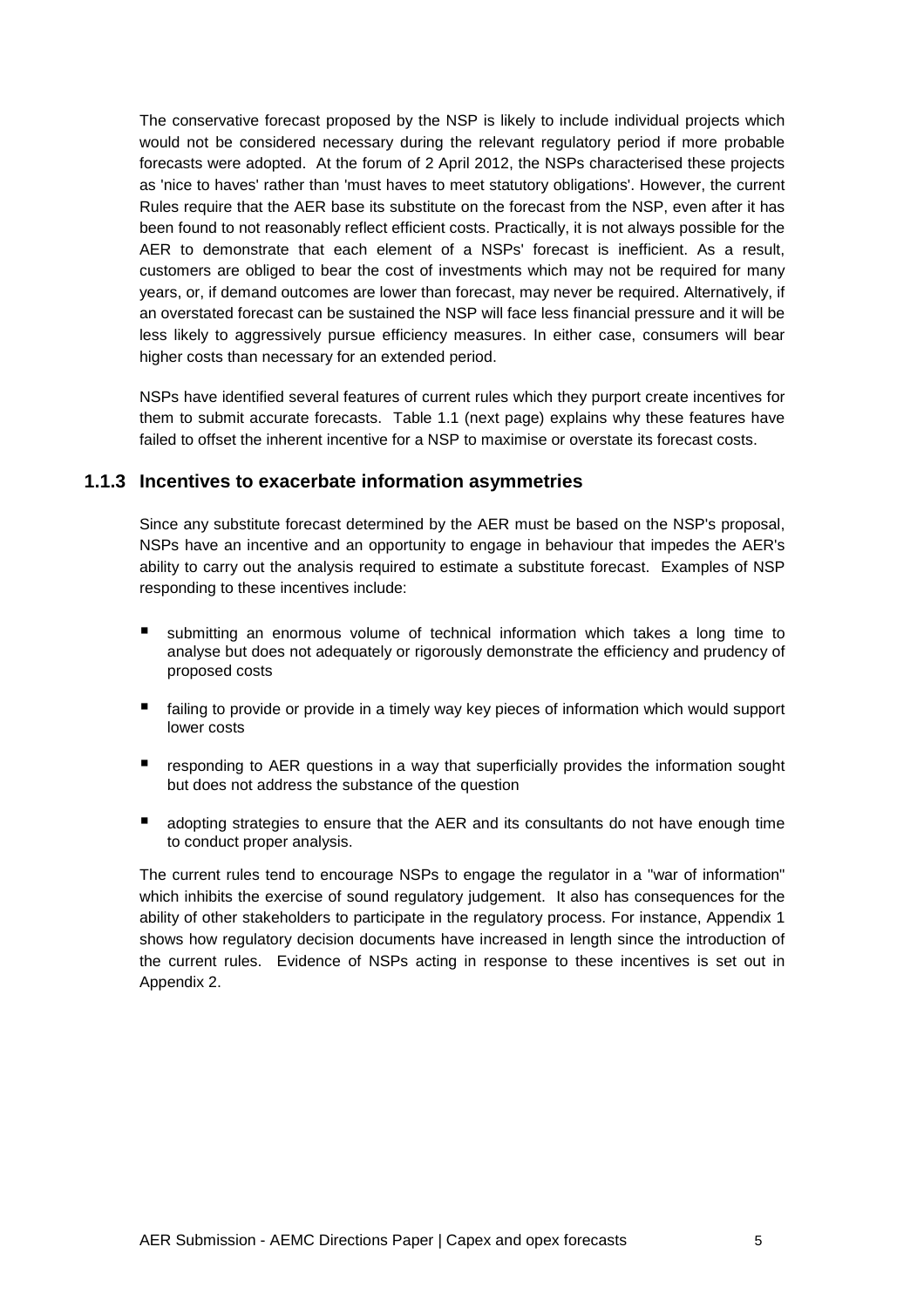| <b>Feature identified by NSPs</b>                                                                                                                  | Why this feature fails to prevent inflated forecasts                                                                                                                                                                                                                                                                                                                                                                                                                                                                                                                                                                                                                                                                                                                                                 |
|----------------------------------------------------------------------------------------------------------------------------------------------------|------------------------------------------------------------------------------------------------------------------------------------------------------------------------------------------------------------------------------------------------------------------------------------------------------------------------------------------------------------------------------------------------------------------------------------------------------------------------------------------------------------------------------------------------------------------------------------------------------------------------------------------------------------------------------------------------------------------------------------------------------------------------------------------------------|
|                                                                                                                                                    | The AER is not "at large" when estimating a substitute forecast. When<br>estimating a substitute, in practice the AER is limited to only addressing<br>those elements of a NSP's proposal that it was not satisfied reasonably<br>reflects the expenditure criteria. As a result, the substitute estimate is<br>essentially the NSP's proposal adjusted by any specific amounts<br>identified by the AER during the undertaking of its analysis.                                                                                                                                                                                                                                                                                                                                                     |
| The risk that AER is at "at large" in<br>setting a substitute if the NSPs' forecast<br>does not reasonably reflect efficient<br>costs <sup>6</sup> | Given that the AER must first explain why it is not satisfied with a<br>proposed total and then demonstrate that its alternative amount<br>complies with the restrictions set out in the Rules, there is very little<br>downside risk for NSPs associated with presenting inflated forecasts -<br>merely that certain elements of an overall proposal may be revised<br>downwards.                                                                                                                                                                                                                                                                                                                                                                                                                   |
|                                                                                                                                                    | Under the current Rules, the AER has never accepted a NSP's total<br>proposed forecast. This suggests that the NSPs attach very little<br>reputational cost to having their proposed forecast rejected. It also<br>suggests that any reputational cost is not outweighed by the large<br>potential benefit to NSP if it proposes an overstated forecast in the first<br>instance and the AER accepts it because it is unable to make the case<br>that the NSPs' forecast should be revised.                                                                                                                                                                                                                                                                                                          |
| The AER has strong information<br>gathering powers                                                                                                 | The timeframes set out in chapters 6 and 6A limit the AER's ability to<br>fully use its information gathering powers. The ability of the AER to seek<br>further information or clarification following the information provided by a<br>NSP in response to a regulatory information instrument is impeded by<br>the fact that the deadlines for the draft decision and the final decision<br>are fixed. These issues are exacerbated by NSP behaviours that reduce<br>the AER's opportunities to challenge their proposed forecasts, such as<br>by continuously developing new material arguments or by preparing<br>fresh business cases on an ex post basis.<br>As a result, the AER's information gathering powers have been less<br>effective in constraining NSPs' forecasts than may have been |
|                                                                                                                                                    | anticipated, particularly once the review process has commenced. The<br>AER is working to improve its information gathering process, including<br>through the introduction of a comprehensive annual reporting regime.<br>While this work should improve future reset outcomes, it is unlikely to<br>fully overcome the effects of the incentives on NSPs to engage in<br>behaviour that exacerbates information asymmetries.                                                                                                                                                                                                                                                                                                                                                                        |
| Senior management to provide a<br>statutory declaration confirming the<br>accuracy of the assumptions underlying<br>the proposed forecasts         | As explained above, it is possible to adopt a series of cautious or<br>conservative assumptions which combine to form an overstated forecast<br>without using deliberately inflated costs. Accordingly, the statutory<br>declaration is a mechanism for securing probity/ due diligence not a<br>mechanism for dealing with inflated forecasts.                                                                                                                                                                                                                                                                                                                                                                                                                                                      |

#### **Table 1.1 Incentives to submit accurate forecasts**

# **1.2 Inappropriate constraints on exercising regulatory judgement**

Discussion at the AEMC's forum on 2 April 2012 showed that there is a lack of clarity concerning the extent of the AER's powers under the current regime. In particular, there is a lack of clarity concerning the extent of the AER's discretion to determine a substitute forecast

<sup>6</sup> Energy Networks Association Submission, pg 23.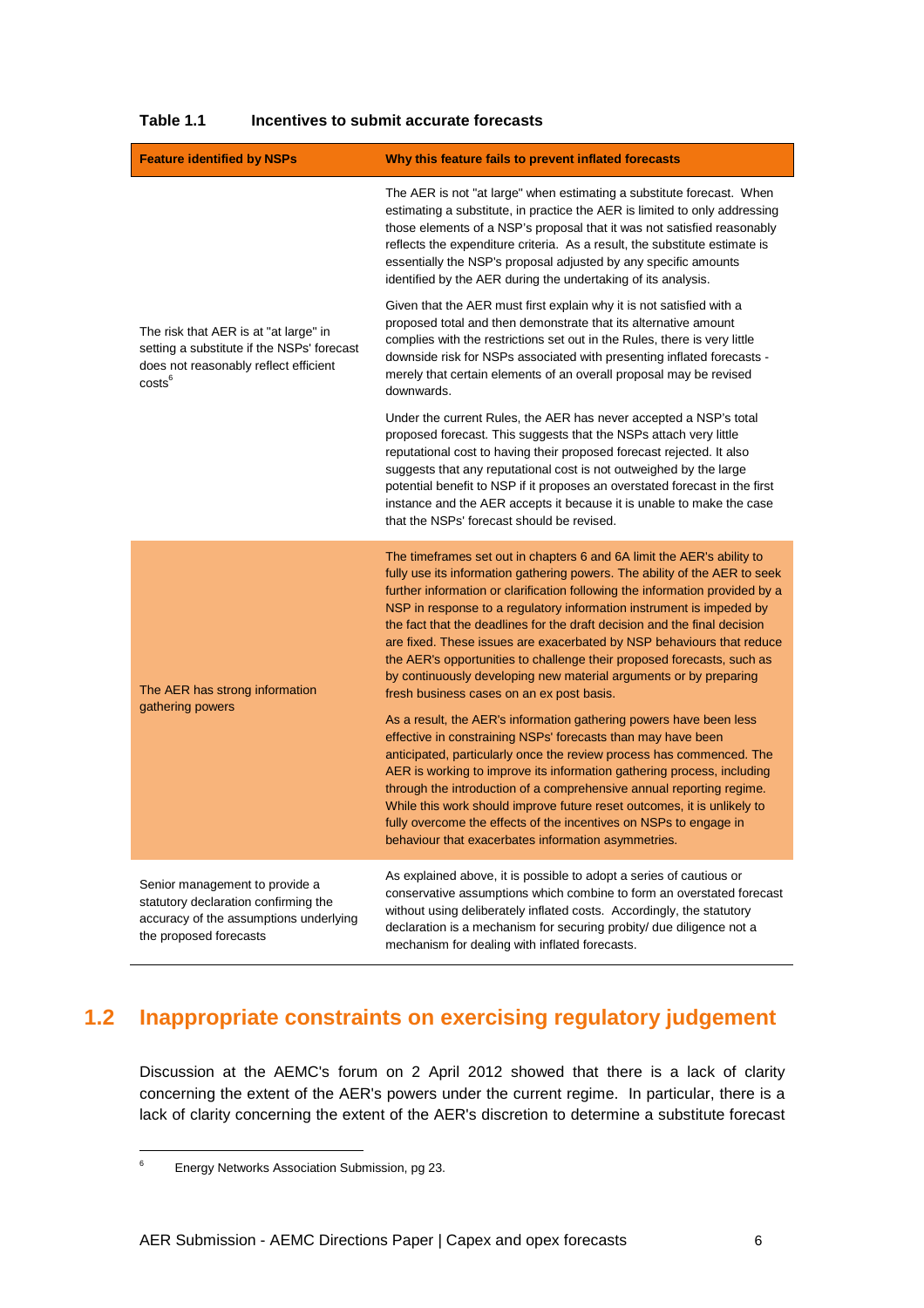in the event that it is not satisfied that that the NSP's forecasts reasonably reflects efficient costs.

In practice, the AER's discretion is more limited than envisaged by the AEMC in 2006. This section explains how various features of the current rules combine to create a process that limits the AER's ability to move away from the NSPs' proposal.

In particular, section 1.2:

- discusses the distinction between conducting analysis and relying on that analysis to form a substitute
- E explains the limitations on the AER's ability to apply the findings of a survey
- considers when the circumstances of the business should be taken into account and
- comments on the AEMC's proposal to compare the policy intent in the Chapter 6A rule determination with the actual practices of other regulators.

#### **1.2.1 Conducting analysis vs. relying on analysis to form a substitute**

The directions paper suggests that NSPs have made a powerful case that the current rules has not constrained the AER in practice.<sup>7</sup> The AEMC states that:

No evidence has been presented of decisions where the references to "individual circumstances" in the opex or capex criteria limited the AER's ability to apply benchmarking. The AER has certainly applied benchmarking frequently in its regulatory determinations (as appears to be intended by the capex and opex factors).<sup>8</sup>

We do not agree with this conclusion. While the AER may have used various analytical techniques to improve its understanding of NSPs' costs, there is an important distinction to be made between conducting analysis on the one hand and relying on this analysis to determine allowances on the other. The AER can readily apply benchmarks as an informative tool. However, the AER has encountered a number of practical difficulties when seeking to use the results of benchmarking analysis to determine a substitute forecast under chapters 6 and 6A. These difficulties arise as a result of a combination of:

- the requirement to justify substitute estimates based on the NSP proposal
- the lack of clarity surrounding the obligation to consider the circumstances of the relevant NSPs
- $\blacksquare$  timetable issues which mean that by the time that the AER and its advisors are satisfied that the NSPs' forecast should be amended, there is limited time available to conduct the analysis to determine a substitute amount.

This outcome is far removed from the AEMC's original intent, and, it appears, many stakeholders impression of how the regime works at present. Other regulators often use benchmarking techniques to set revenues, determine efficiency dividends, and set performance or incentive targets. For instance, Ofgem develops benchmarks (taking into account data quality and the scope for variability across firms) and then determines

<sup>7</sup> AEMC directions paper, page 27.

 $\mathbf{Q}$ AEMC, Economic Regulation Rule Change Proposal, Draft Determination, March 2012, pg 23.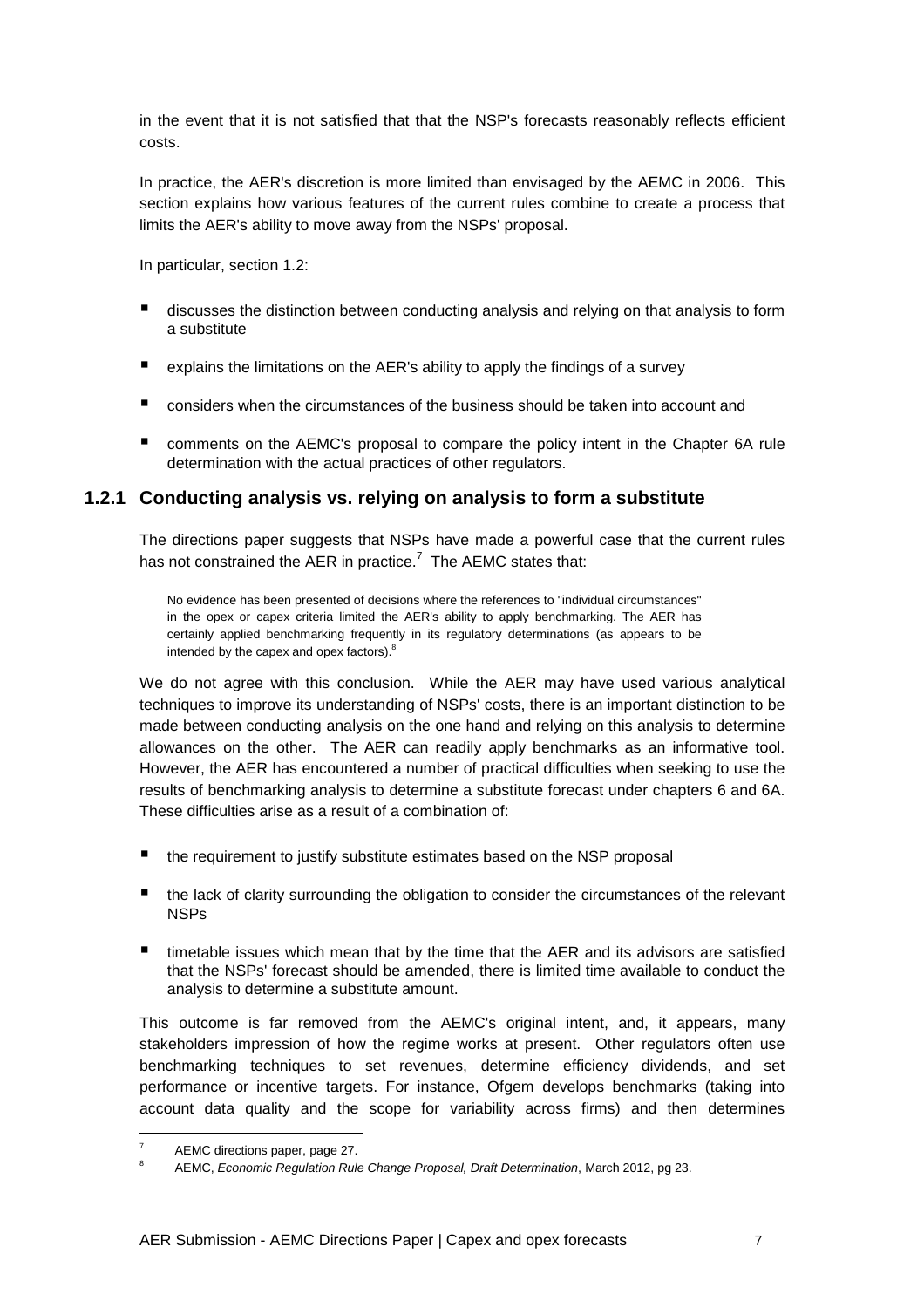allowances based on the unit costs incurred by better performing firms.<sup>9</sup> Firms have the opportunity to make the case that they deserve special consideration. In contrast, under chapters 6 and 6A, the AER is in practice limited to addressing only those elements of a NSP's proposal that it was not satisfied reasonably reflects the expenditure criteria. This limits the AER's ability to rely on top down analysis to determine a substitute since benchmarking is generally more high level than the detailed technical proposals submitted by NSPs.

A further concern for the AER is that the expenditure criteria refer to the "circumstances of the relevant NSP".<sup>10</sup> There are many factors which the AER would routinely take into account during the course of its benchmarking analysis. These include differences related to intrinsic network characteristics, such as physical, topographical, size, density etc, which would be part of any benchmarking calibration and normalisation exercise.

The term "circumstances of the relevant NSP" is unclear. It should be construed as taking account of the characteristics of the network. However, it could be construed as the circumstances of the firm. Indeed, the term has the potential to be construed so broadly as to preclude any form of benchmarking.

When this language is applied in the context of a regime that puts the onus on the AER to discover all relevant information (rather than putting the onus on NSPs to provide all relevant information) benchmarking analysis which meets the required standards becomes extremely difficult. Examples of the problems that have arisen when the AER has attempted to apply top down analysis are set out in Appendix 2.

## **1.2.2 AER's ability to apply the findings of a survey**

The AEMC cites the AER's decision in relation to ETSA replacement capex as an example of where the AER was able to rely on the findings of a survey to apply reductions to projects it had not reviewed in detail.<sup>11</sup> The reductions applied by the AER in this case were based on systemic issues identified in relation to ETSA's forecasting methodology. The AER and its consultants were not convinced that ETSA's forecasts reflected efficient costs, given that they were based on primarily aged-based forecasting (rather than condition-based forecasting) and compounding growth rates. As these principles were systemically applied by ETSA, the AER considered that a general adjustment was justified in the circumstances. In most cases, however, the issues identified by the AER's consultants are not homogeneous.

If the detailed bottom-up review finds that an NSPs' proposal is generally poor quality, with a variety of different issues leading to inflated forecasts, then the AER's ability to apply the survey findings is constrained. For instance, during the TransGrid review the AER's consultants conducted a detailed review of 32% of TransGrid's proposed planned network expenditure. The consultants identified a number of weaknesses in TransGrid's analysis which led them to recommend \$77m of cuts to the relevant projects. If an equivalent level of cost savings had been applied to the remaining 68% of projects which were not considered in detail, the cuts would have come to \$127.5 million. In practice, the AER extrapolated the

<sup>-&</sup>lt;br>9 Ofgem's threshold - eg upper quartile, upper third, median firm - varies depending on their confidence in the data. Ofgem, Electricity Distribution Price Control Review Final Proposals - Allowed revenue - Cost assessment, 146/09, December 2009, pgs. 4-11.

<sup>10</sup> Electricity Rules, cll 6.5.6(c)(2), 6.5.7(c)(2), 6A.6.6(c)(2) and 6A.6.7(c)(2).

AEMC, directions paper, pg 23.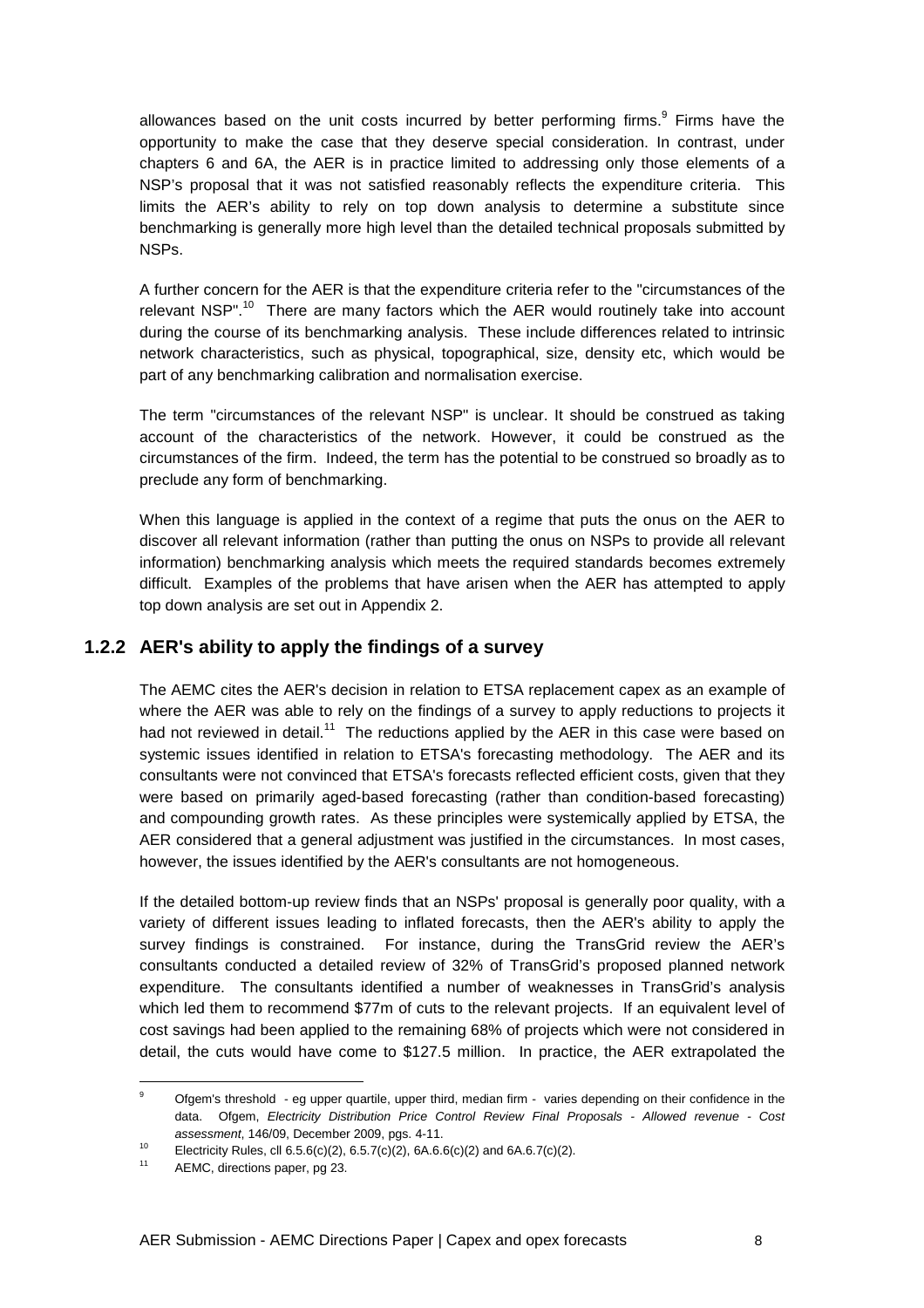results of the survey only in relation to deficiencies which could be shown to be "systemic" rather than specific to the surveyed project. As a result, when the AER sought to extend its findings on detailed sample project reviews to the remainder of the forecast capex allowance, it was able to justify only \$13m of savings.

#### **1.2.3 When should the circumstances of the business be taken into account?**

The Direction Papers seeks views on when circumstances of the business should be taken into account during benchmarking.<sup>12</sup>

The AER considers that the circumstances of the businesses which should be taken into account when benchmarking are well established; at a high level, factors which are exogenous to the business should be taken into account, endogenous factors should not. (We note that there are likely to be exceptions to these rules which the AER would assess on its merits.)

The AER agrees with Grid Australia's position:

[W]hen used properly, benchmarking may be effective as a comparative tool to draw inferences about the efficiency of proposed expenditure levels from observed outcomes for similar businesses. Grid Australia also agrees that it is not appropriate for benchmarking to have regard to internal circumstances of a business.

For instance, it would not be appropriate to consider the effect of previous managerial decisions on the capacity for a business to raise capital. However, benchmarking, when properly applied, should have regard to the starting base for businesses and to the exogenous factors that may impact differently across businesses. These include factors such as customer density, local topography and the network that is in place at the time that expenditure forecasts are made (including the age of relevant assets). If benchmarking did not have regard to these factors it would pose an unacceptable risk that a business may not be able to earn sufficient revenue to meet its costs. Therefore, while Grid Australia agrees that the requirement to have regard to the individual circumstances of the business may limit the AER's ability to apply benchmarking properly, the extent to which this is a problem depends on how broad an interpretation is taken of the "individual circumstances of a business.<sup>13</sup>

The AER supports taking into account reasonable differences, other than efficiency, which influence firms' cost outcomes. Indeed, in addition to the drafting of the Rules, limited access to comparable data has constrained the AER's ability to apply benchmarking during the reset process. These issues are discussed in detail in the appendices to several of our decision documents (see for example Appendix I of the Victorian DNSPs final decision document). The AER's work to overcome these deficiencies is described in our response to the Productivity Commission's Enquiry into Electricity Network Regulation.<sup>14</sup>

Our concern is that the language currently used in the Rules is capable of being interpreted extremely broadly. In particular, the recent Tribunal decision on Powercor's vegetation management has raised some ambiguities about the precise meaning of this term which should be clarified.<sup>15</sup>

<sup>&</sup>lt;sup>12</sup> AEMC directions paper, pg 27.<br> $\frac{13}{2}$  Crid Augustalia Because to sex

<sup>13</sup> Grid Australia, Response to consultation paper, pg 39.<br>14 bttp://www.ne.com/prejecte/inquiry/electricity/outprice

<sup>14</sup> http://www.pc.gov.au/projects/inquiry/electricity/submissions

<sup>15</sup> Application by United Energy Distribution Pty Limited [2012] ACompT 1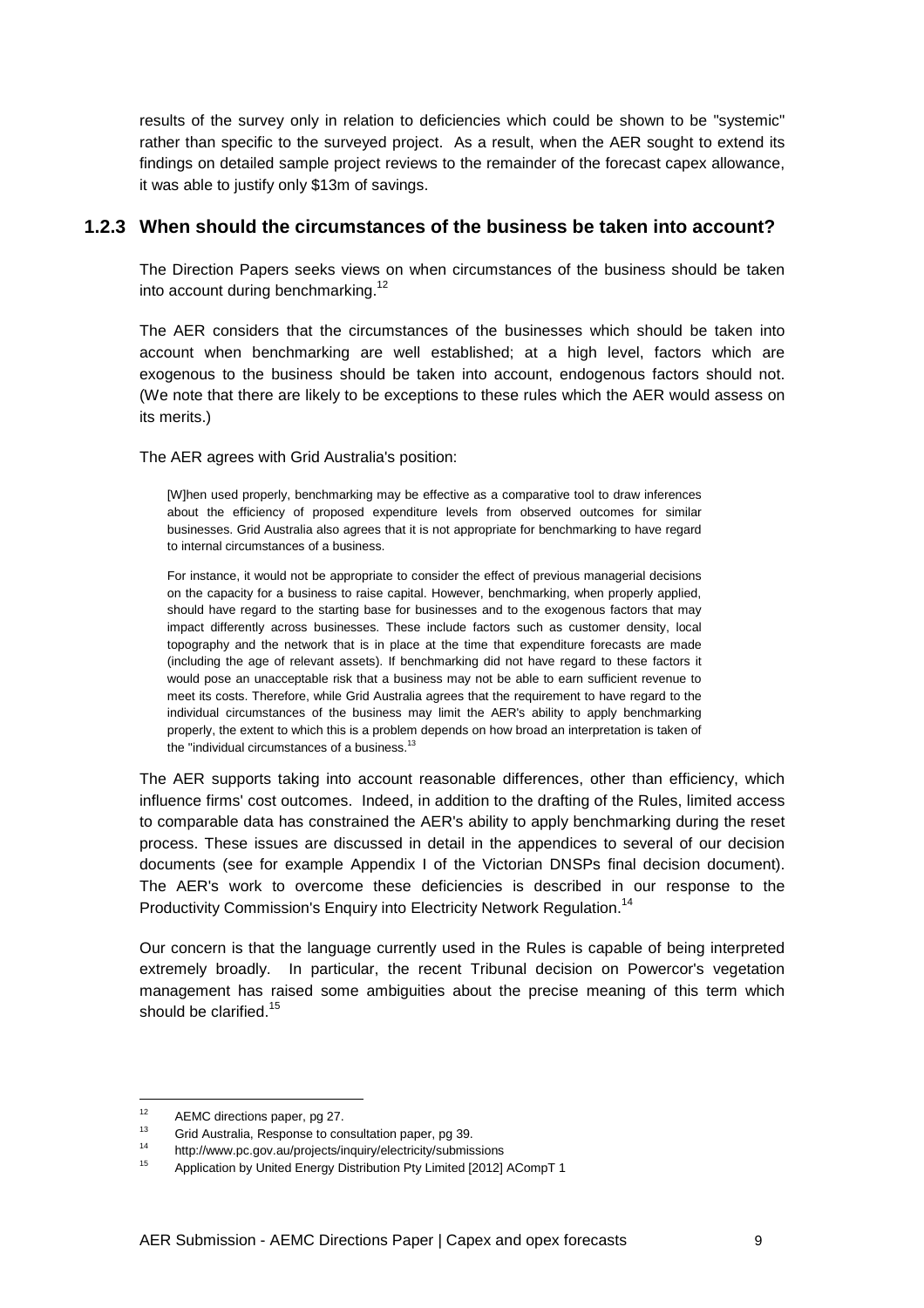#### **Grid Australia's proposal to clarify "the circumstances of the firm"**

For benchmarking to be a legitimate comparative tool, it must make meaningful comparisons. Any benchmarking analysis which fails to do this would risk conflicting with the RPP.

Accordingly, we consider that the reference in the Rules to the circumstances of the firm is unnecessary and our preference is to delete it. However, Grid Australia's proposed approach - to amend the Rules to clarify when the circumstances of the NSP should be taken into account - would represent a significant improvement on the status quo.<sup>16</sup> Reference to the characteristics of the network rather than the circumstances of the NSP may be sufficient.

#### **1.2.4 Comparing regulatory practice with the policy intent**

The directions paper indicates that the AEMC intends to compare the policy intent in the Chapter 6A rule determination with the actual practices of, and outcomes experienced by, other regulators in Australia and overseas.

There is a very real practical difference between the day to day exercise of regulatory functions and powers (and in particular, overcoming any information asymmetries) and how those same functions and powers may be specified in the Rules. Even regulators which have broad statutory powers find themselves constrained in practice. For instance, the AER notes that the AEMC made the following observations concerning Ofgem's use of their powers:

while Ofgem does appear to have much broader discretion than the AER, in practice the use of this discretion is heavily constrained by the ability of the NSPs to reject price control proposals and initiate a wide ranging appeal process… It appears to the Commission that there may not in fact be such a significant difference between the policy intent of the AEMC in developing the Chapter 6A rules for transmission and the actual practice of Ofgem.<sup>17</sup>

The AEMC appears to be of the view that changes to the rules are unnecessary because other regulators have tended to exercise their broader powers in a manner similar to that envisaged by the AEMC in its 2006 decision. We would argue that the fact that other regulators have exercised their discretion conservatively is an argument in favour of entrusting regulators with discretion. Far from being unnecessary, regulatory discretion is crucial to ensuring that NSPs act responsibly when submitting their cost forecasts (see section 1.1.2).

## **1.3 AER's proposed solution**

The AER considers that our proposed changes to the cost assessment framework are the most efficient and effective solution to the problems identified. Our proposal would both improve incentives on NSPs to provide realistic and well supported forecasts and enable the AER to exercise its powers in the manner envisaged by the AEMC during its 2006 review of the economic regulation framework. Any changes which do not address the incentives on NSPs to submit accurate cost forecasts will not address the underlying problem.

 $16$ <sup>16</sup> Grid Australia proposes to amend the Rules to make it clear that "the consideration of individual circumstances extends to the exogenous factors that affect expenditure requirements (like service obligations and geography) and to the starting position of TNSPs at the time that expenditure forecasts are made, but not to factors that are internal to the businesses (such as gearing levels, levels of efficiency, etc.)" Grid Australia, response to consultation paper, pg 38.

<sup>&</sup>lt;sup>17</sup> AEMC directions paper, pg 27-28.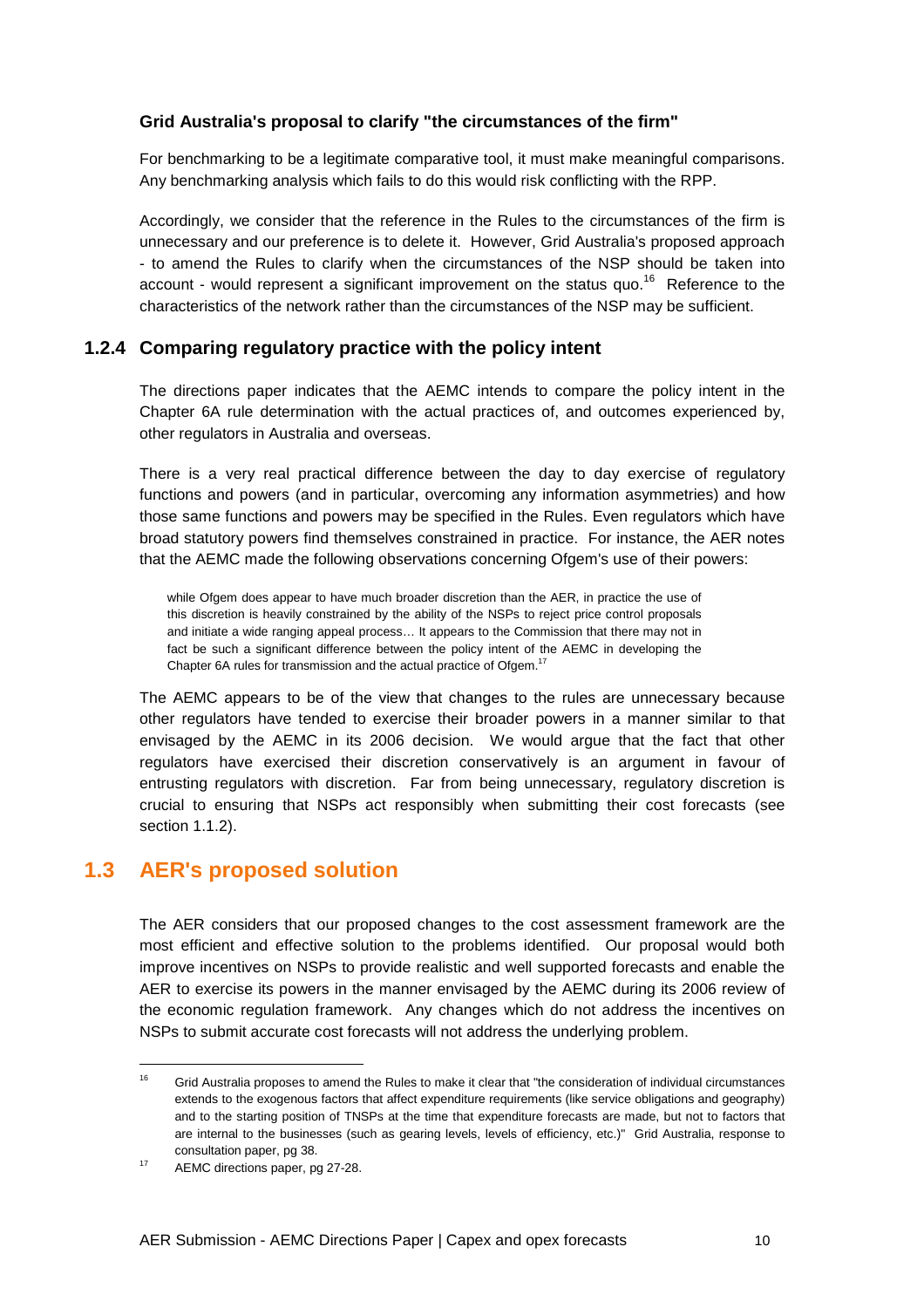As explained in section 1.1.2, the current Rules require the AER to base any substitute amount on the NSPs' proposal. As well as affecting the NSP's incentives to submit accurate forecasts, this requirement obliges the AER to determine an NSP's total expenditure by calculating the impact of any deviations from the NSP's proposal. The AER must make a direct link between the substituted amount and the flaw that the AER has identified in the NSP's proposal (which invariably takes the form of a detailed engineering assessment).

In contrast, under the proposed arrangements the AER would have more flexibility to exercise judgement when forming a view on what weight to give various regulatory tools. As with the current regime, these tools are likely to include detailed engineering assessments of NSPs' proposals, high level economic analysis and benchmarking of specific aspects of NSPs' performance.

NSPs would have stronger incentives to provide accurate, well justified forecasts of efficient costs because the AER would have the ability to set aside information that is demonstrably poor quality. Better quality information would lessen the impact of information asymmetry and enable the AER to use the results of its analysis more effectively.

If the AER is of the view that it has a better estimate of forecast costs, it would be free to substitute the better estimate, without being obliged to link the change to a specific flaw in the NSPs' proposal. However the regulator would not be "at large". Any decision to substitute a better estimate would still need to be justified given all relevant information (including the NSPs' proposal), would need to be consistent with the NEL principles and would be subject to merits review.

This submission has identified a number of instances where the lack of clarity surrounding the extent of the AER's discretion has led to a problem (or may lead to a problem in the future). Where there is an agreed intent but lack of clarity in the rules, the AER believes that clarifying the rules should meet the AEMC rule making test. It should not be necessary to find fault in the first instance.

The AER agrees that one of the strengths of the NEM is the stability of its design, and maintaining stability has been at the heart of the development of the AER's rule change proposal. Nothing in the AER's proposal seeks to amend the clear and consistent set of principles established in the law. The following section discusses the constraints on the AER's discretion which are inherent in the overarching regulatory framework.

#### **Obligation to consider the NSPs' proposals**

Concerns that the AER's proposal might lead the AER to give insufficient consideration to the NSPs' proposal are unfounded. This is for the following reasons:

 The Law requires that the AER is to take into account the RPP, which includes ensuring that a NSP should be provided with a reasonable opportunity to recover at least efficient costs the operator incurs in providing services and complying with regulatory obligations, when it exercises a discretion in making those parts of a distribution determination or a transmission determination relating to direct control network services.<sup>18</sup> The reference to 'at least efficient cost' reflects the accepted principle in regulatory economics that, given the consequences of a supply failure, a small under-investment in infrastructure has a

 $18$  NEL, ss 7A(2) and 16(1)(b).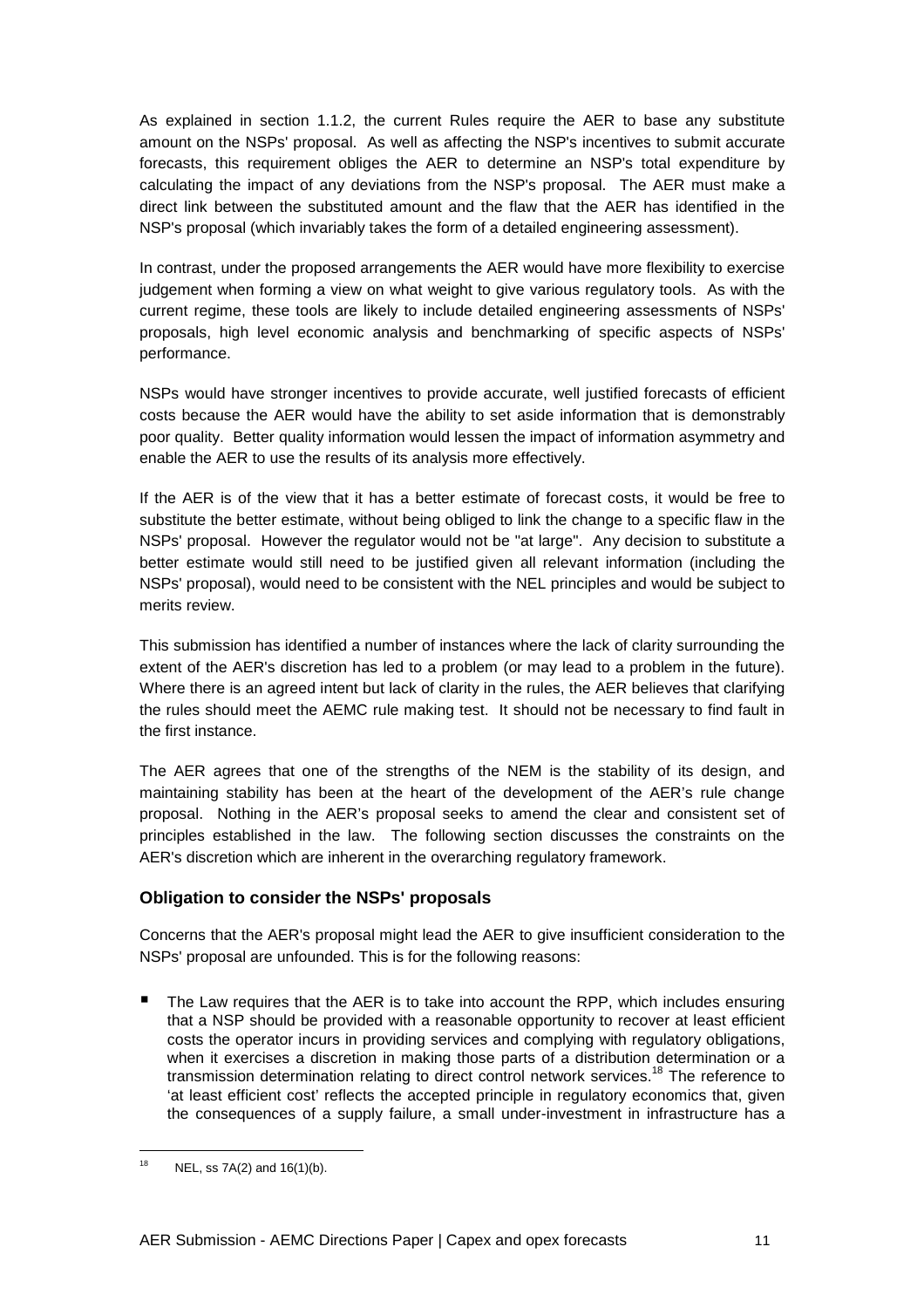greater economic cost than a small over-investment. In order for the AER to properly take this into account, it is necessary for the AER to consider the NSP's costs.

- The Law also requires that the AER is to ensure a NSP is informed of the material issues under consideration by the AER and given a reasonable opportunity to make submissions in respect of a distribution or transmission determination before it is made.<sup>19</sup>
- The expenditure objectives in the Rules, which the AER proposal does not amend.<sup>20</sup>
- The requirement that the AER must consider, among other things, any regulatory proposal submitted under rule 6.8 or 6.9 as affected through the AER's proposed amendments to clause 6.10.1 and its equivalent proposed rules in respect of chapter 6A.

The adoption of the propose-respond model was motivated in part by a desire to ensure that the NSPs' proposal is central to the regulatory process. It was seen as a way of reducing the risk of the regulator not allowing sufficient investment through not understanding the circumstances of the business properly. However, this approach failed to recognise and appropriately balance the risk of the NSP proposing inflated forecast. While the NSPs' proposal should be a significant part of the AER's deliberations, it is important that it not inappropriately constrain the AER's decision making.

The requirements of and the principles enshrined in the Law maintain the stability and predictability of the regime. The AER proposal allows for a more balanced approach to setting forecasts, while ensuring that networks are funded to provide a safe and reliable electricity supply within these bounds of the Law.

#### **1.3.1 Expanding the status of the pre-submission regulatory process**

While the AER considers that the best way to resolve the issues described in this chapter is to authorise the AER to independently determine forecast costs, changes to the regulatory reset process could also improve on the status quo. The AER proposes a process based solution for consideration, namely providing for a pre-submission process that allows for the AER to consult and decide upon the models to be used to assess expenditure proposals.

This additional process-based suggestion involves expanding the pre-submission process to allow the AER to consult upon the models to be used to assess expenditure, with the NSPs being bound to use the models specified in the final framework and approach paper to develop their proposals.

One concern with the current decision making framework is the difficulty in effectively reviewing and assessing expenditure proposals under the current prescribed process and timeframes. Significantly, under the current framework a NSP is not fettered in the methods and models that they may apply to develop and support their expenditure proposals. This leads to the methods underpinning expenditure proposals differing between NSPs, the specific details of which are largely unknown to the AER until a NSP submits its regulatory proposals.

These differences, together with the existing prescribed process and timeframes, exacerbate the information asymmetry problems faced by the AER. The AER does not have the same

<sup>&</sup>lt;sup>19</sup> NEL, s 16(2).

<sup>20</sup> Electricity Rules, cll 6.5.6(a), 6.5.7(a), 6A.6.6(a) and 6A.6.7(a).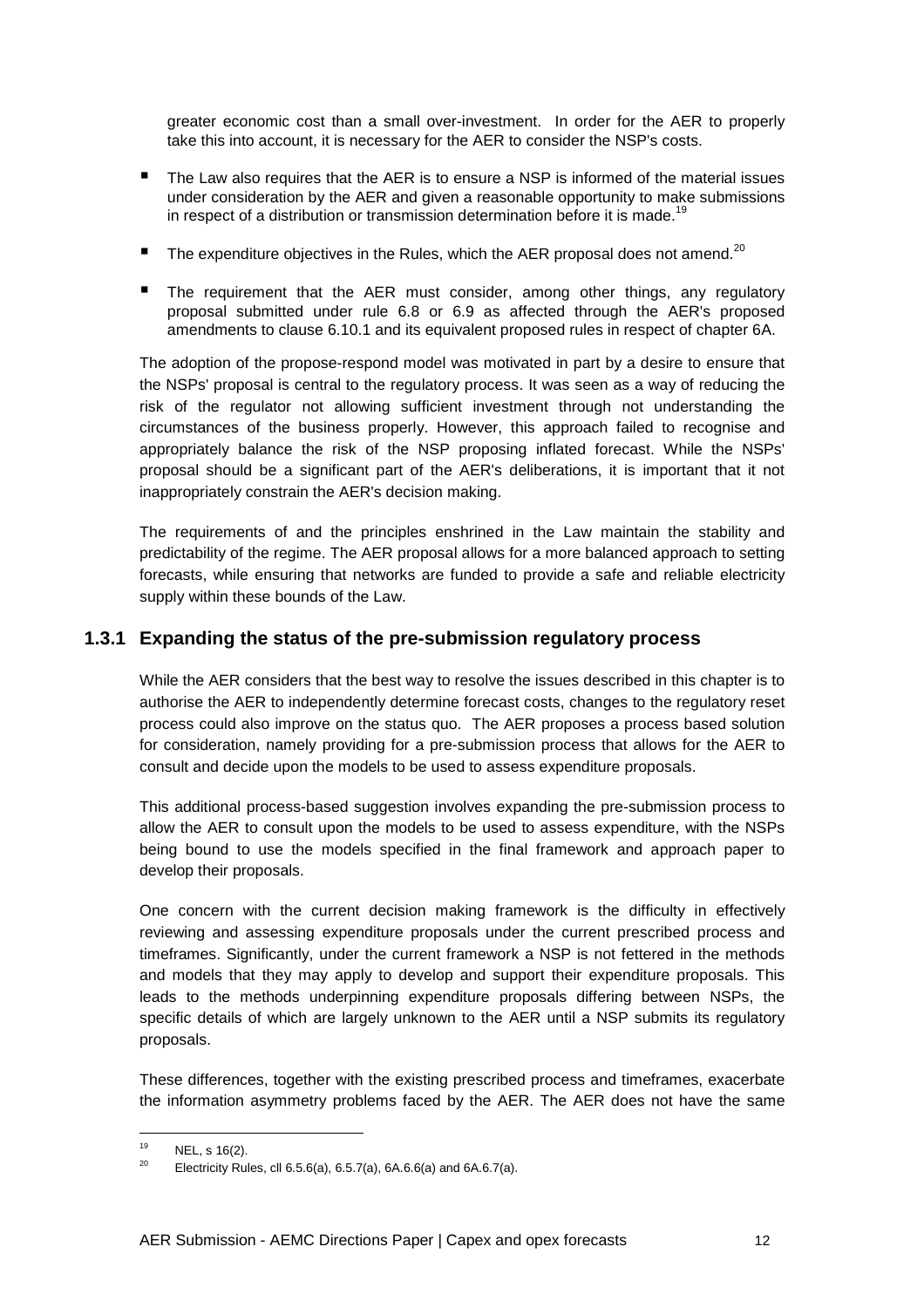depth of knowledge of NSPs' methods or models that underlie their expenditure forecasts and typically does not have an opportunity to review these models before the regulatory proposal is submitted to the AER. This makes it harder for the AER to identify any deficiencies in the NSPs' proposed expenditure forecasts and in practice compounds the issues with the Rules discussed in earlier sections.

One way of dealing with this problem within the current decision-making model is to allow the AER to specify in the framework and approach paper the standard models or methods – such as the repex or augmentation models - that a NSP must apply to develop and support their expenditure proposals. NSPs would need to justify the expenditure forecasts based on the application of the methods specified in the framework and approach paper and any departures from the 'standard' model outcomes. Further, if deemed necessary, an additional step could be prescribed in the rules, where a NSP could seek to vary or substitute for an alternative method determined in the framework and approach paper subject to satisfying specified criteria in the rules. The AER could assess these proposals and make a decision on whether a NSP could vary or apply an alternative method in advance of submitting its regulatory proposal.

Currently the framework and approach paper only locks in the form of control to be applied in a reset (and if the AER's rule change proposal is accepted it will also lock in service classifications). Necessary amendments to the Rules to adopt this approach include:

- provision that the AER may specify in the framework and approach paper the models or methods to be used by the NSP in its regulatory proposal to support its expenditure proposals
- a requirement that a NSP's regulatory proposal must:
	- use any models or methods specified by the AER in the framework and approach paper (or any variation or alternative model agreed by the AER in advance of the regulatory proposal) in developing and supporting their expenditure proposals
	- demonstrate and provide evidence as to how those models or methods have been used.
- introducing an equivalent process into chapter 6A, to allow the AER to specify the models or methods that a TNSP must apply to develop and support their expenditure proposals.

This approach has the following key features and advantages:

- the AER would be able to consult on the 'standard' models or methods to be applied in an individual determination as part of the framework and approach paper process. All interested parties would be afforded an opportunity to comment through submissions on the preliminary position paper
- **n** once determined as part of the framework and approach paper, there is certainty for both the AER and NSP as to what model will apply
- $\blacksquare$  the model or method specified in the framework and approach paper will also be applied by the AER if it is required to substitute the forecast, thereby further increasing transparency and certainty
- **P** providing for departures in respect of legitimate changes in any assumptions to the specified models or methods affords the flexibility to ensure a NSP is able to use the most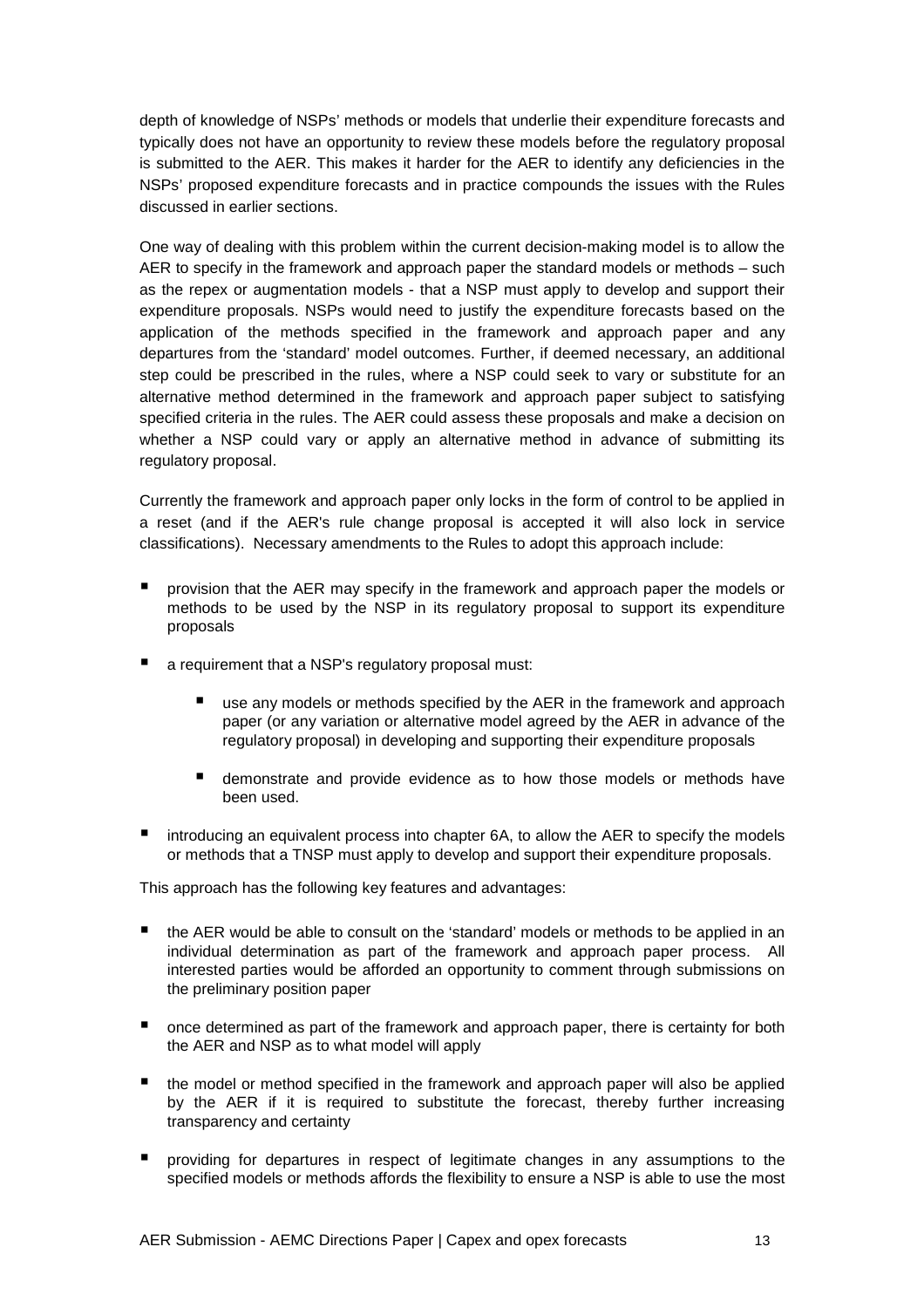up to date information having regard to its circumstances at the time of it submits its regulatory proposal.

The AER has to date issued Regulatory Information Notices (RIN) under the Law requiring NSPs to provide, prepare and maintain information which the AER considers reasonably necessary to the making of distribution determinations, including in respect of the expenditure proposals. However, the issuing of a RIN is not a process that is able to direct a DNSP to use a particular method or model. Therefore this proposal cannot be implemented without a rule change.

Further, issuing RINs in this context suffers from the following practical shortcomings:

- it does not prevent a NSP from submitting detailed bottom up proposals, in its regulatory proposal
- $\blacksquare$  in the absence of a prior understanding of the specific models a NSP will apply, the information requested can only effectively be used as a cross-check on the regulatory proposal and to identify areas for further investigation of a NSPs regulatory proposal (e.g. repex and augmentation models) and is therefore of little use in estimating a substitute forecast if that is necessary.

In summary, expanding the 'pre-lodgement process' in chapters 6 and 6A to allow the AER to specify the models NSPs must use in their regulatory proposals to generate their expenditure forecasts would address:

- the differing methods or models used by NSPs to develop their expenditure forecasts which exacerbates the information asymmetry problems given this process makes it harder for the AER to effectively identify deficiencies in NSPs' expenditure forecasts
- shortcomings with the RIN process and would complement the reset RIN.

While this alternative may help to overcome problems caused by, or exacerbated by, the current decision-making model in Chapter 6, the AER still maintains that its original rule change proposal would be the most efficient and effective way to deal with the problems identified.

#### **1.3.2 Other changes to the regulatory process**

The AER notes that it has already submitted rule change proposals for other improvements to the regulatory process such as on arrangements and timeframes for submissions and for dealing with confidential information. These and other associated proposals are discussed separately in section 4 of this response on the regulatory decision making process.

As noted by the AEMC, process issues should be considered in the context of the other issues raised by the AER including the concerns noted above with the capex and opex framework. The AER welcomes further consideration of changes to the process that would assist it to perform its functions more efficiently.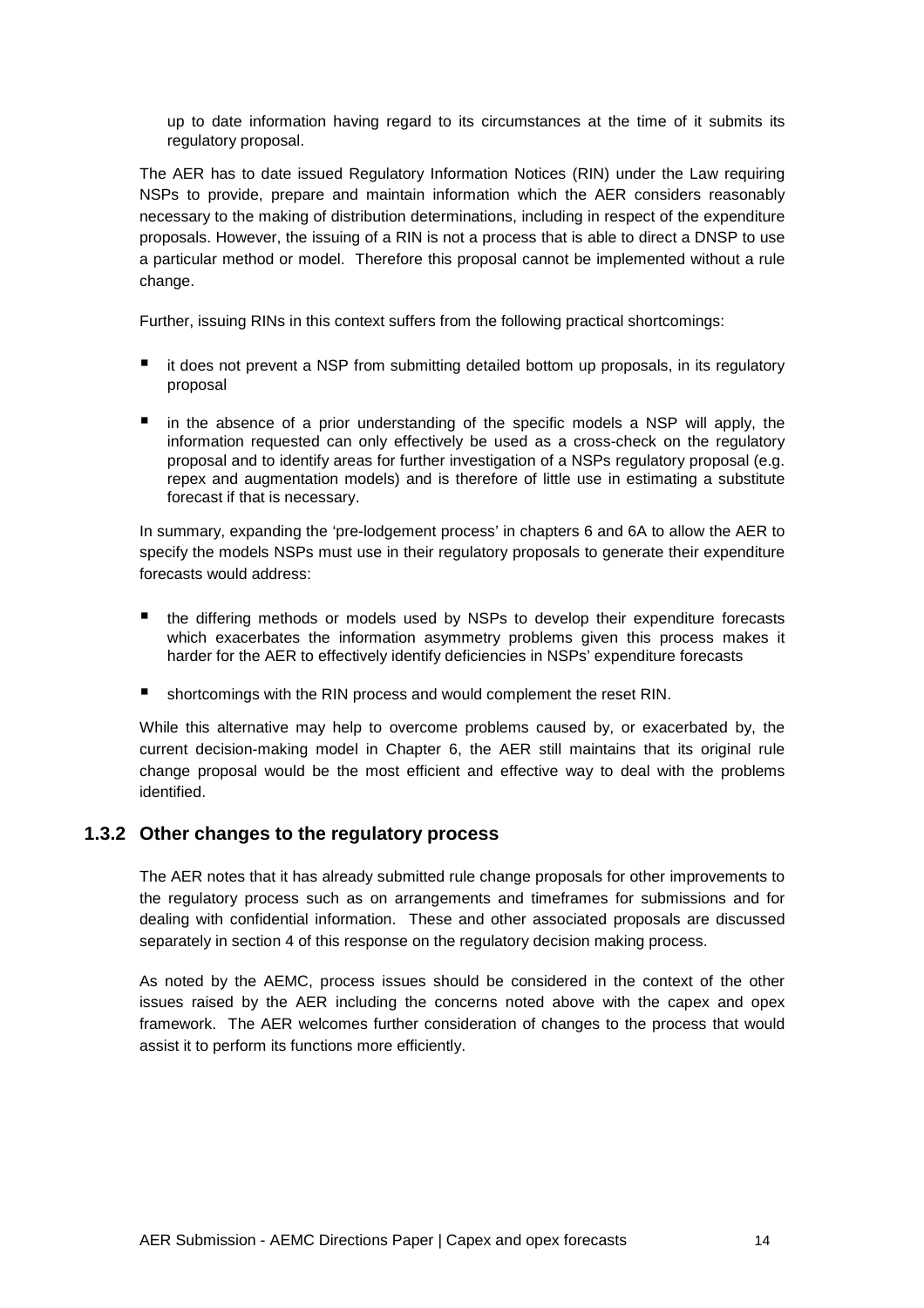# **1.4 Expenditure factors, criteria and objectives**

#### **1.4.1 Factors**

#### **Process factors and publication of material**

The rule change proposal proposed moving the first three expenditure factors to Part E of the rules. It should be noted that this would still require the AER to consider:

- the regulatory proposal or revised proposal
- **any written submissions**
- **analysis undertaken by or for the AER.**

The AEMC has indicated an initial position that supports the relocation of these factors. Additionally, the AEMC has indicated support for amending the third factor that requires the publication of analysis before it could be used as the basis for a decision. As set out in the rule change proposal and accepted by the AEMC, this had the potential to make decision making processes unworkable within the prescribed timeframes. The AER considers that there is no need to duplicate procedural fairness requirements in the Rules. Accordingly, it is questionable whether a requirement in the rules to publish analysis relied upon in decision making adds anything to the administrative law protections already afforded to stakeholders.

#### **Mandatory but not exhaustive factors**

The AER welcomes the proposed clarification that the expenditure factors are not exhaustive. The AER understands that this is the case currently, but to avoid the potential for the any doubt on this issue, it is useful to amend the Rules to clearly indicate that they are not exhaustive and that the AER may take into account other relevant factors.

However, the AEMC has indicated that rather than make consideration of each and every factor optional, the AER should be required to consider each of them, if only to indicate why one is not relevant. While accepting the AEMC's reasoning in this area, the AER notes the importance of ensuring that the Rules clearly allow for different weight to be placed on the appropriate factors, while still requiring consideration of each.

In addition, the AER has proposed a number of clarifications to the existing expenditure factors that it considers are worthy of further consideration.

#### **Additional expenditure factors**

NSPs have expressed a number of concerns regarding the level of discretion afforded to the AER under its rule change proposal. As the AER has previously stated, the ultimate protection afforded to NSPs is contained in the Law. The Law requires the AER to take into account the RPP in exercising a discretion and that its decisions must be made in a manner that will or is likely to contribute to the achievement of the NEO.

We note that the AEMC has recently issued a draft determination for the definition of rebateable gas services in which the AEMC considers that it is appropriate to bind the AER's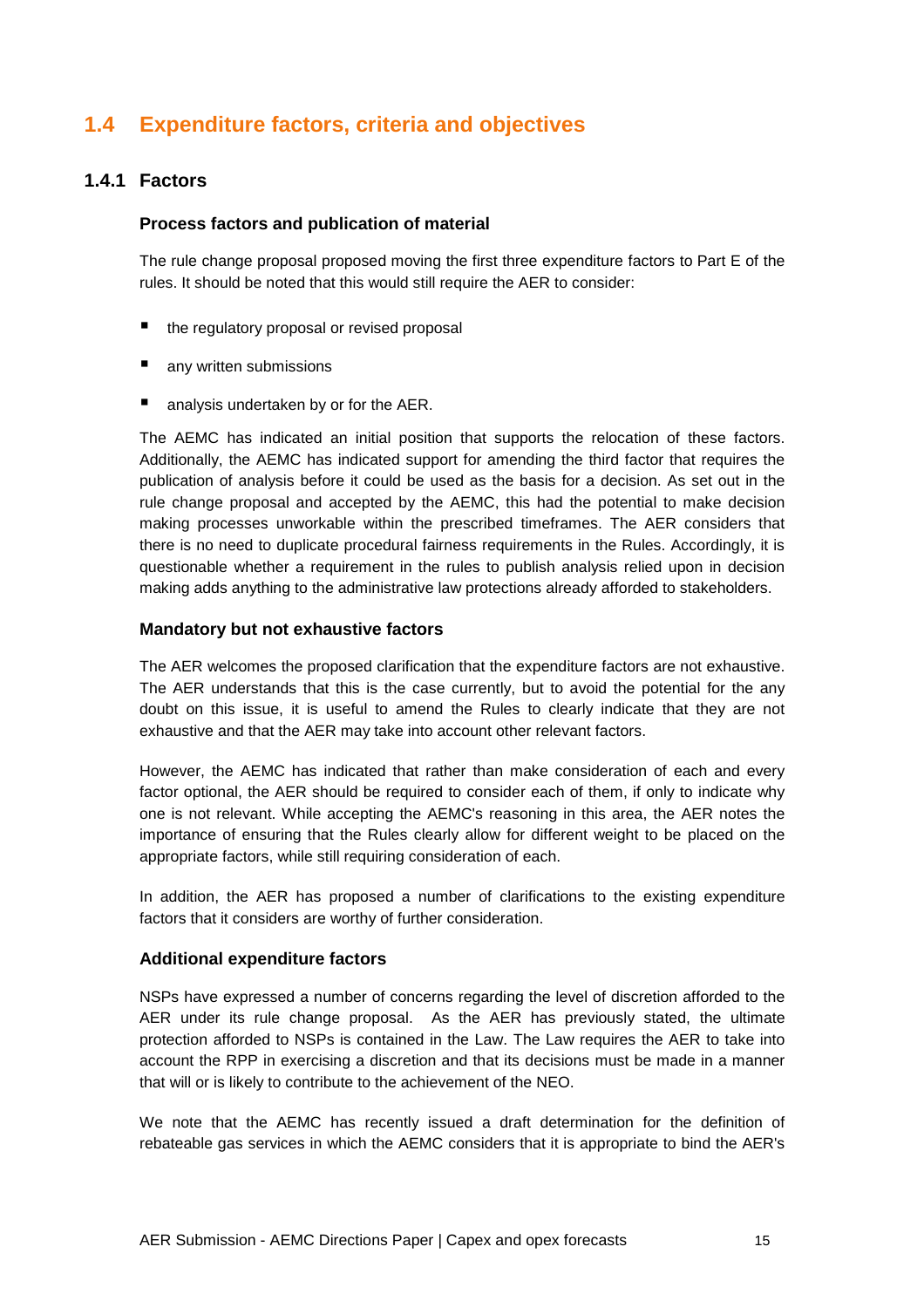use of discretion by explicitly referring to the RPP when making its decision in that proposed rule.<sup>21</sup> While our preference is to not duplicate requirements in the Law and the Rules, given the AEMC's recent draft decision it may be appropriate to consider a similar solution for the determination of capex and opex forecasts.

### **1.4.2 Expenditure criteria**

l

The proposed rules removed the expenditure criteria. Under the current rules, the expenditure criteria refer variously (across capex and opex, distribution and transmission) to:

- the efficient costs of achieving the expenditure objectives
- the costs that a prudent operator in the circumstances of the relevant Network Service Provider would require to achieve the expenditure objectives
- a realistic expectation of the demand forecast and cost inputs required to achieve the expenditure objectives.

Under the AER's preferred construction of the decision making test, the AER would be required to determine the total of the forecast of required expenditure of a Network Service that the AER considers would meet the efficient costs that a prudent Network Service Provider would require to achieve the expenditure objectives.

The AER did not propose any change to the expenditure objectives which require consideration of the expenditure required to:

- meet or manage the expected demand for standard control services
- **E** comply with all applicable regulatory obligations or requirements associated with the provision of standard control services
- maintain the reliability, safety and security of the system through the supply of standard control services.

While noting the AEMC view that demand forecasts and cost inputs are more significant to the AER's consideration, the AER maintains that these are adequately captured in either the AER's preferred wording of the decision making test or in the expenditure objectives. This is, of course, dependent on the eventual formulation of the decision making test. In any event, the AER suggests that some effort be made to remove duplication between objectives, criteria and factors where possible.

As discussed in the previous section, the AER maintains its view that the criteria relating to the circumstances of the relevant Network Service Provider should be removed. Again, while the AER recognises that the circumstances of the individual network should be taken into account in setting forecasts, the circumstances of the owner should not be taken into account while setting forecasts. As set out in the rule change proposal, the imprecise language used in the rules in this area should be removed.

<sup>&</sup>lt;sup>21</sup> AEMC, Draft Rule Determination, National Gas Amendment (Reference service and rebateable service definitions) Rule 2012, 17 March 2012.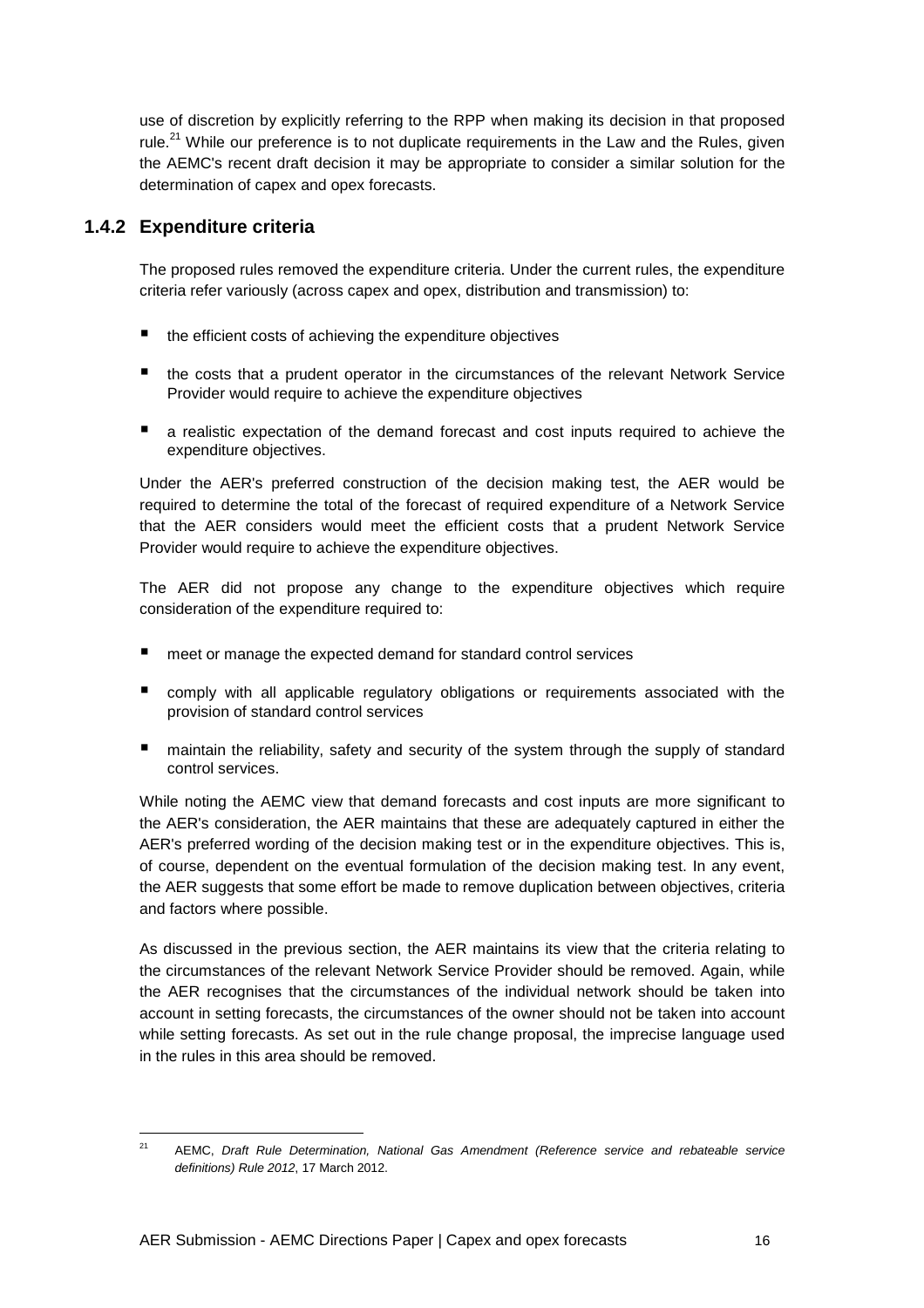## **1.4.3 Expenditure objectives**

The AEMC seeks views on whether it is appropriate for the capex objectives to be clarified to better reflect jurisdictional reliability standards. The AER's rule change proposal did not include changes to the capex objectives, however, we agree that there are potential benefits associated with clarifying the relevant wording, particularly with respect to the term "maintain".

While changes to the capex objectives are likely to yield improvements, the lack of clarity also relates to the reliability standards themselves, particularly in Queensland. For instance, Energex was able to seek and obtain \$1.8 billion of additional expenditure on the strength of a letter from the Queensland government which confirmed that the government wished to adopt the level of network security recommended in the first Somerville report. There was no amendment to the relevant statutory instrument, however, since the Queensland reliability standard is ambiguous and can be interpreted to support a range of different outcomes.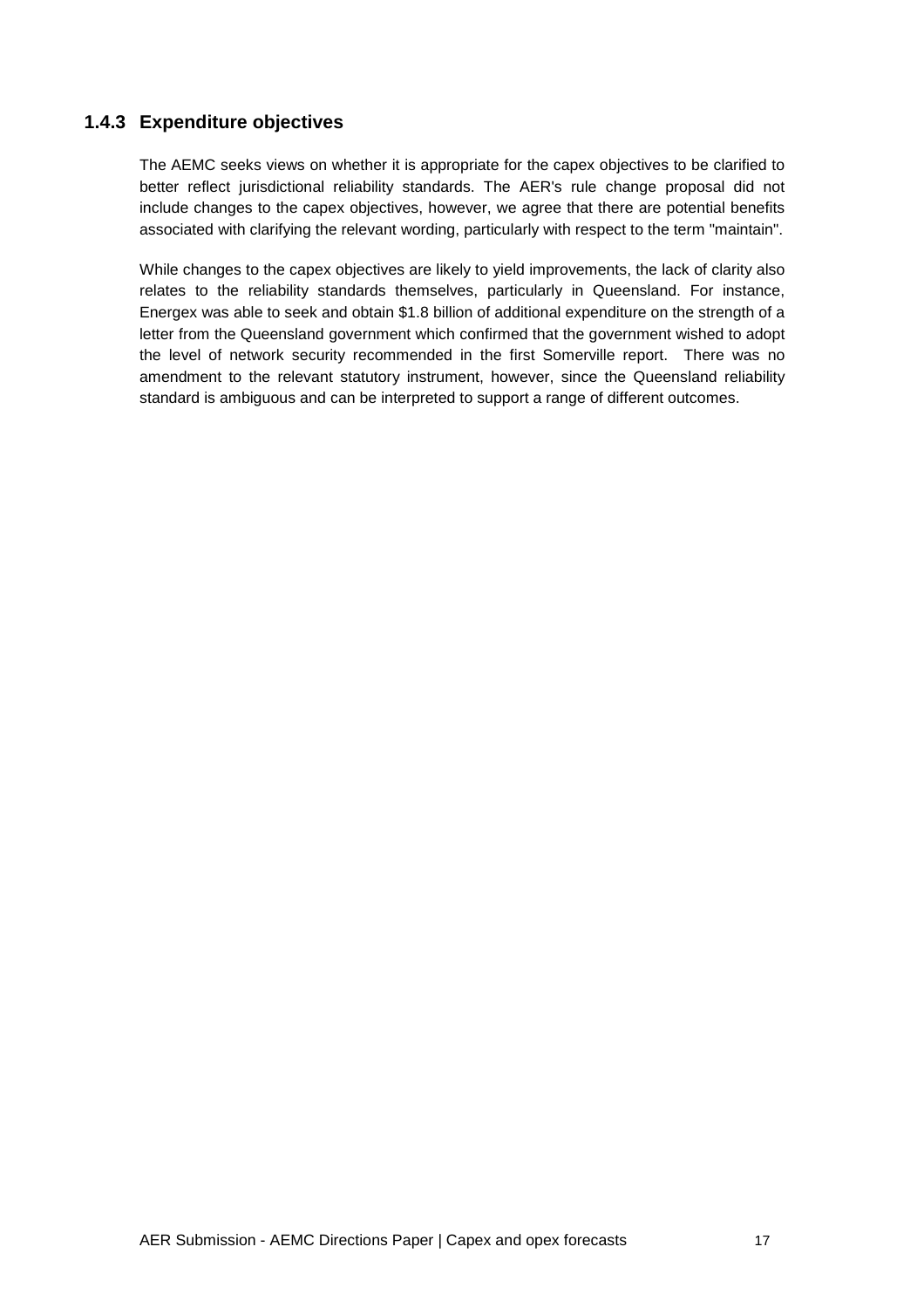# **2 Capex incentives**

In its rule change proposal, the AER considered that the current capex incentives framework did not provide continuous incentives for NSPs to seek efficiencies, nor did it provide sufficient discipline in some circumstances on NSPs to contain capex in excess of the original forecast. In order to provide stronger incentives for NSPs to incur efficient capex and to spend no more capex than is necessary for a given level of output, while providing a robust framework to deal with regulatory uncertainty, we proposed the following rule changes:

- amend the RAB roll forward mechanism in chapter 6 and 6A to:
	- automatically allow for capex up to the forecast and to only allow 60 per cent of any expenditure in excess of the forecast to be automatically included in the RAB
	- include or exclude related party margins and capitalisation of overheads from the RAB consistent with how those margins were treated in the capex forecast at the start of the regulatory control period
- amend the RAB roll-forward provisions in chapter 6A to allow the AER to apply either forecast or actual depreciation
- **P** provide for the AER to develop and publish an incentive scheme other than the EBSS, STPIS and DMIS, subject to certain guiding principles in the Rules and amend chapter 6A to provide the AER with the discretion to apply any given scheme to a particular transmission determination
- allow the AER to include a revenue adjustment mechanism to address the situation where shared assets are used for non-standard control services, including unregulated services
- extend the current re-opener provision for TNSPs to DNSPs and introduce a contingent project framework for DNSPs
- $\blacksquare$  included a one per cent materiality threshold before a DNSP may apply to the AER for an adjustment to their allowed revenues under the cost pass through provisions (consistent with the current transmission framework) and amend the pass through provisions to ensure that the cost of any capex pass through is not recovered twice from customers.

Having considered the AEMC's directions paper and the submissions from other stakeholders, the AER supports the AEMC's proposal for a mechanism that would see the AER develop detailed aspects of the capex incentive regime via a guideline. The AER agrees it is preferable for the Rules to avoid prescribing approaches where refinement may be required over time, where important matters of technical detail need to be considered, and where the scheme should be permitted to vary across NSPs. Our reasons are set out in section 2.1.

However, the AER maintains its position in relation to the other elements of its capex incentives proposals.

The AER contends that prescribing the use of forecast depreciation in the Rules will not itself achieve the AEMC's objective of creating an incentive for NSPs to submit 'accurate' capex forecasts. Further, the AER considers that it does not need to be provided with any further guidance in the Rules in the exercise of discretion in its decision to use actual or forecast depreciation to an NSP. The Law already governs the exercise of discretion in this context,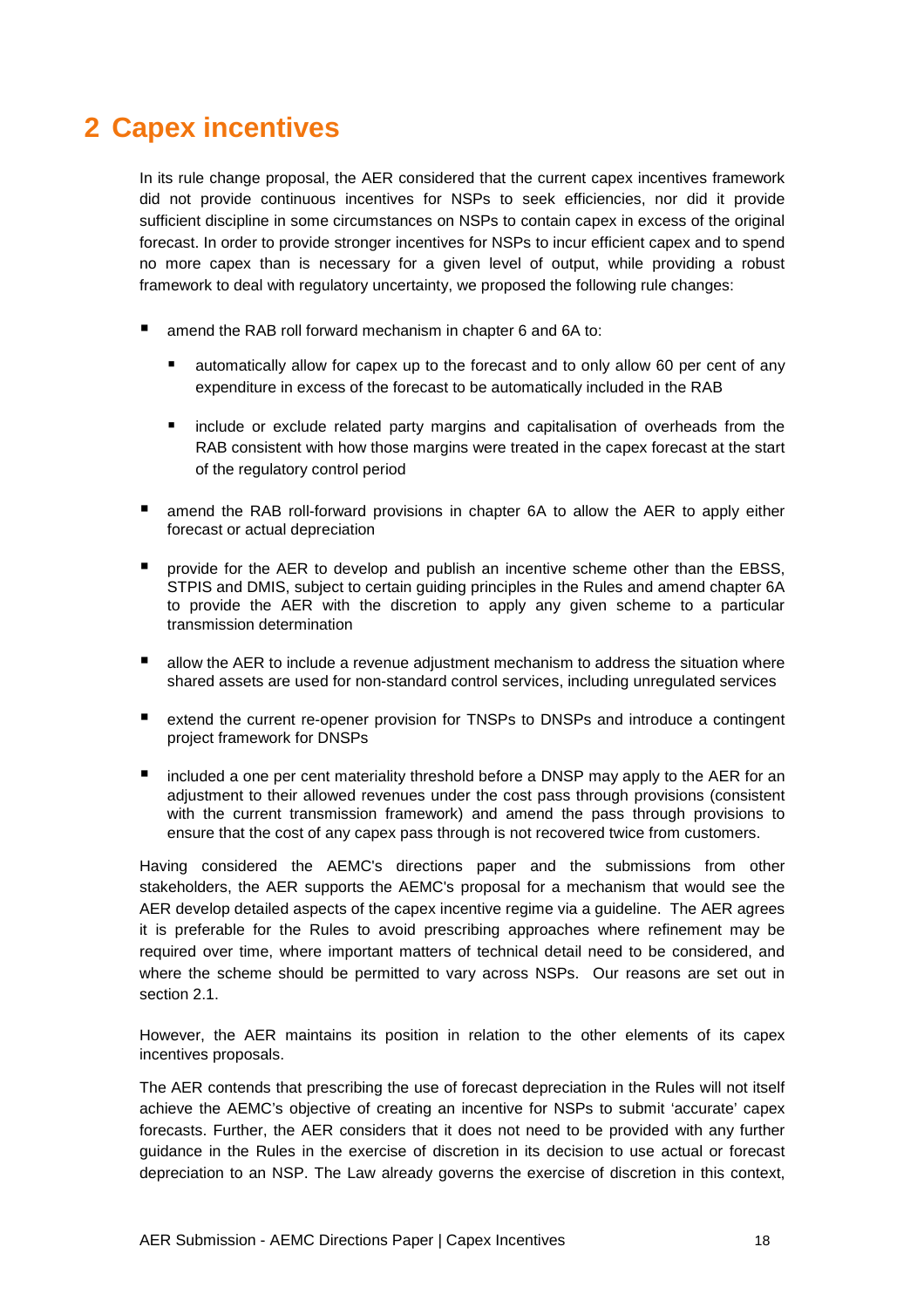namely by requiring that the AER must take into account the RPP and must do so in a manner that will or is likely to contribute to the achievement of the NEO. Alternatively, if the AEMC believes that further guidance is desirable, the AER considers that it is appropriate that any principles should not unduly restrict the AER exercise of discretion and direct the AER to consider the interactions with the overall capex incentive framework in the AER's decision to use actual or forecast depreciation.

The AER acknowledges there has been some confusion in relation to the related party margins and capitalisation of overheads on whether the proposed rules require consistency with the amount or method from the regulatory determination and which is appropriate. To clarify the AER notes the drafting of the proposed rules refer to the consistency with the methods used to set the forecast and not consistency with the amounts. Also, applying a stronger capex incentive as AEMC suggested will not address the problem in relation to the incentive for a NSP to artificially inflate the actual capex to be included into the RAB by including inefficient profit margins or making capitalisation changes within the regulatory control period. The AER considers that the principles and methods identified in the AER's proposal can be applied to any new contractual arrangements.

The AER does not consider the AEMC's proposal to include the ability for the AER to develop temporary schemes is necessary, given that the AER has often designed schemes that are sufficiently flexible and tailored to different circumstances, such as different revenues at risk (STPIS for distribution). In particular, limiting the AER to only developing temporary schemes with a low revenue at risk is inappropriate given that this is unlikely to incentivise efficient behaviour. The AER's broad new scheme power would also permit the AER to explore the adoption of Ofgem's IQI (which is a form of menu regulation) in some form, as a possible mechanism for improving the accuracy of NSP forecasts, as the AEMC suggests.

The AER disagrees with the exclusion of alternative control services (ACS) assets from the proposed rule changes for shared assets. Simply ignoring the use of ACS assets for other purposes is not considered by the AER to be appropriate as a matter of principle. The AER supports the AEMC's proposal to extend the proposed shared asset rule change to TNSPs so that any incentive on TNSPs to use assets for non-regulated purposes (without providing compensation to customers) will be reduced.

The proposed changes to the rules outlined in this chapter are consistent with the RPP which the AER must take into account and will better allow the AER to make decisions that will or are likely to contribute to achievement of the NEO. This is for a number of reasons, including improving the existing regulatory framework to better reward efficient behaviour and to better discourage inefficient expenditure. The remainder of this chapter sets out the AER's response to the AEMC's consideration of how the capex incentives should be established. In particular, this chapter discusses the following:

- incentives for efficient capex
- uncertainty regime
- actual/forecast depreciation
- related party margins and capitalisation changes
- other incentive schemes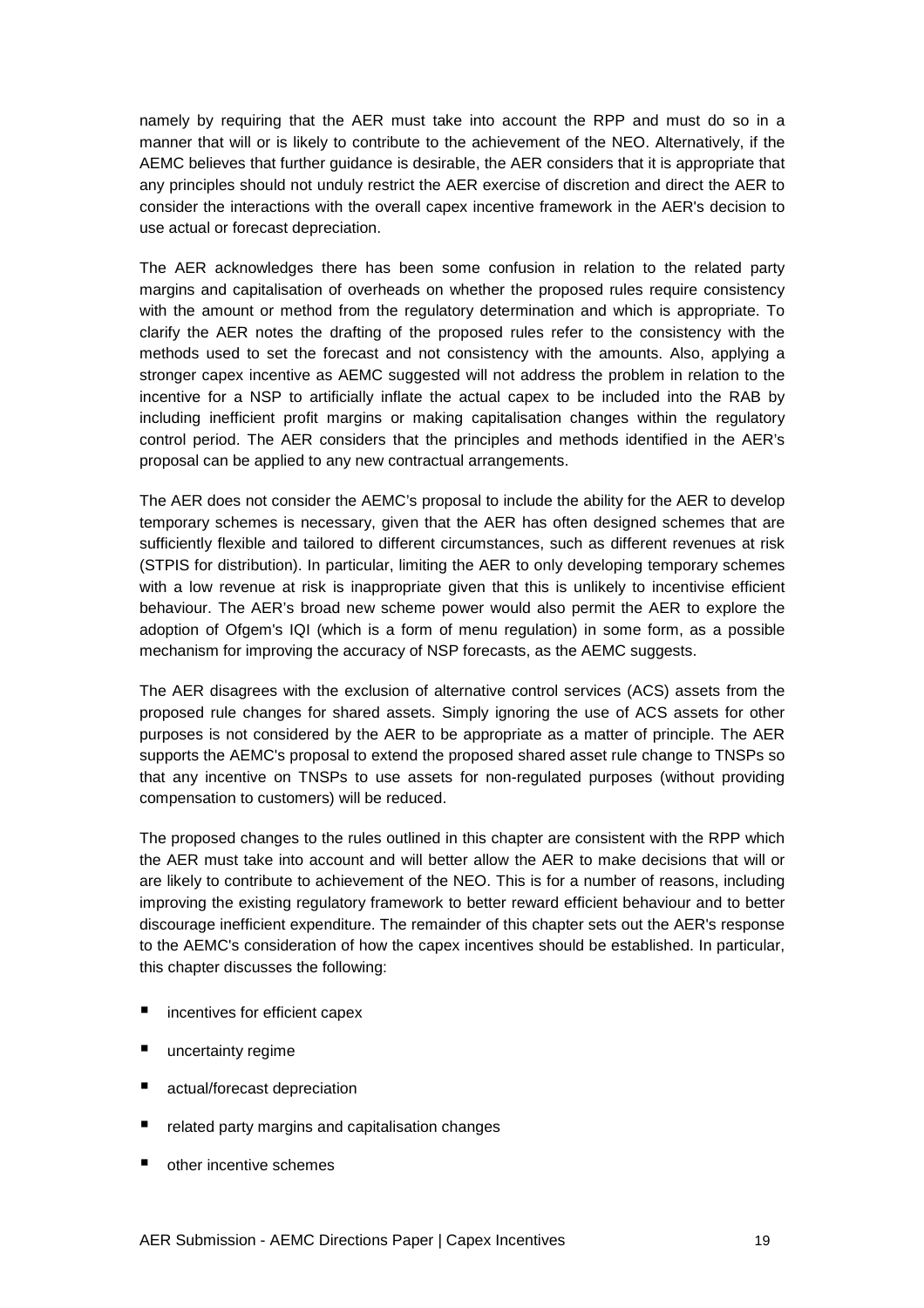■ shared assets.

# **2.1 Incentives for efficient capex**

The AER agrees with the AEMC that the current framework does not provide a continuous incentive nor sufficient supervision of capex above the forecast. For the reasons explained in our rule change proposal, we also consider that in certain circumstances the current rules fail to create the incentives to incur only efficient capex.

The AEMC has stated that regulation cannot compensate for weaknesses in the corporate governance arrangements.<sup>22</sup> Whilst this may be the case, it is important to ensure that the regulatory regime is not designed in a way that creates perverse incentives that have the potential to exacerbate governance arrangement problems. A regulatory regime which fails to prevent such perverse incentives is not in the interests of consumers and is arguably one that will not or is unlikely to contribute to the achievement of the NEO.

The AER also agrees that NSPs do not have an incentive to overspend unless they have an expectation that their excess returns will continue indefinitely. However, where the shareholder receives tax equivalent payments in lieu of corporations tax, the regulated return on equity will understate the actual return on equity. As a result, it is likely that these NSPs would hold a realistic expectation that their actual cost of capital will always be less than the regulated rate.

The proposed 60:40 sharing mechanism was designed to ensure that NSPs do not have an incentive to overspend their capex allowance, regardless of their governance arrangements. The mechanism was asymmetric in order to avoid creating a further incentive on NSPs to inefficiently defer capex into subsequent regulatory periods.

Under the current rules, there is nothing in the expenditure factors or criteria that permit the AER to disallow proposed expenditure on grounds that it was provided for as part of a forecast in a previous regulatory determination. For instance, the AER included \$119 million of sub transmission corporation initiated augmentation capex in Ergon Energy's capex allowance to account for 93 projects which moved from the previous regulatory control period into the current regulatory control period.<sup>23</sup> This demonstrates that under the current rules, NSPs have the opportunity to include the same projects in more than one forecast. In these circumstances, it is inappropriate to introduce an incentive mechanism which generates even greater rewards for deferring capex. This is why the AER has not applied a capex EBSS to DNSPs. If this problem is resolved, then the AER would be open to consideration of alternative capex incentives which include symmetrical incentives.

The AEMC has indicated that it is reluctant to prescribe a detailed solution in the Rules and prefers instead to establish a more flexible regime. As explained previously<sup>24</sup>, the AER proposed a prescriptive capex incentive because we anticipated that this approach was more likely to be accepted by the AEMC and stakeholders. However, the AER also prefers a more flexible mechanism that is capable of taking into account context of the proposal.

 $22$  $2^2$  AEMC, Directions paper, p. 21.

<sup>&</sup>lt;sup>23</sup> AER, Final decision - Queensland distribution determination 2010-11 to 2014-15, p. 109.

AER Response to AEMC Clarification Questions, 2 February 2012.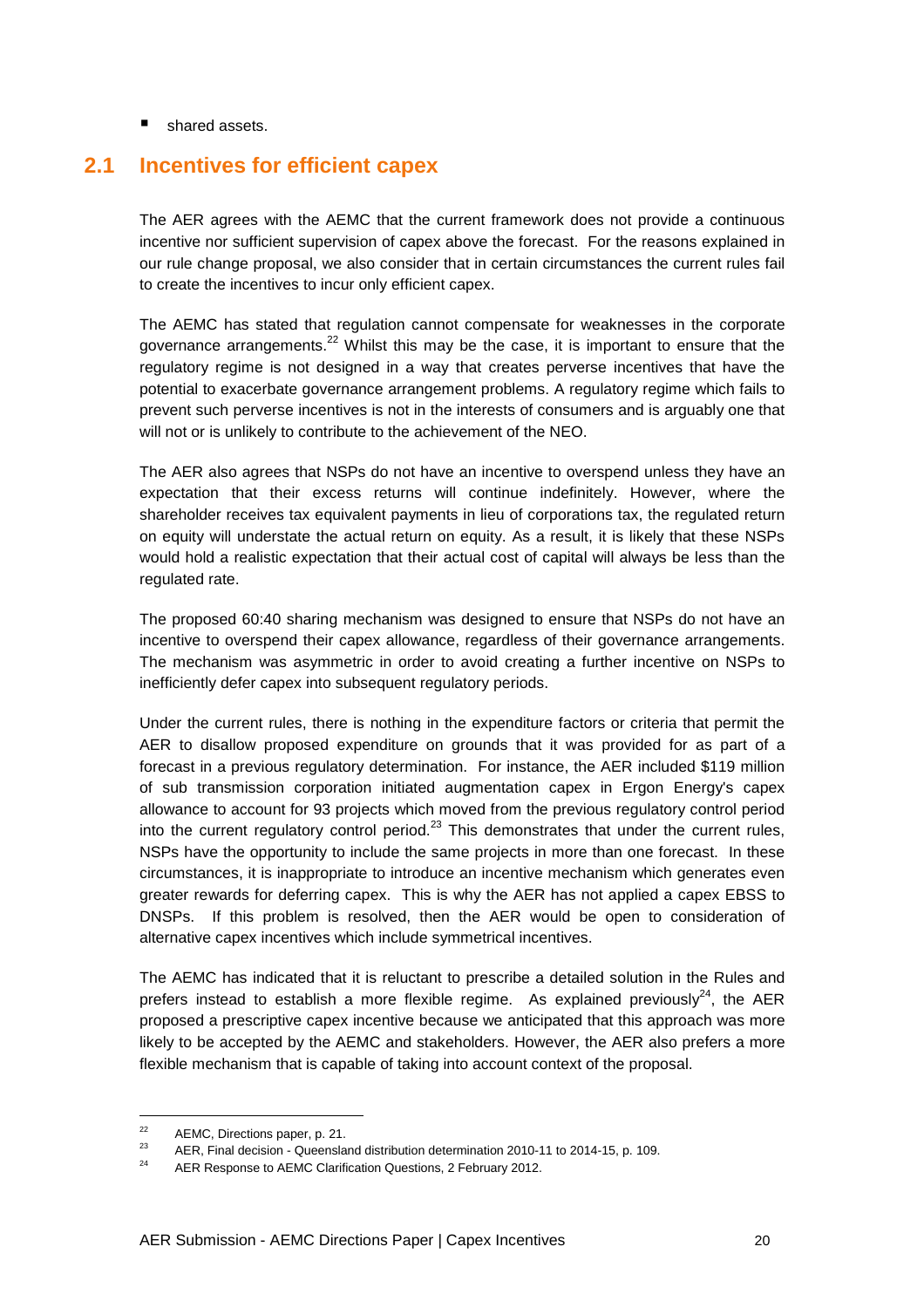Any capex incentive mechanism that is to apply to a NSP should be governed by principles which, among other things, require the AER to take into account the relevant NSP's past expenditure relative to allowances, the incentives inherent within other parts of the economic regulation framework and any other relevant factors.

Finally, we note that several NSPs have argued that the AER's position is inconsistent because we simultaneously argue that the current regime creates incentives to inflate forecasts and overspend forecasts. $25$  This position is not inconsistent. There is no reason why the incentive to inflate forecasts cannot co-exist with an incentive to overspend. Indeed, this is the case under the current rules. $^{26}$ 

# **2.2 Uncertainty regime**

The AER agrees with the AEMC's characterisation of the debate on the uncertainty regime as set out in the directions paper. In particular, we agree that:

The changes that have been proposed to the uncertainty regime aim to balance other changes the AER proposes in respect of capex/opex allowances and capex incentives. To an extent, then, the need for these changes to the uncertainty regime may depend on whether those other proposed changes are made as part of this rule change process.<sup>27</sup>

The AER's proposals on capex reopeners and contingent projects were designed to be considered in the context of the entire rule change package. We agree that increasing the number of intra-period adjustments has potential costs in terms of expenditure discipline and price stability, and that these costs need to be weighed against the benefits of giving NSPs an appropriate level of protection from changing circumstances.

With respect to the application of a contingent projects regime to DNSPs, the AER agrees that it is worthwhile to consider whether the regime that applies in transmission could be adapted to better reflect the characteristics of distribution projects (which tend to be smaller, more numerous and more homogenous). In undertaking this exercise it is important to ensure that incentives for efficiency are maintained and that including a contingent projects regime does not begin to turn what is an incentive regime into a cost of service regime.

There is a long running debate reflecting uncertainty around the definition of "materially" for the purpose of establishing a minimum threshold for a pass through amount in distribution. The AER maintains that there are benefits associated with introducing a materiality threshold in Chapter 6 consistent with the definition that applies in Chapter 6A.

# **2.3 Actual/forecast depreciation**

The AER maintains its rule change proposal to ensure that it has the flexibility to adopt either a high powered or a lower powered depreciation incentive for TNSPs to achieve a balanced

 $25$ <sup>25</sup> For example, ENA submission to the directions paper, pp. 30–33.

Similarly, there is also no reason why an incentive to overspend capex forecasts cannot co-exist with an incentive to inefficiently defer capex. Since all actual capex is automatically rolled into the RAB without regulatory scrutiny, depending on the circumstances NSPs could have an incentive to proceed with weakly justified projects during the regulatory control period, and defer strongly justified projects so that they can again receive an allowance in respect of those projects during the following regulatory control period.

<sup>&</sup>lt;sup>27</sup> AEMC, Directions paper, p. 52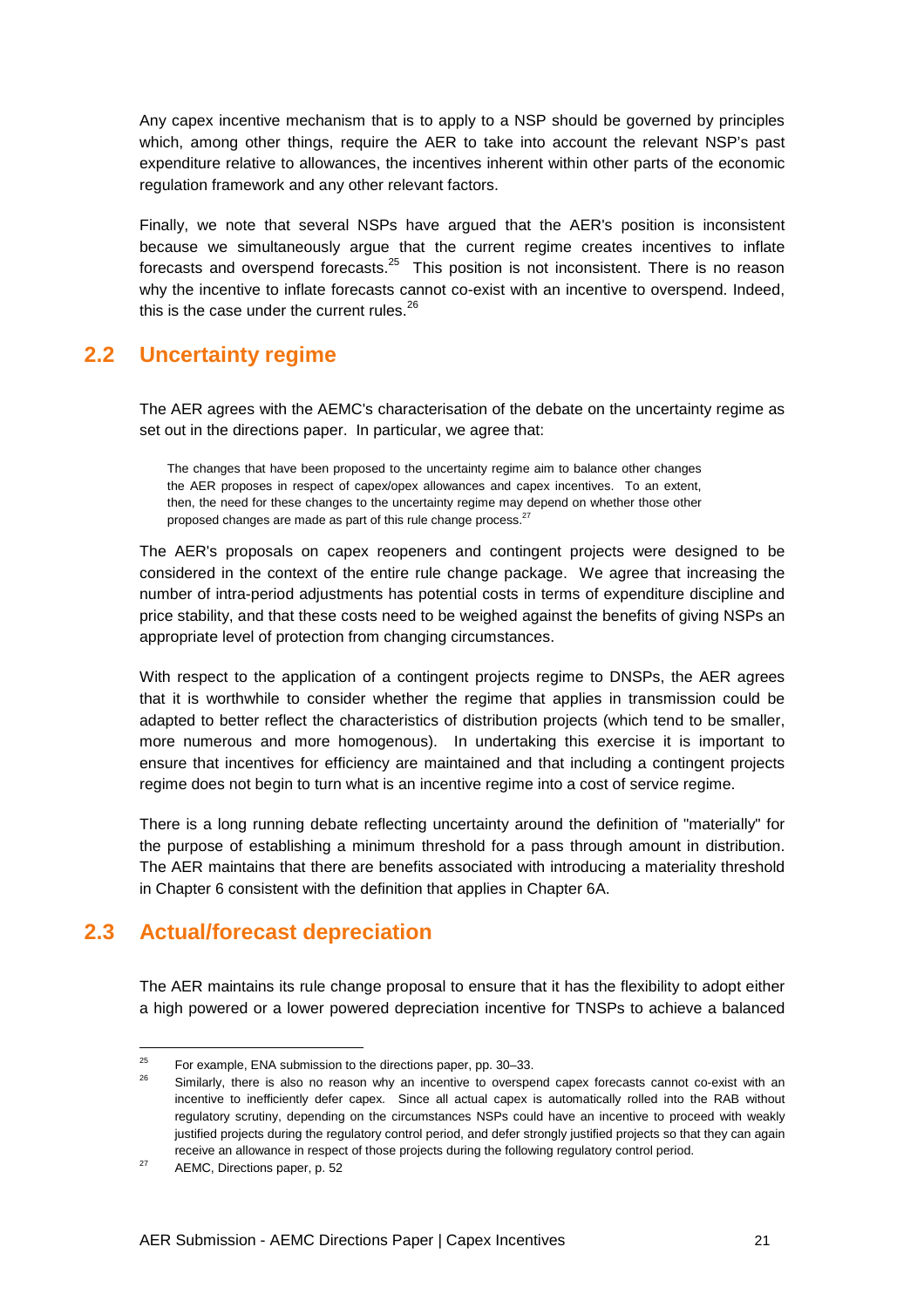capex incentive framework, consistent with the approach currently allowed for DNSPs under chapter 6 of the Rules.

The AER agrees with the AEMC that the use of actual or forecast depreciation is part of the capex incentive framework and needs to be considered in that context. That said, the AER disagrees with proposals prescribing the use of forecast depreciation (Grid Australia) or actual depreciation (EURCC, Australian Paper) in the rules.<sup>28</sup> As explained in the AER's rule change proposal, in choosing between the use of actual or forecast depreciation important considerations to take into account include:

- whether there are any differences between the actual and forecast capex that are likely to be driven by permanent efficiency improvements; or
- whether there are any differences that reflect uncontrollable factors; or
- the temporary deferral of investments; or
- $\blacksquare$  the systematic over-forecasting of capex by a NSP.

If the differences are likely to result from uncontrollable factors, the temporary deferral of investments or the systematic over-forecasting of capex, then the use of actual depreciation will result in higher windfall gains/losses than if forecast depreciation is adopted. These windfall gains/losses arise as a NSP will receive a reward/penalty (the return of capital) over the remaining length of the regulatory control period to the extent of the capex underspend/overspend for factors that do not represent lasting efficiencies. This reward/penalty is reflected in a higher/lower opening regulatory asset base (RAB) at the commencement of the next regulatory control period.

In contrast, if the differences between actual and forecast capex are likely to result from permanent efficiency improvements, then the use of forecast depreciation will result in the amount of depreciation included in the opening RAB at the commencement of the next regulatory control period, which is unaffected by actual capex outcomes during the regulatory control period. In this circumstance, the depreciation component does not form part of the capex incentive framework, and NSPs will receive a lower reward for efficiency improvements.

In its submission to the AEMC, the ENA and its consultants PWC and NERA proposed the following general principles that may guide consideration of when it may be appropriate to have more or less details in the rules:

#### **More detail in the rules**

- Matters that are capable of general application to all service providers
- Matters that are largely "settled" and are unlikely to require adjustment or refinement over time
- Matters that have no or limited interaction with other elements of the framework

<sup>&</sup>lt;sup>28</sup> Grid Australia, Submission to the Directions paper, p. 54; EURCC, Submission to the Directions paper, p. 17; Australian Paper, Submission to the Directions paper, p. 23.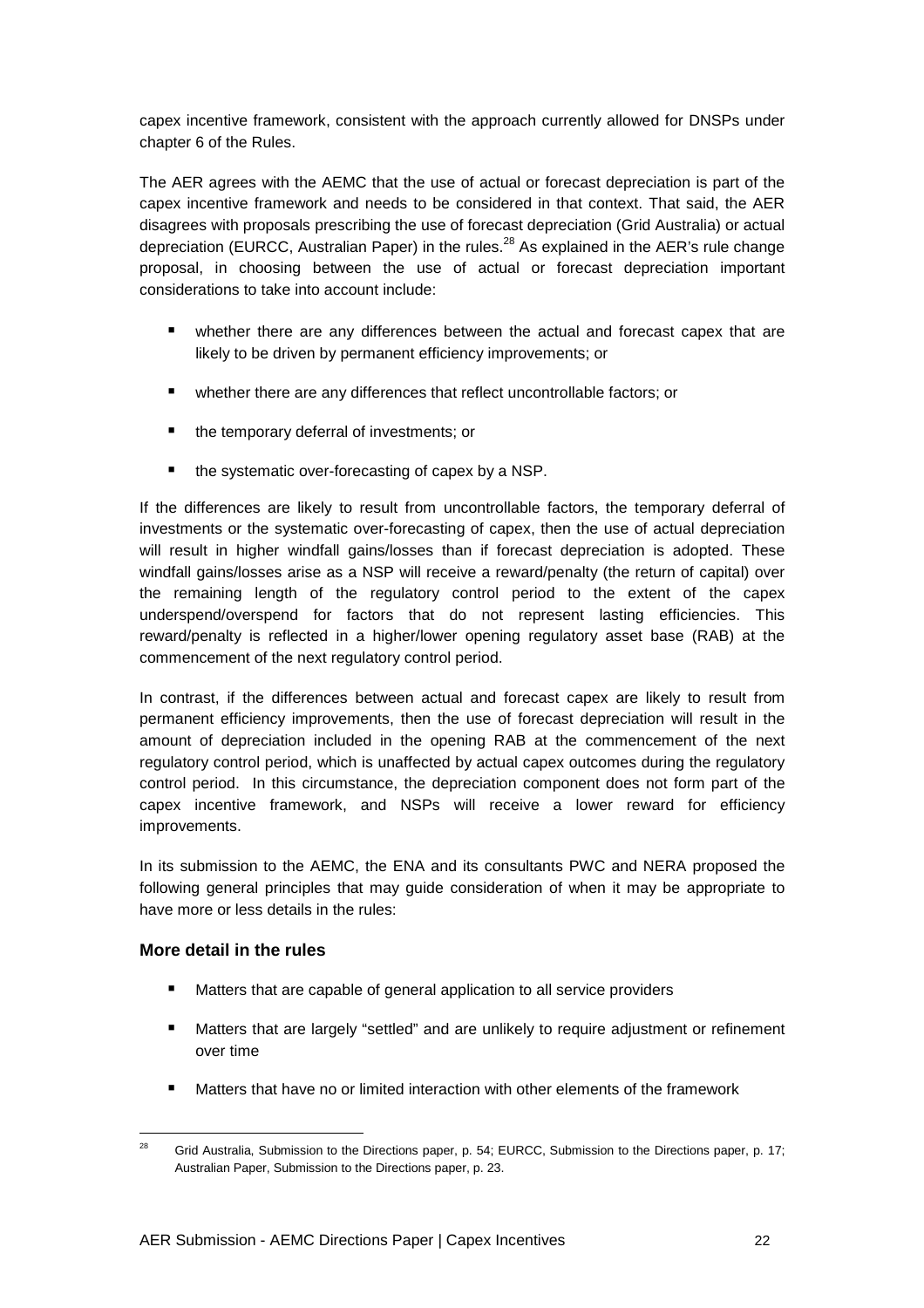Matters that do not require adjustment in light of changing market conditions or changes in sources of information

#### **Less detail in the rules**

- Matters whose application will vary as between individual service providers or groups of service providers
- Matters that are still subject to some operational testing and may need "tweaking" from time-to-time as the results of their application become known
- Matters that have a number of "moving parts" and that impact on decisions about other elements of the framework
- Matters that may require adjustment in light of changing market conditions or changing sources of information.<sup>29</sup>

The AER's proposed discretion to use actual or forecast depreciation is consistent with the principles of 'less detail in the rules', which include:

- The application of depreciation is largely not "settled" and is likely to require adjustment or refinement over time
- The application of depreciation may vary between individual NSP due to different spending behaviour
- The application of depreciation has significant interactions with the overall capex incentive framework

In response to Grid Australia's comments on the impacts of using actual depreciation on incentives between short lived and long lived assets, the AER acknowledges that the capex incentive on long lived assets and short lived assets is likely to differ. However, the AER considers that, in practice, it is likely that any differences in incentives between short and long lived assets may not distort investment decision as the potential for an NSP to substitute between short and long lived assets may be limited. For example, network assets are generally not substitutable: a long lived distribution system asset (e.g. transformer) is not a substitute for a short lived asset (e.g. IT equipment). In addition, short lived assets only account for a small proportion of a NSP's RAB (see Table 2.1 below).

The AER's experience is that the decision to use a long instead of a short lived asset is driven by reasons relating to technical requirements, planning restrictions, and supply constraints, etc, rather than a deliberate attempt to gain that extra depreciation. Accordingly, the AER does not consider any potential distortion to be significant enough to warrant the exclusion of actual depreciation from the capex incentive framework.

<sup>&</sup>lt;sup>29</sup> ENA, Submission to the Directions paper - Design of capital expenditure incentive arrangements, pp. 12–3.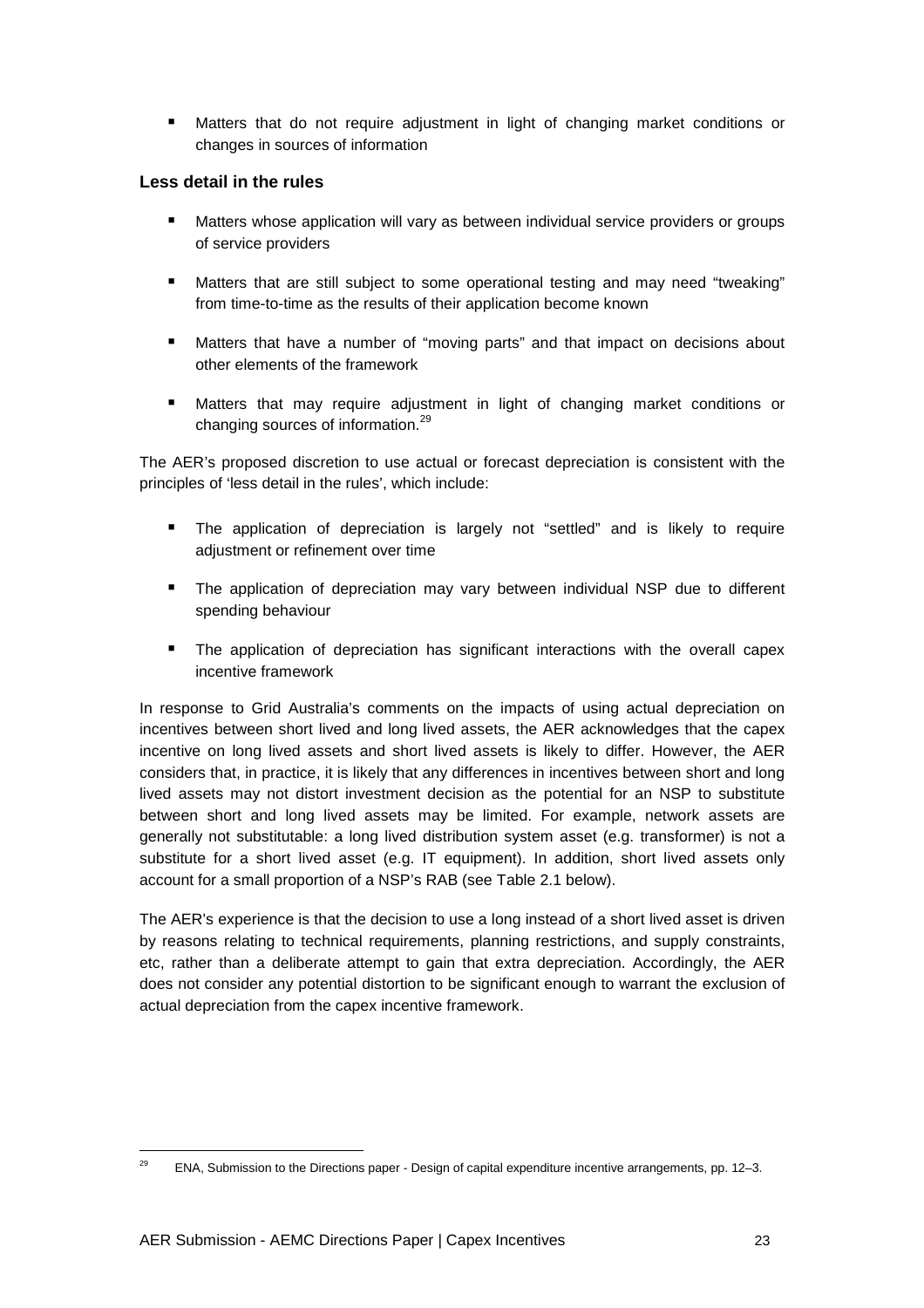#### **Table 2.1 Victorian DNSP standard assets lives (years)**

| <b>Asset category</b>            | <b>CitiPower</b> | <b>Powercor</b> | <b>JEN</b> | <b>SP</b><br><b>AusNet</b> | <b>United</b><br><b>Energy</b> |
|----------------------------------|------------------|-----------------|------------|----------------------------|--------------------------------|
| Sub-transmission                 | 50.0             | 50.0            | 44.7       | 45.0                       | 60.0                           |
| % of RAB value                   | 12.2%            | 8.6%            | 18.1%      | 9.7%                       | 28.3%                          |
| Distribution system assets       | 49.0             | 51.0            | 50.0       | 50.0                       | 35.6                           |
| % of RAB value                   | 85.6%            | 81.6%           | 72.1%      | 84.3%                      | 67.4%                          |
| <b>SCADA/Network control</b>     | 13.0             | 13.0            | 10.0       | 5.0                        | 5.0                            |
| % of RAB value                   | 1.3%             | 0.5%            | 0%         | 0%                         | 1.9%                           |
| Non network general assets-IT    | 6.0              | 6.0             | 5.1        | 5.0                        | 5.0                            |
| % of RAB value                   | 0%               | 3.0%            | 5.9%       | 4.3%                       | 2.0%                           |
| Non network general assets-other | 10.0             | 15.0            | 19.9       | 5.0                        | 7.5                            |
| % of RAB value                   | 1.0%             | 6.4%            | 3.9%       | 1.7%                       | 0.4%                           |

 Source: AER's final decision on Victorian electricity distribution determination on PTRMs, October 2010; AER staff calculation; the calculation may not be exact due to rounding.

The AER maintains that it should have the flexibility to adopt either a high powered or a lower powered depreciation incentive for TNSPs to achieve a balanced capex incentive framework, consistent with the approach currently allowed for DNSPs under chapter 6.

## **2.3.1 A NSP's behaviour under the use of actual or forecast depreciation**

The AER notes the AEMC's concern of whether the use of actual depreciation leads to an incentive for an NSP to overstate its required capex and submit higher forecasts to the AER. $^{30}$ While it is not possible to precisely identify the extent to which the use of actual depreciation reinforces the incentive for a NSP to overstate its forecast capex requirements, the AER considers that:

- as previously discussed, there is always an incentive for an NSP to overstate its forecast capex. This is irrespective of the depreciation method adopted
- the issue of incentives for an NSP to overstate its forecast should be addressed separately
- $\blacksquare$  to the extent that an NSP responds to the incentives where actual depreciation is adopted, the AER will be able to have regard to past expenditure out-turns in setting an NSP's forecast capex allowance.

That said, in of itself prescribing the use of forecast depreciation in the Rules will not achieve the AEMC's objective of creating an incentive for NSPs to submit 'accurate' capex forecasts.

<sup>30</sup> AEMC, Directions paper, p. 49.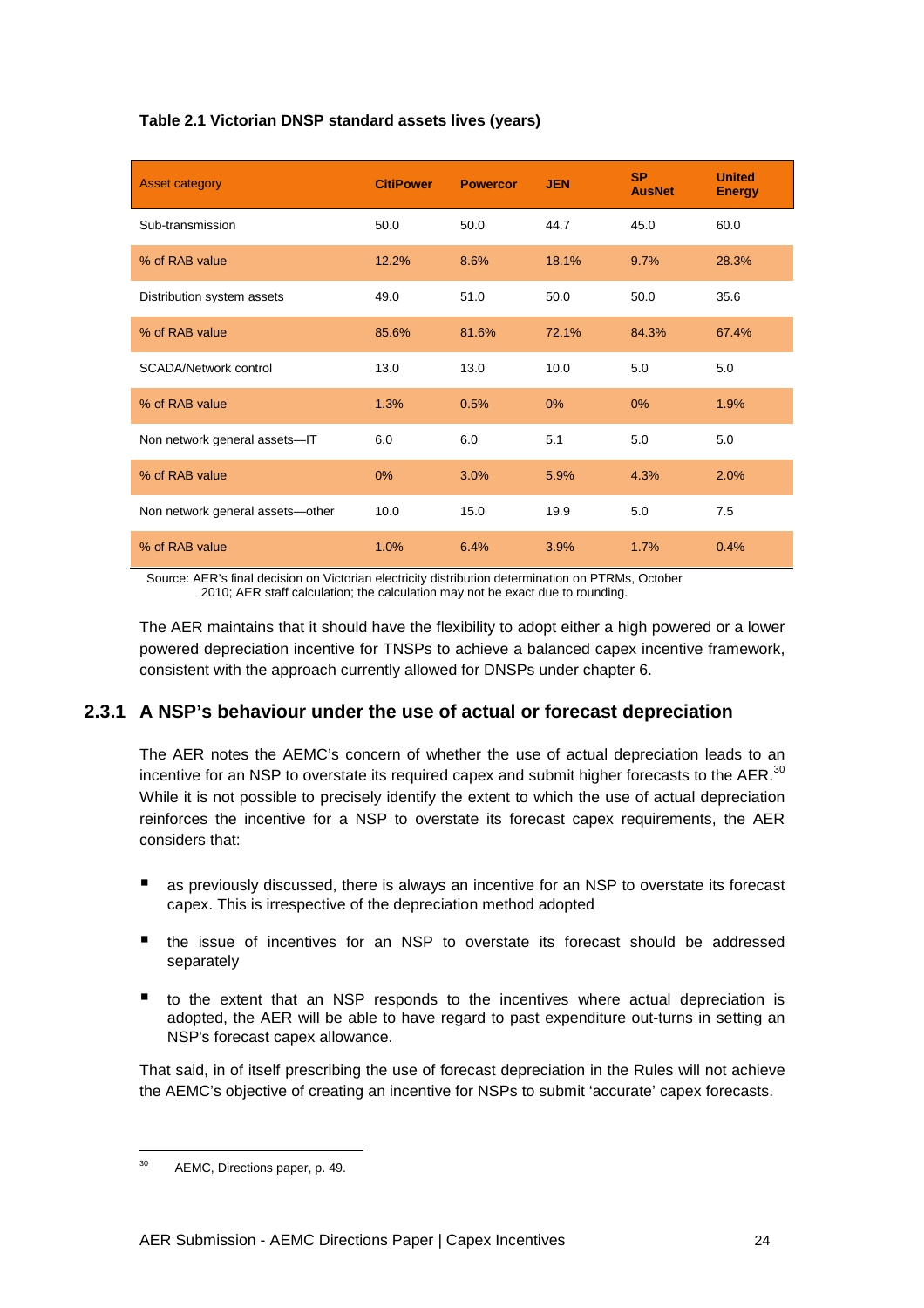### **2.3.2 Appropriateness of further guidance on the use of discretion**

The AEMC proposed further work to be undertaken to determine whether further guidance should be provided to the AER in the use of discretion or even just prescribing one method in the rules  $31$ 

The AER does not consider it is necessary to provide further guidance in the Rules in the exercise of discretion in the decision to use actual or forecast depreciation. The NEL already governs the exercise of discretion in this context, namely by requiring that the AER must take into account the RPP and that it must make its decisions in a manner that will or is likely to contribute to the achievement of the NEO. $^{32}$ 

Alternatively, if further guidance is desirable, the AER considers that it is appropriate that any principles should be at a high level and direct the AER to consider the interactions with the overall capex incentive framework in the decision to use actual or forecast depreciation.

# **2.4 Related party margins and capitalisation changes**

The AER maintain its rule change proposal to ensure that it has the flexibility to either include or exclude related party margins and capitalisation of overheads from the RAB consistent with how those margins were treated in the capex forecast at the start of the regulatory control period.

#### **2.4.1 The need for different capex incentive adjustment for capitalisation**

The AEMC acknowledged that there is an issue in relation to change in capitalisation policy by NSPs during a regulatory control period and considered that the solution proposed by the AER may be appropriate.<sup>33</sup> That said, the AEMC also noted some of these problems might be addressed by applying stronger capex incentives, such as through a capex EBSS. $^{34}$ 

However, applying a capex EBSS will not provide balanced opex and capex incentives. A NSP will still have incentive to distort its capitalisation policy. As the ESCV stated:

"Inherent in the current regulatory framework is the fact that the incentives to reduce operating and maintenance expenditure are greater than those for capital expenditure. This is because in the first year of the regulatory period a distributor retains 100 per cent of the operation and maintenance expenditure underspend, while for each of the ensuring years they retain 100 per cent of the incremental gain in underspends. This contrasts to capital expenditure where a distributor retains only the WACC on the annual capital expenditures underspend." <sup>35</sup>

In addition, the AEMC has stated in both the directions and supplementary papers on the power of choice review that there are three factors with current regulatory arrangements that may create a stronger incentive for the NSPs to favour capex over opex, namely:

 $31$  $^{31}$  AEMC, Directions paper, p. 50.

 $\frac{32}{33}$  NEL, s 16.

 $33$  AEMC, Directions paper, pp. 57–8.<br> $34$  AEMC Directions paper, pp. 57–8.

 $34$  AEMC, Directions paper, pp. 57–8.

<sup>35</sup> ESC, Electricity Distribution Price Review 2006–10 Issues Paper, December 2004, pp. 106–7.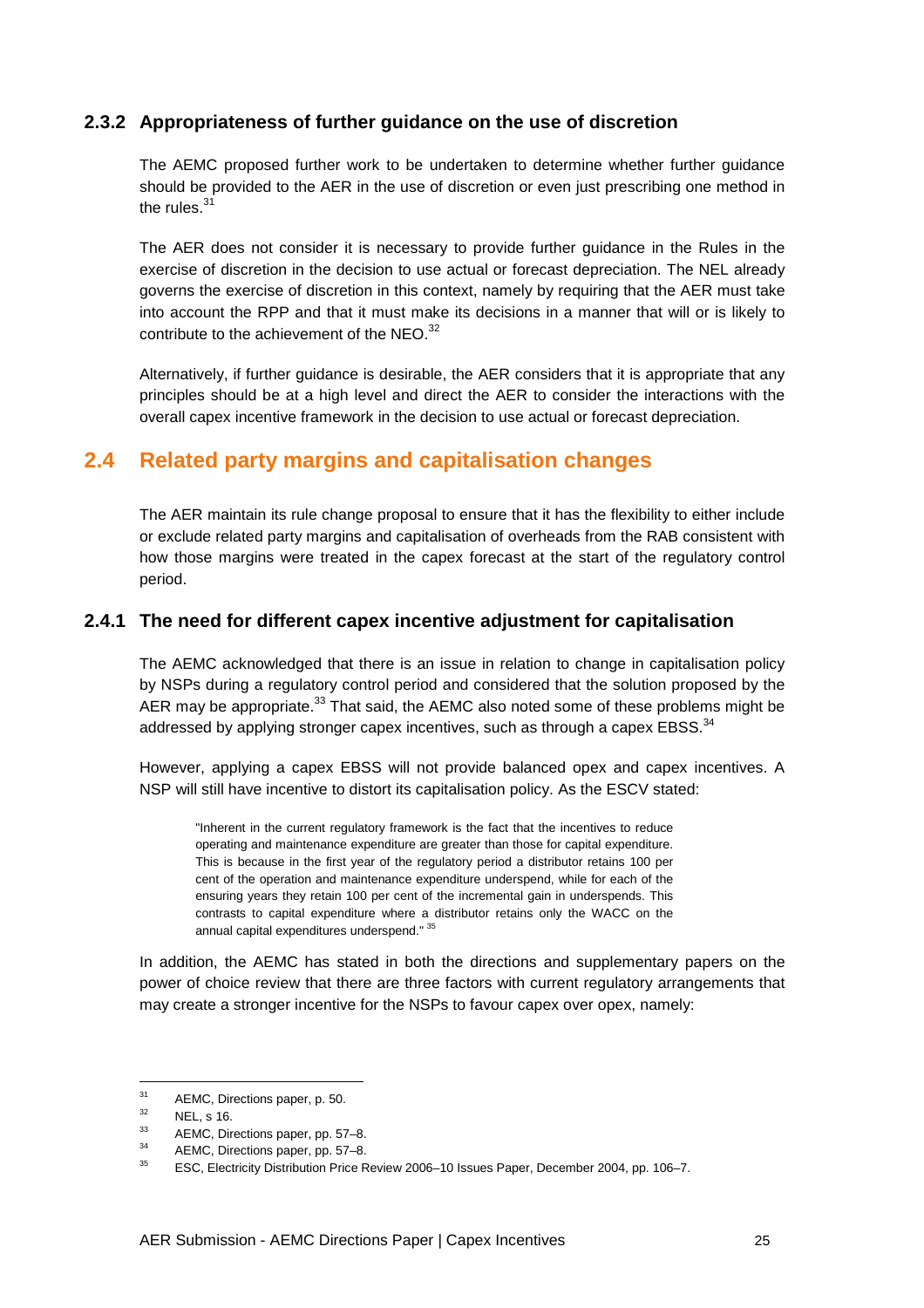- the percentage value of cost savings retained by network businesses is more with respect to opex than capex - hence the profit opportunity is greater (i.e. this provides an incentive for a NSP to capitalise operating expenditure during the regulatory control period)
- the opportunity to finance and service their investment at a rate of return lower than their WACC gives the business an extra incentive to invest in capital expenditure
- the rules for treating past expenditure is more mechanistic for capital expenditure than operating expenditure.<sup>3</sup>

The AER has not applied an EBSS to capex and the ESCV previously applied (but subsequently removed) the carryover of capex (in)efficiencies. The reason for this was primarily because including capex might inappropriately provide incentives to inefficiently defer capex into future regulatory control periods.<sup>37</sup> The modelling undertaken by the AER demonstrates that DNSPs would retain significantly more than 30 per cent of the benefits of any capex deferrals given that any capex deferred would be included in a NSPs ex ante forecast for the next regulatory control period. Consequently, the AER considers that it would not be practicable or consistent with the Rules to identify and exclude deferred capex from capex allowances in future regulatory control periods.<sup>38</sup>

Further, the AER considers that applying the EBSS to opex and not to capex creates incentives for a NSP to favour capex over opex. In particular, a NSP may have an increased incentive to capitalise expenditure to secure greater efficiency carryover rewards. In this way, in the next regulatory control period, the NSP would be compensated in its forecast opex (via a carryover of opex efficiencies) and again through depreciation and a return on capital once the amount is recognised as actual capex in the RAB. In this case, there has been no change in the underlying capital cost of service delivery, hence the NSPs would not be penalised for incurring any forgone returns on actual 'capex' above the allowance within the regulatory control period. The MEU and the Victorian Minister agreed that there is an issue in relation to the change of capitalisation policy and supported the AER's proposal. $^{39}$  Aurora Energy also agreed with the AER's assessment of the issue. $^{40}$ 

The AER agrees that there is a bias in favour of capex relative to opex by NSPs under the current rules. Applying a capex EBSS will not address the incentive of a NSP to capitalise opex within a regulatory control period. In any case, for the reasons outlined above, an EBSS for capex is not appropriate in any event.

# **2.4.2 The need for a different capex incentive adjustment for related party margins**

The AEMC seeks submissions on how and to what extent, the incentive for a NSP to overspend or underspend relative to its capex allowance varies depending on whether it uses

 $36$ <sup>36</sup> AEMC, Directions paper: Power of choice – giving consumers options in the way they use electricity, 23 March 2012, p. 138; Supplementary paper: Demand side participation and profit incentives for distribution network businesses, 23 March 2012, p. 10.

<sup>&</sup>lt;sup>37</sup> AER, AER response to AEMC queries on AER network regulation rule change proposals, 1February 2012, pp.  $4 - 5$ .

<sup>&</sup>lt;sup>38</sup> AER, Electricity distribution network service providers – Efficiency benefit sharing scheme, June 2008, pp. 36– 43.

<sup>&</sup>lt;sup>39</sup> MEU, Submission to the Directions paper, p. 10; DPI, Submission to the Directions paper, pp. 8–9.

Aurora, Submission to the Directions paper, p. 10.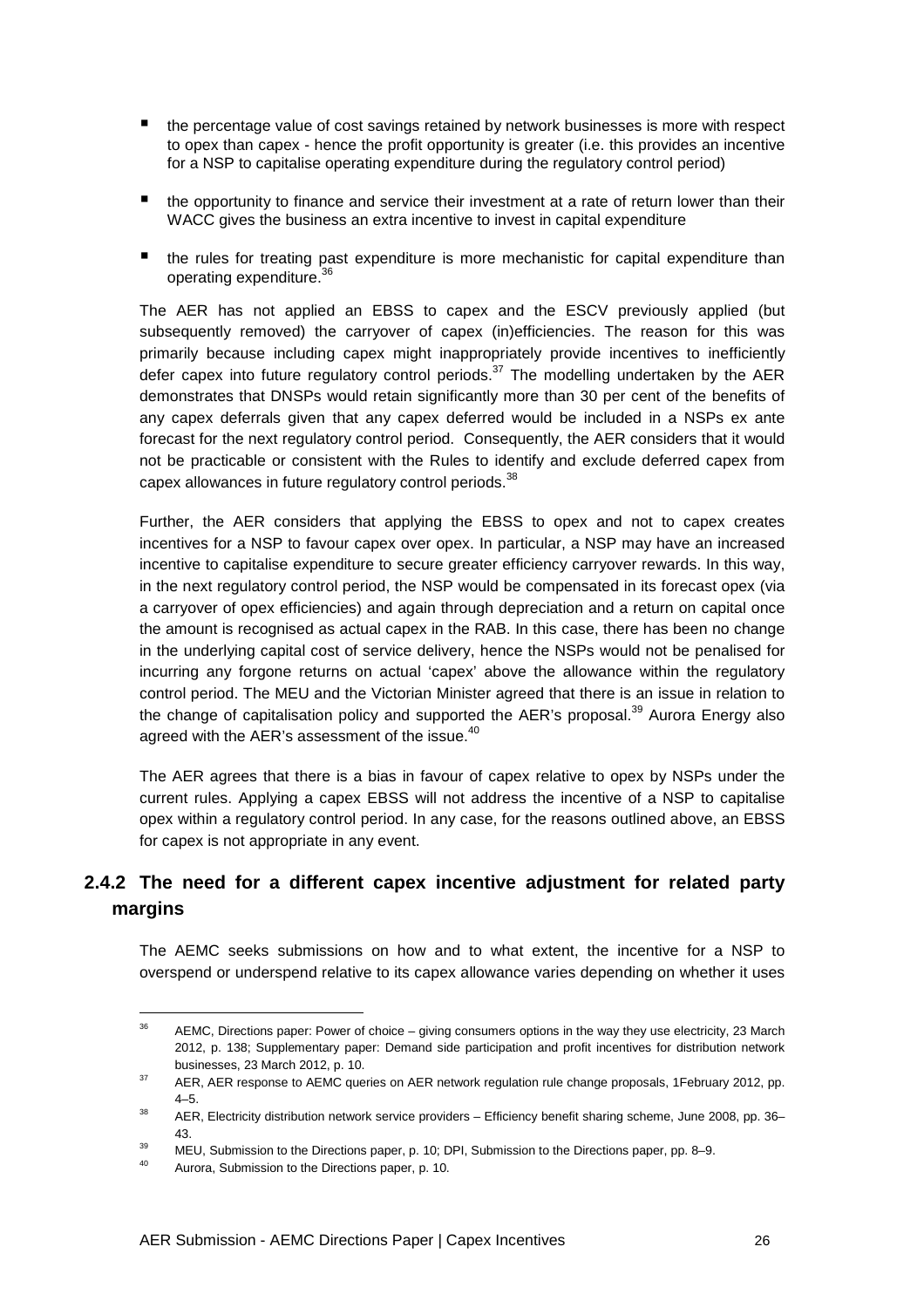a related party or not, having regard to the other incentives for efficient capex, including the scope for the AER to determine efficient capex as part of a distribution or transmission determination.<sup>41</sup> The AEMC also seeks submissions on the degree to which a parent company of a NSP is better off if related party margins that are higher than those allowed for by the AER in the regulatory determination, are due to higher real costs.<sup>42</sup>

The AER considers that related party margins are a "special case" among capex incentive issues. This is because the financial positions of a NSP's shareholders (and therefore a NSP's incentives) depend not just on the action of the NSP but also on the actions of the related party.<sup>43</sup> From the perspective of the parent company of both the NSP and the related party, no real financial cost is borne by the shareholders of the parent company in relation to a related party margin that the AER's rule change proposal addresses. The costs incurred by the NSP are offset by the revenue earned by the related party such that any margins that are artificially inflated will be passed through to customers in regulated charges and retained by shareholders of the parent company.

The only way to remove this incentive to artificially inflate related party margins (where both the related party and the NSP have common ownership) is to disallow in full the recovery of these margins. Even if only some of the inefficient margin is recoverable from consumers (i.e. a NSP overspends and the sharing ratio is applied, and /or a capex EBSS is applied),<sup>44</sup> the NSP still has an incentive to pay the margin to related party. This is because while the NSP incurs a net loss (i.e. the portion of the margin recoverable through regulated revenues less the whole contract margin incurred) from this transaction the related party makes a larger net gain (the whole contract margin received less no costs), leading to an overall net gain to the NSP's and related party's common shareholders.

However, if the related party margins are higher than the forecast allowance due to the actual costs, the capex incentives in the regulatory regime operate as normal. The NSP has limited incentive to overspend against its capex allowance because the NSP would be penalised for incurring any foregone returns on actual capex above the allowance during the regulatory control period. With a stronger capex incentive (ie the sharing ratio is applied, and /or a capex EBSS is applied), an overspend would have a negative financial impact on its parent company, given that the overspend of this actual cost is only partially recoverable through regulated revenues over the life of the assets.<sup>45</sup> Consequently, the NSP's incentive to overspend the actual cost type of margins than the allowance is significantly reduced.

In response to request in the directions paper for further information on the interaction between the overall capex incentives and the proposals on related party margins, <sup>46</sup> the AER undertook modelling of this contractual arrangement on the financial position of NSP's shareholders under different scenarios (that is, under current rules, applying capex sharing ratio only, or applying capex sharing ratio plus RAB adjustment).<sup>47</sup> This analysis clearly indicates that only by completely removing the recovery of this margin can the incentives for a

 $41$ 41 AEMC, Directions paper, pp. 57–8.

<sup>42</sup> AEMC, Directions paper, pp. 57–8.<br>43 AEP response to AEMC queries a

<sup>43</sup> AER response to AEMC queries on AER network regulation rule change proposals, 1 February 2012, pp. 7– 10.

<sup>44</sup> See sections 2.1 and 2.4.1 of this submission why the sharing ratio and a capex EBSS not appropriate.

 $^{45}$  As above.

<sup>46</sup> AEMC, Directions paper, pp. 57–8.

<sup>47</sup> AER response to AEMC queries on AER network regulation rule change proposals, 1 February 2012, pp. 7– 10.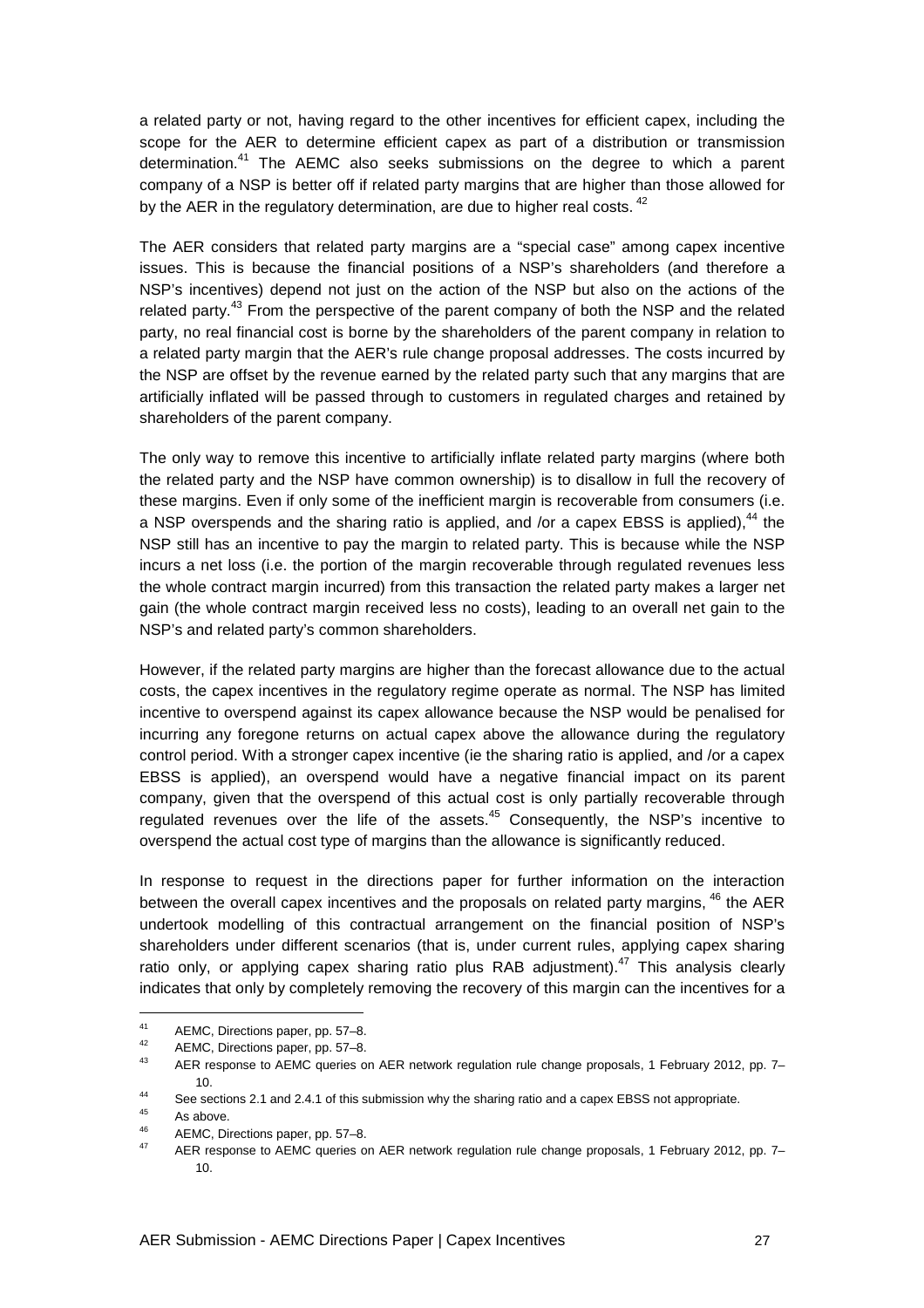NSP (under a contractual arrangement where the NSP and the related party both have common ownership) to incur this inefficient margin be removed.

Table 2.2 below provides further analysis on the impact of this contractual arrangement on the net financial position of the shareholders of the parent company of the NSP under three scenarios, applying sharing ratio or capex EBSS:

#### **Table 2.2 Net financial impact on shareholders of the NSP's parent company, from spending \$1 more of capex, which is normal capex or related party margin**

| <b>Scenarios</b>                                                                                                                                            | Normal capex                          |                                   | <b>Related party margins</b>      |                                   |
|-------------------------------------------------------------------------------------------------------------------------------------------------------------|---------------------------------------|-----------------------------------|-----------------------------------|-----------------------------------|
|                                                                                                                                                             | Underspend                            | Overspend                         | Underspend                        | Overspend                         |
| Scenario 1: Current rules.<br>Margin excluded from forecast, but<br>rolled into RAB at the end of the<br>period                                             | <b>Financial loss</b>                 | <b>Financial loss</b>             | <b>Stronger</b><br>financial gain | <b>Stronger</b><br>financial gain |
| Scenario 2: Sharing ratio only.<br>Margin is excluded from forecast,<br>but rolled into RAB at the end of<br>the period applying the 60:40<br>sharing ratio | <b>Stronger</b><br>financial loss     | <b>Stronger</b><br>financial loss | <b>Financial gain</b>             | <b>Financial gain</b>             |
| Scenario 3: Capex EBSS only.<br>Margin is excluded from forecast,<br>but rolled into RAB at the end of<br>the period applying the EBSS<br>sharing ratio.    | <b>Stronger</b><br>financial loss and | <b>Stronger</b><br>financial loss | <b>Financial gain</b>             | <b>Financial gain</b>             |

Note: This analysis assumes the regulatory WACC is true WACC.

 Colour keys: 'Orange' indicates financial loss, 'Red' indicates stronger financial loss; 'Light blue' indicates financial gain, 'Blue' indicates stronger financial gain.

Under each scenario, the financial position of the related party is the same. That is, the related party receives the margin from the NSP and the related party's financial position is not impacted by whether the regulatory regime permits the NSP to recover the margin.

Under the current rules, the NSP has an incentive to incur \$1 more through an inflated inefficient related party margin, regardless of whether this additional \$1 leads to an overspend or underspend against its capex allowance. This is because this additional \$1 leads to a net financial gain to the shareholders. No real financial cost is borne by the shareholders of the parent company, but the margin will be recoverable from consumers through the return on the assets and depreciation in the NSP's regulated revenue.

However, for actual capex exclusive of a related party margin (e.g. \$1 of capex incurred for substation augmentation), the capex incentives in the regulatory regime operates as normal. The NSP has no incentive to incur \$1 of additional capex, regardless whether this additional \$1 leads to an overspend or underspend against its capex allowance. Doing so would have a negative financial impact on its parent company. The NSP would incur a \$1 cost for the actual capex, but would have to wait for the asset to be rolled into the RAB to receive revenue through the return on the assets and depreciation in the NSP's regulated revenue. Due to the time value of money, this has a negative financial impact to the shareholders of the parent company of the NSP.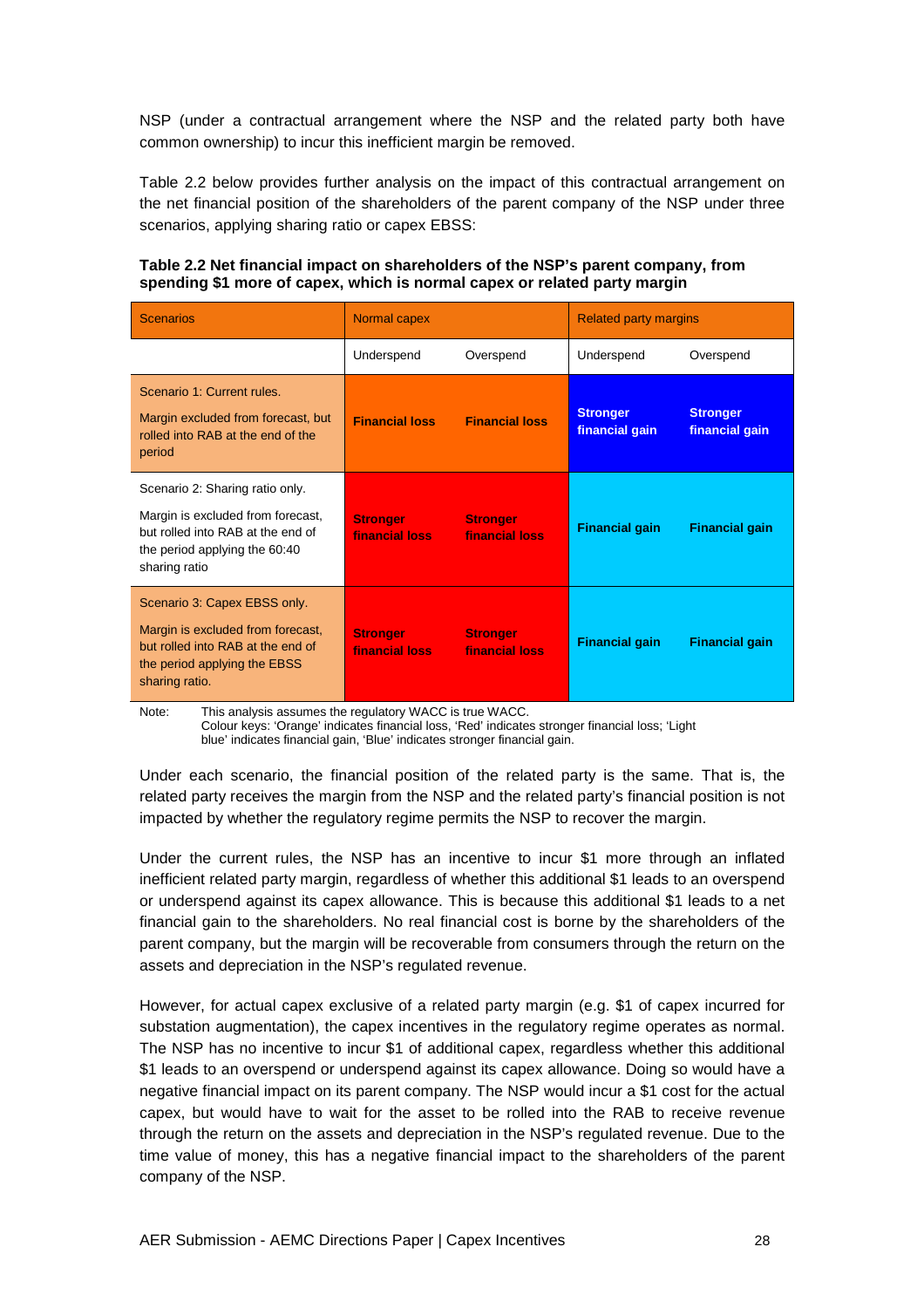Applying the capex sharing ratio or capex EBSS (Scenario 2 and 3) means that when spending an additional \$1 through a margin, the financial penalty to the NSP is greater than those under the current rules. However the financial benefit to the related party is still greater than this penalty – leading to positive outcome to the NSP's shareholders if the NSP incurs this artificially inflated margin.

This analysis demonstrates that, applying either a capex EBSS or capex sharing ratio does not address the incentive for a related party of a NSP with common ownership to inflate the margin charged by the related party to the NSP. Only by completely removing the recovery of or by disallowing these margins to be rolled into the RAB can the incentive for the NSP to incur this artificially inflated margin be removed.

The AER's proposed rule change is to either include or exclude related party margins from the RAB consistent with how those margins were treated in the capex forecast at the start of the regulatory control period. Accordingly, where the AER has accepted related party margins in the capex forecast then those margins would be rolled into the RAB at the end of the regulatory control period (subject to application of a capex incentive scheme set out in an AER guideline/scheme). The detailed assessment on what is the efficient margin would be determined in a future revenue determination.

#### **2.4.3 Symmetric or asymmetric incentives under the proposal**

JEN, CKI, United Energy and Multinet Gas submitted that the AER's proposal on capitalisation and margins:

- is ambiguous and may unreasonably limit the expenditure to be rolled into the RAB
- creates asymmetric incentives

l

 creates high powered incentive to reduce capex, different from the current design of the  $Rules.<sup>48</sup>$ 

These submissions demonstrate that there has been some confusion on whether the proposed rules require consistency with the amount or method from the regulatory determination and which is appropriate. However, the drafting of the proposed rules clearly refer to the consistency with the methods used to set the forecast and not consistency with the amounts.

The AER maintains that its proposal will provide for capitalised overheads to be included or excluded in the RAB where necessary to ensure that these costs are allocated consistently with the capitalisation policy in place at the time of the AER's previous determination. The AER also maintains that its proposal will provide for related party margins to be included or excluded in the RAB where they would be considered efficient in the AER's previous determination. However, the AER is open to further refinement to the proposed rule drafting when the AEMC is making its draft decision on the rule change.

<sup>48</sup> CKI, Submission to the Directions paper, pp. 20–1; JEN, Submission to the Directions paper, pp. 55-6; United Energy and Multinet gas, Submission to the Directions paper, p. 14.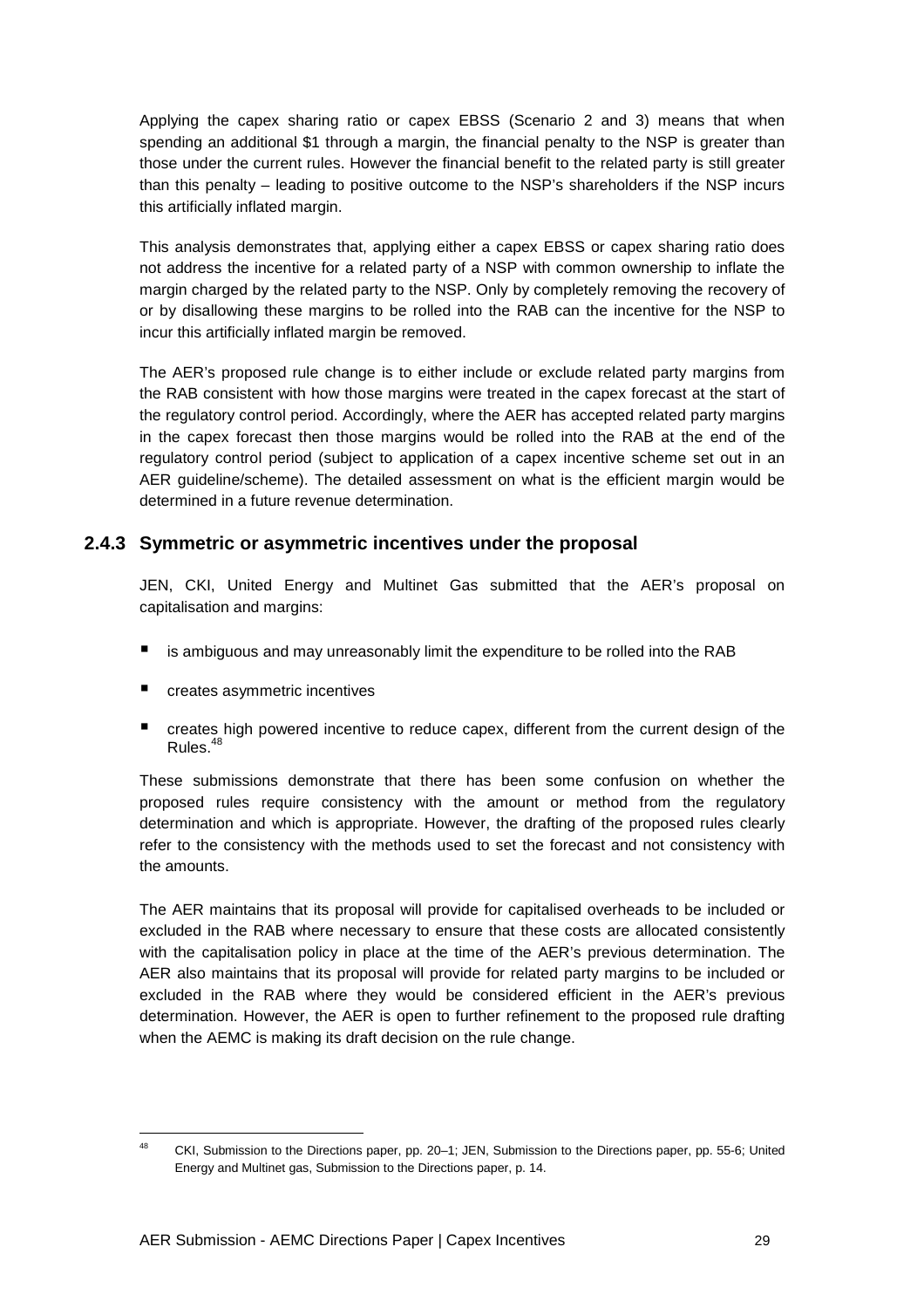#### **2.4.4 Dealing with changing contract arrangements**

JEN and United Energy submitted that the proposal on related party margins fails to recognise that a company's contractual arrangements may change during the regulatory control period.<sup>49</sup>

The AER recognises that a company's contractual agreements may change during the regulatory control period. However, the AER considers that the principles and methods identified in the AER's proposal can be applied to any new contractual arrangements. If a NSP's contractual arrangement does change during the regulatory control period, the AER will determine to include or exclude those margins from the RAB at the end of that regulatory control period, depending on whether margins under the new contractual arrangement are efficient, based on the method determined in the revenue determination.

It is also important to note that the AER has not adopted a fixed view on what are efficient margins. The AER currently accepts that related party margins are efficient for a number of purposes in its Victorian electricity distribution determination. These purposes include cost recovery of the related party's corporate overheads and the provision of a return on assets used by the related party in servicing the NSP. Further, where a related party has only a minority ownership stake in a NSP the AER's approach is to presume any margins paid are efficient and accept those margins in the capex forecast. $50$ 

The AER notes the recent Tribunal decision for Envestra SA gas that the network management fee paid by Envestra to its related party APA should be classed as an efficient operating cost.<sup>51</sup> However, the issue in that Tribunal decision concerned a particular management fee paid by Envestra. This is not the issue that is dealt with by the AER's proposal. The AER's proposal only concerns the consistent treatment of related party margins at the time the RAB is rolled forward and how that treatment is specified in the revenue determination.

That said, the AER also disagrees with Aurora Energy that the AER's proposal is an ex post review of capex. The AER is not seeking an ex post review of capex. The AER considers that a framework is still ex ante so long as any adjustments to be applied at the end of the regulatory control period are also specified on an ex ante basis. The important point is that what makes a framework ex ante is that there is certainty in how those adjustments are made not when they are made.

Ideally, ex ante frameworks would only have mechanistic adjustments at the end of the regulatory control period, such that there is no uncertainty or disagreement on how the adjustment is to be made. The AER recognises that any proposed adjustments to capitalisation policy changes and related party margins (and in particular for changed contractual arrangements), would not be mechanistic. Nonetheless, those adjustments would be based on a method set out in the revenue determination which would be known with certainty. Accordingly, it is a mischaracterisation to describe these adjustments as "ex post" adiustments.

 $49$ <sup>49</sup> JEN, Submission to the Directions paper, pp. 51–2; United Energy and Multinet gas, Submission to the Directions paper, p. 14.

 $50$  For a discussion of the AER's position on related party margins, see AER, Final decisions – Victorian electricity network service providers – Distribution determination 2011-2015, October 2010, pp. 149-303.

<sup>51</sup> Application by Envestra Limited (No 2) [2012] ACompT 3 (11 January 2012).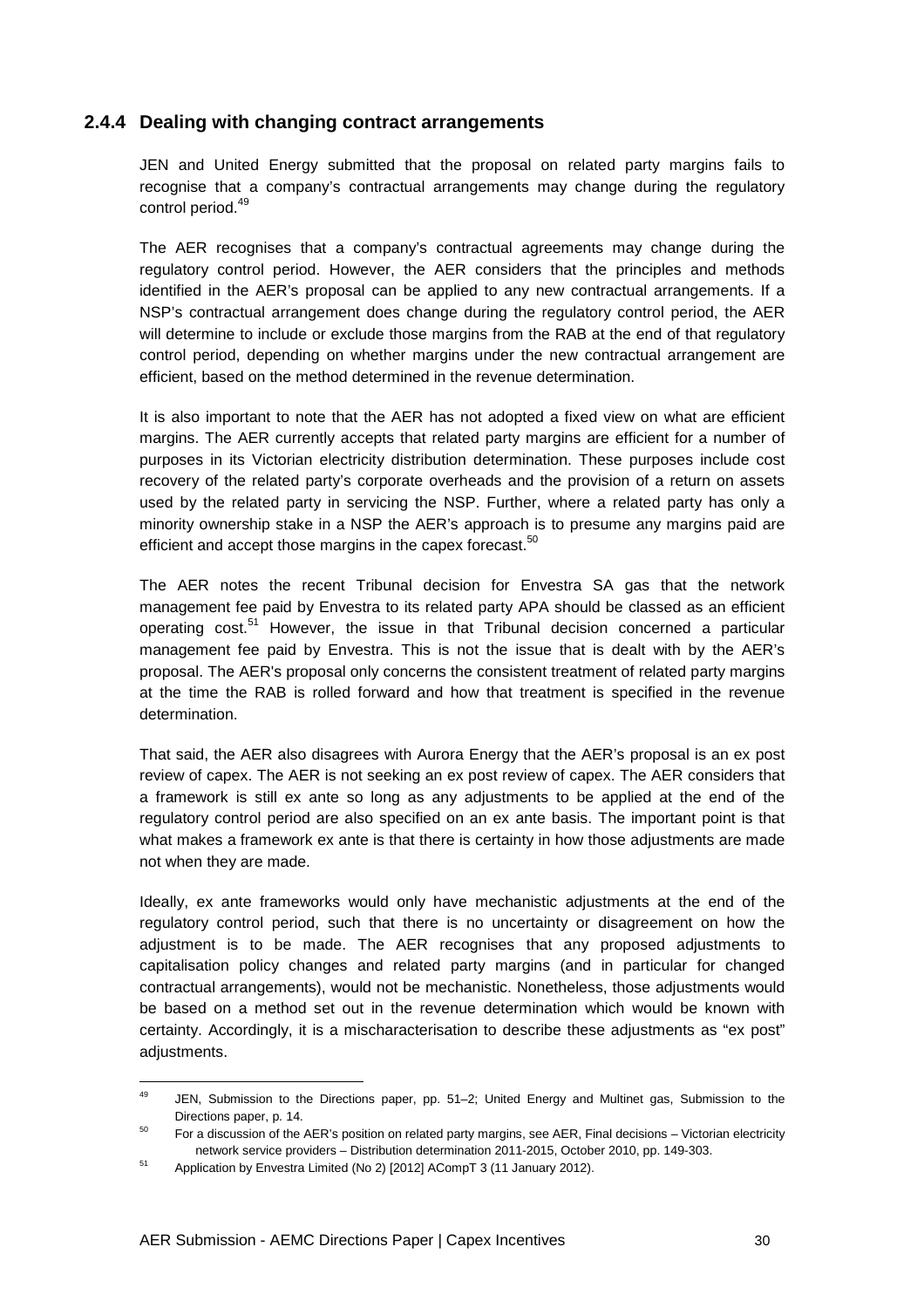The AER considers these proposed adjustments are necessary to ensure that a NSP faces an appropriate ex ante incentive to efficiently invest in and operate their networks. While there may be no scope to change the NSP's behaviour at the time of the review of the RAB roll forward, it is nonetheless essential that the NSPs have incentives to ensure that they only incur efficient margins (even where these margins relate to contractual arrangements that are not part of the existing price or revenue cap incentive regime). This proposal is consistent with the rationale of AEMC's rule determination in relation to pass through review.<sup>52</sup>

# **2.5 Other incentive schemes**

The AER maintains its rule change proposal to ensure that it has the flexibility to introduce new incentive schemes, subject to any scheme meeting certain principles. These principles will be set out in chapters 6 and 6A.

#### **2.5.1 Power to develop and implement pilot or test incentive schemes**

The AEMC proposes that the AER be allowed to develop small scale pilots or test schemes, acknowledging that:

- there might be value in additional incentive scheme being developed from time to time
- the current rule change process may be overly burdensome for introducing new incentive schemes
- there is a risk that new incentive schemes could be introduced that lead to unexpected and perhaps unwelcome outcomes. $53$

The AER considers that it should be able to fully develop and apply effective incentive schemes not just test schemes or small scale pilots.

Also, the directions paper refers to Ofgem's IQI (which is a form of menu regulation) as a possible mechanism for improving the accuracy of NSP forecasts.<sup>54</sup> The AER agrees that this model has potential benefits and is worth exploring further. The AER's broad new scheme power would permit the AER to explore the adoption of the IQI in some form, taking into account Ofgem's experience, and to make further refinements to it over time as necessary.

The AER disagrees with the submissions that the AER would have a quasi-rule making power as part of developing new schemes, given the institutional arrangements in Australia.<sup>55</sup> The AER recognises the unique institutional arrangements in Australia with separate roles for the AEMC as 'rules maker' and for the AER as economic regulator and 'rules enforcer'.<sup>56</sup> However, as the AEMC noted, these roles do not enable a clear and unambiguous approach

 $52$  $^{52}$  AEMC, Rule Determination, 16 November 2006, p. 106.

 $^{53}$  AEMC, Directions paper, pp. 61–2.

 $^{54}$  AEMC, Directions paper, p. 40.

<sup>55</sup> JEN, Submission to the Directions paper, p. 53, 57; Auroa, Submission to the Directions paper, pp. 10–11; Ausgrid, Submission to the Directions paper, p. 28; SP AusNet, Submission to the Directions paper, p. 15; United Energy, Submission to the Directions paper, p. 16; ENA, Submission to the Directions paper, p. 36.

<sup>56</sup> The COAG Energy Market Review (Parer Report), December 2002.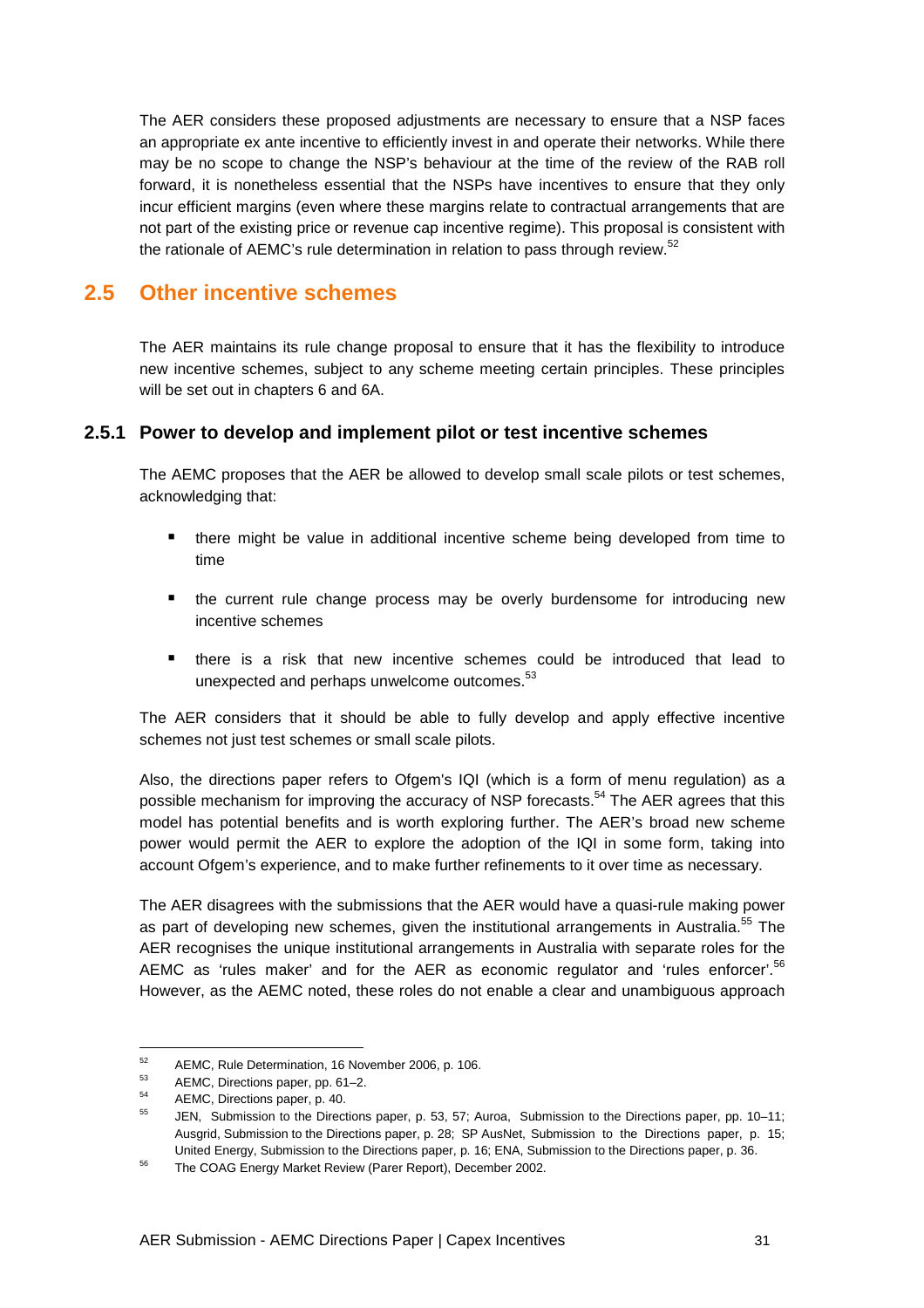to the content of rules for the economic regulation of network services and how those rules should be developed.<sup>57</sup>

The AEMC acknowledges, when reviewing the economic regulation of electricity transmission services in 2006, the AEMC separately considered the appropriate balance between codification of the framework in the rules and the conferral of discretions on the AER in different contexts. At the time the AEMC concluded that there was no general principle that could be applied to determine the appropriate extent of codification of rules in all circumstances. The AEMC's general approach was to codify those elements of regulatory methodology and process which were comparatively uncontroversial, unlikely to need to vary in application across different transmission service providers in different circumstances or which are necessary to be determined on an ex ante basis for efficient administration of the regulatory process.<sup>58</sup>

The AEMC also stated that there are significant areas of regulatory decision making that should involve the exercise of judgment and discretion by the regulator:

This is because good economic regulation should be sufficiently flexible to adapt to the individual circumstances of regulated businesses across different periods of time. Areas of flexibility and discretion also allow the regulatory process to evolve with experience, learning and innovation. Importantly, however, where legal rules confer discretions on regulators the rules should also specify criteria for exercising those discretions.<sup>59</sup>

Consequently, it is not inappropriate for the AER to develop new schemes in its application of the rules nor is this properly characterised as affording the AER a quasi-rule making power. Rather it means that the AEMC should develop and set out in the rules principles which govern the scope and content of any new schemes the AER might develop.

As explained in the proposal, regulatory best practice and the development of innovative incentive schemes is continually evolving. Incentive schemes are an important part of the regulatory toolkit and the framework that should be sufficiently flexible to respond in a timely fashion to developments in regulatory best practice. The AEMC should decide to allow the AER to have the discretion to introduce any new incentive schemes subject to the principles included in the proposed rules and any other relevant principles the AEMC deems fit to prescribe. To that end the AER agrees with the AEMC that there should be a principle that directs the AER to have regard to the interaction of any scheme with other incentive schemes in the framework. $60$  It is important to keep in mind that should the AER have this discretion, in introducing and applying any incentive scheme, the AER would continue to be bound by the Law. Specifically, the AER would be required to take into account the RPP and ensure that any the introduction or application of an incentive scheme would or is likely to contribute to the achievement of the NEO.

However, the AER disagrees other principles submitted by CKI, given they are either redundant or unduly restrictive and likely to stifle innovation. The AER notes that Professor Littlechild also disagrees with these other principles.<sup>61</sup>

 $57$  $^{57}$  AEMC, Directions paper, p. 12.

 $^{58}$  AEMC, Directions paper, p. 12.

 $^{59}$  AEMC, Directions paper, pp. 12–3.

 $^{60}$  AEMC, Directions paper, p. 62.

AEMC, Directions paper, p. 61.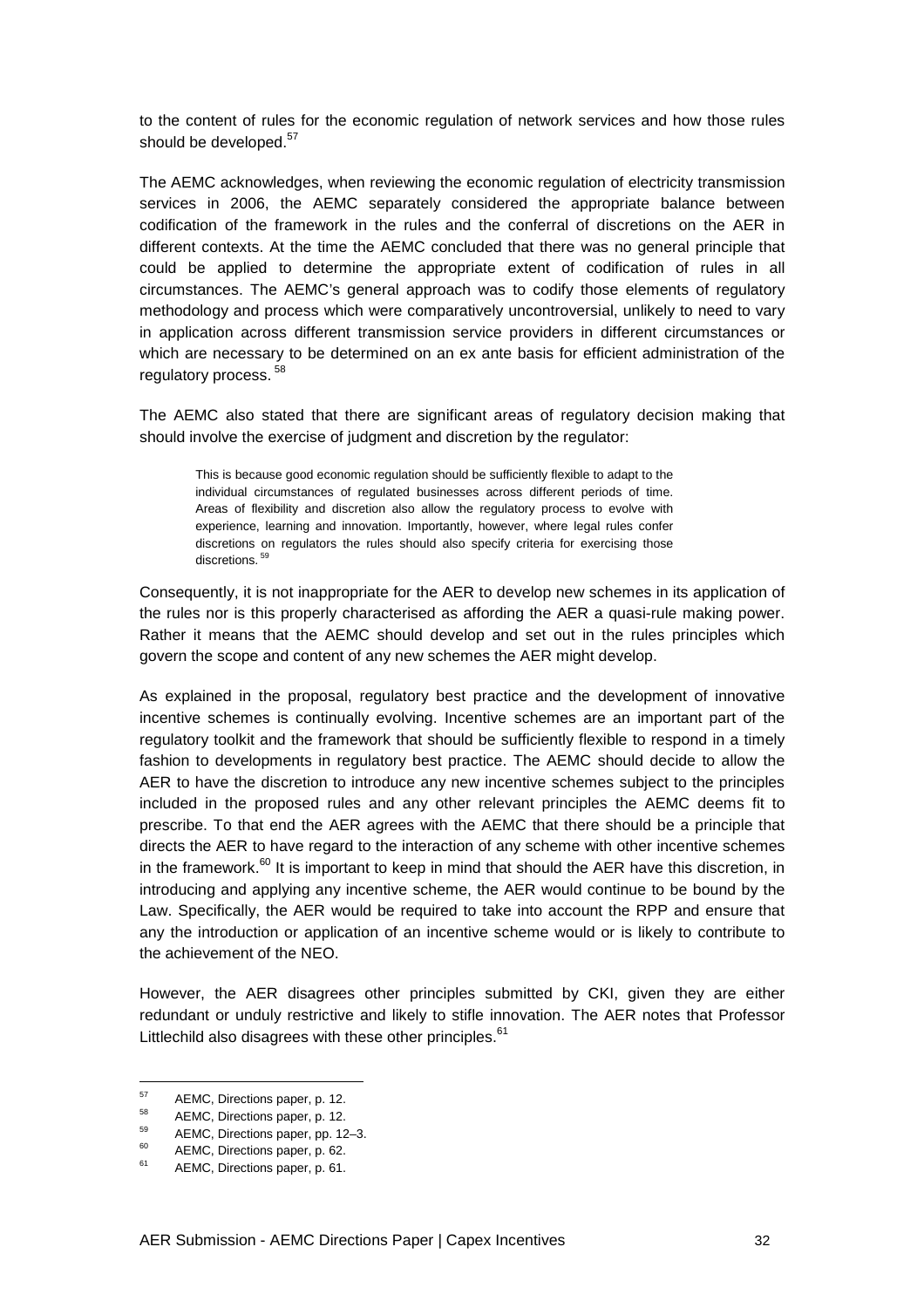#### **2.5.2 Appropriateness of constraints on new scheme power**

Constraining the AER to only making temporary schemes with very low revenue at risk is inappropriate. The efficacy, if any, of a temporary scheme would be doubtful. This is because if a scheme is temporary, there is no real or continuous incentive for a NSP to pursue efficiency or performance improvements. Further, the efficacy of any scheme is compounded by having a low revenue at risk penalty or reward, which ultimately means that a NSP will not be exposed to the full penalty associated with any efficiency losses or conversely the full reward associated with any efficiency and/performance gains. To the extent that there might be concerns that under the proposed rules the AER is able to set an unreasonably high revenue at risk, this is unfounded given that in implementing or applying any new incentive scheme, the AER must have regard to RPP and must do so in a manner that will or is likely to contribute to the achievement of the NEO. In particular, the AER notes that the RPP, among other things, directs the AER to ensure that a NSP is to be provided with a reasonable opportunity to recover efficient costs.

The AER does not consider the AEMC's proposed temporary schemes necessary. The AER has a demonstrated history of being an accountable and transparent regulator in the developing and implementing the STPIS, the EBSS and the DMIS. When introducing the STPIS to the NSW DNSPs, the AER determined to apply a 'paper trial' to the NSW DNSPs, in light of data concerns along with design issues and uncertainties surrounding interactions with mandated licence obligations. That is, the AER is to collect and monitor service performance data in the 2009–14 regulatory control period. However, revenue will not be placed at risk under the data collection during this period. $62$  In addition, that AER has often designed schemes that are sufficiently flexible and tailored to different circumstances, such as different revenues at risk (STPIS for distribution).

As stated in the AER's proposal, the current process to implement new schemes is cumbersome. In order for a new incentive scheme to be applied to NSPs under the current rules, a full rule change process would need to be conducted. This process is not timely and imposes significant costs on all interested stakeholders. It is also an overly costly process to incrementally develop the regulatory regime in order to keep pace with international best practice. The AEMC's proposed pilot scheme makes the introduction of new schemes even more cumbersome, given that a rule change process would subsequently need to be conducted before a full scheme can be implemented.

In conclusion, the AER maintains its proposal to allow the introduction of new incentive schemes, subject to any scheme meeting certain principles.

# **2.6 Shared assets**

l

The AER considers that the current rules should recognise that some of the assets owned and utilised by NSPs to provide electricity services are also used in the provision of services other than standard control services. Users who effectively pay for the regulated assets currently receive no compensation for use of these assets to deliver other services.

 $62$  AER, Final decision, New South Wales electricity determination 2009–10-2013–14, p. 244.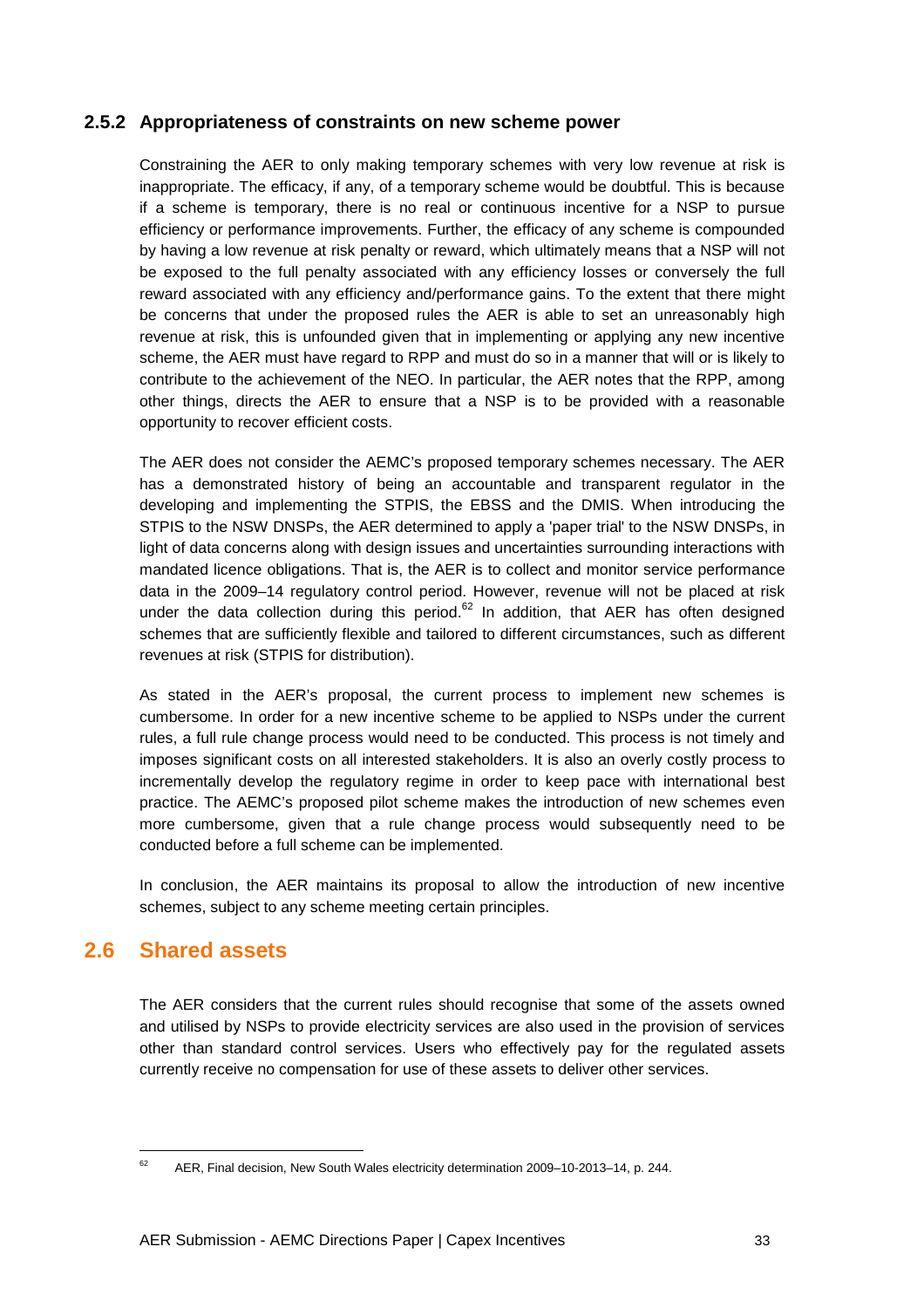The AEMC accepted the AER proposed rule change in principle; however, there were some specific matters where the AEMC differed from the AER's proposal. In this section we raise matters relating to extending the provision to TNSPs, excluding assets used for alternative control services, and the form of the mechanism.

In short, the AEMC should accept the AER's rule changes for shared assets as originally drafted and extend these to TNSPs.

#### **2.6.1 Extending the provision to transmission**

The AER supports the AEMC's proposal to extend the proposed shared asset rule change to TNSPs. The AER did not originally seek extension to TNSPs on materiality grounds. However, any materiality issues can be assessed by the AER should a situation emerge where shared assets were used for other purposes by a TNSP. By including this provision for TNSPs, any incentive on TNSPs to use assets for non-regulated purposes (without providing compensation to customers) will be reduced.

#### **2.6.2 Excluding alternative control services**

The AER considers the proposed rules on shared asset should extend to all regulated assets, including assets used in the provision of alternative control services (ACS). In the directions paper, the AEMC accepted AusGrid's submission that it was inappropriate for ACS to be covered by the proposed rules as such services are subject to a separate control mechanism.<sup>63</sup> Why this was a problem was not further elaborated on.

Excluding ACS assets as suggested by AusGrid gives rise to the following concerns:

- Some alternative assets such as meters and streetlights (including easements) can have other uses that generate significant income (For example, some smart meters may be able to provide communication services, street lighting easements could provide access for other services, etc). There appears to be no in principle reason for limiting this rule only a subset of regulated assets, allowing customer only to benefit from a subset of assets they fund.<sup>64</sup>
- The classification of services will become more of an issue if the treatment of standard control services (SCS) assets and ACS assets are differentiated in this way. To do so provides an incentive for a NSP to have the assets that generate additional income from other sources classified as ACS.
- The AER's proposal was to cover not only where regulated assets are used for nonregulated activities, but also the situation where shared assets are used for SCS and ACS. Under transitional rules in Queensland, all shared assets used for ACS and SCS are included in the SCS asset base and a compensating revenue adjustment is made to SCS revenues to reflect the use of these shared assets for ACS. Differentiating between SCS and ACS could create a significant definitional issue. For example, is a shared asset primarily associated with a SCS (and therefore subject to the proposed rules) or an ACS (and therefore not subject to the proposed rules)?

 $\overline{a}$ 

 $^{63}$  AusGrid, Submission to the directions paper, p.33.

<sup>64</sup> As noted above, the AER supports the AEMC's direction to extend the proposed rule to TNSPs. It's not clear why the AEMC would extend the rule to one area but restrict it in another.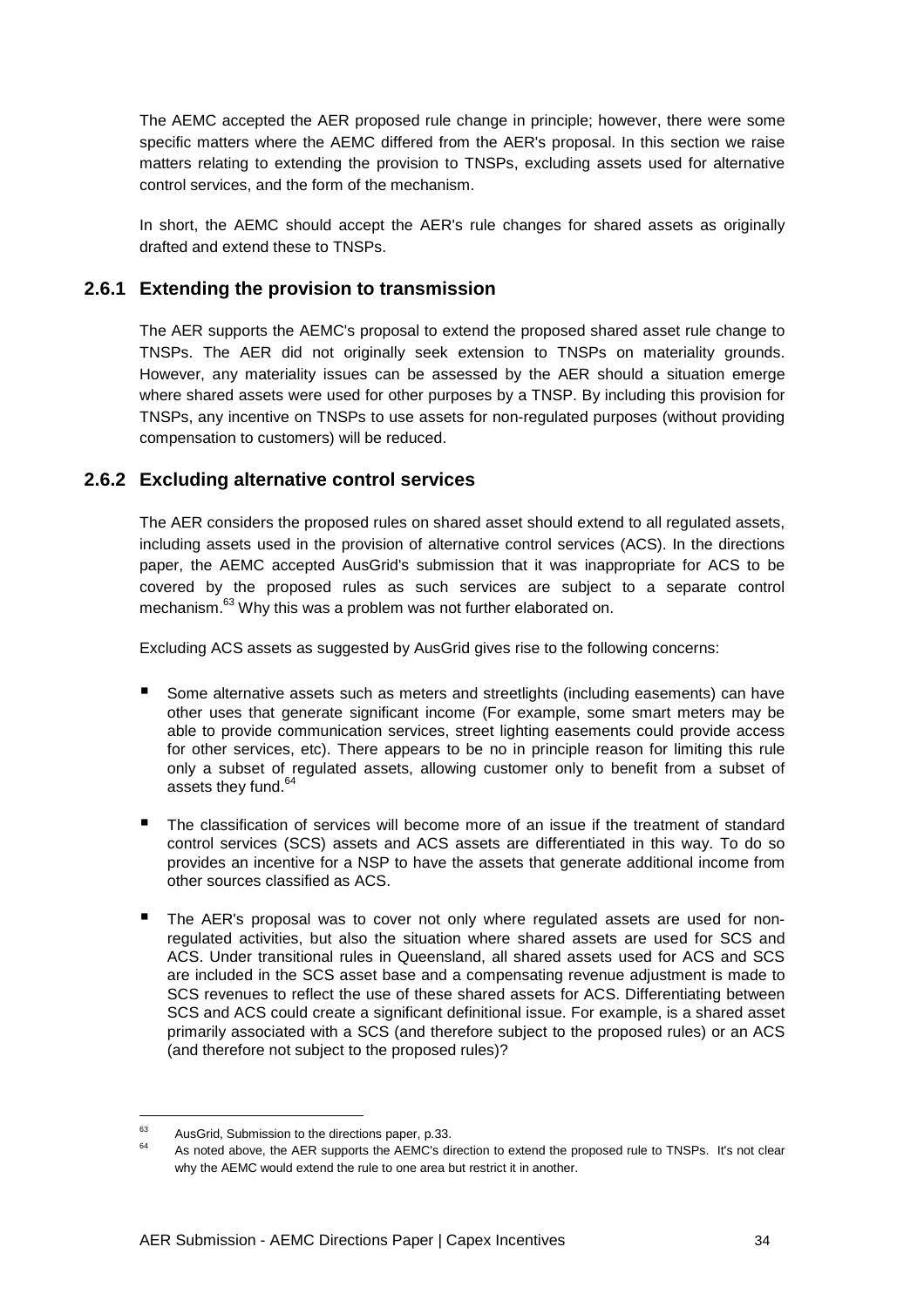While it is not clear what reasons underlie AusGrid's concerns, the AER does not see any practical issues in the application of its proposed rules. The proposed rules allow the AER to make an adjustment either through the revenue adjustments in the building blocks or through a separate adjustment mechanism, discussed further below. In this regard, ACS being subject to a separate mechanism would not prevent an adjustment being applied to this mechanism.

The AER recognise that any compensation for the use of shared assets may need to be allocated between users of SCS and ACS. This would be a matter for the AER to address as part of designing the adjustment mechanism. If, for example, a DNSP provides NBN services using poles and easements that included ACS (street lighting) assets, the AER will need to decide how much is shared between SCS and ACS users. Simply ignoring the use of ACS assets for other purposes is not considered by the AER to be appropriate as a matter of principle.

#### **2.6.3 Form of the mechanism(s)**

l

The AER agrees with the AEMC that the AER should have the discretion to determine the appropriate mechanism to be used to provide for the sharing of the revenue. The proposed rules included an adjustment mechanism that allowed for annual revenue adjustments and forecast adjustments to the building block revenue requirement. In the case of the AER using forecast adjustments to the building block revenue requirement, the AER also proposes that it have the option to apply/not apply unders and overs adjustments based on actual outcomes.<sup>65</sup>

The AER considers that its drafting of the proposed rules allow for each of these adjustment options to be adopted dependent on the relevant circumstances. Circumstances would include the way the assets are controlled and the robustness of the forecast revenues from the other activities undertaken by the NSP.

 $65$  In Queensland, one DNSP has such an unders and overs adjustment, while the other does not. Whether unders and overs adjustments are needed depends in part on a how confident the AER is in the forecasts.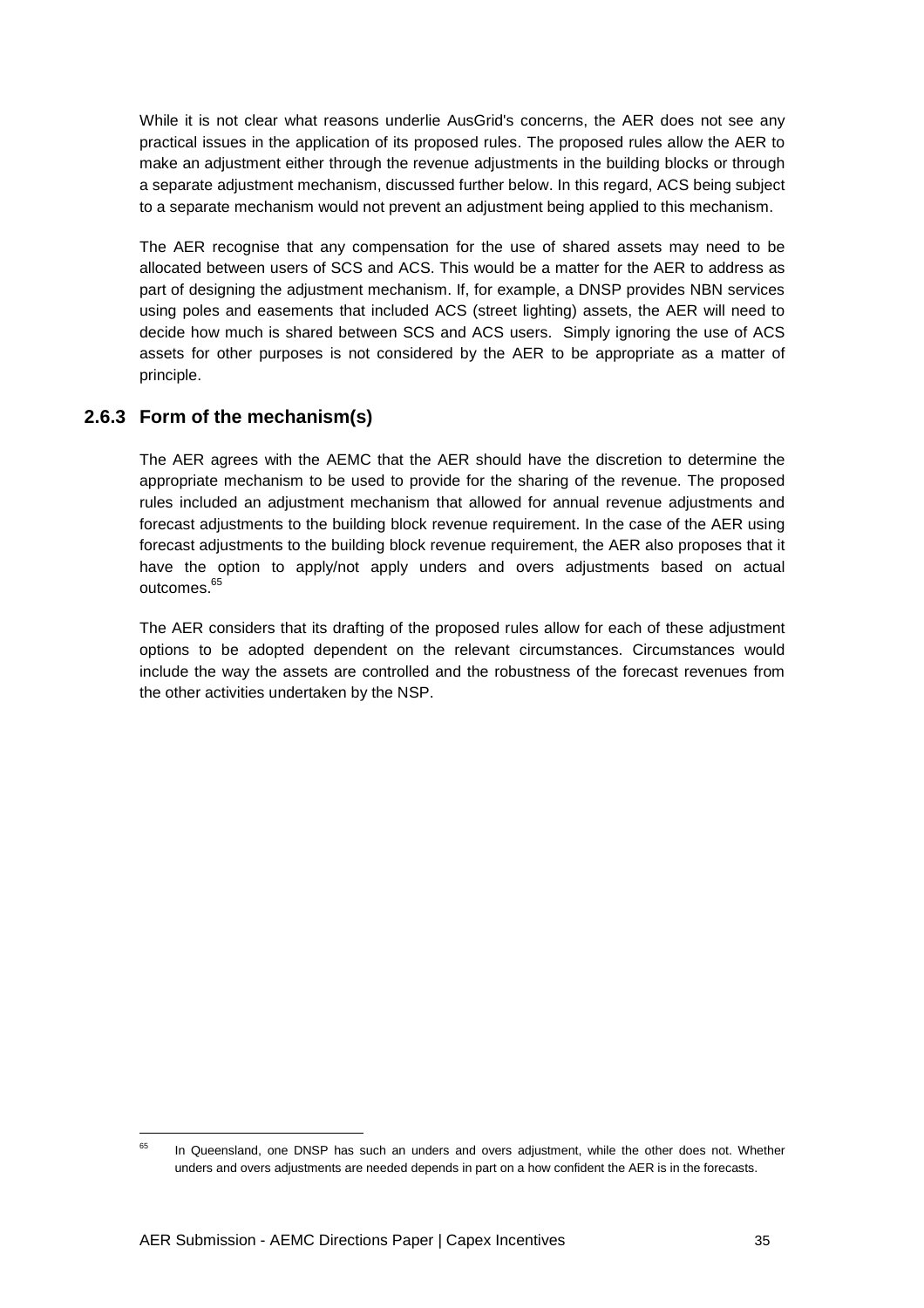# **3 Rate of return**

In the rule change proposal, the AER outlined a process for determining the rate of return which differs from each of the three frameworks currently used for electricity and gas distribution and transmission networks. Each of these current frameworks is flawed, and none should be adopted without amendment.

The AER considers the best framework is one which:

- the rules define the framework (including the nominal post-tax and return on equity model); define the process for conducting the WACC review; and establish high level principles to be applied in the WACC review
- the WACC review establishes discrete values for stable parameters, or methods for time dependent parameters such as the risk–free rate and the debt risk premium
- the regulatory determination or access arrangement applies, without departure, the values and methods established in the WACC review.

The AER proposed a number of rule changes to align the processes for determining the rate of return across all electricity networks and gas pipelines. The AER proposed a single, common rate of return framework that centred on an industry–wide WACC review in which all parameters (including inter-relationships) are considered.

The outcomes of that industry–wide WACC review are then applied without amendment at each applicable reset—for WACC parameters where the WACC review sets out a methodology (instead of a value), that methodology is applied at that time using relevant updated data. The AER proposed that changes to those WACC parameter values or methodologies occur through undertaking a new industry–wide WACC review, which under the AER's proposal would occur at least once every five years.

The benefits of focusing the debate on appropriate WACC parameter values and methods into an industry–wide WACC review process are that it will:

- better allow lessons learned from previous consideration of WACC issues, including the Tribunal's views, to be reflected in the next consideration of WACC issues—this does not happen effectively with consistently over-lapping reset processes
- facilitate reconsideration of all parameters, rather than focusing on a select few
- provide a more appropriate forum to consult on changes in approach given industry–wide engagement
- better promote user group engagement, given the limited resources of user groups
- increase administrative efficiency.

The AER's proposal for a common framework across the electricity transmission, electricity distribution and gas sectors received support from most stakeholders. There has been general consensus that there is no good reason to have three separate and different processes. However, the AER's proposal to undertake a single WACC review that is applicable to each of the three sectors received limited support. The two main criticisms from stakeholders were that: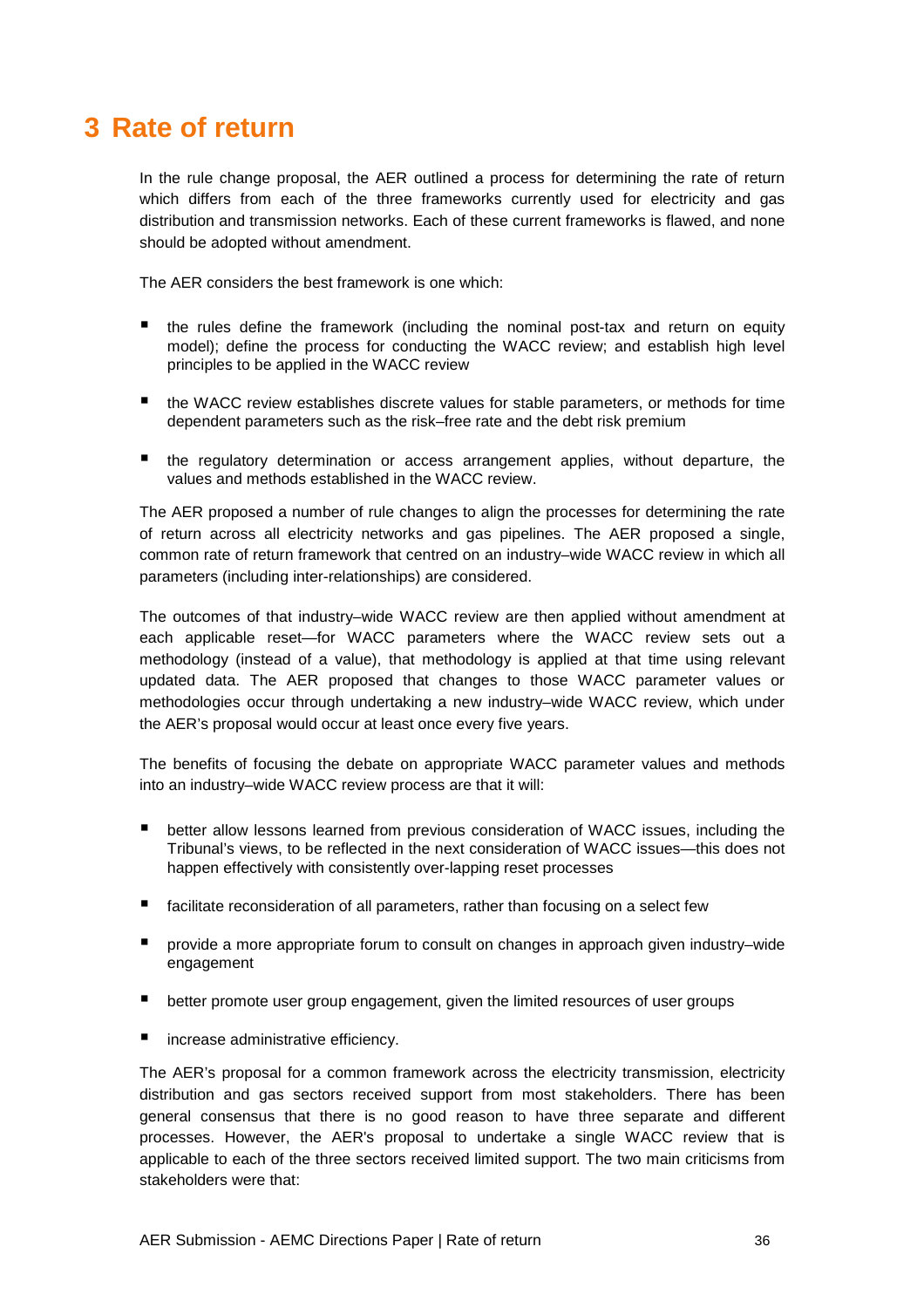- **I** limiting the debate on WACC issues to the WACC review would not provide adequate flexibility for the reconsideration of WACC issues resulting from changed market conditions or other circumstances
- the AER's determination of WACC parameters would not be subject to merits review.

The AER has reviewed the AEMC's direction paper and submissions from stakeholders. The AER considers the first of these criticisms is misplaced.

The AER considers that the AEMC and other stakeholders have not fully appreciated the flexibility that was incorporated in its proposal. The AER proposed that the review would be conducted at least every five years. This proposal allows the AER to bring forward the WACC review, on application by interested parties or at its own initiation, in response to changing market circumstances or other developments.

The AER agrees with the AEMC and stakeholders that it is important that WACC issues can be considered at an appropriate frequency that allows for the review of changed market conditions, developments in financial theory, and changes in market practice.

The AER does not agree with the AEMC and SFG that, as a general principle, allowing for all WACC parameters to be considered at every reset will necessarily increase the quality of any WACC estimate. This position does not adequately recognise the benefits of reconsidering WACC issues in the context of an industry–wide consultative process. This position also does not adequately appreciate the benefits of only commencing a reconsideration of WACC issues after the previous process has ended (that is, avoiding a continual stream of overlapping processes).

That said, in light of submissions, the AER considers that amendments to its original proposal can be made to provide greater clarity about the application of the outcomes of the WACC review. These amendments include:

- Reducing the lead time between when the WACC review is completed and when it is applied. Specifically, amending the rules to allow the outcomes of the WACC review to be applied to regulatory resets where the draft decision is released after the WACC review is finalised.<sup>66</sup>
- Reducing the maximum interval between WACC reviews. Specifically, for the WACC review to occur at a fixed interval of every two years.<sup>67</sup>

These enhancements to the AER's proposal would reduce the lead time between the finalisation and application of the WACC review. The shortest lead time between the finalisation of the WACC review and its application to a particular reset determination final decision would be five months; the maximum would be just over two years. For comparison, if the current transmission framework was applicable to all NSPs, the maximum lead time would be 5.2 years.

 $\overline{a}$ 

<sup>&</sup>lt;sup>66</sup> The current Rules require that for the WACC review to be applicable to a given reset, the WACC review must be finalised prior to the lodgement of the NSPs initial regulatory proposal.

 $67$  A fixed interval of every three years is also a reasonable alternative.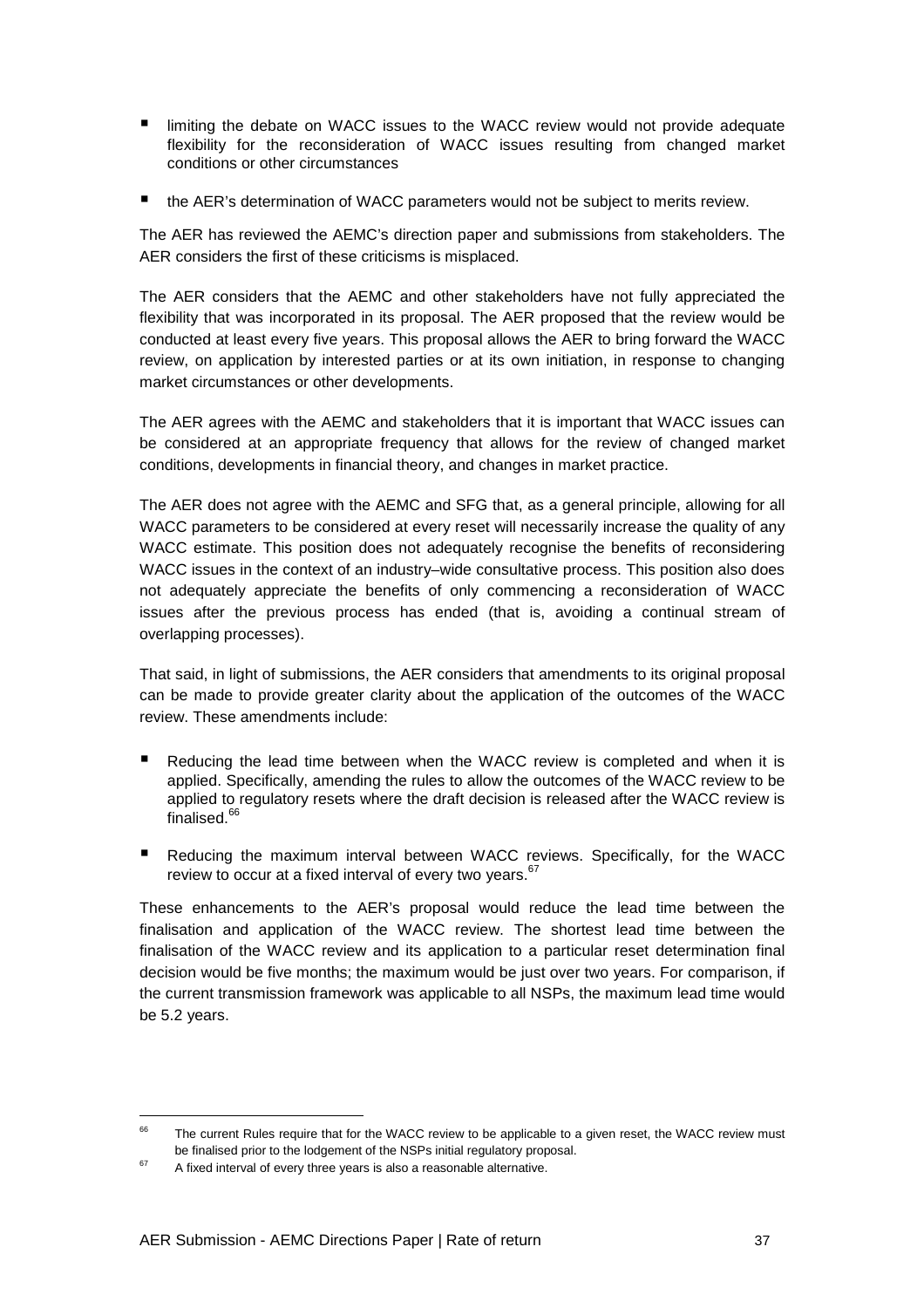The AER considers that these enhancements maintain the benefits from reconsidering WACC issues in an industry–wide forum. These amendments would also result in a framework that promotes an appropriate balance between certainty and flexibility as they:

- enables WACC issues to be reconsidered on a sufficiently frequent basis
- **P** permits the AER's latest considerations on WACC issues to be applied to its most recent resets
- **P** provides NSPs with a degree of certainty regarding the application of the outcomes of the WACC review to their particular reset
- avoids procedural concerns that may arise through applying the latest WACC review methodologies for the first time at the final decision stage.

In respect of the application of merits review, the AEMC and stakeholders are correct that based on the current framework, the AER's proposal would remove the determination of rate of return decisions from merits review. This is because the WACC review is not currently subject to merits review. Clearly this is a major concern for service providers. In principle, the AER does not object to the expansion of the merits review framework to cover the WACC review. A regime that provides for a frequent, industry–wide, holistic consideration of cost of capital issues (including merits review) would be clearly superior to the current approach where issues are considered on a piece-meal basis with overlapping decisions. The AER notes that the Standing Council on Energy and Resources (SCER) is currently reviewing the limited merits review framework and this would be an appropriate issue for consideration by SCER.

However, the AER considers that the rules should not be 'reverse-engineered' to deliver a desired outcome on the application of merits review. Such an approach is highly likely to deliver rules that perform poorly. Instead, the AEMC should determine the appropriate rules that will deliver the best outcome on cost of capital issues. If the AEMC comes to the view that merits review is an essential element it (or any other like minded party) can put that submission to the current LMR process and ultimately to SCER.

Consistent with the general principles discussed above, the AER considers that the methodology used to determine the debt risk premium should be determined during the WACC review. This includes the definition of the benchmark. Essentially, the AER maintains that it should have the ability to consider (and adopt) each of the approaches proposed by stakeholders at the time of the WACC review. This submission expands on the limitations in the current Rules which would prevent the AER from adopting these approaches.

Overall, the AER considers that its proposed rule change best meets the relevant factors identified by the AEMC—that the allowed rate of return reflects efficient financing costs, and provides certainty and transparency for investors

The remainder of this chapter sets out the AER's response to the AEMC's consideration of how the rate of return should be established. In particular, this chapter discusses the following:

- common framework across different sectors
- status of the WACC review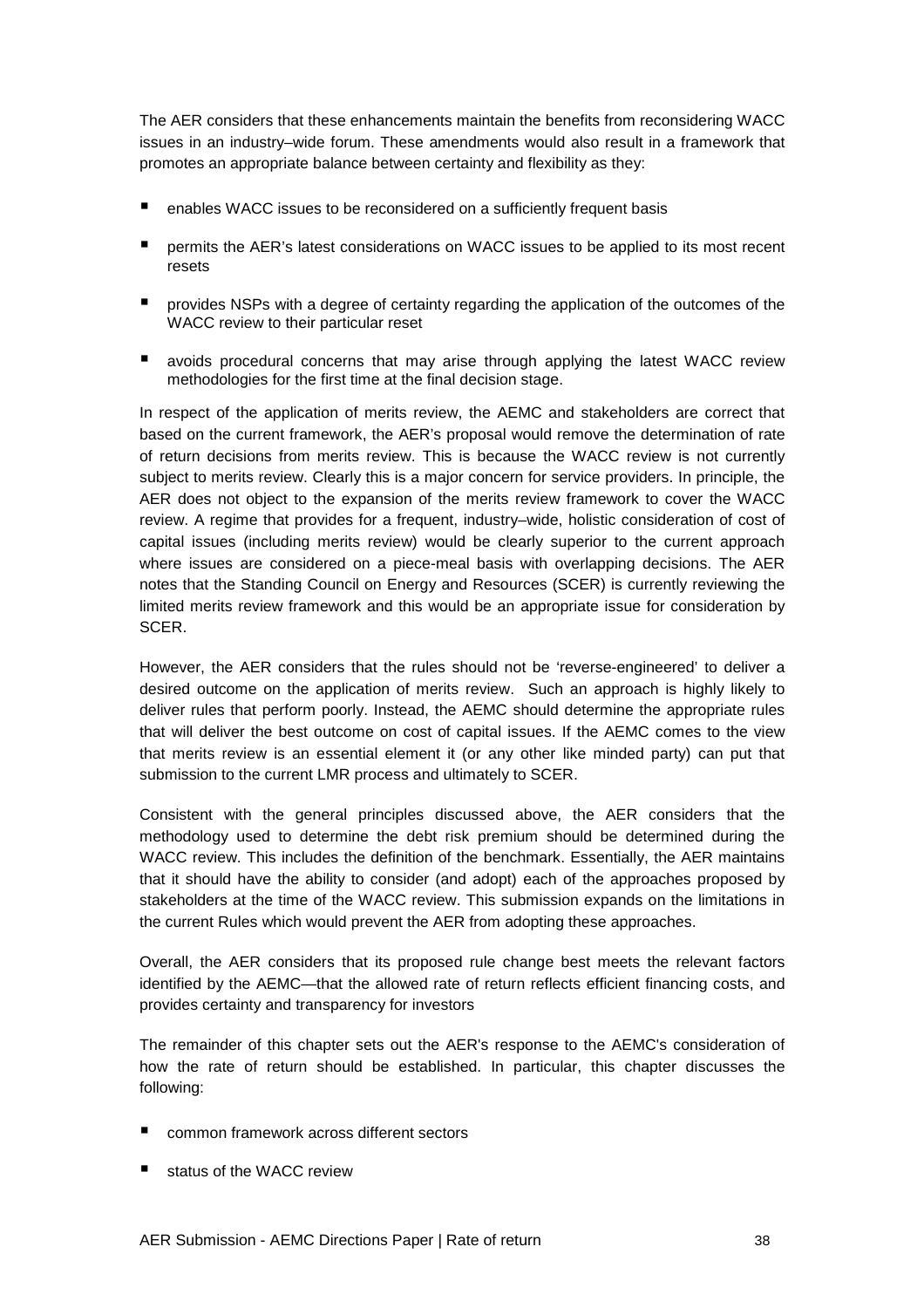- consideration of merits review
- parameter estimates and persuasive evidence
- cost of debt.

# **3.1 Common framework across different sectors**

The AER's rule change proposal stated that a common framework should be adopted for setting the rate of return under both the Electricity and Gas Rules.

The AER's proposal provided the following justification for this approach:

- The existence of different frameworks creates the potential for investment distortions. That is, inconsistent outcomes can occur not because of differences in industry sectors or differences in market conditions but because of different regulatory frameworks. These differences could create distortions in investment incentives across industries.
- No obvious policy reasons exist to maintain different frameworks. The current differences in the frameworks are the result of historical circumstance and not conscious design.<sup>68</sup> In this context, the AEMC's review provides the opportunity for a holistic review, consideration of what the best framework would look like, and the adoption of that framework across each sector.

The AER's proposal for a common framework received qualified support. Most notably, there was general support for convergence of the electricity distribution and transmission frameworks. $69$  Moreover, those submissions that did not support the AER's proposal did so because they tended to disagree with the actual framework proposed, as distinct from the concept of a common framework across gas and electricity.<sup>70</sup>

The AEMC's initial position in its directions paper is a preference for a single framework.<sup>71</sup> The AEMC also stated that the adoption of a common framework does not necessarily imply that the same benchmark efficient firm, or parameter values, should apply for each and every electricity NSP or gas service provider. $72$ 

The AEMC's position is supported by SFG Consulting (SFG), who in its report prepared for the AEMC, advised of several reasons to adopt a common rate of return framework.<sup>73</sup>

<sup>68</sup> For example, the three frameworks were considered at different times, by different decision making bodies, and with different pre-existing frameworks to consider.

<sup>&</sup>lt;sup>69</sup> See for example: Grid Australia, Consolidated Rule Request – National Electricity Amendment (Economic Regulation of Network Service Providers) Rule 2011, Response to AEMC Consultation Paper, December 2011, p. 58; ETSA, CitiPower and Powercor, Joint response to AER and EURCC rule change proposals (ERC0134 / ERC0135), December 2011, p. 24.

<sup>&</sup>lt;sup>70</sup> See for example: Energy Networks Association, Response to Consultation Papers, Proposed Energy Rules Changes: Economic Regulation of Network Service Providers, Calculation of Return on Debt for Electricity Network Businesses, December 2011, p. 41; The Financial Investors Group, AEMC Consultation Papers: rule change proposals relating to the economic regulation of electricity (ERC0134 and ERC0135) and gas (GRC0011) networks, December 2011, p. 34.

<sup>71</sup> Australian Energy Market Commission, Directions paper: National Electricity Amendment (Economic Regulation of Network Service Providers) Rule 2012, National Gas Amendment (Price and Revenue Regulation of Gas Services) Rule 2012, March 2012, p. 93.

<sup>&</sup>lt;sup>72</sup> AEMC, Directions paper, March 2012, p. 91.

SFG Consulting, Preliminary analysis of rule change proposals, Report for AEMC, February 2012, p. 26.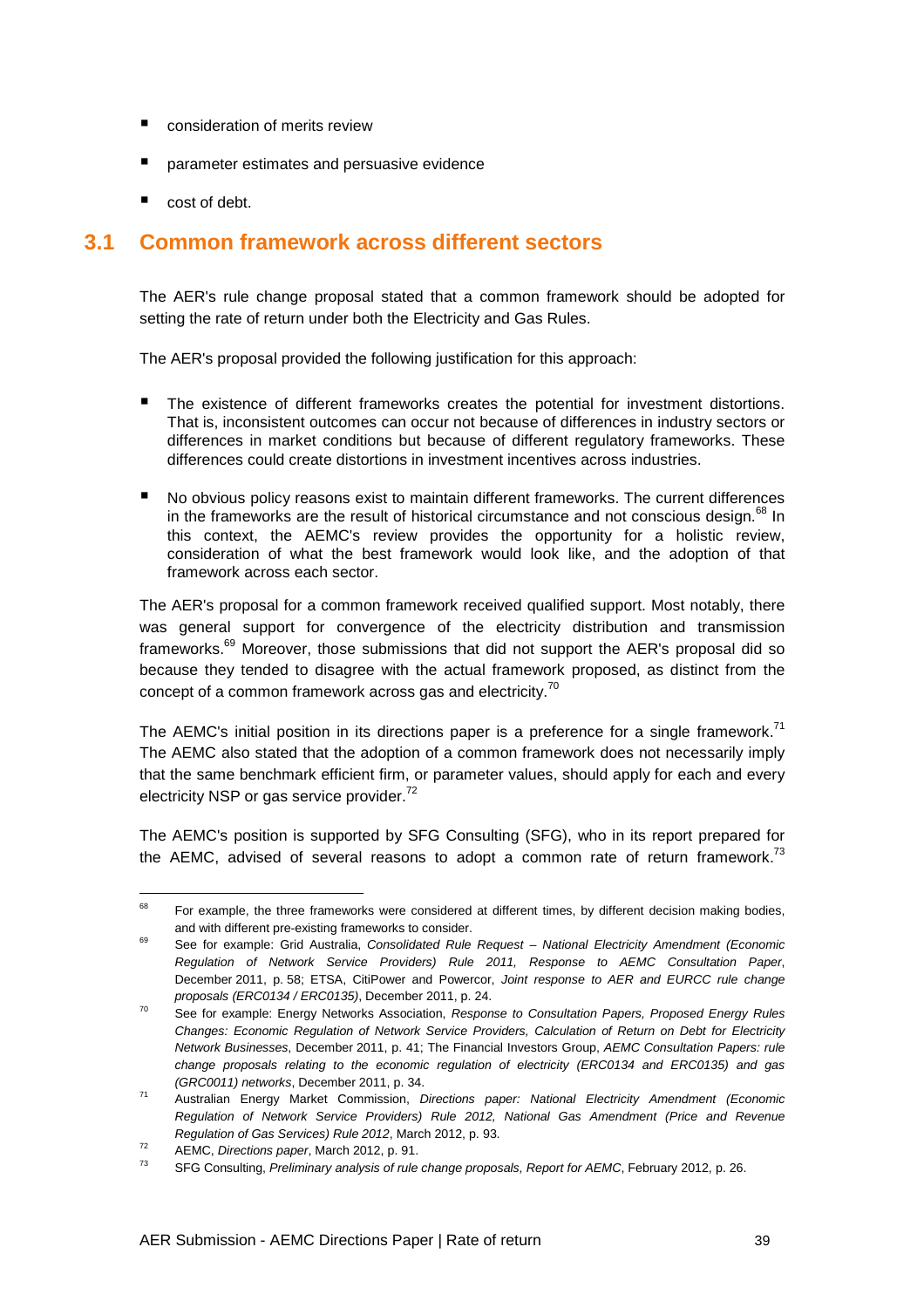Consistent with the AER's proposal, SFG stated that the models used to determine the WACC are not industry or sector specific. For example, the assessment of whether the Capital Asset Pricing Model (or other models) should be relied upon to estimate the cost of equity, or whether the AER's approach to determining the cost of debt is reasonable, should be independent of whether the model is applied to the gas or electricity sectors. Similarly, the consideration of the definition of the WACC as a pre or nominal post–tax framework should not differ across sectors or industries.

The AER agrees with the AEMC and SFG, that a single framework should be used across all sectors. The AER also agrees with the AEMC (and SFG) that the adoption of a common framework does not necessarily imply that the same benchmark efficient firm, or parameter values, should apply for each and every electricity NSP or gas service provider.

However, there are practical limitations which constrain the regulators ability to accurately identify parameter differences across sectors. Indeed, SFG stated that these differences can be impossible to detect.<sup>74</sup> To some extent, the inability to identify parameter differences is likely to result in consistent parameters being applied. The AER considers that this supports its proposal for a binding WACC review. That is, if similar parameters are likely to be applied—due in part to an inability to accurately determine parameters—there is a reduced benefit of having the flexibility to determine WACC parameters at every reset.

Consistent frameworks do not necessary lead to the same outcomes across all service providers and over time. However, a consistent framework will mean that if different outcomes do arise these will be the result of differences in risk across sectors or changed market circumstances over time, and not from inconsistent regulations (as occurs under the current Electricity and Gas Rules).

For clarity, the AER's proposal of a common framework should not be interpreted as a preference for one of the existing frameworks to be imposed on the others. Instead, the AEMC should assess the positive and negative aspects of the existing frameworks, as well as alternative approaches not currently prescribed in the rules, and determine an approach that results in the best framework in which the AER is able to make decisions that are consistent with the RPP and that will or are likely to contribute to the achievement of the NEO or the NGO. More generally, the AER considers that the best framework is one in which:

- The rules define the framework (including the nominal post-tax and return on equity model); the process for conducting the WACC review; and establish high level principles to be applied in the WACC review.
- The WACC review establishes discrete values for individual parameters, or methods for time dependent parameters such as the risk–free rate and the debt risk premium.
- The regulatory determinations or access arrangements apply, without departure, the values and methods established in the WACC review.

l

<sup>&</sup>lt;sup>74</sup> SFG Consulting, Preliminary analysis of rule change proposals, Report for AEMC, February 2012, p. 28.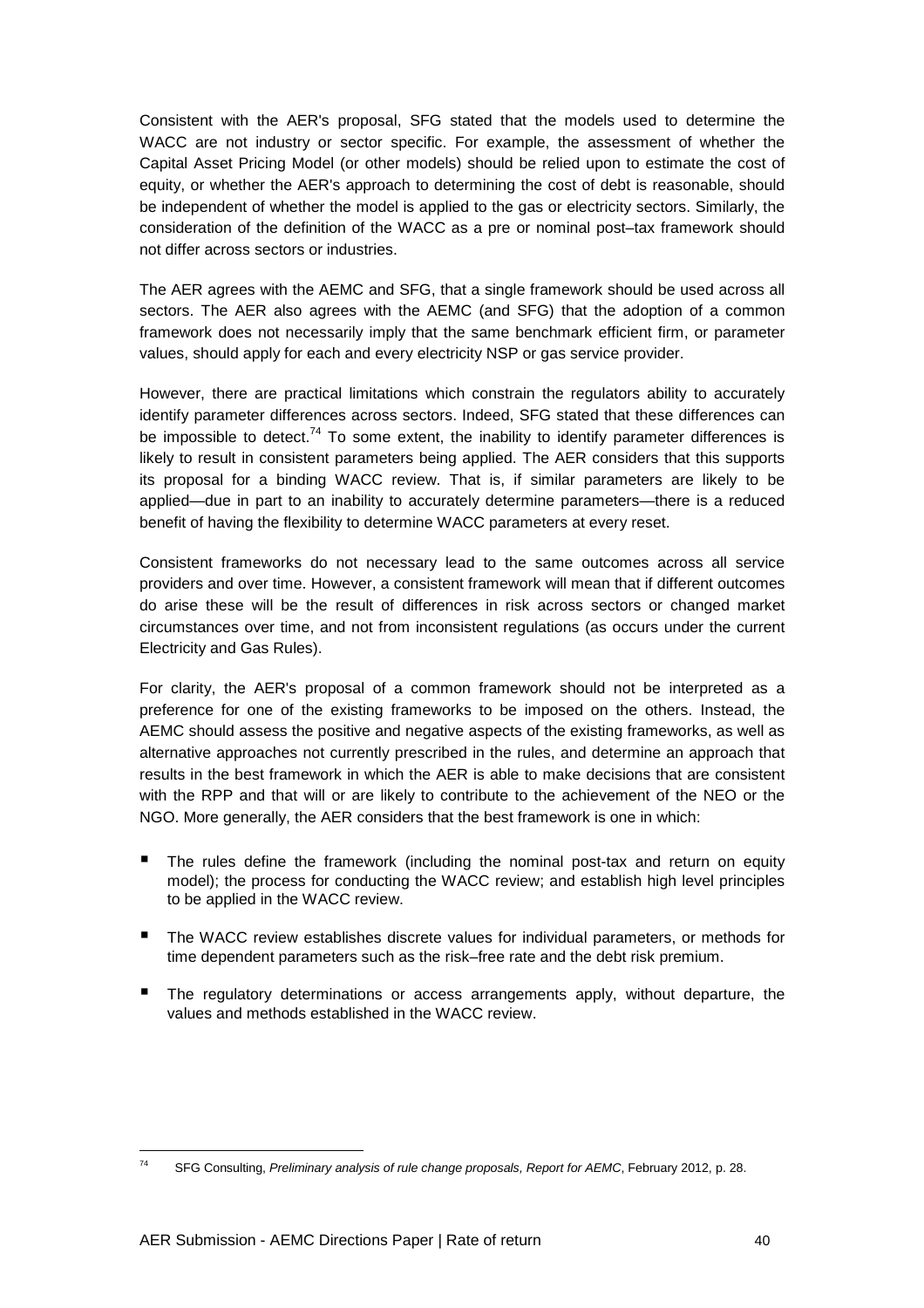# **3.2 Nominal post–tax framework and the Capital Asset Pricing Model**

As outlined in section 3.1, there are no compelling reasons to adopt different rate of return frameworks across the gas and electricity industry, or the transmission and distribution sectors. Accordingly, the AER has proposed a common framework be adopted.

In the context of a common framework, the AER's rule change proposal submitted that the both the Electricity and Gas Rules should specify that a nominal post-tax approach be adopted.<sup>75</sup> Additionally, the AER proposed that both sets of rules should specify that the return on equity is to be calculated using the Capital Asset Pricing Model (CAPM).<sup>76</sup>

#### **3.2.1 Nominal post-tax or pre-tax framework**

As stated in the AER's rule change proposal, the use of a pre-tax or nominal post–tax approach will, in theory, produce equivalent outcomes. This theoretical outcome, however, is only achieved if the effective company tax rate is accurately calculated under the pre-tax framework.<sup>77</sup>

In electricity, the AER has applied a nominal post–tax approach as required by the Rules. In gas, where the AER has the discretion to determine the approach, the AER has also used a nominal post–tax approach in every gas access arrangement to date. A post tax approach was also adopted by the ACCC prior to the AER taking over the economic regulation of electricity and gas transmission.

The AER's reason for not adopting a pre-tax approach is that, as SFG acknowledged, incorporating tax effects via an adjustment to the WACC is a blunt instrument as it requires that the same adjustment must apply to every year of the regulatory control period (despite varying cash flows).<sup>78</sup> Accurately determining the effective company tax rate, however, is difficult, and the alternatives—the company tax rate, or a conservatively high assumption of the effective tax rate—can lead to the systematic overcompensation for company tax.

The problems inherent in a pre-tax approach are recognised by the ERA, whom despite having previously adopted a pre-tax framework, are reconsidering moving toward a nominal post–tax determination.<sup>79</sup> Similarly, IPART have recently shifted to a post-tax approach (albeit real, as opposed to nominal), citing that a post-tax approach leads to a more accurate estimate of a tax liabilities in comparison to a pre-tax WACC.<sup>80</sup>

l

<sup>&</sup>lt;sup>75</sup> Australian Energy Regulator, Rule change proposal, Price and revenue regulation of gas distribution and transmission services, AER's proposed changes to the rate of return provisions of the National Gas Rules, September 2011, pp. 7–10.

 $76$  AER, Rule change proposal, AER's proposed changes to the rate of return provisions of the National Gas Rules, September 2011, pp. 11–12.

 $77$  AER, Rule change proposal, AER's proposed changes to the rate of return provisions of the National Gas Rules, September 2011, p. 8.

 $78$  SFG Consulting, Report for AEMC, February 2012, p. 26.

Economic Regulation Authority, Submission: Consolidated Rule Request - National Electricity Amendment (Economic Regulation of Network Service Providers) Rule 2011 and National Gas Amendment (Price and revenue regulation of gas services) Rule 2011, December 2011, p. 4.

<sup>80</sup> Independent Pricing and Regulatory Tribunal, National Electricity and Gas Rules – proposed rule changes to the economic regulation of network service providers, December 2011, p. 14.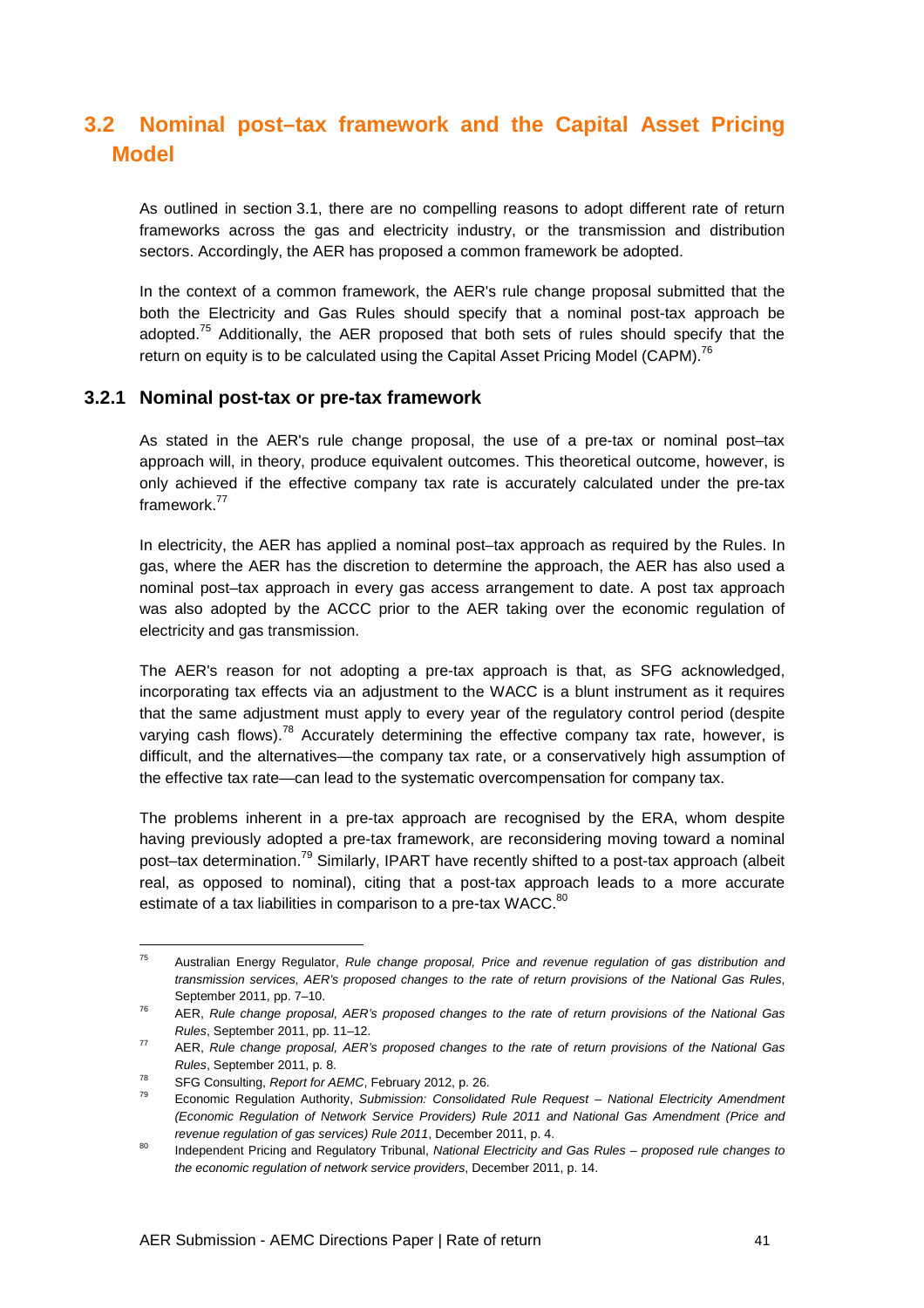The AER considers that the consistent use of the nominal post–tax approach by the AER, and the evidence from other regulators is indicative of the supremacy of the nominal post–tax approach over the pre-tax alternative. Administrative difficulties may also arise from shifting between a pre and nominal post–tax framework, and detract from any perceived need for flexibility. Accordingly, prescribing a nominal post-tax approach would streamline the access arrangement review process and provide certainty for stakeholders. The AER maintains that its proposal to codify the nominal post-tax approach in a common rate of return framework is appropriate.

However, if the AEMC does not accept the AER's proposal, in the alternative the AER suggests that:

- The Gas Rules be amended such that the adoption of a pre or nominal post–tax approach is to be determined in the WACC review and that the outcome from the WACC review must be subsequently applied in each applicable access arrangement. This contrasts with the current Gas Rules in which the choice of approach is determined in each access arrangement.
- The Electricity Rules be amended, for consistency, to also reflect this alternative Gas Rules change. This contrasts with the current Electricity Rules that mandate the use of a post tax approach.

This alternative approach is at least preferable to the current Gas Rules, and consistency between the two sets of rules is desirable, as:

- there are no reasons for adopting a different approach between the electricity and gas sectors, or between individual service providers
- the arguments around the different approaches are well known and advancements in regulatory theory on this topic are unlikely to occur regularly or quickly
- there are practical administrative benefits in determining the approach in advance of applying it in a particular determination or access arrangement.

#### **3.2.2 Return on equity models**

The CAPM is a well accepted financial model and has been applied by the AER (and the ERA) in all gas determinations to date. The robustness and appropriateness of the CAPM and alternative models, however, have been debated at length in recent gas determination processes.<sup>81</sup>

The AEMC's directions paper stated that it is difficult to make the case that allowing the regulator to consider more information would systematically result in a poorer WACC estimate.<sup>82</sup> This view was supported by SFG.<sup>83</sup>

 $81$ See for example: AER, Final decision on Jemena Gas Networks, June 2010, pp. 100-121; AER, Final decision on Envestra (SA), June 2011, pp. 164–175; ERA, Draft Decision on Proposed Revisions to the Access Arrangement for the Dampier to Bunbury Natural Gas Pipeline, May 2011, p. 111–118; ERA, Final decision on WA Gas Networks Pty Ltd, February 2011, pp. 95-102.

 $\frac{82}{2000}$  AEMC, Directions paper, March 2012, p. 90.

SFG Consulting, Report for AEMC, February 2012, p. 27.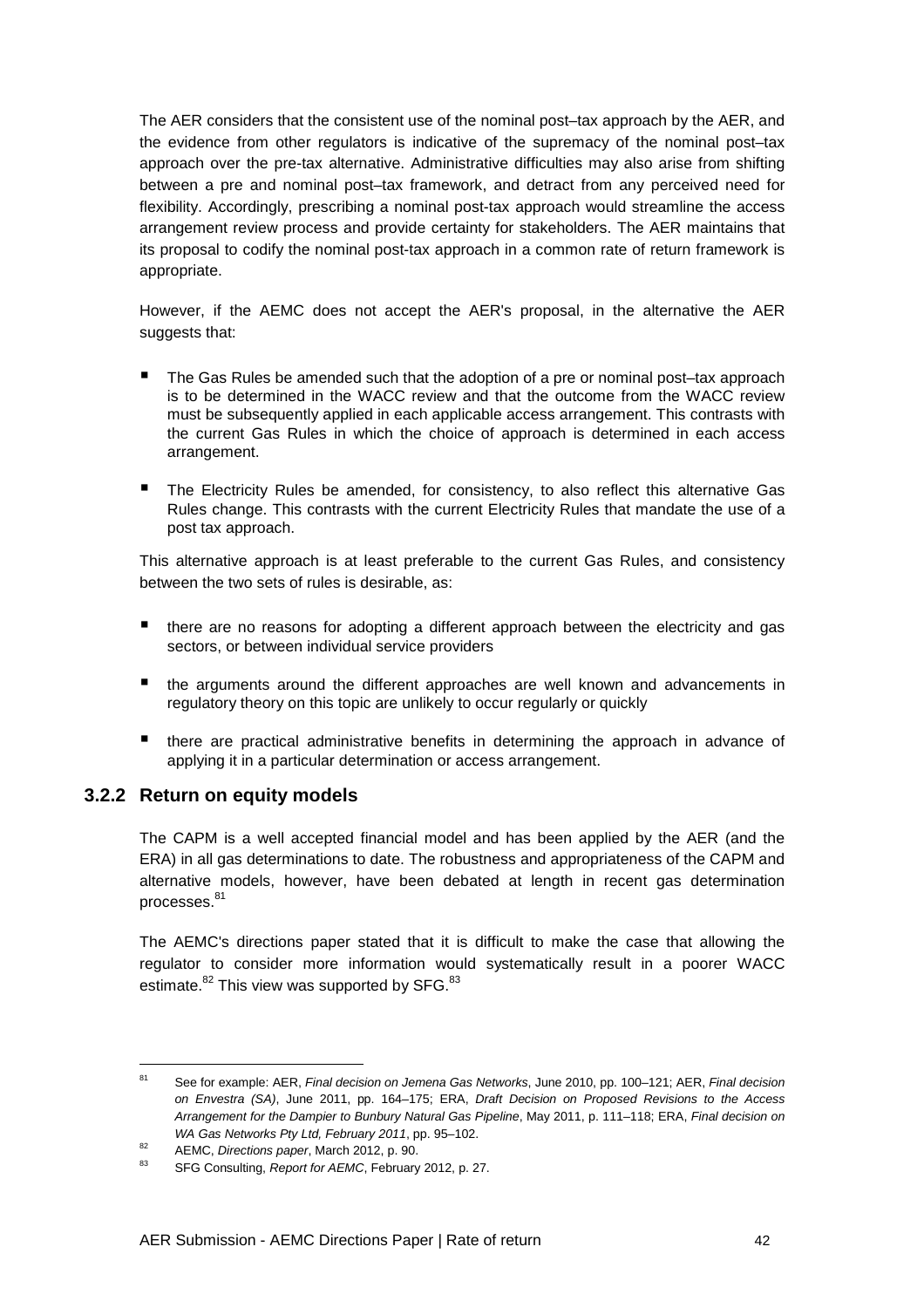The AER does not agree with the AEMC, or SFG. In general, finance theory and methods are slow to develop. Indeed, none of the alternative financial models proposed by gas NSPs— Fama French three factor model (1993), Black CAPM (1972), Merton's inter-temporal CAPM (1973) and dividend yield models (1959)—represent recent theoretical developments. The likelihood, therefore, of one model suddenly becoming a definitively better model than the alternatives is low. That is, the AER has already considered whether alternative models can consistently produce better estimates of the required return on equity than the CAPM. Similarly, the AER has already considered the limitations of the CAPM, as noted by CEG.<sup>84</sup>

In this context, it is notable that SFG stated that it would only be rational for a business to repackage an argument if it felt that it had not been satisfactorily addressed by the AER and that either the AER or Tribunal may now decide the issue differently.<sup>85</sup> The AER considers that this statement ignores the incentives on regulated NSPs. In particular, NSPs are incentivised to re-package any arguments that were not determined in their favour, irrespective of whether the issue was appropriately considered by the AER. Even if the NSP's expectation of convincing the regulator is low, so long as it is not zero it still has an incentive to repackage the arguments. Further, even small changes in the WACC can have a significant impact on regulated returns. These incentives are relevant to the assessment of the CAPM against alternative models.

Further, the choice of the regulator to depart from a reliance on the CAPM would be a significant change in approach, having impacts beyond the energy sector and potentially affecting investment certainty. It appears unlikely, therefore, that there would be a justifiable departure from the CAPM over the medium to long term.

The use of the CAPM, or alternative models, is also directly relevant to the parameters the AER must consider. To the extent that other models are considered, other parameters may need to be considered. Assessing all parameters and alternative models concurrently, however, is practically difficult, and would be particularly so if undertaken during a tight reset timeframe.

Given the above, the AER considers that investment certainty and administrative efficiencies should be given primacy over flexibility. That is, the AER maintains the view that the prescription of the CAPM in a common rate of return framework is appropriate.

However, if the AEMC does not accept the AER's proposal, in the alternative the AER suggests that:

- The Gas Rules be amended such that the use of a specific cost of equity model is to be determined in the WACC review and that the outcome from the WACC review must be subsequently applied in each applicable access arrangement. This contrasts with the current Gas Rules where the choice of model is determined in each access arrangement.
- The Electricity Rules be amended, for consistency, to also reflect this alternative Gas Rules change. This contrasts with the current Rules, which mandate the use of the CAPM.

 $\overline{a}$ 

<sup>84</sup> Competition Economists Group, Proposed changes to the National Gas Rules, A report for APIA, December 2011.

<sup>85</sup> SFG Consulting, Report for AEMC, February 2012, p. 31.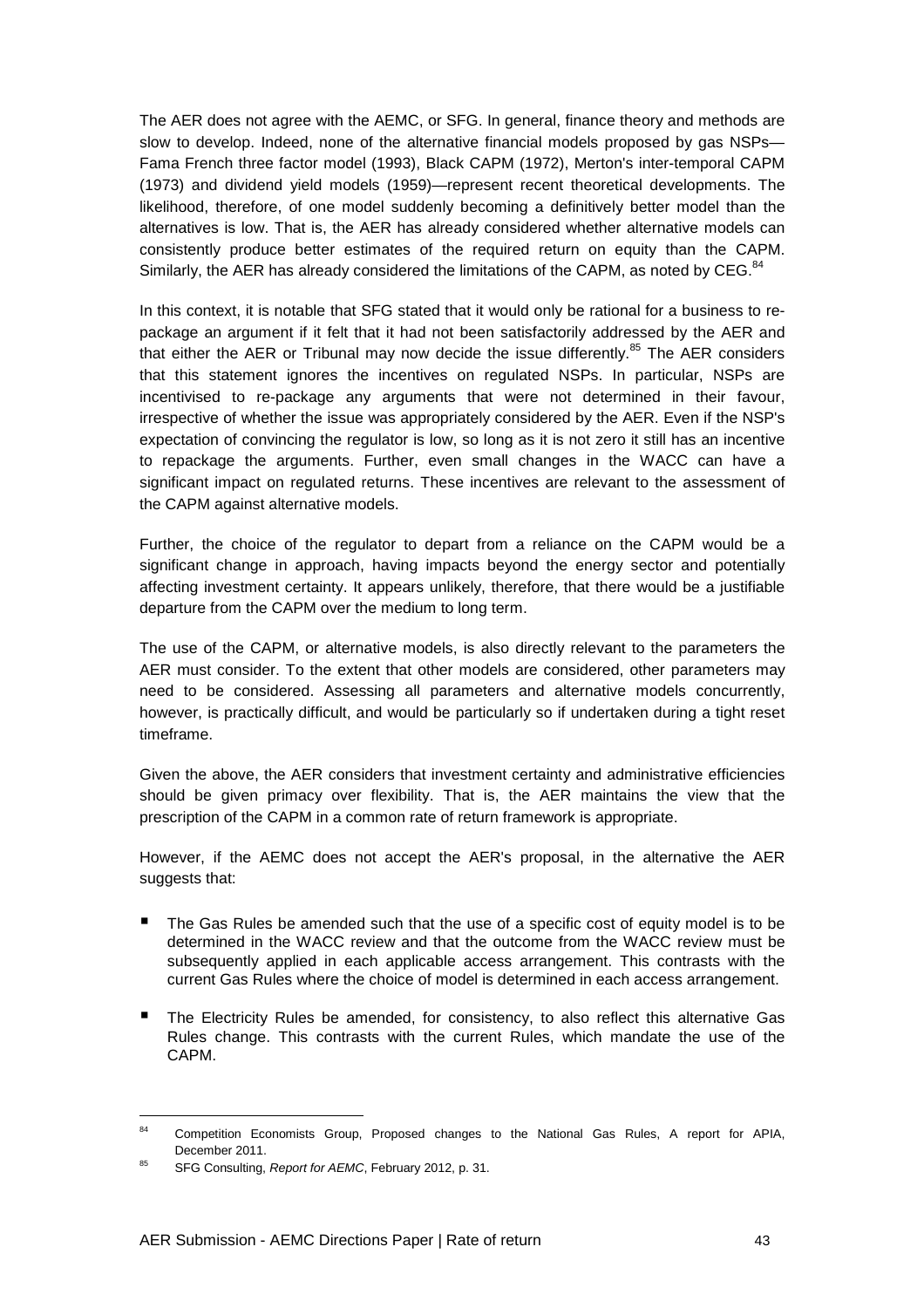As above, this alternative approach is at least preferable to the current Gas Rules, and consistency between the two sets of rules is desirable.

## **3.3 Status of the WACC review**

The AER does not agree with the AEMC and SFG that, in general, excluding any information from consideration will lower the quality of any WACC estimate.<sup>86</sup> Allowing the regulator to consider new information at each reset, but without the ability to effectively undertake industry–wide consultations or to extend decision timeframes, will not necessarily produce high quality WACC estimates.<sup>87</sup>

#### **3.3.1 Timing of new information and the continual WACC review**

The AER maintains that, as per its rule change proposal, a binding WACC review will produce the best quality WACC estimates. The AER's rule change proposal stated that, in particular, the reduction in the administrative burden on the AER and other stakeholders was a relevant consideration.<sup>88</sup>

In response, the ENA stated that gamma and the MRP were the only parameters determined in the WACC review that have been subject to any form of review.<sup>89</sup> The ENA, however, restrict their focus to parameters considered during the WACC review. This fails to fully account for the wider spectrum of WACC issues considered by the AER.

To demonstrate, table 3.1 lists the WACC issues that have been debated at each reset since the 2009 WACC review. $90$  References to the DRP reflect debate as to the method used to determine the DRP (and not the benchmark assumptions set during the WACC review). Similarly, the use of Commonwealth Government Securities as a proxy to measure the riskfree rate has not been debated. However, debate has arisen as to the averaging period for which the risk-free rate is measured.

It is clear from table 3.1 below that debate has progressively arisen around almost every WACC parameter since the completion of the WACC review. The level of gearing and credit rating are the only exceptions. The AER considers that a key driver of this ongoing debate is the overlapping nature of reset processes, coupled with the ability for WACC parameters to be determined at each individual reset. Given this, the rationale for a binding WACC review should also be considered in the context of the impact that the timing of new information has on the AER's ability to produce high quality WACC estimates.

 $\overline{a}$ 

<sup>86</sup> AEMC, Directions paper, March 2012, p. 90, SFG Consulting, Report for AEMC, February 2012, p. 24.

Under section 28ZG of the NEL, if the AER does not make a network revenue or pricing determination within the period of time specified by this Law or the Rules for the making of that determination, the AER must give a report to the MCE that (amongst other things) specifies a date by when the AER considers the determination will be made. The AER, however, does not consider that this clause is appropriate, or intended, to be utilised in the circumstances discussed.

<sup>88</sup> AER, Rule change proposal, AER's proposed changes to the rate of return provisions of the National Electricity Rules, September 2011, p. 67.

 $89$  ENA, Response to Consultation Papers, December 2011, pp. 42–43<br> $89$  This isolute issues that be used that to NSPIs expected as we

This includes issues that have arisen due to NSP's proposals, as well as changes in approach initiated by the AER.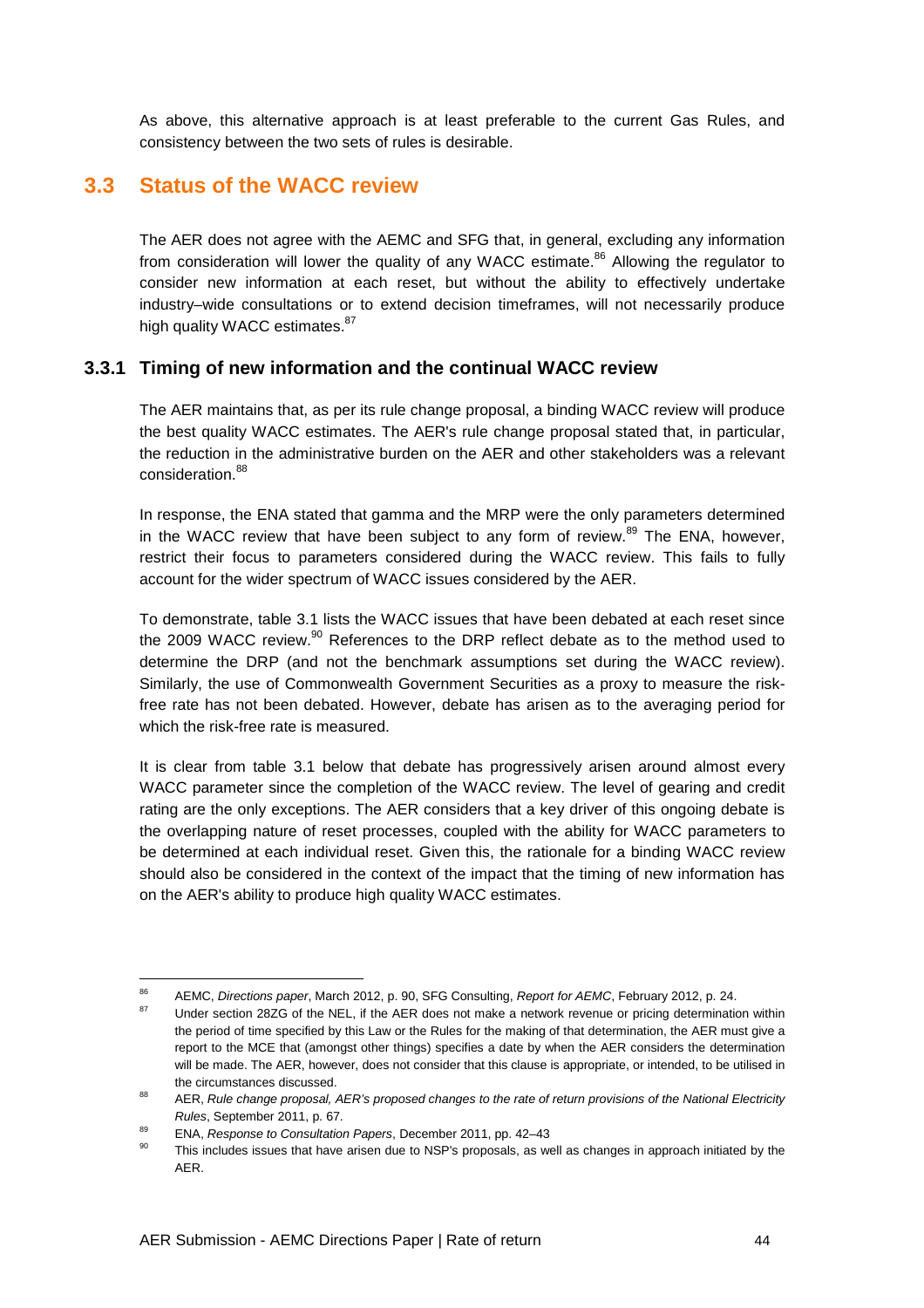#### **Table 3.1 WACC parameters reconsidered at each regulatory reset (commencing after the finalisation of the 2009 WACC review)**

| <b>Network</b>                         | <b>DRP</b>   | <b>Equity</b><br>beta | <b>Equity</b><br>models | <b>Gamma</b> | <b>MRP</b>   | <b>RFR</b>   |
|----------------------------------------|--------------|-----------------------|-------------------------|--------------|--------------|--------------|
| WACC review, May 2009                  | X            | X                     | $\times$                | $\times$     | $\times$     | X            |
| Elec. distribution (QLD), May 2010     | X            |                       |                         | $\mathsf{X}$ |              | $\mathsf{X}$ |
| Elec. distribution (SA), May 2010      | X            | -                     | $\blacksquare$          | X            | X            | ٠            |
| Gas distribution (NSW/ACT), June 2010  | $\mathsf{X}$ | X                     | $\mathsf{X}$            | $\mathsf{X}$ | $\mathsf{X}$ | $\mathsf{X}$ |
| Elec. distribution (VIC), October 2010 | X            |                       |                         | $\times$     | X            | X            |
| Gas distribution (QLD), June 2011      | $\mathsf{X}$ | $\mathsf{X}$          | $\mathsf{X}$            | X            | $\mathsf{X}$ | X            |
| Gas distribution (SA), June 2011       | X            | X                     | X                       | X            | X            | X            |
| Gas transmission (NT), July 2011       | $\mathsf{X}$ | $\mathsf{X}$          |                         | $\mathsf{X}$ | $\mathsf{X}$ |              |
| Elec. distribution (TAS), April 2012   | X            |                       |                         |              | X            | X            |
| Elec. transmission (QLD), April 2012   | $\mathsf{X}$ |                       |                         |              |              |              |
| Gas transmission (RBP), April 2012     | X            | X                     |                         |              | X            | X            |
| Gas distribution (VIC)                 | $\mathsf{X}$ |                       |                         |              | $\mathsf{X}$ | $\mathsf{X}$ |
| Gas transmission (VIC)                 | X            | X                     |                         |              | X            |              |

Note: The level of gearing and the credit rating have not been debated, and hence, are not included in the table. Further, for the purposes of the above table, following the release of the Tribunal's decision in regard to Gamma (and the AER's acceptance of this decision), the AER has not considered Gamma to have been contested.

Source: AER analysis.

The AER is limited in its ability to control the timing of new information, particularly in respect of the timing of Tribunal decisions and contemporaneous reset processes. Both the Tribunal decisions and contemporaneous reset processes evidence the significant debate that can occur in respect of WACC parameters. While the timing of Tribunal decisions cannot be addressed through the Rules, the extent to which debate on WACC parameters are continuously ventilated, particularly due to overlapping reset processes, can be addressed.

For example, in the context of the debt risk premium, significant new information arose between the draft and final decisions for the 2011–15 Victorian electricity distribution determinations and the 2011–16 Queensland and South Australian gas distribution NSPs. The complexity of the submissions received in response, combined with the truncated timeframes available for assessment, restricted the AER's analysis of these issues.

#### **3.3.2 Stakeholder engagement**

l

As acknowledged by the AEMC, NSPs have an inherent incentive to argue for the highest possible WACC estimate.<sup>91</sup> This incentive is critical in the context of promoting a rate of return

<sup>91</sup> AEMC, Directions paper, March 2012, p. 83.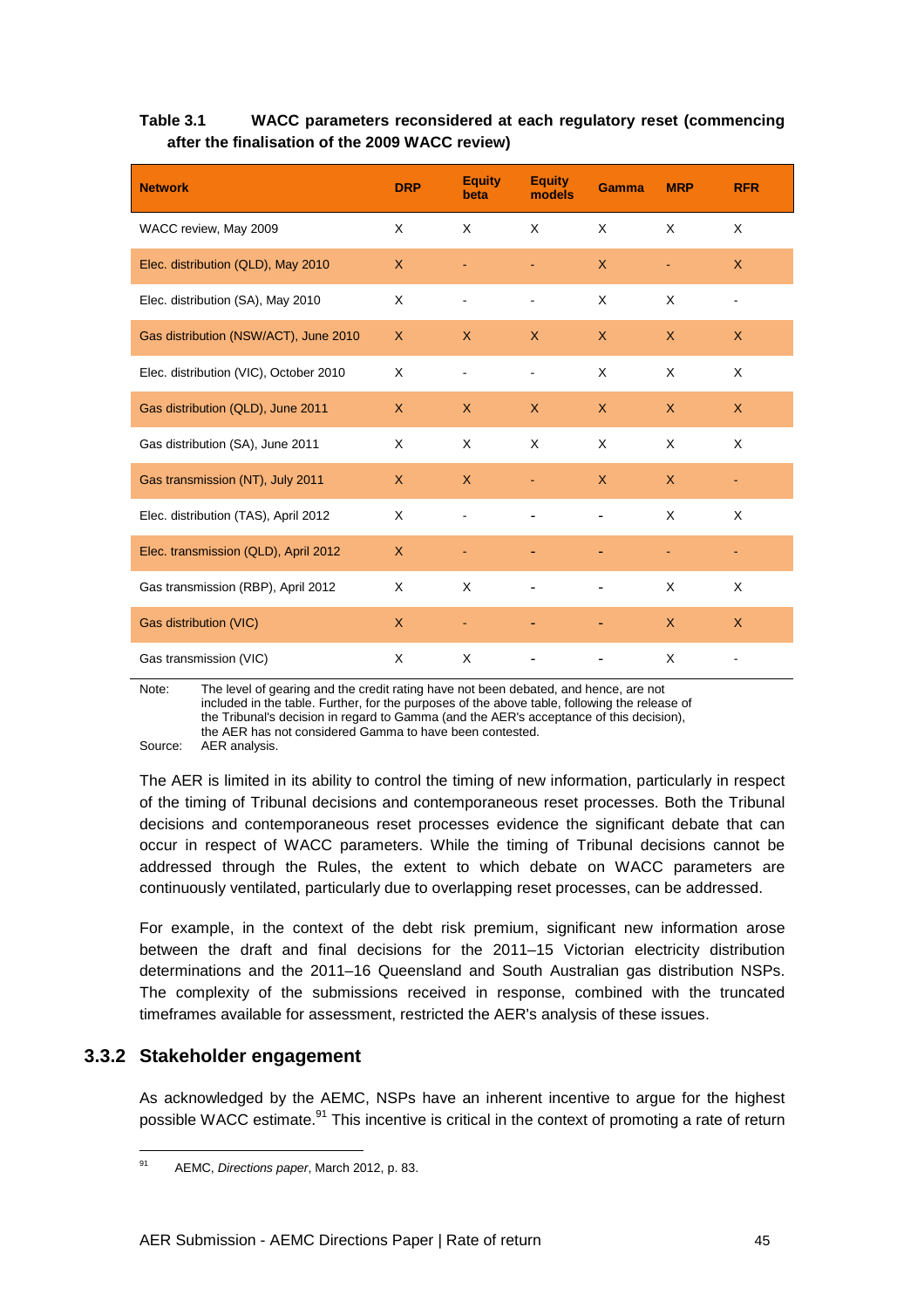framework which facilitates informed engagement with all relevant stakeholders. That is, the rate of return framework should encourage user groups and other stakeholders to undertake their role as countervailing agents to the NSPs inherently biased proposals.

In this context, the AER proposes that the current chapter 6 framework is fundamentally flawed. Consumer groups and other stakeholders do not have the same level of resources as regulated NSPs. $92$  The ability for these stakeholders to continually act as countervailing agents at each determination or access arrangement, therefore, is limited. SFG's position—to allow all WACC parameters and the rate of return models to be determinable at every reset exacerbates these resource asymmetries. This can lead to significant changes being made without industry–wide consultation.

SFG, the NSPs, and their industry associations, however, have given minimal regard to the role of industry-wide engagement in producing high quality WACC estimates.<sup>93</sup> Instead, SFG proposed that the AEMC should consider giving the regulator the flexibility to:

- adopt the parameter values that they consider to be most appropriate at the time of each determination or access arrangement,
- consider models other than the CAPM when estimating the required rate of return on equity.<sup>94</sup>

As the AER stated in its rule change proposal, stakeholder engagement is better achieved where all parameters are open for debate in a single focused consultation process, where all affected parties are incentivised to participate and devote resources.<sup>95</sup> Indeed, this was a key consideration of the Tribunal in directing the AER to undertake an industry–wide consultation process to determine the best method for calculating the DRP. Notably, the Tribunal identified that wider industry engagement should lead to greater regulatory consistency and more efficient decision making processes.<sup>96</sup>

The NGR is also compromised by the inherent incentives of regulated NSPs and the inability of stakeholders to participate fully in the regulatory process. The rate of return framework under the NGR, however, provides full discretion to the regulator to substitute a proposed rate of return with the regulators reasonable alternative. Further, the NGR allows the regulator greater flexibility in delaying access arrangements.

#### **3.3.3 Parameter interdependencies**

Interdependencies between parameters are also best considered in a single focused consultation process. NSPs have an incentive to propose offsetting adjustments to interdependent parameters only where such changes would be favourable to the business. Moreover, as discussed previously, the resources of consumer groups and other stakeholders are limited. It is less likely, therefore, that the consideration of WACC parameters at every regulatory reset will result in a more balanced consideration of parameter interdependencies.

 $92$ 92 Moreover, the costs of regulated NSPs proposals are recovered through opex.<br>93 Costs proposals CEO Costs through Separation AEMO Estimated 2019 to 20

<sup>93</sup> See for example: SFG Consulting, Report for AEMC, February 2012, p. 32.

<sup>94</sup> SFG Consulting, Report for AEMC, February 2012, pp. 28, 32.<br>95 AER Rule alguns are readed. AER's associate for sea to the use

AER, Rule change proposal, AER's proposed changes to the rate of return provisions of the National Electricity Rules, September 2011, p. 69.

<sup>96</sup> Australian Competition Tribunal, Application by Envestra Limited (No 2) [2012] ACompT 3, January 2012, paragraph 95.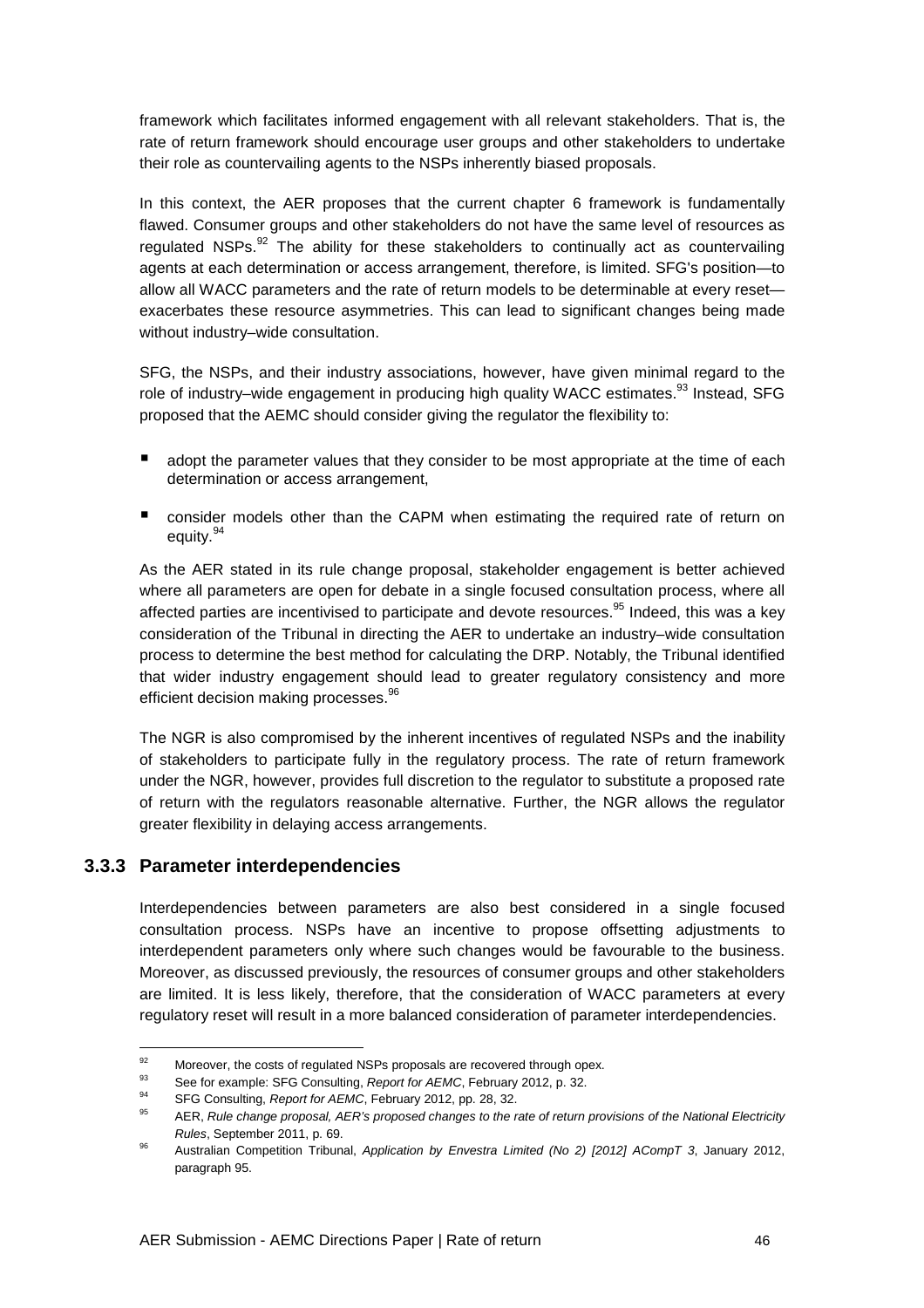In regard to interdependencies, the AEMC also questioned whether the merits review process itself would need to be reviewed. That is, the AEMC questioned whether the Tribunal can review just one parameter in isolation, or whether it can consider the inter-relationships between other WACC parameters that were considered by the AER in its decision. The AER submits that this was not a concern in its rule change proposal.<sup>97</sup>

#### **3.3.4 Contemporaneous WACC review**

The AER maintains that allowing for all WACC parameters to be considered at every reset will not necessarily lead to higher quality WACC outcomes. As discussed previously, allowing for all WACC parameters to be considered at every reset is problematic in not promoting industry–wide consultations. This can also materially limit the timeframes in which the AER must assess new information, including parameter interdependencies. In contrast, applying the WACC review outcomes without departure is more likely to provide a rate of return that best reflects efficient financing costs, and provides certainty and transparency for investors.

Submissions to the AEMC, however, have raised concerns regarding how the application of the WACC review outcomes without departure can react to changing market circumstances.<sup>98</sup> The AER considers that the flexibility inherent in its proposal—the ability to bring forward the timing of the WACC review—should be considered in addition to that inherent in the current framework. For example, the DRP and the risk-free rate are time dependent variables which are updated to reflect current market data at the time of the each reset.

Additionally, the AEMC could consider amending the rules to allow the outcomes of the industry–wide WACC review to be applicable to contemporaneous resets—that is, resets that are being undertaken at the same time as the WACC review. The current rules require that for the WACC review to be applicable to a given reset, the WACC review must be finalised prior to the lodgement of the NSPs initial regulatory proposal.<sup>99</sup> Removing this restriction would reduce the lead time that currently exists between the finalisation and application of the WACC review. This would ameliorate many of the concerns raised in submissions regarding the inability for a binding framework to adequately react over time to changing market conditions.

The AER recognises, however, that complications may arise when the WACC review is undertaken contemporaneously with a reset process. This is particularly the case when the methodology, as well as the application of that methodology, are being debated concurrently.<sup>100</sup> Accordingly, the AER considers that the WACC review should only be applicable to resets where the draft decision is released after the WACC review is finalised. This will enable the AER to apply the latest WACC review outcomes in a reset draft decision,

l

<sup>&</sup>lt;sup>97</sup> The Tribunal already has the ability to consider submissions proposing offsetting adjustments to related parameters. The Tribunal, however, can only consider offsetting adjustments in isolation. For example, the AER did not propose an offsetting MRP adjustment (following the Tribunal's decision to amend the value determined for Gamma) because the impact of other relevant factors—including updated data on the various measures of the MRP—would also need to be assessed.

<sup>98</sup> See for example: Grid Australia, Response to AEMC Consultation Paper, December 2011, p. 59; Gilbert + Tobin Lawyers, NERA Economic Consulting and PricewaterhouseCoopers, Assessment of the AER's proposed WACC Framework, A joint report for the Energy Networks Association, December 2011, p. 20.

 $^{99}$  Electricity Rules, clause 6.5.4(f) and 6A.6.2(h).<br> $^{100}$  These site unchanges are similar to the evidence

These circumstances are similar to the existing electricity distribution rules. For example, in the Aurora Energy electricity distribution determination, both the method for setting the risk–free rate and the application of this method were contested.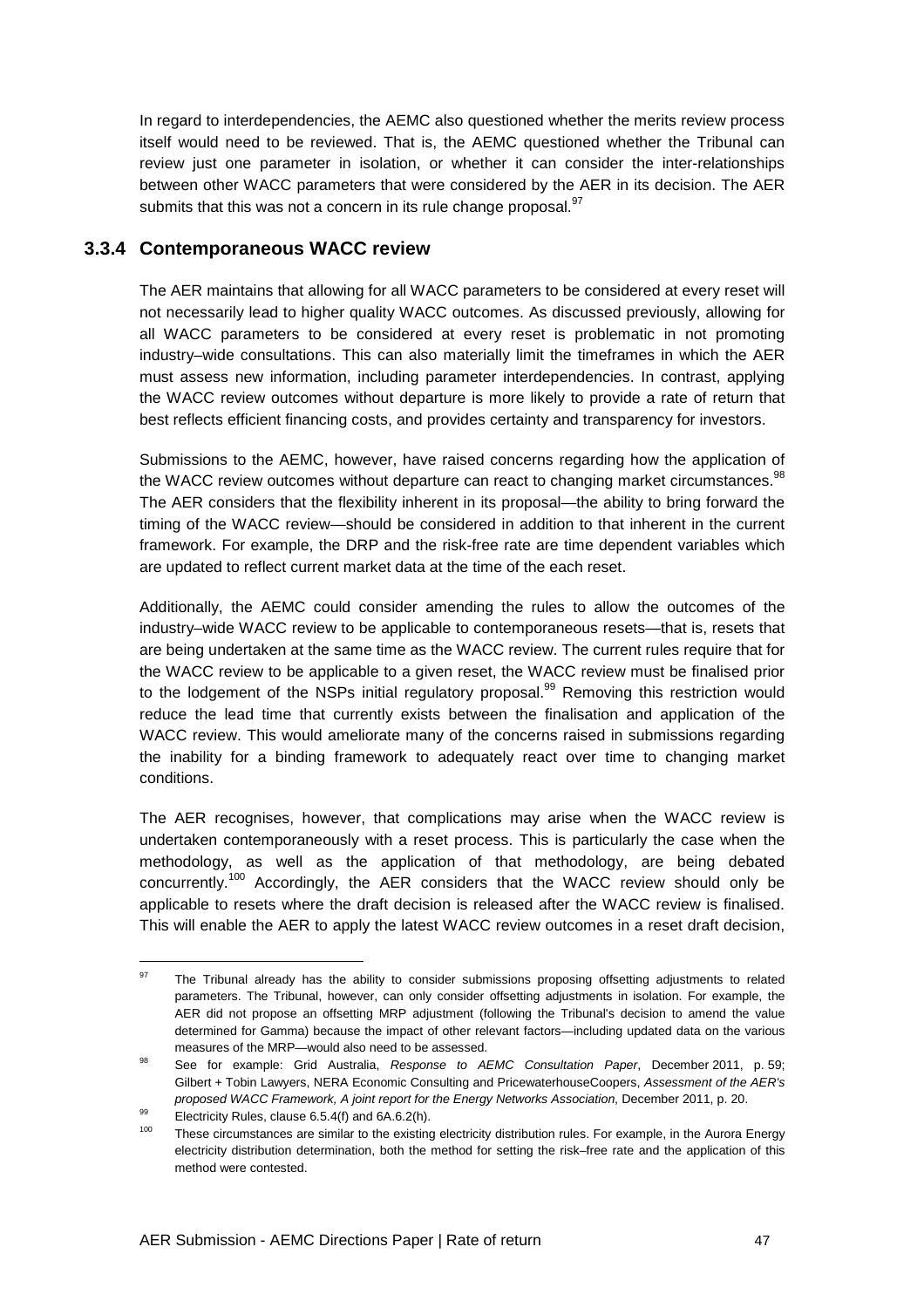and therefore, permit NSPs to respond to that application in their revised regulatory proposals.

#### **3.3.5 Timing of the WACC review**

The AER's proposal allows for the timing of the WACC review to be brought forward. This flexibility could be used to address, for example, the impact of a substantial and unforseen market event, or significant changes in financial theory or market practice. The potential and the benefits of the flexibility in the AER being able to do so does not appear to have been properly recognised by the AEMC and in submissions from interested parties so far.

To the extent that this reflects the absence of any trigger mechanisms (or similar) in the AER's proposal, the AER maintains that this approach is reasonable. The prescription of any trigger mechanism would likely result in ongoing debate as to whether such triggers have been met. The analysis required by the AER to address these submissions would likely be substantial and reflect the analysis required to be undertaken in the WACC review itself. In effect, the inclusion of a specific trigger mechanism would require a "mini-WACC review" to determine if an early WACC review should commence.

As an alternative to providing the AER with discretion to determine whether to undertake an early WACC review, the AEMC could consider shortening the period for which new WACC reviews are currently required to be undertaken. For example, instead of prescribing a new WACC review be completed every five years, the AEMC could consider amending the rules to prescribe a new WACC review be completed at fixed intervals of every two, or three years.

As table 3.2 shows, shortening the period for which new WACC reviews are undertaken would limit the existing lead time between the finalisation of the WACC review and when the parameters determined in the WACC review are applied. The AER considers that of the alternatives shown, a two yearly WACC review—applicable to resets where the draft decision is released after the WACC review is finalised—provides the best balance between certainty and flexibility (in terms of how frequently WACC issues are reconsidered). For comparison, if the current transmission framework was applicable to all NSPs, the average and maximum lead times would be 3.1 and 5.2 years respectively.

#### **Table 3.2 Average and maximum times between the WACC review and its application to resets where the draft decision is released after the WACC review is finalised**

| <b>Time between</b><br><b>WACC reviews</b> | <b>Average lead time between WACC</b><br>review and reset (years) | <b>Maximum lead time between WACC</b><br>review and reset (years) |
|--------------------------------------------|-------------------------------------------------------------------|-------------------------------------------------------------------|
| Two years                                  | 1.2                                                               | $2.2^{\circ}$                                                     |
| Three years                                | 1.7                                                               | 3.2                                                               |
|                                            |                                                                   |                                                                   |

Note: This analysis is based on the next WACC review being completed by 30 September 2013 (as discussed below). Varying this date would vary the results shown. Source: AER analysis.

A two yearly WACC review cycle minimises the average and maximum lead times currently incurred by a five yearly WACC review. Further, a two yearly interval is likely to be sufficient for a Tribunal to complete a review of the AER's decision (should the WACC review become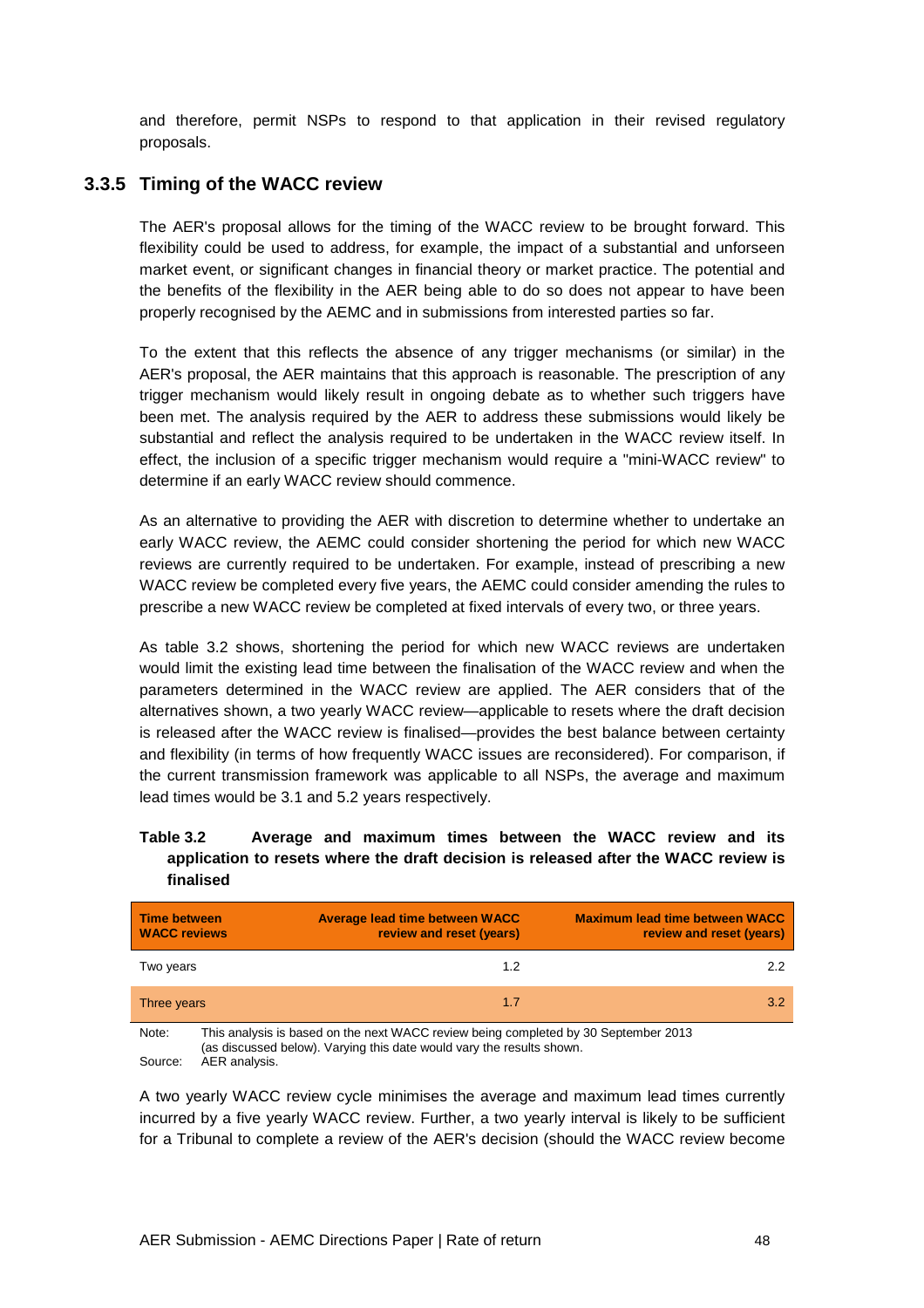subject to merits review).<sup>101</sup> That is, a two yearly WACC review is likely to be the shortest practicable period possible.

The AER also considers that a fixed interval of three years—applicable to resets where the draft decision is released after the WACC review is finalised—provides a reasonable balance between certainty and flexibility. Importantly, fixed two or three yearly intervals both provide a better balance between certainty and flexibility than the current electricity distribution and transmission rules.

Additionally, the AER proposes that the next WACC review should be finalised by 30 September 2013.<sup>102</sup> Many regulatory control periods commence on 1 July, and accordingly, the corresponding draft decisions would typically be released in November or December. Ensuring the WACC review is completed by September, therefore, will allow the most recent WACC review to be applicable to a greater number of resets.<sup>103</sup>

The alternative timing approaches discussed previously are shown in figures 3.1 and 3.2. These charts assume that the next WACC review will apply from 30 September 2013, and every two or three years thereafter. These charts also assume that WACC reviews can be applied to resets where the draft decision is released after the WACC review is finalised (as discussed previously in section 3.3.4). In contrast, the final chart (figure 3.3) reflects the current electricity transmission framework.

 $101$ <sup>101</sup> The merits reviewability of the WACC review is discussed in greater detail in section 3.4.<br><sup>102</sup> Currently, classes CACC(c) states that the AFD west section the first WACC surjust

<sup>102</sup> Currently, clause 6A.6.2(g) states that the AER must conclude the first WACC review by 1 May 2009 and conclude subsequent reviews at intervals of five years with the first interval starting from 31 March 2009. On this basis, the next WACC review must be completed by 31 March 2014. Similarly, clause 6.5.4(b) states that the first review is to be concluded by 1 May 2009 and further reviews are to follow at intervals not exceeding, in any case, five years with the first interval starting from 31 March 2009.

 $103$  For the purposes of this analysis, the AER has assumed that the draft decision for a reset will be released seven months prior to the commencement of the regulatory control period.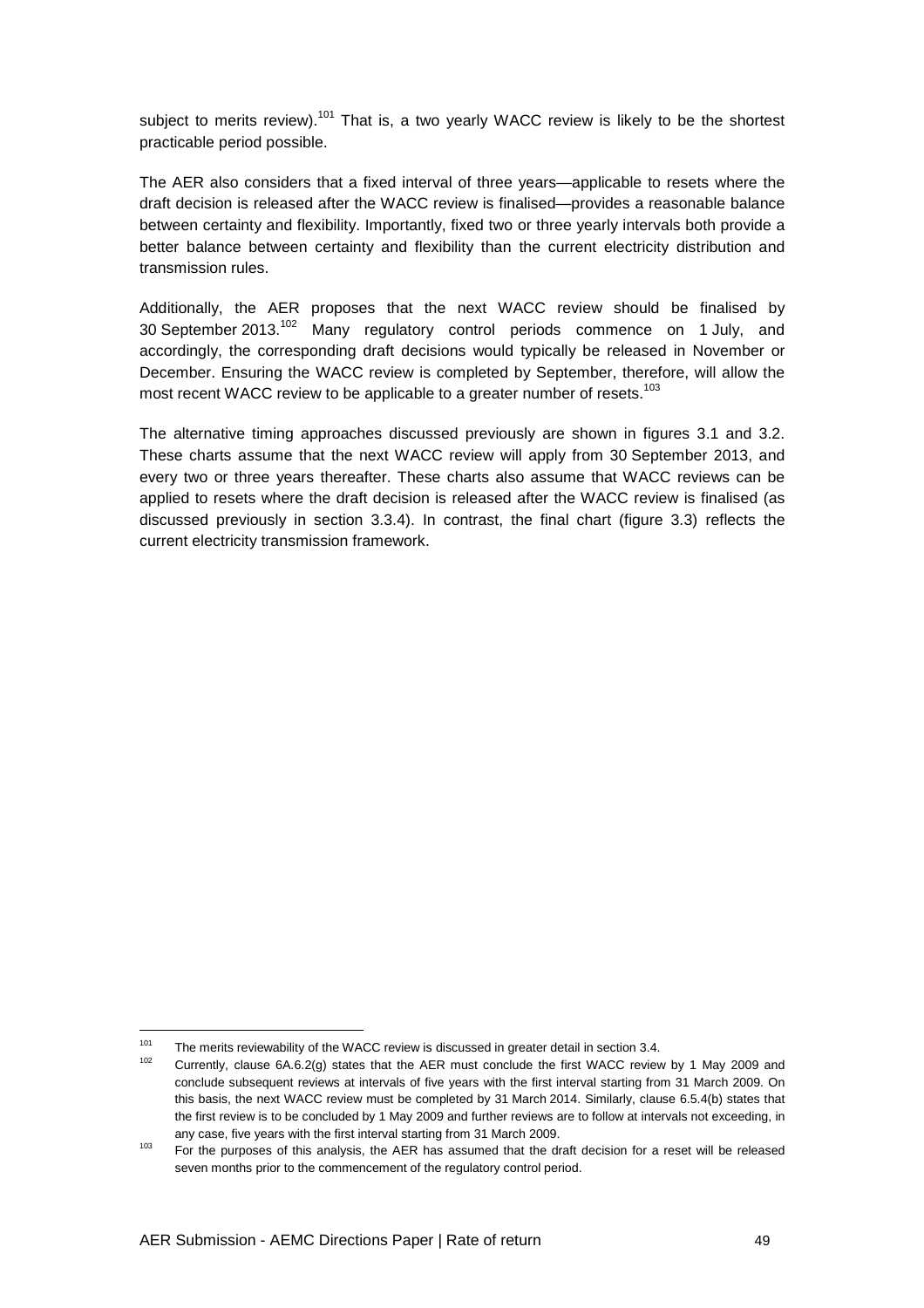**Figure 3.1 Two yearly WACC reviews with resets where the draft decision is released after the WACC review is finalised** 











Source: AER analysis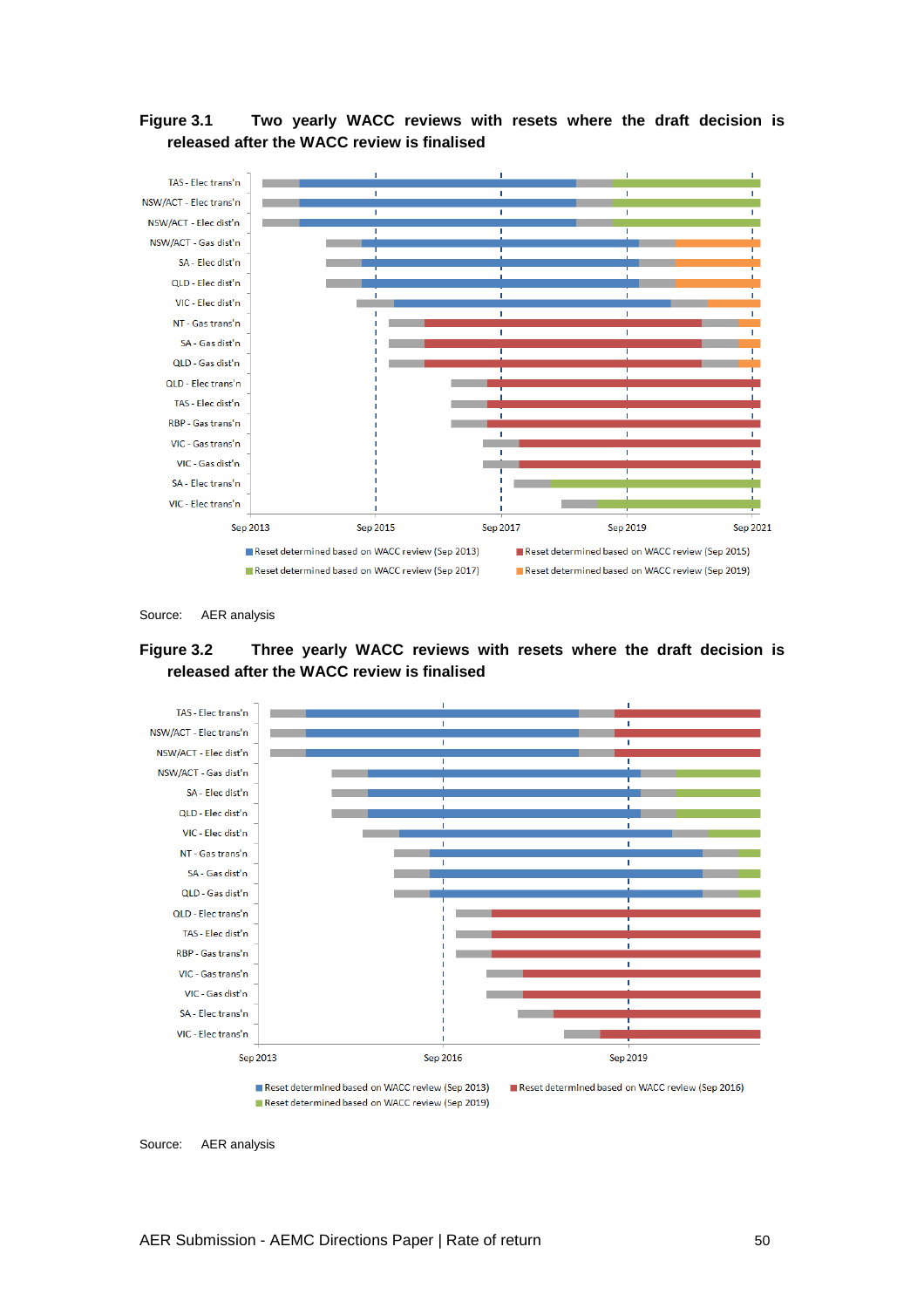

**Figure 3.3 Five yearly WACC reviews, applicable to resets where the initial regulatory proposal is submitted after the finalisation of the WACC review** 

Reset determined based on WACC review (Mar 2014) Reset determined based on WACC review (Mar 2019)

#### Source: AER analysis

l

Under these alternative timing arrangements, all service providers whose next regulatory control period commenced in the next two or three years would know in advance to present their views in that WACC review. The alternative approach would balance the desirability for the values and methodologies used to set WACC parameters to be reviewed regularly for changes in financial conditions, finance theory and market practice with the need for that review to be conducted in a holistic and comprehensive manner that takes into account the views of all stakeholders.

Additionally, if the SCER were to make the WACC review merits reviewable, this approach would almost certainly result in the position of the Tribunal on previously reviewed parameters being known before the AER commenced the following WACC review. The consideration of merits review is discussed in greater detail in the following section.

### **3.4 Consideration of merits review**

The AER's rule change proposal recognised that a binding WACC review (and hence removing the AER's decision on WACC parameters in distribution determinations and gas access arrangements) would result in such matters not being the subject of merits review.<sup>104</sup> The AEMC, the NSPs and their industry associations, however, stated that as the rate of return contributes a significant portion of NSPs revenues, it is appropriate that there is

<sup>&</sup>lt;sup>104</sup> AER, Rule change proposal, AER's proposed changes to the rate of return provisions of the National Electricity Rules, September 2011, p. 83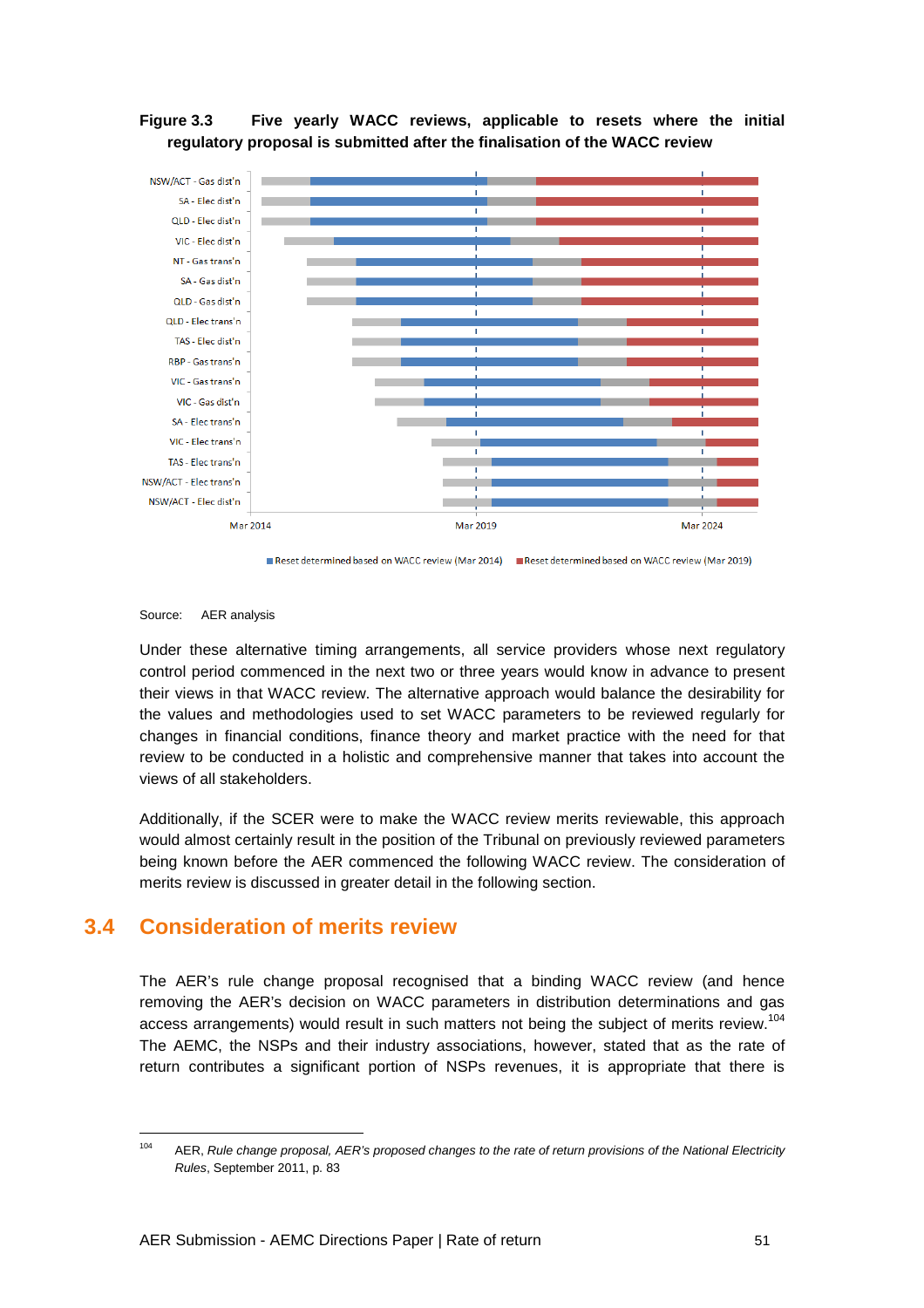sufficient regulatory accountability so that any errors potentially made by the regulator can be corrected<sup>105</sup>

The AER supports that the status of the WACC review should be reviewed. In particular, excluding the WACC review from the merits framework serves no obvious policy objective. Moreover, any assessment of the merits review framework would be able to consider alternatives to allow consumers to more effectively participate in the current review process.

That said, whether the WACC review should be subject to merits review is a matter for the Standing Council on Energy and Resources' review into the limited merits review regime.

### **3.5 Parameter estimates and persuasive evidence**

The determination of individual parameter estimates, particularly in a binding WACC framework, is crucial. Accordingly, the AER considers that in order to take into account the RPP in determining a WACC in a manner that will or is likely to contribute to achievement of the NEO, the AER should have the ability to determine the best WACC estimate possible. The ability for the AER to adopt the best estimate possible, however, is currently restricted under the Rules.

#### **3.5.1 The need for persuasive evidence (at the time of the WACC review)**

The Rules currently provide that at the time of the WACC review, where a WACC parameter cannot be determined with certainty, the AER must have regard to the need for persuasive evidence before adopting a value or method that departs from the previously adopted value or method for that parameter.<sup>106</sup>

The AER's rule change submission proposed that the need for persuasive evidence to exist before departing from the previously adopted value or method determined at the time of the WACC review be removed from the Rules. The consideration of past regulatory outcomes in light of current evidence is good regulatory practice.<sup>107</sup> However, this should only be one factor among many that the AER has regard to when determining parameter values (or methods). In effect, the AER's proposed rule change is similar to the existing gas rules, whereby continuity with previous parameter values is secondary to determining the best forecast or estimate possible in the circumstances.<sup>108</sup>

Effectively, the issue is whether the need for persuasive evidence is a high or a low threshold. SFG stated that it is a low threshold, and as such, did not represent a barrier to the AER determining the best estimate. Specifically, SFG stated that it is difficult to imagine a scenario whereby the WACC review estimate was not commensurate with prevailing conditions but persuasive evidence did not exist to depart from the WACC review estimate.<sup>109</sup>

While the interpretation of persuasive evidence put forward by SFG may be reasonable, as noted in the AER's rule change proposal, what constitutes persuasive evidence and whether it

<sup>105</sup> <sup>105</sup> AEMC, *Directions paper*, March 2012, p. 93.<br><sup>106</sup> Electricity Pulse, clause 6A.6.9(i)(4)(ii)

 $^{106}$  Electricity Rules, clause 6A.6.2(j)(4)(ii).<br> $^{107}$  AED, Buls shapes associated AED's are

AER, Rule change proposal, AER's proposed changes to the rate of return provisions of the National Electricity Rules, September 2011, p. 73.

 $^{108}$  NGR, rule 74(2)(b).

SFG Consulting, Report for AEMC, February 2012, p. 23.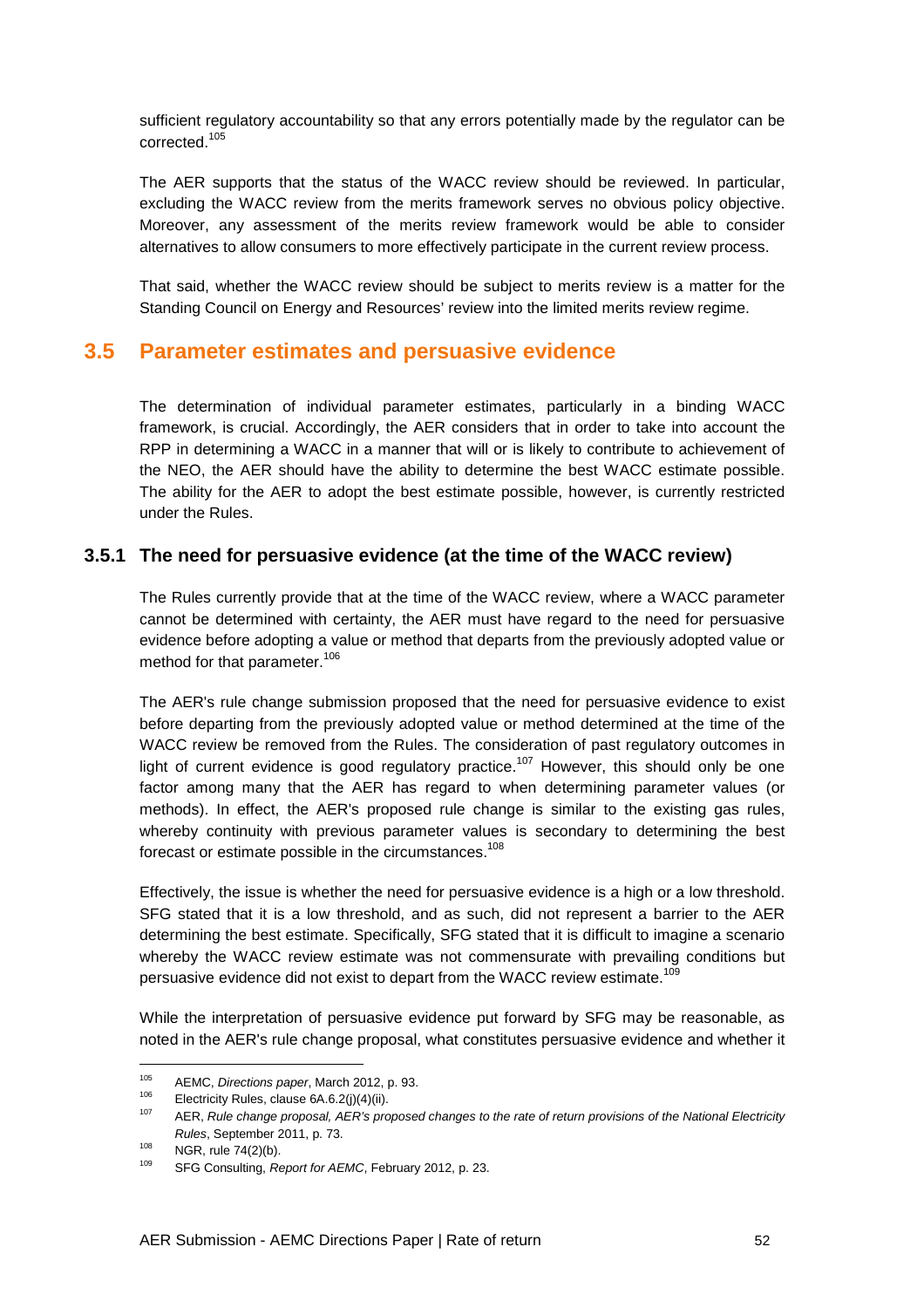is a low or high threshold has not been opined on by the Tribunal.<sup>110</sup> Given this ambiguity, the AER considers that the most appropriate solution is to amend the rules so that regard only needs to be had for the previously adopted parameter estimate. If the persuasive evidence test is a low threshold, as SFG posits, then the AER's proposed rule change should have no detrimental impact on the regulatory process. The proposed change will, however, remove the ambiguity that has caused unnecessary debate.

In general, consumer groups supported the AER's proposed change.<sup>111</sup> Additionally, the ERA stated that providing regulators with greater flexibility to take all relevant information into account at the time of any WACC review, and to avoid 'inertia', is likely to be more consistent with the objective of regulation.<sup>112</sup>

Submissions from the NSPs and their industry associations, however, stated that the persuasive evidence test provides stability and investment certainty.<sup>113</sup> Moreover, investment incentives would be diminished if the requirement to consider previously adopted values was removed. These submissions overstate the impact of the AER's proposed rule change. Under the proposed rules, the AER would still have regard to previous regulatory outcomes.

#### **3.5.2 The current framework and persuasive evidence**

Subsequent to the AER submitting its rule change proposal to the AEMC, on 6 January 2012 the Tribunal published its reasons for the merits review of the Victorian DNSPs' 2011–15 distribution determinations. In those reasons the Tribunal opined that clause 6.12.3(f) applies to WACC decisions.<sup>114</sup> The AER maintains that clause  $6.12.3(f)$  should be removed from the Rules.<sup>115</sup>

The Tribunal's interpretation gives rise to concerns similar to those discussed above regarding the need for persuasive evidence. Specifically, the restrictions in clause 6.12.3(f) have the potential for undue weight to be placed on the NSP's regulatory proposal at the expense of setting parameters that are appropriate or otherwise in accordance with the interests of stakeholders.

A presumption in favour of the NSP's regulatory proposal is also unnecessary given that the information asymmetries that exist in the NSP's opex and capex forecasts are not present for

 $\overline{a}$ 

<sup>&</sup>lt;sup>110</sup> AER, Rule change proposal, AER's proposed changes to the rate of return provisions of the National Electricity Rules, September 2011, pp. 72–73.

<sup>111</sup> See for example: Energy Users Association of Australia, Submission to the Australian Energy Market Commission on Rule Change Proposals for the Economic Regulation of Network Services, December 2011, p. 25; Total Environment Centre, Submission to the AEMC, Economic Regulation of Network Service Providers, Consultation on Request for Rule Change, December 2011, p. 1; Carbon and Energy Markets, Report to the Energy Users Rule Change Committee, National Electricity Amendment (Economic regulation of network service providers) Rule 2011 Consultation Paper, December 2011, p. 21.

<sup>112</sup> ERA, Submission: Consolidated Rule Request, December 2011, p. 3.

Grid Australia, Response to AEMC Consultation Paper, December 2011, p. 66; ETSA, CitiPower and Powercor, Joint response to AER and EURCC rule change proposals, December 2011, p. 27; Ausgrid, Submission to the AEMC on AER and Energy Users' rule change proposals, December 2011, p. 21.

<sup>114</sup> Clause 6.12.3(f) states that if the AER refuses to approve a service provider's proposal, the substitute amount or value on which the distribution determination is based must be (i) determined on the basis of the current regulatory proposal; and (ii) amended from that basis only to the extent necessary to enable it to be approved in accordance with the Rules.

<sup>&</sup>lt;sup>115</sup> AER, Rule change proposal, AER's proposed changes to the rate of return provisions of the National Electricity Rules, September 2011, p. 103.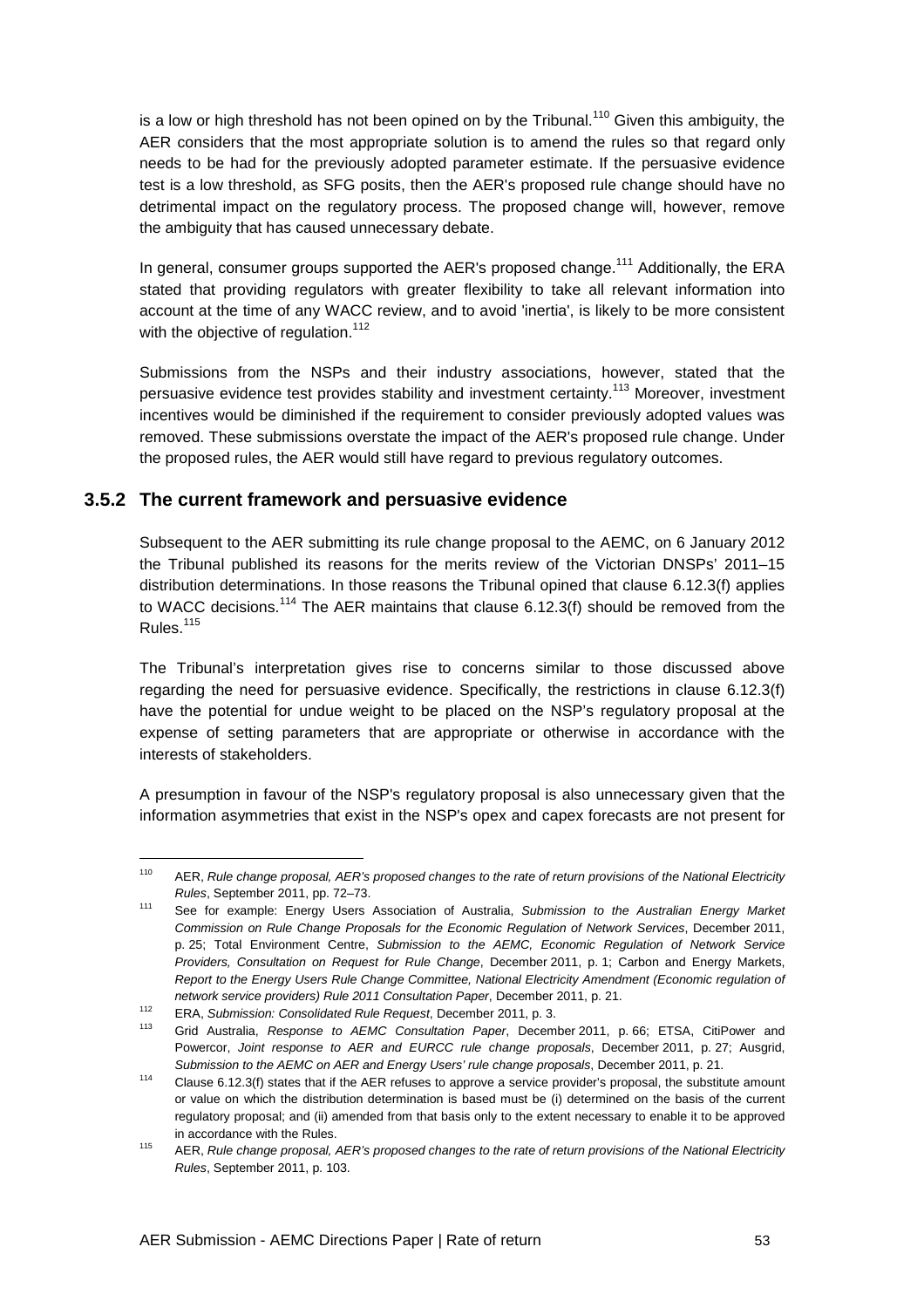WACC parameters. For these reasons, the AER maintains its position in the proposed rules to remove clause 6.12.3(f).

#### **3.5.3 Ranges under the Electricity Rules**

The AEMC, in its directions paper, stated that AER should consider adopting ranges for parameter values and therefore the overall WACC. The AEMC suggested that this would explicitly recognise the uncertainty in estimating particular parameters.<sup>116</sup>

The relevance of clause 6.12.3(f) to the AEMC's suggested use of parameter ranges, therefore, is critical.<sup>117</sup> Under an approach reliant on ranges, the application of clause 6.12.3(f) would most likely lead to consistently upwardly biased estimates.<sup>118</sup> For example, in adopting an approach reliant on ranges, the AER would presumably set a higher and lower bound for WACC parameters. Rational NSPs, however, would be incentivised to always propose parameter estimates at the top of (or above) that range, which the AER would seemingly be compelled to accept (or pare back to the top of the range).<sup>119</sup> This outcome would prevail irrespective of whether the AER adopted a range for the overall WACC or individual parameters.

Notwithstanding the above, the AER has previously avoided the use of ranges. In particular, the adoption of a final parameter value, or the overall rate of return itself, is likely to still be subjective.

It may also be questioned why the AER did not propose parameter ranges in the WACC review. As discussed in the AER's rule change proposal, the AEMC's considerations in codifying the WACC review outcomes in the current chapter 6A are relevant.<sup>120</sup> The adoption of parameter values within a set range would involve substantial debate, and would not meet the AEMC's objectives. In any case, the AER does not consider that the relevant provisions within the current rules allow for the determination of ranges for rate of return parameters.

# **3.6 Cost of debt**

 $\overline{a}$ 

The current approach to setting the DRP involves the assessment of different data sources to estimate the benchmark—being a 10 year, BBB+ rated Australian corporate bond. This

<sup>&</sup>lt;sup>116</sup> AEMC, *Directions paper*, March 2012, pp. 66, 85.<br><sup>117</sup> Noting that the AER's rule abange prepacel remain

<sup>&</sup>lt;sup>117</sup> Noting that the AER's rule change proposal removed this clause.

Notably, this view was shared by the expert panel for SCER (formerly the MCE), who stated in 2006 that there is little doubt that a propose-respond model would over time lead to a systematic increase in the returns to regulated entities relative to the receive-determine model. The panel reasoned that this is because it seems improbable that, given the choice of proposing an estimate within a range, the regulated entity will opt for other than its estimate of the upper end of the range. Expert Panel on Energy Access Pricing, Report to the Ministerial Council on Energy, April 2006, p. 78.

<sup>119</sup> As noted by the AEMC, NSPs are incentivised to propose the highest possible WACC estimates. AEMC, Directions paper, March 2012, p. 83.

<sup>&</sup>lt;sup>120</sup> These include: there was a high degree of stability in parameter values adopted by the regulator in the years leading up to the AEMC's review; the savings in administrative costs and reduced uncertainty through codifying WACC parameters would offset any expected benefits of a reassessment of the WACC at every transmission determination; having short term stability in WACC parameters would create a more stable investment environment; sufficient flexibility to account for developments in theory and market conditions should be provided through a periodic review of WACC parameters by the AER, subject to any discretion and judgment being exercised in accordance with clear criteria. AEMC, Rule Determination: National Electricity Amendment (Economic Regulation of Transmission Services) Rule 2006 No. 18, November 2006, p. 83.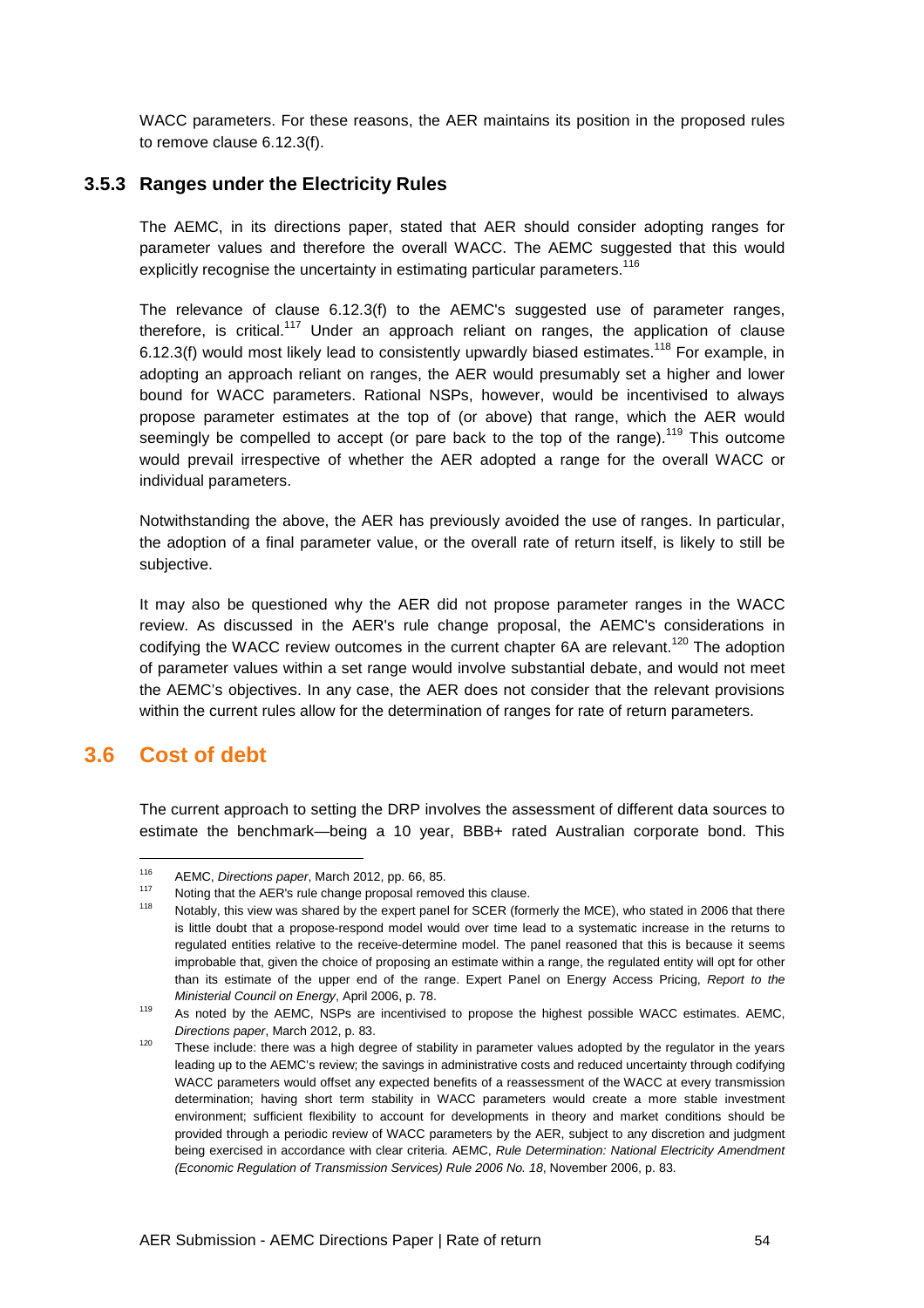benchmark is estimated at the time of the reset and there are no adjustments to the DRP throughout the regulatory control period.

In general, the difficulties that currently prevail in measuring the DRP are widely acknowledged. That is, there are very few Australian corporate bonds with the term and credit rating consistent with the benchmark.<sup>121</sup> Moreover, the current rules inhibit the development of alternative cost of debt approaches, and provide little to no ability for the regulator to respond to the changing financing practices of service providers.<sup>122</sup>

As such, consistent with its rule change proposal, the AER maintains that:

- the DRP methodology should be determined in the WACC review, including the definition of the benchmark against which the DRP is measured
- the rules should be sufficiently flexibility to enable the AER to implement the DRP method determined during the WACC review.

#### **3.6.1 Prevailing cost of debt**

 $\overline{a}$ 

The AER's rule change proposal included a list of published debt issuances by owners of regulated electricity networks and gas pipelines.<sup>123</sup> The AER observed that the difference between these debt issuances and the DRP calculated during electricity determinations and gas access arrangements is significant. In addition to the AER's rule change proposal, the Energy Users Rule Change Committee (EURCC) also provided evidence demonstrating the ongoing divergence between regulated DRPs and the actual debt costs incurred by NSPs.<sup>124</sup>

A number of submissions acknowledged that the regulatory cost of debt in recent years is being set above the actual borrowing costs of service providers. However, these submissions also stated that the reason for the difference between the benchmark DRP and the published debt issuances by owners of regulated networks was entirely due to refinancing risk, and not shortcomings in the current rules.<sup>125</sup> In particular, CEG stated that if the actual debt costs data was adjusted to a ten year maturity, then the equivalent ten year implied DRPs were, on average, materially higher than the AER's allowances.<sup>126</sup>

<sup>&</sup>lt;sup>121</sup> See for example: Grid Australia, Response to AEMC Consultation Paper, December 2011, p. 66; ENA, Response to Consultation Papers, December 2011, p. 45; Queensland Treasury Corporation, Submission to the Australian Energy Market Commission, December 2011, p. 21; Ergon Energy Corporation Ltd, Economic Regulation of Network Service Providers, Consultation Paper, Australian Energy Market Commission, December 2011, p. 15; FIG, AEMC Consultation Papers, December 2011, p. 46.

<sup>&</sup>lt;sup>122</sup> While these problems are largely confined to the Electricity Rules, given the importance of consistency in regulation, the AER has not seriously considered or pursued cost of debt approaches under the Gar Rules for gas service providers that it could not do also adopt for electricity NSPs. The problems with the Electricity Rules therefore impact those for gas.

<sup>123</sup> AER, Rule change proposal, AER's proposed changes to the rate of return provisions of the National Electricity Rules, September 2011, p. 80.

<sup>124</sup> EURCC, Proposal to change the National Electricity Rules in respect of the calculation of the Return on Debt, October 2011.

<sup>125</sup> See for example: SFG Consulting, Report for AEMC, February 2012, pp. 42–45; ETSA, CitiPower and Powercor, Joint response to AER and EURCC rule change proposals, December 2011, p. 31; CEG, A report for APIA, December 2011, pp. 42–43.

<sup>&</sup>lt;sup>126</sup> CEG, Critique of AER rule change proposal, A report for ETSA Utilities, Powercor and CitiPower, December 2011, p. 2.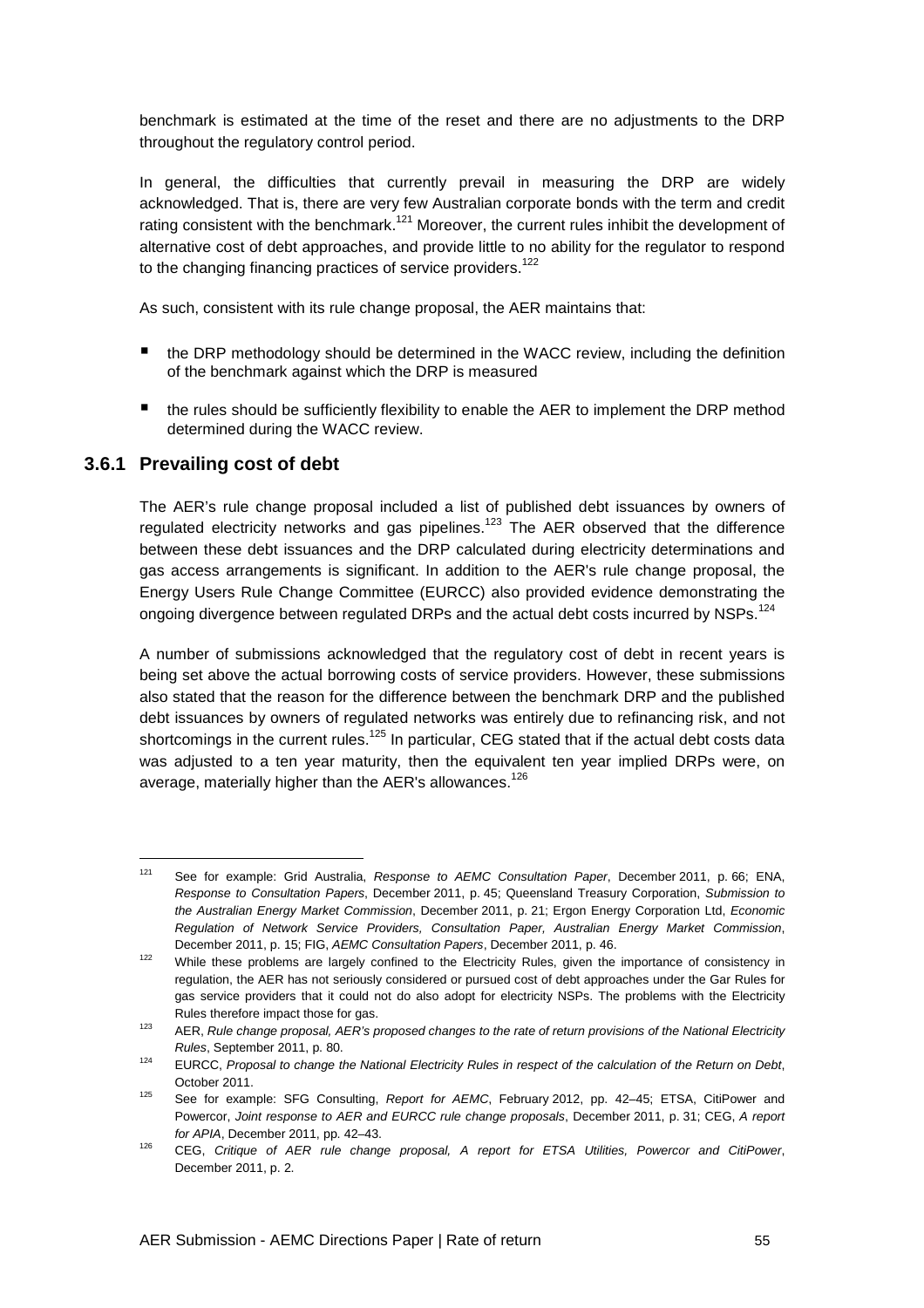The AER acknowledges that some, but not all of the differences in the DRP and the observed market data may be due to refinancing risk. However, as shown in figure 3.4, the Bloomberg fair value curve—which has effectively been the only benchmark measure available to the AER—has consistently implied higher debt margins than those observed by the NSPs. This has been the case even after adjusting for equivalent maturities.<sup>127</sup>

#### **Figure 3.4 Margin (at equivalent terms) between Bloomberg fair value curve estimates and the observed debt issuances of regulated NSPs**



Source: AER analysis; AER, Rule change proposal, AER's proposed changes to the rate of return provisions of the National Electricity Rules, September 2011, p. 80.

Irrespective of whether the benchmark is systematically biased, the AER considers that it remains incomplete. This relates not to any recent changes in market conditions per se, but to an incomplete description of factors affecting bond yields.

#### **3.6.2 Summary of cost of debt approaches**

This section summarises the approaches to calculating the cost of debt used by other regulators, as well as the alternative approaches proposed by the EURCC and ETSA Utilities, CitiPower and Powercor Australia.

Section 3.6.3 then explains how these approaches are not currently permissible under the Rules. This highlights the undue restrictions the AER faces in adopting a cost of debt approach that has regard to the approaches undertaken by other regulators, consistent with regulatory best practice.

 $127$ Specifically, the AER has calculated the margin between the debt in table 7.5 of its rule change proposal and the Bloomberg fair value curve at the same maturity. That is, if the debt in table 7.5 was issued in January 2010 for a five year term, then the corresponding five year Bloomberg fair value curve from January 2010 has been used to determine the margin. This removes any maturity or timing mismatches, and therefore, the impact of refinancing risk.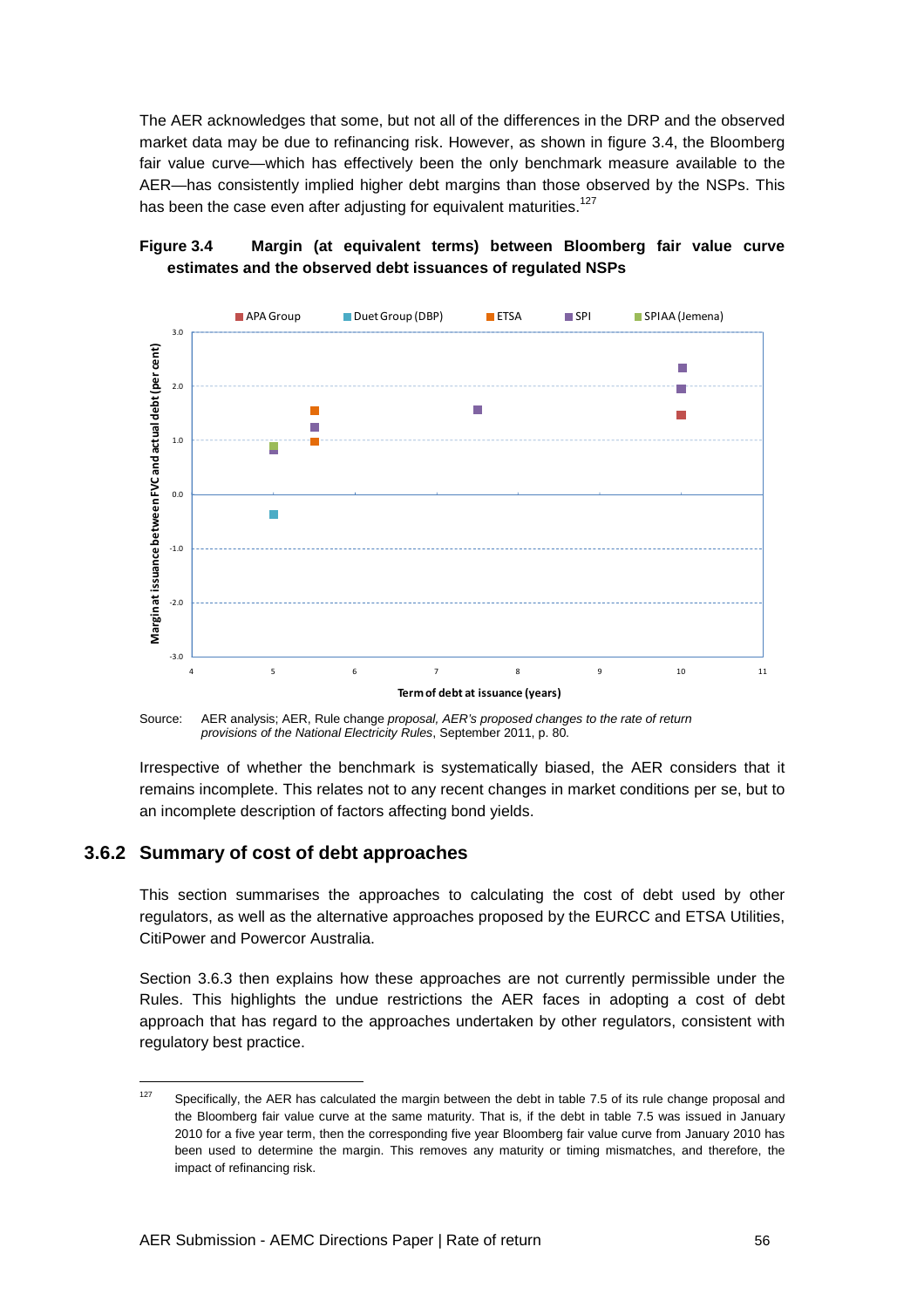The AER does not propose that any one of these approaches be codified in the Rules. Rather, both the Electricity and Gas Rules should permit the AER to determine the best approach to setting the cost of debt from time to time through the WACC review, and then apply that approach to all resets.

#### **Independent Pricing and Regulatory Tribunal (New South Wales)**

The Independent Pricing and Regulatory Tribunal's (IPART) approach to setting the cost of debt is based on a sample of bonds from the Australian and US market that meet the following criteria:

- bonds are issued either in AUD or USD by Australian firms
- **•** bonds have a remaining term to maturity of at least 2 years
- bonds have a credit rating of BBB to BBB+ according to Standard & Poor's
- **bonds are fixed, unwrapped and have no embedded options**
- $\blacksquare$  the issuing company is not affected by factors such as mergers and acquisition activity
- **P** prices are available from Bloomberg.

Once the sample of bonds has been determined, IPART adopt the median of the sample of observations, as well as Bloomberg's BBB, five year fair value curve, to select a point estimate for the debt margin.<sup>128</sup> IPART also includes an allowance on the debt margin for debt raising costs.<sup>129</sup>

#### **Economic Regulation Authority (Western Australia)**

The Economic Regulation Authority's (ERA) approach to setting the cost of debt is based on a sample of bonds that meet the following criteria:

- credit rating of BBB-/BBB/BBB+ by Standard & Poor's
- $\blacksquare$  time to maturity of 2 years or longer

l

- bonds issued in Australia by Australian entities and denominated in Australian dollars
- inclusion of both fixed bonds and floating bonds
- inclusion of both bullet and callable/putable redemptions.

The ERA then determines a weighted average, giving greater weight to bonds within the sample that accord most with the notional benchmark. The ERA's benchmark has no defined term, though the ERA's averaging approach gives greater weight to long term bonds. The actual term of the ERA's DRP changes from decision to decision as it reflects the maturities of the actual bonds in the market at the time the DRP is sampled.

#### **Office of Gas and Electricity Markets (United Kingdom)**

<sup>&</sup>lt;sup>128</sup> That is, the Bloomberg fair value curve is given the same weight as each individual bond.<br><sup>129</sup> PAPT, Davelating the sampport to estimating the data magning Other Industries.

<sup>129</sup> IPART, Developing the approach to estimating the debt margin, Other Industries — Final Decision, April 2011.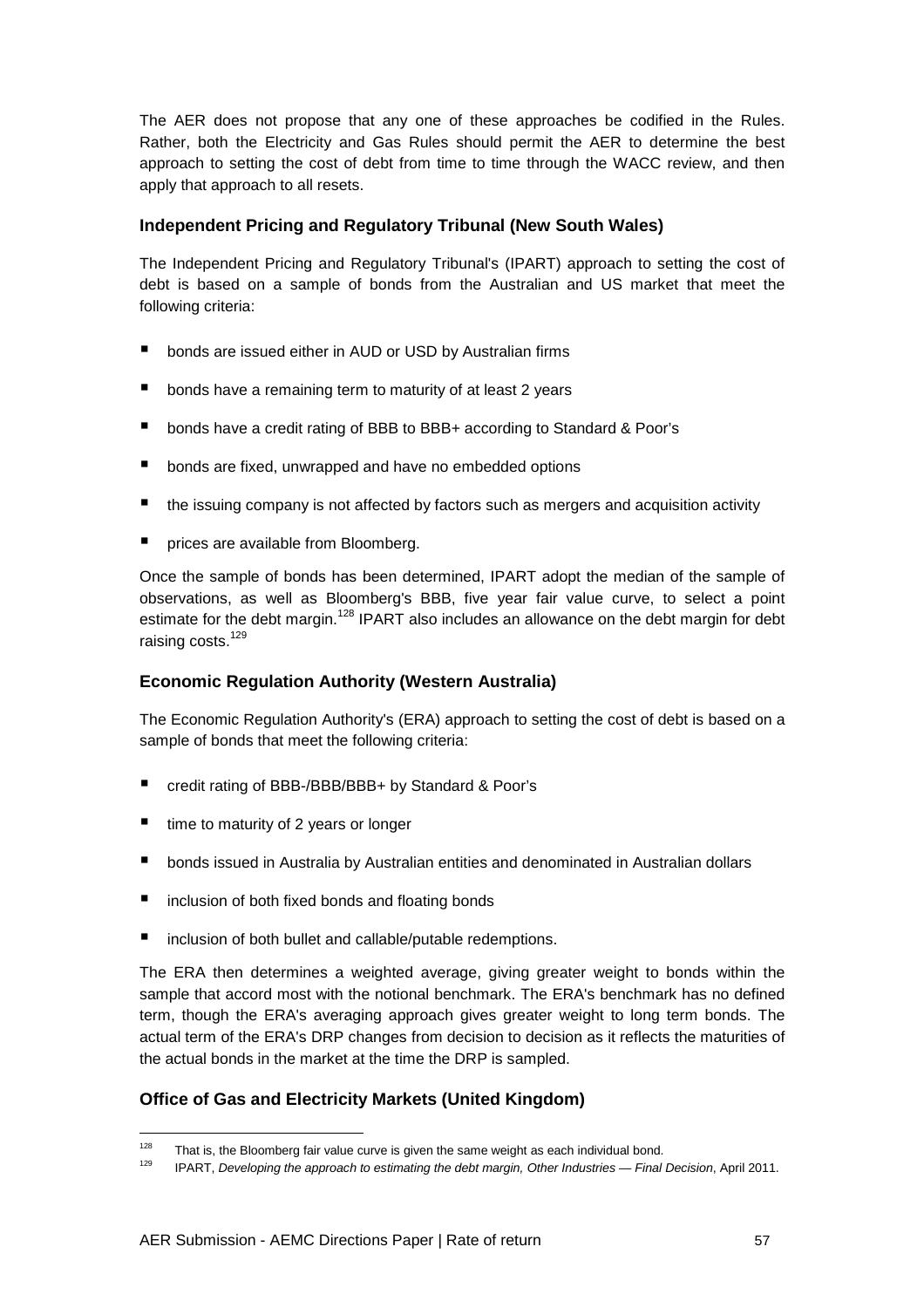The Treasury Corporation of NSW proposed that an alternative model for setting the DRP is that currently used by the Office of Gas and Electricity Markets (Ofgem) in the United Kingdom.<sup>130</sup>

The Ofgem model sets the DRP based on a ten year, simple trailing average index (with the provision for companies to justify alternative weighting to the trailing average in exceptional circumstances). The actual index used is an average of non-financial indices of maturities greater than or equal to ten years, and with credit ratings in the broader A and BBB bands.

Further, the Ofgem model updates the DRP allowance annually during the regulatory control period.

#### **Energy Users Rule Change Committee**

The Energy Users Rule Change Committee (EURCC) proposed that the benchmark DRP should be determined with reference to the embedded cost of debt incurred by NSPs. For privately owned NSPs, the DRP would reflect a trailing average of benchmark costs, while the DRP for government owned networks would be based on actual state government borrowing costs. The EURCC's proposal was opposed by many NSPs and government treasury bodies, but was supported by user groups.<sup>131</sup>

In effect, the EURCC approach represents a shift from a forward looking approach (as currently prescribed under the Rules), to a backward looking approach.

#### **ETSA Utilities, CitiPower and Powercor Australia**

ETSA Utilities, CitiPower and Powercor Australia stated that the current rules are deficient and should be amended. These NSPs did not agree with either of the AER or the EURCC's proposals, however, and instead, stated the cost of debt should be defined as the sum of:

- **the forward looking fixed swap rate with a term equal to the length of the regulatory** control period
- the debt margin over swap, determined using a rolling backward-looking benchmark approach, with a term equal to the benchmark maturity structure of an efficient DNSP
- $\blacksquare$  other debt financing costs.<sup>132</sup>

#### **3.6.3 Current benchmark is both too prescriptive and incomplete**

The current benchmark is specified in clause 6.5.2(e) as the margin between the annualised risk-free rate and the observed annualised Australian corporate bond rate for corporate bonds which have a maturity equal to that used to derive the nominal risk-free rate, and a credit rating from a recognised credit rating agency.<sup>133</sup> As discussed below, the AER considers that this definition is both too prescriptive (for example, the types of debt considered) and

<sup>130</sup> Treasury Corporation of NSW, Submission to AEMC on economic regulation of network service providers rule change request, December 2011, pp. 14–17.

<sup>131</sup> See for example: Treasury Corporation of NSW, Submission, December 2011.

ETSA Utilities, CitiPower and Powercor, Joint response to AER and EURCC rule change proposals, December 2011, p. 33.

<sup>133</sup> The chapter 6A clause is almost identical, but states a specific credit rating from Standard and Poors.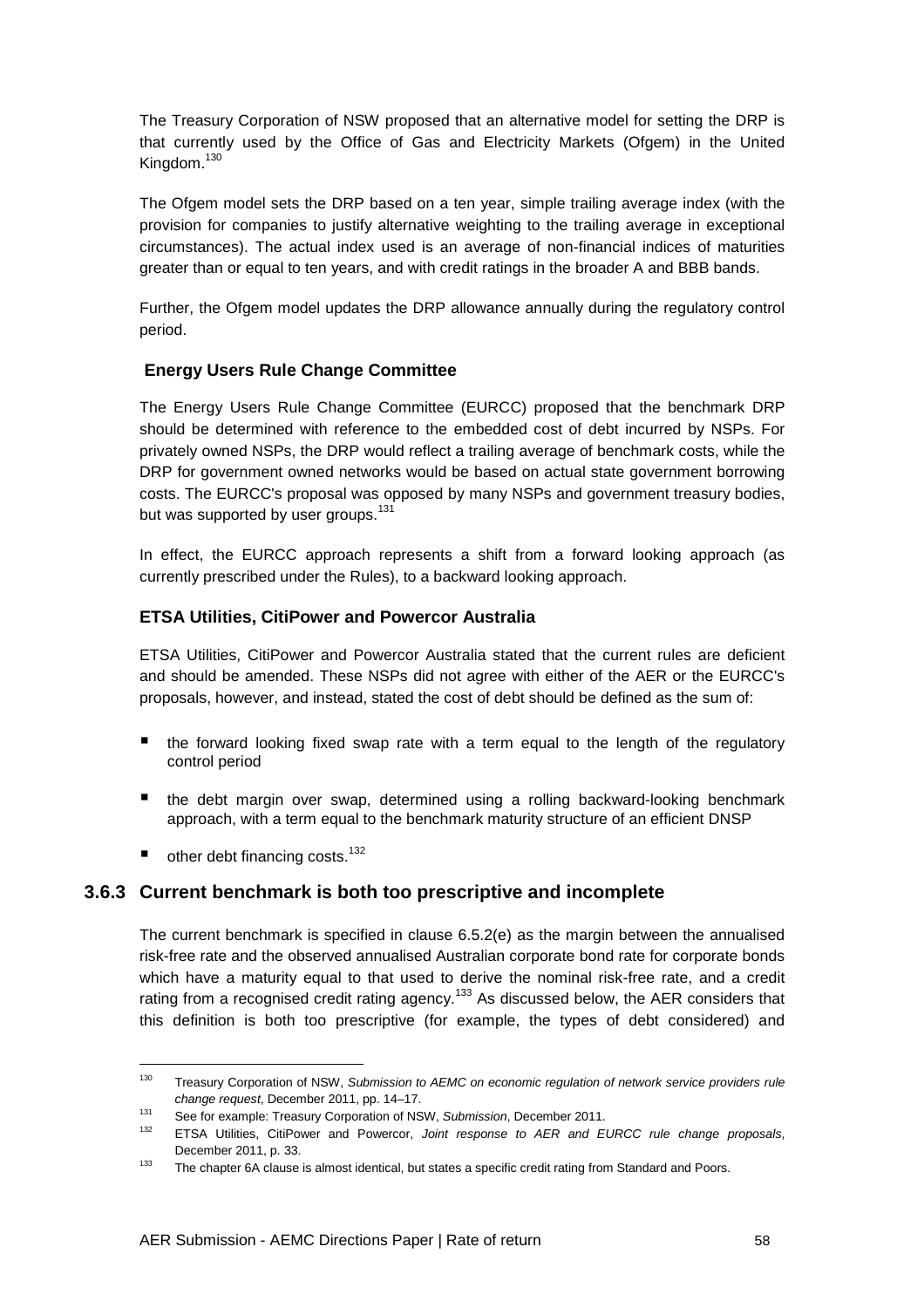incomplete (for example, the inability to define the benchmark by reference to factors other than the term and credit rating).

#### **Type of debt**

As detailed above, the current benchmark prescribes that the DRP must be determined based on Australian corporate bond rates. The AER considers that this level of prescription leads to a benchmark that bears little resemblance to the debt portfolios of NSPs.

In particular, the definition excludes other sources of debt finance which are available to, and used extensively by NSPs, such as bank debt and private placements. These are relevant sources of information that, as stated by Grid Australia and the Queensland Treasury Corporation, the AER should have the capacity to consider in setting the DRP.<sup>134</sup>

That said, it might be that it is impractical to set the DRP by reference to bank debt. For example, a challenge in the use of bank debt would be that as it is generally not market traded and is, therefore, more challenging to observe the pricing of this form of debt over time. Regardless, the Rules do not currently permit the AER to consider setting the DRP by reference to bank debt (even in part), despite bank debt becoming a more significant source of funding for service providers since the GFC.

The determination of the benchmark DRP has also involved considerable debate regarding the inclusion or exclusion of non-standard bonds, such as callable, adjustable coupon and subordinated debt. The AER considers that these features are important when assessing the comparability of bond yields, a view that is widely supported. It is unclear, however, the extent to which the benchmark definition allows for non-standard features to be adjusted, or to be excluded should adjustments not be possible.

#### **Term and credit rating**

l

As part of the WACC review, the AER is able to review the term of the risk-free rate (for which the maturity of the DRP must equal), and the benchmark credit rating. Both the term and credit rating must be set as specific values, as distinct from a range.

Conversely, the ERA and IPART have the ability to set broader definitions for the term and credit rating of benchmark debt. This allows the ERA and IPART to set the DRP based on a wider data set—for example, bonds with maturities in excess of two years, or with credit ratings within the BBB band. Importantly, these ranges do not require the ERA or IPART to consider, ex ante, whether the resultant sample produces an outcome which is consistent with a discrete benchmark. Effectively, the ERA and IPART define and measure the benchmark together.

To illustrate this difference, the AER's draft decision for Aurora Energy and Powerlink measured the DRP by reference to bonds with maturities between seven and 13 years. The average maturity of the bond sample was 9.7, which the AER concluded was sufficiently close to the benchmark term of ten years. Had the average term of the sample been seven years, however, the AER considers that, unlike the ERA or IPART, it would not have been able to accept this as being sufficiently representative of the benchmark.

<sup>&</sup>lt;sup>134</sup> Grid Australia, Response to AEMC Consultation Paper, December 2011, p. 70; Queensland Treasury Corporation, Submission, December 2011, p. 21.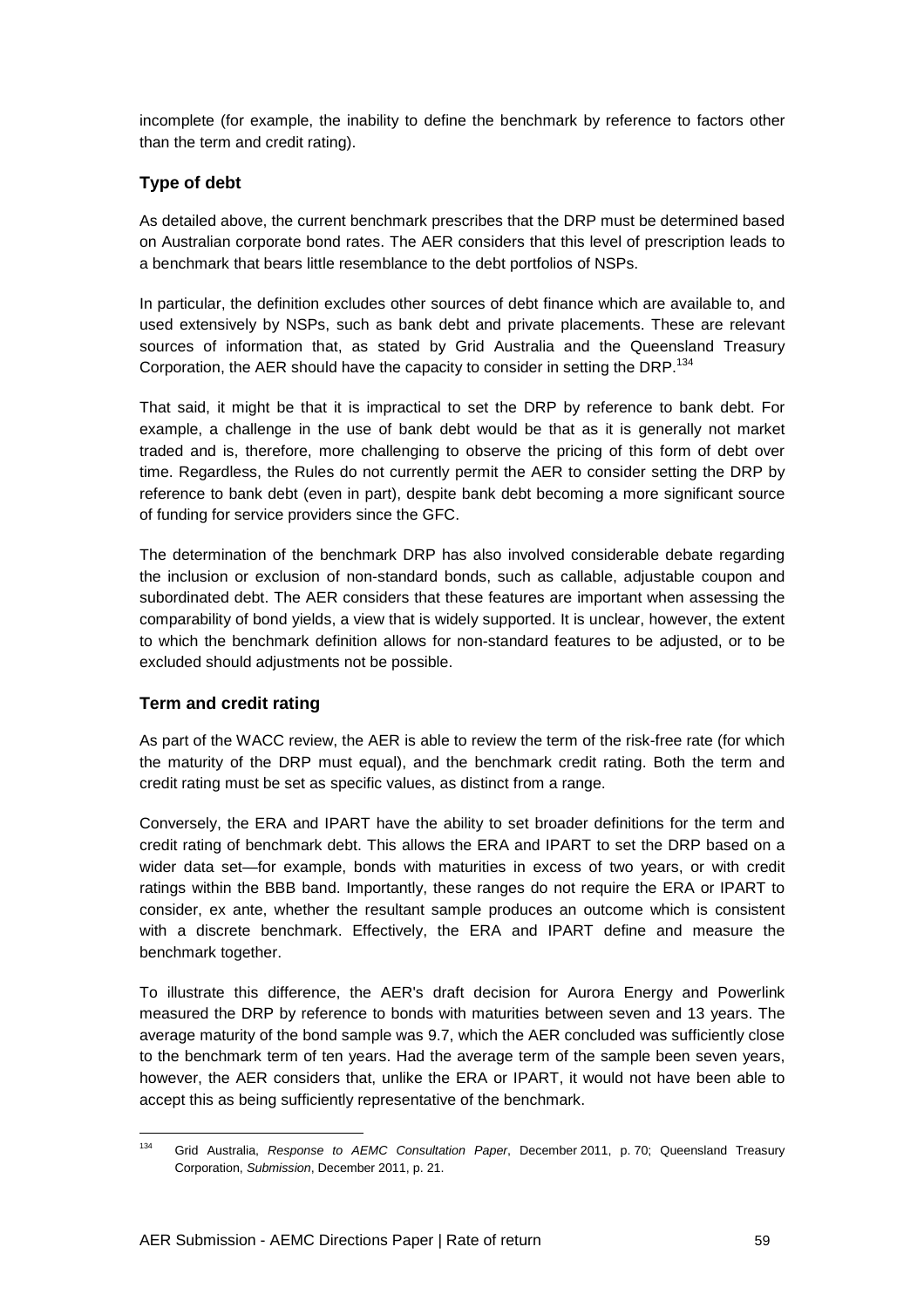In contrast, SFG stated that the interpretation question is whether the benchmark specification defines the dataset available for analysis, or whether it represents a benchmark which can be estimated with a more expansive dataset.<sup>135</sup> SFG interpreted recent Tribunal statements on this matter to be that the benchmark specification in the rules does not prescribe the dataset. Accordingly, in terms of the above example, it appears that SFG's view would be that so long as the average term of the bond sample fell within the broader range used to measure the benchmark, then this would be consistent with the benchmark definition of ten years.

The AER is also restricted in its ability to use different terms when measuring the cost of equity and the cost of debt. This restriction was evident during the WACC review, whereby the AER maintained a ten year term for the cost of equity based only on factors relevant to the cost of debt. That is, although present value principles suggested that the cost of equity should be measured based on a term matching the length of the regulatory control period, the AER gave primacy to debt re-financing risk (which suggested a longer term).

The AER agrees with Grid Australia and Ausgrid, that the regulator should have the ability (but not the requirement) to use a different risk-free rate between the cost of equity and  $debt.<sup>136</sup>$ 

#### **Other relevant factors**

The AER considers that defining the benchmark based on the term and credit rating leads to an incomplete assessment of the factors that influence corporate bond yields. The AER's rule change proposal listed a number of other factors that the AER should be able to consider in setting the DRP.<sup>137</sup>

In regard to credit ratings, the submission made by DBNGP (WA) Transmission Pty Limited to the ERA is instructive—credit ratings provide an incomplete and imprecise measure of default risk.<sup>138</sup> Implicit in this statement is that factors other than the credit rating (and the term of the debt)—for example, industry type—are relevant to the determination of the benchmark.

The Tribunal, however, has interpreted the current rules as requiring the DRP to be set in reference to the overall market, and not with regard to the cost of debt measured relative to a commercial enterprise with a similar nature and degree of non-diversifiable risk as that faced by the network.<sup>139</sup> The Tribunal also stated that the AER cannot exclude bonds on the basis that they do not exhibit certain industry characteristics when the benchmark makes no such distinction. That is, the AER cannot consider industry factors in setting the DRP.<sup>140</sup> As stated in the AER's rule change proposal, this implies a DRP that is consistent with the RPP and will or is likely to contribute to the achievement of the NEO is one in which that the cost of debt for

l

<sup>135</sup> SFG Consulting, Report for AEMC, February 2012, p. 43.

<sup>136</sup> Grid Australia, Response to AEMC Consultation Paper, December 2011, p. 70.

AER, Rule change proposal, AER's proposed changes to the rate of return provisions of the National Electricity Rules, September 2011, pp. 77–78.

<sup>138</sup> Dampier to Bunbury Pipeline, Response to ERA Discussion Paper – Measuring the Debt Risk premium: A Bond-Yield Approach, Public version, January 2011, p. 18.

<sup>139</sup> Australian Competition Tribunal, Application by Jemena Gas Networks (NSW) Ltd (No 5) [2011] ACompT 10, June 2011, paragraph 74.

<sup>140</sup> Australian Competition Tribunal, Application by Jemena Gas Networks (NSW) Ltd (No 5) [2011] ACompT 10, June 2011, paragraph 74.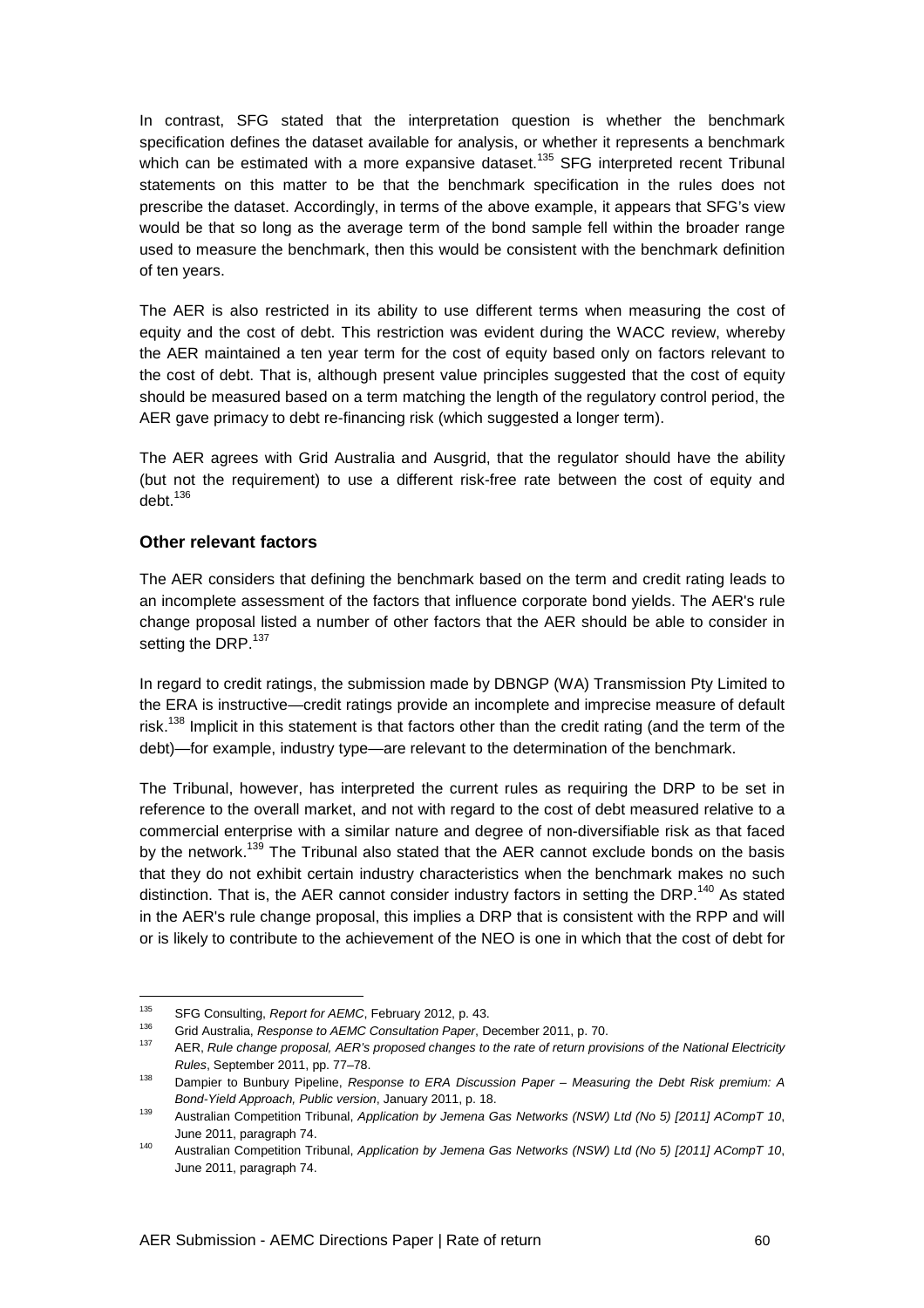an efficient NSP is consistent with the cost of debt in the market more generally.<sup>141</sup> This is an unlikely situation.

#### **Forward looking benchmark**

The Rules currently mandates that the rate of return must be a forward looking rate of return that is commensurate with prevailing conditions in the market for funds. The AEMC has questioned whether this prevents the AER from determining the DRP based on a trailing average of the cost of debt, as proposed by the EURCC.<sup>142</sup>

The AER considers that a trailing average of actual costs is likely to still represent a forward looking rate of return, in so far as the actual debt costs of a business would comprise of debt that will mature in the future. The issue of whether a trailing average is representative of prevailing conditions in the market for funds, however, is problematic under the current framework. That is, while embedded debt portfolios may be consistent with prevailing conditions for the benchmark firm, the AER considers they would only be consistent with prevailing conditions in the market for funds if the market for funds itself had been relatively stable for an extended period of time. This has clearly not been the case.

Notwithstanding the merits or otherwise of the EURCC proposal, the AEMC recognised that it has received substantial support from a range of stakeholders.<sup>143</sup> In this context, the AER should at least be able to consider the EURCC proposal—or other backward looking approaches, such as those adopted by Ofgem in the United Kingdom—when determining the best method for setting the DRP. As discussed above, there is significant uncertainty as to whether the current rules allow the AER to do so. Accordingly, the AEMC should amend the rules to remove this ambiguity.

#### **Annual resets**

l

As discussed in section 3.6.2, the approach for setting the DRP adopted by Ofgem updates the DRP allowance on an annual basis. This update is applied through the price control formula.

The AER has the ability under chapter 6 to amend the price control formula. As such, the AER would not be restricted in adopting the annual DRP update implemented by Ofgem. The chapter 6A framework, however, does not provide the same level of flexibility. To the extent that an annual update was to be applied through amendments to the price control formula, a rule change would be required.

#### **3.6.4 Prescription of broad principles**

As noted previously, the AER does not propose that the benchmark or any one approach to setting the DRP be codified. Rather, the AER should be able to determine the benchmark and the best approach to setting the cost of debt through the WACC review (subject to guiding principles in the rules). This approach would apply to all resets, up until the next WACC review.

<sup>&</sup>lt;sup>141</sup> AER, Rule change proposal, AER's proposed changes to the rate of return provisions of the National Electricity Rules, September 2011, p. 79.

<sup>142</sup> AEMC, Directions paper, March 2012, p. 121.

AEMC, Directions paper, March 2012, p. 112.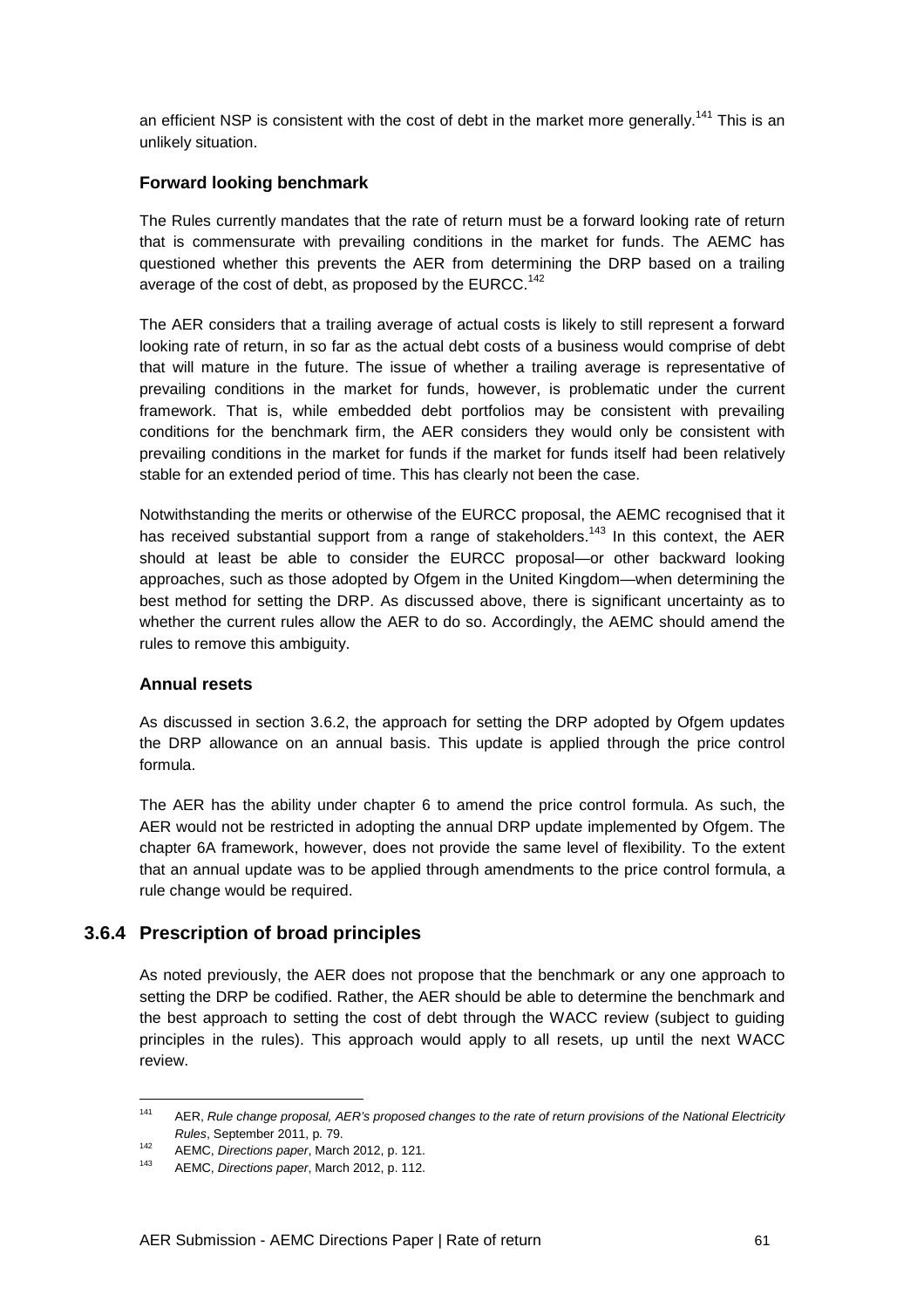# **4 Regulatory decision making process**

This section focuses on Chapter 7 of the directions paper on the regulatory determination process. Process issues directly affect other issues, including the capex and opex allowances.

The AER welcomes the AEMC's willingness to consider changes to the regulatory process to address a range of issues including process changes to address some of the concerns raised by the AER in other areas.

To recap, the proposed rules:

- **F** restricted late submissions and NSPs from making submissions on their regulatory proposals
- afforded the AER the ability to give weight to confidential information to discourage the making of blanket and unsubstantiated confidentiality claims.

Ultimately, the changes improve the efficiency of the regulatory process by:

- encouraging a NSP to submit a complete proposal upfront
- affording stakeholders other than a NSP a reasonable opportunity to make submissions on a NSP's proposal
- reducing impediments to the AER's ability to assess information caused by submissions late in the process and the tight timeframes in the Rules.

The deficiencies identified by the AER must be addressed. The AER recognises that the proposed rules are not the only solution that may achieve this objective. Indeed, other options, which the AER is open to, have been identified in the directions paper and were discussed at the AEMC's workshop on 2 April 2012. These options could be implemented by themselves or to complement the proposed rules.

One option is to start the regulatory process three months earlier to allow the AER to:

- consult on and lock in expenditure forecast models as part of the framework and approach paper stage (as discussed in section 1.3.1)
- $\blacksquare$  better deal with any confidentiality claims
- if appropriate, publish an issues paper.

Another option is to give the AER the power to 'stop the clock' on the assessment time it is allowed in the Electricity Rules if it needs to assess incomplete or deficient initial (or revised) regulatory proposals. This power exists under Rules 43(3) and 11 of the Gas Rules. This would further encourage complete proposals.

These options complement the proposed rules that restrict a NSP from making a submission on its own proposal. The AER's original proposal (as modified) would restrict NSPs to providing a revised proposal and a submission on the draft decision. The modifications required to ensure consistency with the Electricity Law are discussed in section 4.1.1.

AER Submission - AEMC Directions Paper | Regulatory Process 62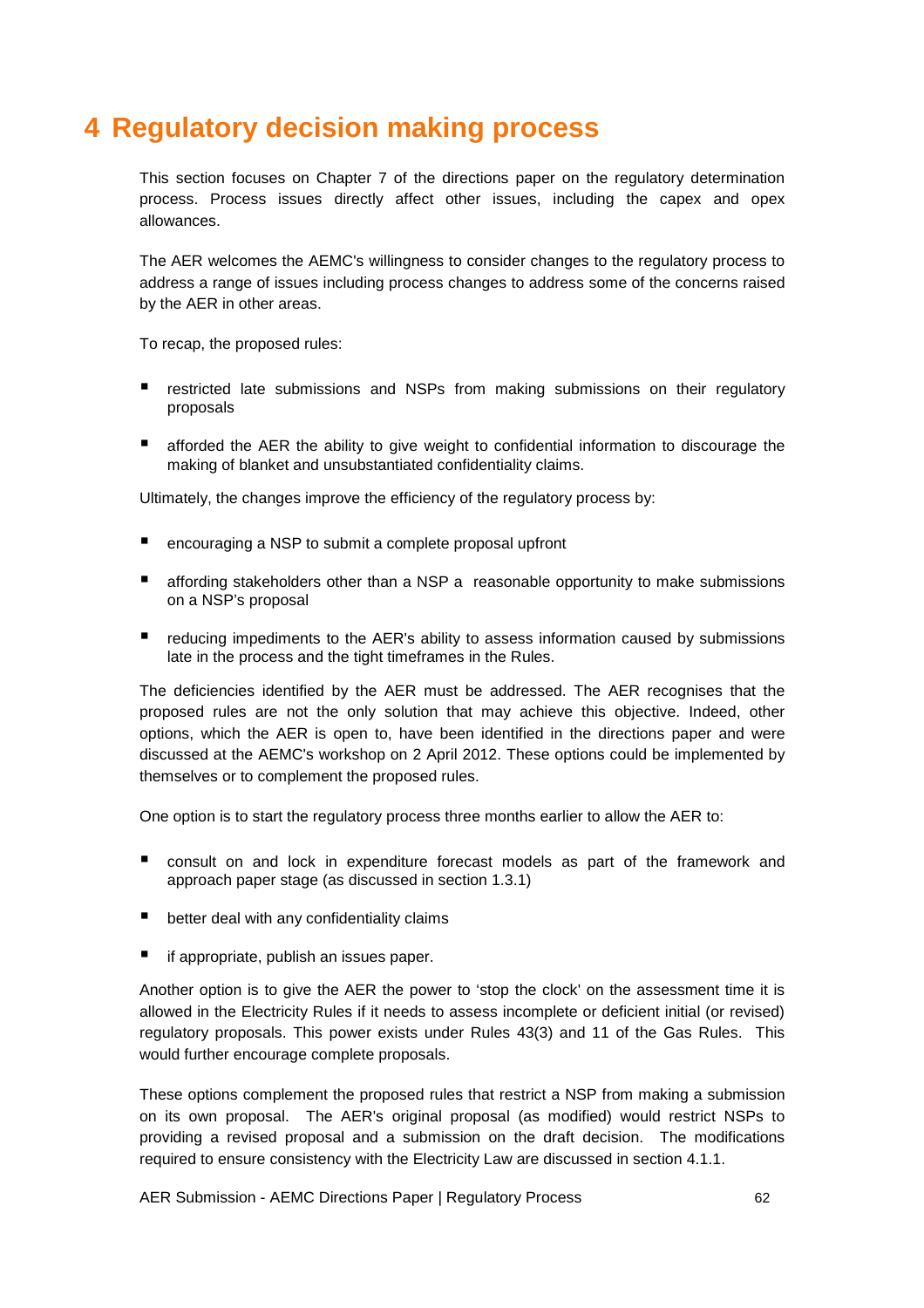To the extent that additional time at the beginning of the process promotes better information in regulatory proposals and better engagement on those proposals this may help reduce the need for submission of additional material towards the end of the process.

The AER also proposed rules designed to make the process more efficient. Taking into account the directions paper and submissions from other stakeholders:

- Consultation on aspects of the framework and approach paper (ie. service classification, schemes, and the form of control) should not be compulsory in the framework and approach paper, however consultation could be triggered by the AER or the NSP.
- As originally proposed, the matters listed in chapter 6 from which a material error may arise should be removed, consistent with the list in chapter 6A. This is important to allow for correction of agreed errors outside the merits review process. One option to provide for greater finality would be to allow only a six month period from the making of a decision to apply the provisions.
- **Timeframes for assessment of cost pass through, contingent project, and capex reopener** applications should be able to be extended. However, the AER proposes to revise how the extension of time should occur. Where the AER considers the assessment involves questions of unusual complexity or difficulty, the AER should (as per its original proposal) be allowed to extend timeframes up to 100 business days. Additionally, a "stop the clock" mechanism, as proposed by NSPs, should be available in circumstances where the AER is waiting on information (or an outcome) from an external party.

The remainder of this section discusses in more detail each of the AER's proposals as well as the associated issues and suggestions that were raised in response to those proposals in stakeholder submissions and the AEMC's directions paper.

# **4.1 Submissions and timeframes**

l

The AEMC directions paper notes a number of process issues raised by stakeholders in response to, or related to, the 'submissions received during a determination' proposal outlined in the AER's rule change proposal.

In its rule change proposal, the AER raised the issue that NSPs, subsequent to the lodgement of their proposals and revised proposals, often make submissions that should otherwise have formed part of their regulatory proposals. This leads to two key issues, namely it:

- denies other stakeholders the opportunity to consider the additional information when making submissions
- impedes the AER's ability to assess this information given the tight timeframes prescribed in Chapters 6 and 6A.<sup>144</sup>

NSPs have submitted that there are legitimate reasons why such submissions should be made. These include material impacts from external circumstances to the regulatory determination process, inability for NSPs to collect all relevant evidence to respond to AER draft decisions (especially over the Christmas and New Year period), a new AER approach

<sup>&</sup>lt;sup>144</sup> AER, Rule change proposal – economic regulation of transmission and distribution network service providers – AER's proposed changes to the National Electricity Rules, September 2011, p85-88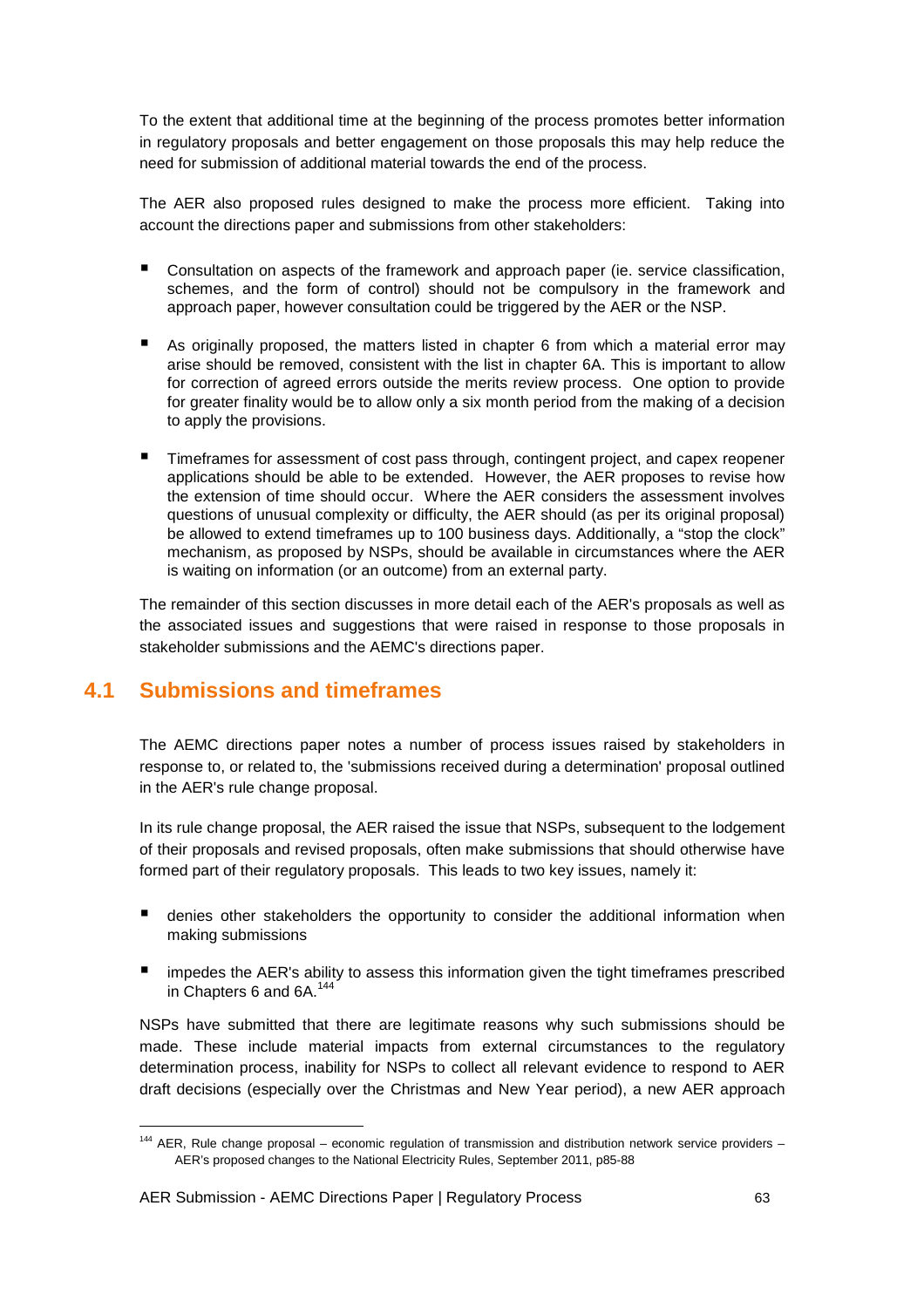developed or new information relied upon by the AER that was not subject to consultation, and alternative approaches or evidence raised by stakeholders<sup>145</sup>.

The AEMC directions paper acknowledges that one of the reasons why the regulatory determination process does not appear to have worked as intended is because the volume of material submitted by NSPs after the draft determination has exceeded that which was envisaged by the AEMC in 2006. The AEMC also notes that:

- a restriction imposed on the revised regulatory proposal should not be permitted to be circumvented through the use of submissions
- NSPs' submissions appear to be contributing to the broader problem that the process is not providing an opportunity for all stakeholders to effectively scrutinise material provided by NSPs
- the AER is not provided with a clear period of time to assess all the relevant material in order to make a decision, without the significant risk that a NSP may submit further information close to the date on which a final regulatory determination is due to be made
- the Christmas period creates a significant risk that NSPs cannot engage adequate resources to respond to a draft determination in a timely manner
- greater dialogue before the draft determination may influence the behaviour of NSPs after the draft determination is made $146$ .

 While the AER broadly agrees that these concerns arise under the current framework, the effect of late submissions in denying other stakeholders opportunities for engagement and impeding the AER's assessment processes remains a key deficiency in the Rules.

The AEMC's directions paper notes that given the broad range of problems that have been identified, it is considering a range of options regarding the overall regulatory determination process with a view to meeting a number of objectives that it has outlined.<sup>147</sup>

The AER welcomes the AEMC's willingness to consider changes to the regulatory process and the objectives that it has outlined in the directions paper. We generally agree with the objectives listed by the AEMC. However, as discussed earlier in this paper, the AER is making a further proposal that seeks to improve the way the regulatory determination process works. A key objective of that proposal, not currently captured in the objectives outlined by the AEMC, is to deal with the form and presentation of expenditure proposals differing between NSPs, which, together with the prescribed process and timeframes, exacerbate the information asymmetry problems faced by the AER. Further information is available in the expenditure chapter of this response. This proposal is consistent with, and works with other proposals that seek to enhance the front of the regulatory process. Such proposals should seek to address the information asymmetry problems faced by the AER and should seek to further stakeholder engagement in the process.

 $\overline{a}$ 

<sup>&</sup>lt;sup>145</sup> AEMC, Directions paper – national electricity amendment (economic regulation of network service providers) Rule 2012 – national gas amendment (price and revenue regulation of gas services) Rule 2012, 2 March 2012, p127

<sup>146</sup> Ibid, p128-129

<sup>147</sup> Ibid, p130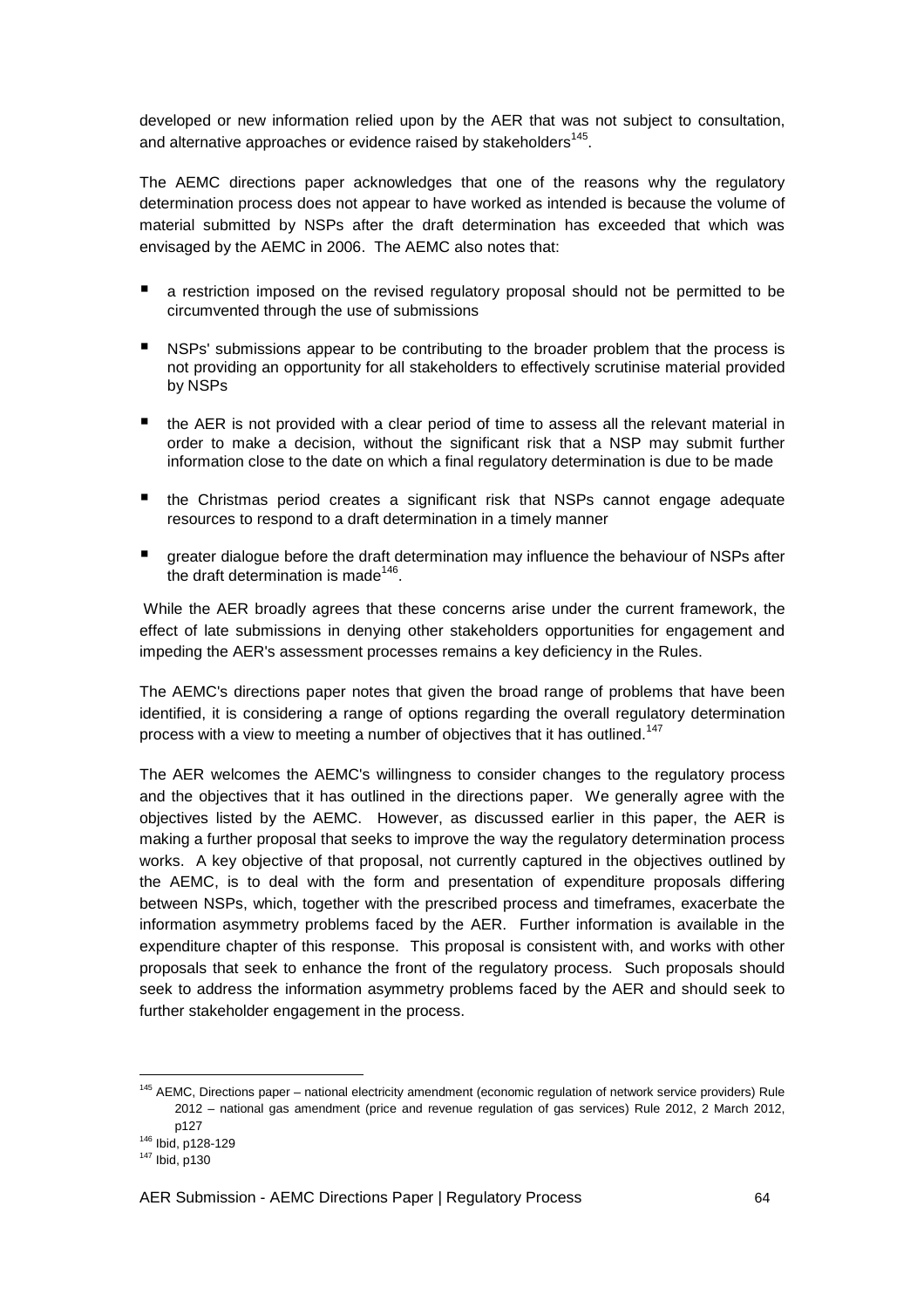Ultimately, the AER considers that its proposed rules to restrict NSP submissions on their own proposals (along with the proposed rules to address confidential information) improve the efficiency of the regulatory process by:

- encouraging a NSP to submit a complete proposal upfront
- **E** affording stakeholders other than a NSP a reasonable opportunity to make submissions on a NSP's proposal
- reducing impediments to the AER's ability to assess information caused by submissions late in the process and the tight timeframes in the Rules.

The deficiencies identified by the AER must be addressed. The AER recognises that the proposed rules are not the only solution that may achieve this objective. Indeed, other options, which the AER is open to, have been identified in the directions paper and were discussed at the AEMC's workshop on 2 April 2012. These options could be implemented by themselves or to complement the proposed rules.

The AER's rule change proposal and a number of other options are discussed below.

#### **4.1.1 Restricting NSP submissions on their own proposals**

The AER's proposed rules sought to further encourage NSPs to provide complete proposals reflecting the best available information upfront. It therefore proposed restricting an NSP from making a submission on its own proposal, and where there are concurrent proposals, on another NSP's proposal unless there are material differences between the two. That said, it also recognised that there will be circumstances where it is nevertheless appropriate for an NSP to make a submission. To this end it does not restrict the ability of a NSP to make a submission<sup>148</sup>.

NSPs did not agree with the AER's proposed solution. The ENA instead proposed a new process for submissions and cross-submissions following the draft decision and revised regulatory proposal, similar to the process used by the NZ Commerce Commission (discussed further below)<sup>149</sup>. Energy user and consumer groups supported the AER proposal on the basis that the current process encourages strategic behaviour by NSPs and that the AER's proposal would improve opportunities for stakeholder engagement.

The AEMC notes that implementing the AER's proposal may be difficult if it results in inconsistencies between the Electricity Law and Electricity Rules. It also notes that ETSA Utilities, CitiPower and Powercor suggest the AER proposal may result in an inconsistency between sections 16 and 28ZC of the Electricity Law and the Electricity Rules<sup>150</sup>. The AER recognises that the proposed restrictions on NSPs making submissions on the draft determination or on the AER considering late submissions may, on one view, operate in a manner that is inconsistent or at odds with sections 16(1)(b) and 28ZC of the Electricity Law.

l

 $148$  AER, Rule change proposal – economic regulation of transmission and distribution network service providers – AER's proposed changes to the National Electricity Rules, September 2011, p88-89

<sup>&</sup>lt;sup>149</sup> AEMC, Directions paper – national electricity amendment (economic regulation of network service providers) Rule 2012 – national gas amendment (price and revenue regulation of gas services) Rule 2012, 2 March 2012, p128 <sup>150</sup> Ibid, p129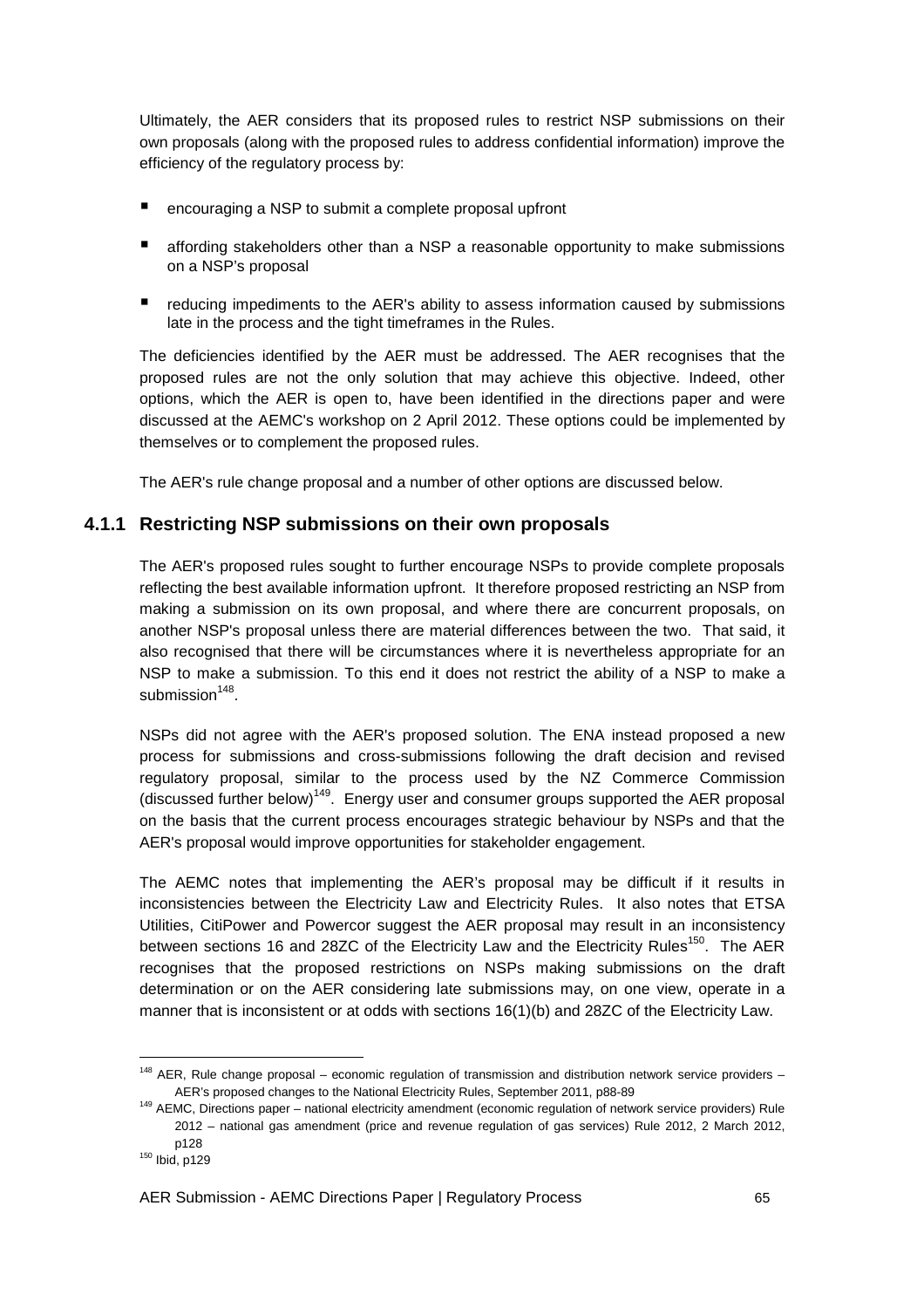That said, the AER's proposed rules to restrict NSPs from making submissions on their own revenue or regulatory proposal and the revised versions thereof is not, on any view, inconsistent or at odds with the Electricity Law. There is no reason that justifies allowing a NSP to make a submission on its own regulatory or revised regulatory proposal. Specifically, and unlike in the context of the draft determination, the occasion to afford a NSP procedural fairness does not arise here; a NSP cannot be said to be aggrieved by its own revenue or regulatory proposal. Yet, and as was noted in our original rule change proposal.<sup>151</sup> NSPs routinely take the opportunity to make a submission in response to the invitation for submissions on their revenue or regulatory proposals from interested stakeholders that the AER is required to make. Such submissions often contain information or material that should have formed part of a NSP's revenue or regulatory proposal.

Further, to the extent possible, the Rules should ensure that such information or material is properly submitted in a revenue or regulatory proposal rather than through a separate submission. To this end, given proposed restrictions on NSPs making submissions on the draft determination in the AER's proposed rules are excluded, the proposed rules require further modification.

In summary, the AER's proposed rules should be implemented subject to the following modifications:

- **E** Retain the element of the AER's proposed rules to restrict NSPs from making submissions on their own revenue or regulatory proposal and the revised versions thereof.
- Remove proposed restrictions on NSPs making submissions on the draft determination or on the AER considering late submissions which may, on one view, operate in a manner that is inconsistent or at odds with sections 16(1)(b) and 28ZC of the Electricity Law.
- Include new Rules in order to:

l

- ensure NSPs' submissions on the draft decision do not to contain material that is out of scope – that is, material (properly characterised) that should have been included in the revised regulatory proposal
- ensure the AER is not required to take into account information in NSP submissions on the draft decision that is out of scope.

## **4.1.2 Enhancing the front of the regulatory process**

As noted, the AER recognises that its proposed rules are not the only possible solution to the problems that it has identified in its rule change proposal and welcomes the AEMC considering other options that would help meet the objectives outlined by the AER.

An option for dealing with the problems that the AER has identified is to focus on enhancing the front of the regulatory process so that the process produces better quality information and better scrutiny of that information by stakeholders. There appears to be support from stakeholders for such changes. A process which produced better quality information early in

 $151$  AER, Rule change proposal – economic regulation of transmission and distribution network service providers – AER's proposed changes to the National Electricity Rules, September 2011, p.85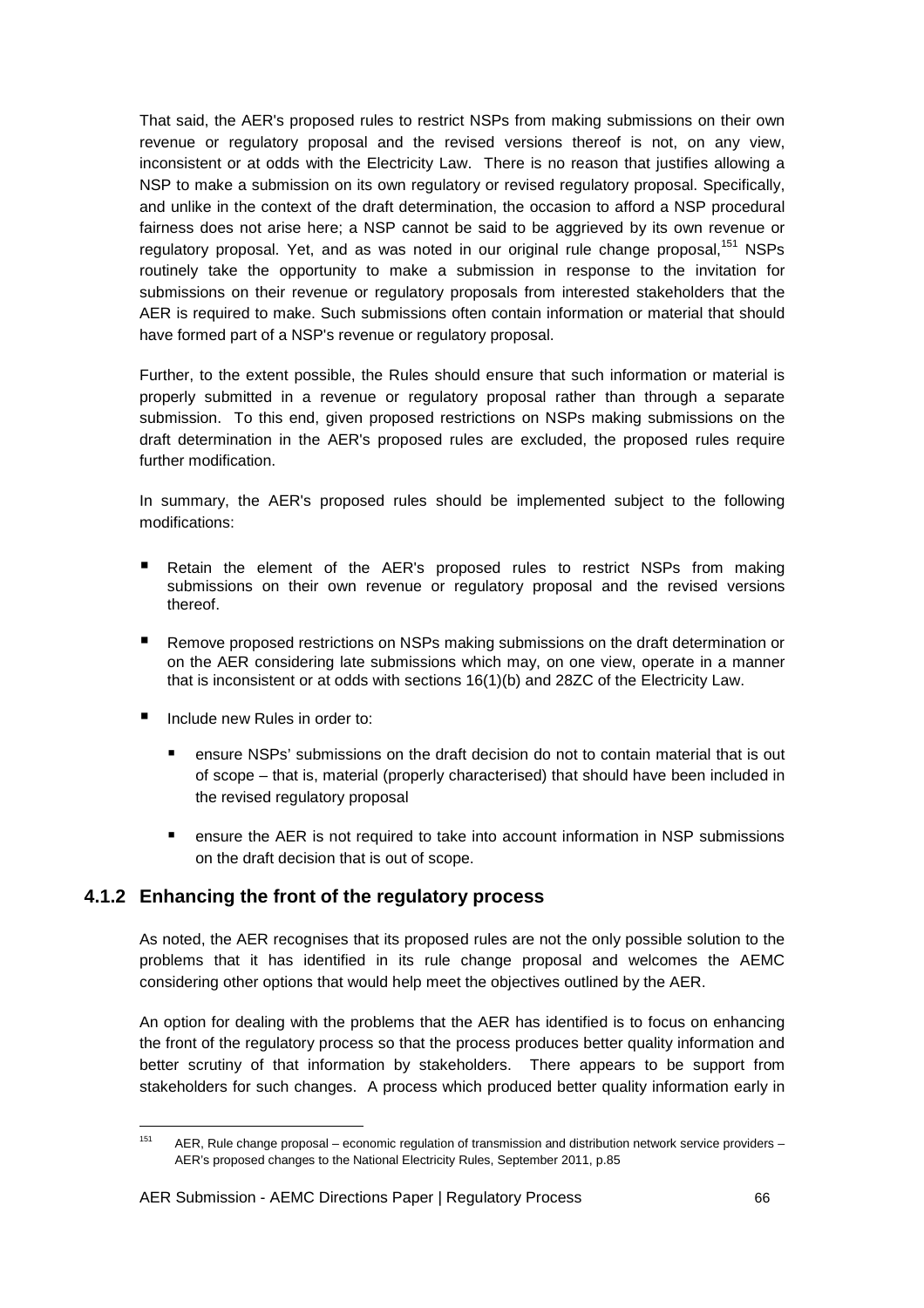the process would improve the AER's ability to assess all relevant information when making its determinations, and may also reduce some of the problems that currently arise with submissions late in the regulatory process.

One option is to start the regulatory process three months earlier. This could allow the AER to:

- **I** implement the proposal to consult on and lock in expenditure forecast models as part of the framework and approach paper stage
- better deal with any confidentiality claims
- if appropriate, publish an issues paper.

The AER's proposal to use the framework and approach paper process to consult on and determine the models used by NSPs to justify their expenditure proposals is one option that may achieve better information and better stakeholder engagement. This proposal is discussed at section 1.3.1 of this submission.

The additional time could also be used to allow the AER to better interrogate the proposals of the NSP to ensure that they are compliant and contain the appropriate quality and type of information for consultation with stakeholders and for assessment by the AER. Part of this time may be used to better deal with confidentiality claims (and may complement the AER's proposals in that regard - see further discussion in section 4.2).

Another option for dealing with proposals that do not contain all relevant information is to give the AER the power to 'stop the clock' on the assessment time it is allowed in the Electricity Rules if it needs to assess incomplete or deficient initial (or revised) regulatory proposals. This power exists under Rules 43(3) and 11 of the Gas Rules. This would further encourage complete proposals.

Further time at the beginning of the process may also enhance opportunities for stakeholders to engage with the NSPs proposals. The AER notes that, where appropriate, an issues paper may assist in making regulatory proposals more accessible to consumers. While an issues paper could assist in drawing out some of the key issues in NSPs' proposals for stakeholders, given the complexity of the proposals, an issues paper will take time and resources for the AER. In order to allow greater scope for the AER to prepare an issues paper where appropriate, the time and resourcing implications would need to be reflected in an extension of the timelines allowed in the determination process. The AER is of the view that it should continue to have the option to publish an issues paper, but that it should not be required to do so. There are circumstances where an issues paper may not add value for stakeholders, including where there are similar issues being considered in other concurrent or recent processes. New processes may also evolve for NSPs to engage with consumers early in the process. The AER considers it appropriate that it continues to have the flexibility to publish an issues paper where it is relevant to stakeholders and would assist stakeholders to engage in the process.

Greater use of an issues paper may not replace the need for alternative ways for NSPs to make it easier for consumers and other stakeholders to engage with their regulatory proposals. For example, stakeholder forums provide an opportunity for NSPs to present the key features of their regulatory proposal to consumers and other stakeholders. NSPs and the

AER Submission - AEMC Directions Paper | Regulatory Process 67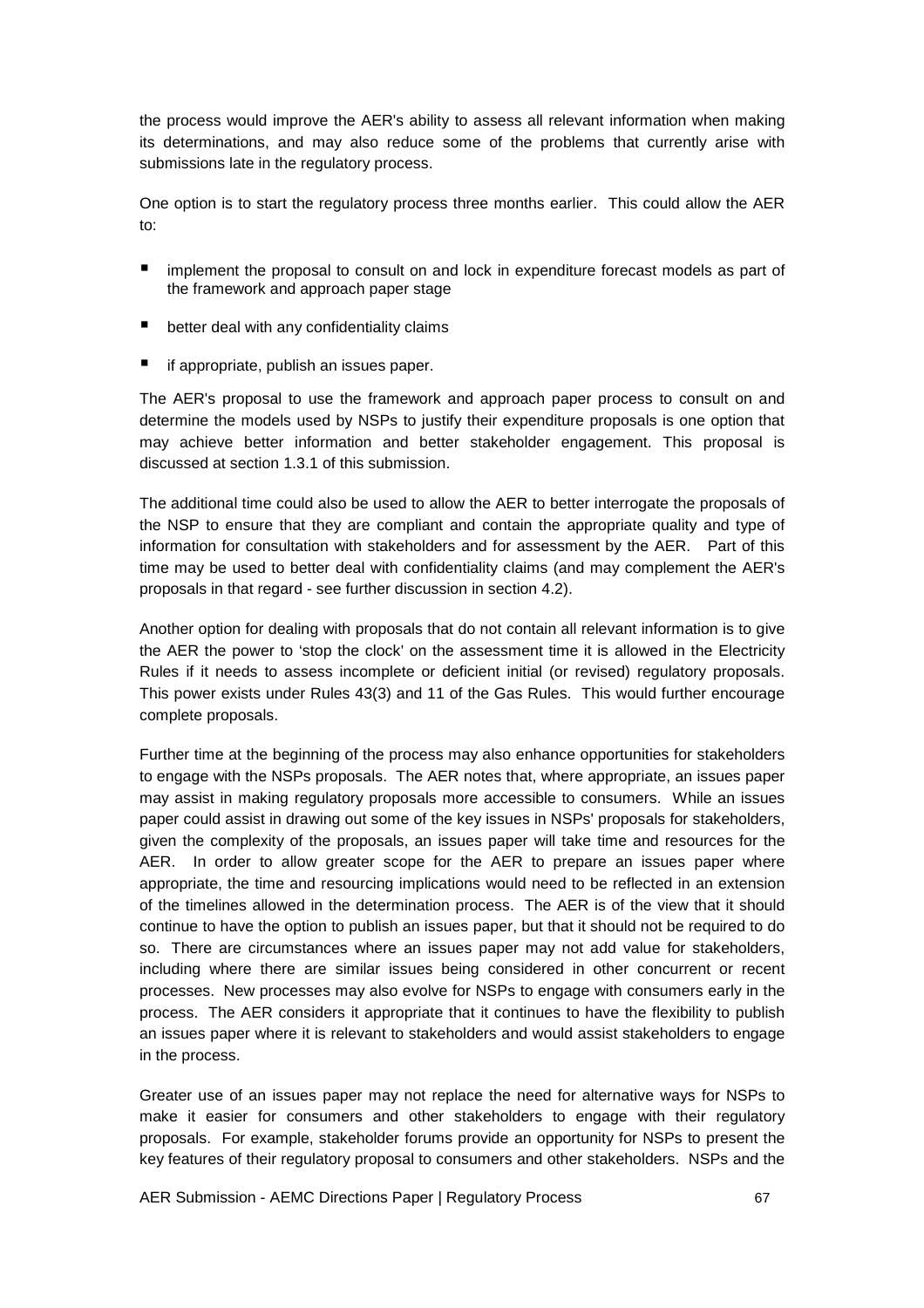AEMC should consider if there are further opportunities for NSPs to engage more effectively with a range of stakeholders early in the process and to make NSPs' proposals more accessible to consumers.

The AER notes that the options discussed above to enhance the start of the regulatory process complement the proposed rules that restrict a NSP from making a submission on its own proposal.

## **4.1.3 Cross submissions**

The AER notes that the ENA's proposal for a cross-submissions process appears to give greater opportunities for stakeholders to comment on material submitted by the NSPs. However, the process would need to be designed carefully to so that incentives for the provision of information by NSPs are appropriate and so that the process does not prove to be unduly burdensome for the AER to administer.

In practice the AER is concerned that it is not possible to design an administratively feasible cross-submissions process that truly provides a beneficial opportunity for all stakeholders to partake in the process - even if the relevant timeframes were extended. Allowing all parties to comment on each other party's submissions would potentially create a vast amount of new material for the AER to consider towards the end of the regulatory process. This would multiply the number and size of submissions that the AER would need to assess. For example under a cross-submissions process, if the AER received 50 submissions each submitter would have the right to provide a submission on the other 49 submissions. While not all would exercise this right, the process has the potential to become unwieldy and would be difficult for the AER to administer, even if the timeframes were accordingly extended.

Cross-submissions may assist in affording stakeholders other than a NSP a reasonable opportunity to make submissions on a NSP's proposal (although providing additional consultation stages to which NSPs may provide submissions by definition still affords the opportunity for the provision of new information which is not open for comment). However, because cross-submissions allow for the provision of further information towards the end of the regulatory process it does not appear to be helpful in terms of addressing the other objectives of the AER's proposal. That is, it does not appear to encourage a NSP to submit a complete proposal upfront or reduce impediments to the AER's ability to assess information caused by submissions late in the process and the tight timeframes in the Rules. The AER notes that options should seek to balance the three objectives that the AER has outlined.

## **4.1.4 Extending timeframes at the end of the process**

The AER notes that it would be preferable for any extension to timeframes to occur by moving the start of the process, rather than by potentially delaying the end of the process. However, the AEMC's directions paper raised the option of delaying the publication of the final regulatory determination until a specified number of days after the last material submission is received. The AEMC suggests that this option would place the onus on the NSP to decide whether the benefit of providing late submissions outweighs the detriment of delaying the final regulatory determination and consequently the next regulatory control period.

AER Submission - AEMC Directions Paper | Regulatory Process 68 The AER is concerned that such an option may introduce greater uncertainty and disruption to the decision making process as the incentives on the NSP to delay (or to not delay, as the case may be) the process are unclear and will vary in each case. Greater uncertainty on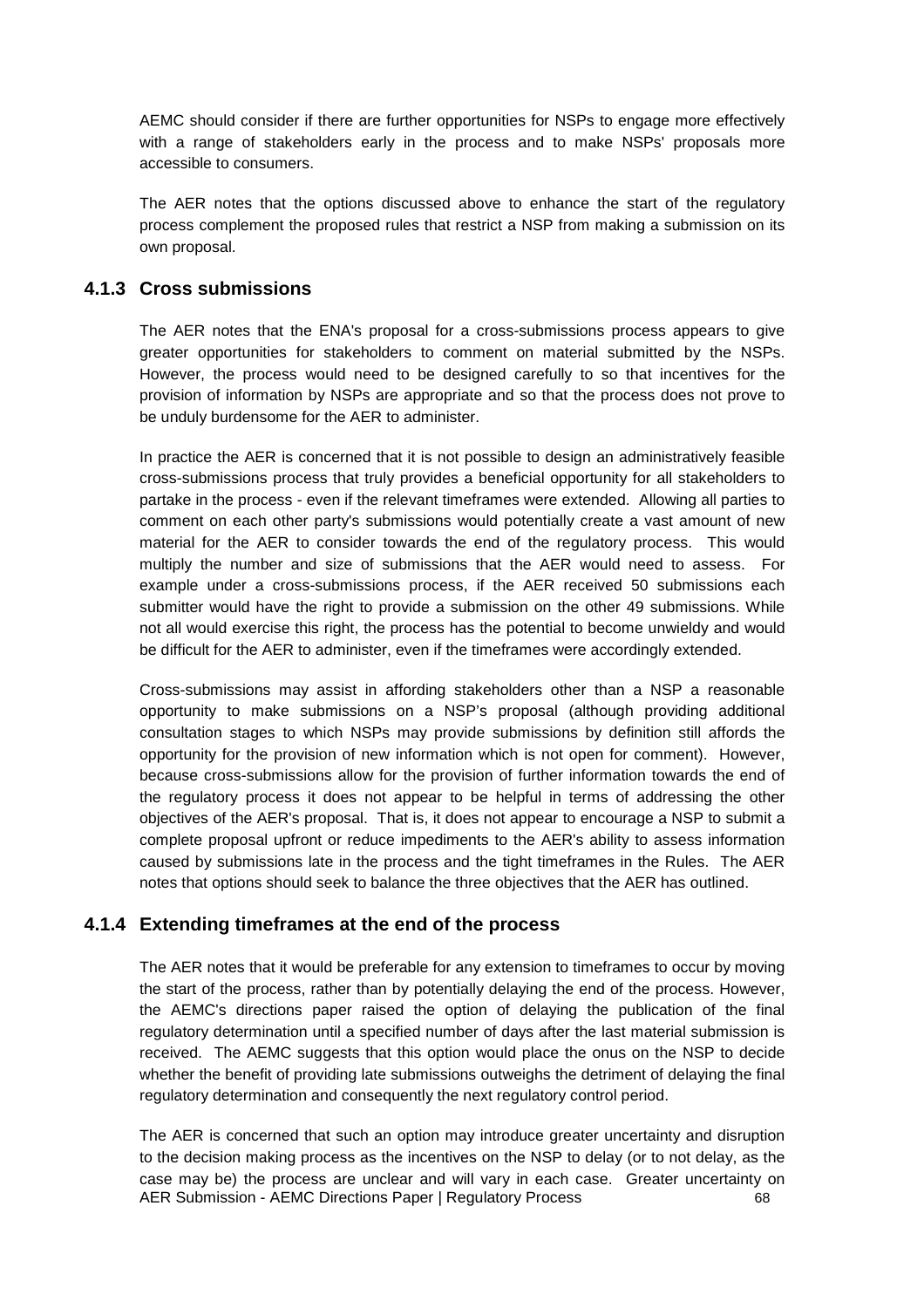decision making timeframes would make it more difficult for the AER to plan its resourcing and as noted by the AEMC there may be knock on impacts for the AER's reset timetable going forward. It is also unclear how this proposal would work where multiple NSP proposals are being assessed concurrently, as one NSP's decision to submit late material could impact other NSPs or cause regulatory periods to be out of alignment. The AEMC also notes that the option could also impact on the annual pricing proposal process.

In addition, in circumstances where the decision is delayed beyond the start of the next period, any change in prices would necessarily be reflected over four years, rather than over five. This reduces flexibility in managing the revenue smoothing process and may result in a greater degree of price instability than would otherwise be the case.

# **4.2 Confidential information**

The AER in its rule change proposal noted that:

- **•** confidential information in a regulatory proposal risks denying other stakeholders the chance to respond to, scrutinise, and make informed comment on information to which the AER must have regard
- the Rules do not provide for the AER to exercise its judgment in determining the weight to be given to confidential information in a regulatory or revenue proposal
- there is a degree of uncertainty as to what the term 'indicate' means in the current Rules.<sup>152</sup>

NSPs disagreed with the AER's characterisation of the problem and the proposed rules, submitting that:

- the Electricity Rules and Electricity Law already provide an appropriate balance, and give the AER sufficient discretionary powers to address confidentiality claims in initial and revised proposals - the AER has power to give confidential information less weight or to reject it<sup>153</sup>
- the AER has not provided evidence that excessive claims of confidentiality are undermining the regulatory process<sup>154</sup>
- the volume of confidential information in (initial and revised) regulatory proposals would not reduce as a result of the AER's proposal<sup>155</sup>
- the AER's proposal would "substantially alter the calculus it applies when assessing confidential information", and the integrity of the regulatory determination process would be undermined.<sup>156</sup>

<sup>154</sup> ENA Consultation Paper submission, Attachment D, 8 December 2011, p.14-16

<sup>152</sup> Ibid, pp.99-100

<sup>&</sup>lt;sup>153</sup> AEMC, Directions paper – national electricity amendment (economic regulation of network service providers) Rule 2012 – national gas amendment (price and revenue regulation of gas services) Rule 2012, 2 March 2012, p.135; ENA Consultation Paper submission, Attachment D, 8 December 2011, p.15

<sup>155</sup> Ibid, p.62

<sup>156</sup> Ibid, 8 December 2011, p.15-19; ENA, Consultation Paper submission, 8 December 2011, p.62; ETSA, CitiPower and Powercor, Consultation Paper submission, 8 December 2011, pp.36, 179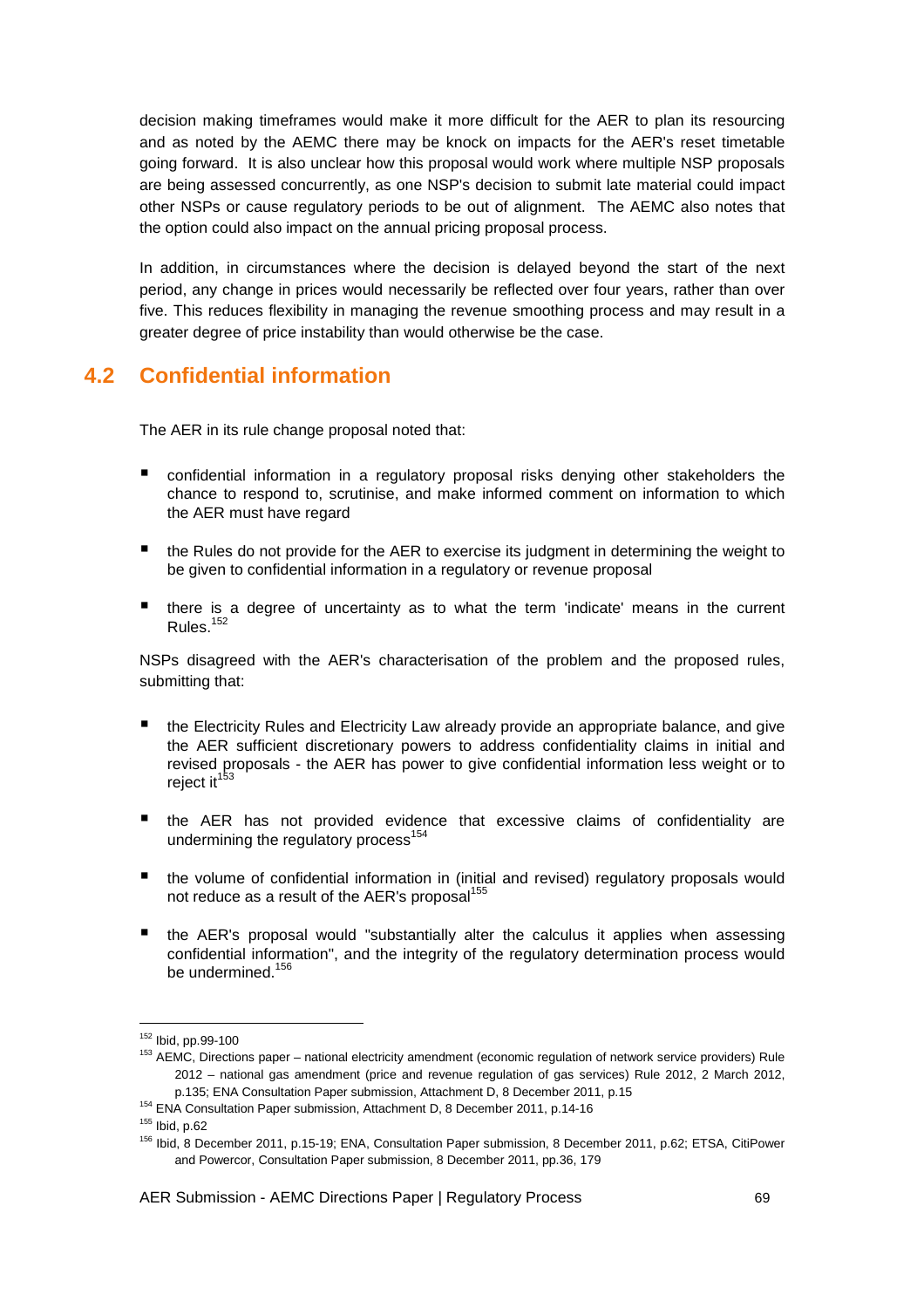The AEMC emphasised the importance of testing the probative value of as much of an NSP's initial or revised proposal as is possible with stakeholders.<sup>157</sup> The AEMC also acknowledged that "it would be expected that only relatively small parts of initial or revised regulatory proposals should be claimed to be commercially sensitive, and therefore confidential".<sup>158</sup> The AEMC also stated that the AER appears to have existing powers under the Electricity Law and common law to use discretion in determining the weight to be given to confidential information in initial or revised regulatory proposals, and to apply the public benefits test to disclose confidential information in some circumstances.<sup>159</sup>

This led the AEMC to consider whether the issue is primarily that the AER has insufficient time to apply the existing powers.<sup>160</sup> The AEMC believes that possible solutions to the issues raised in the AER's proposal include:

- extending the AER's time to apply its existing powers to assess claims of confidentiality
- aggregating information "to a level at which confidentiality concerns would fall away".<sup>161</sup>

At this point, it is worthwhile clarifying that the purpose of the proposed rules was to provide a strong disincentive for NSPs to make blanket and unsubstantiated confidentiality claims. In the AER's experience, the making of claims is commonplace when a NSP submits its regulatory proposal. Ultimately, a large part if not most of the claim is unsubstantiated. The scope of such claims in practice makes it an impossible task to properly assess the merits of each individual confidentiality claim given the tight timeframes prescribed in chapters 6 and 6A. Further, the resources spent assessing unsubstantiated confidentiality claims effectively diverts resources from the AER's main decision-making function.

A clear example of this problem is shown in the page count summarised in table 4.1, in the context of the regulatory proposals submitted by the Victorian DNSPs in respect of the 2011-15 distribution determinations. Only a relatively small part of the material in the confidential versions was truly commercially sensitive and genuinely confidential.

 $\overline{a}$ 

<sup>&</sup>lt;sup>157</sup> AEMC, Directions paper – national electricity amendment (economic regulation of network service providers) Rule 2012 – national gas amendment (price and revenue regulation of gas services) Rule 2012, 2 March 2012, p.135

<sup>158</sup> Ibid, p.136

<sup>159</sup> Ibid, p.136

<sup>160</sup> Ibid, p.136

<sup>161</sup> Ibid, p.136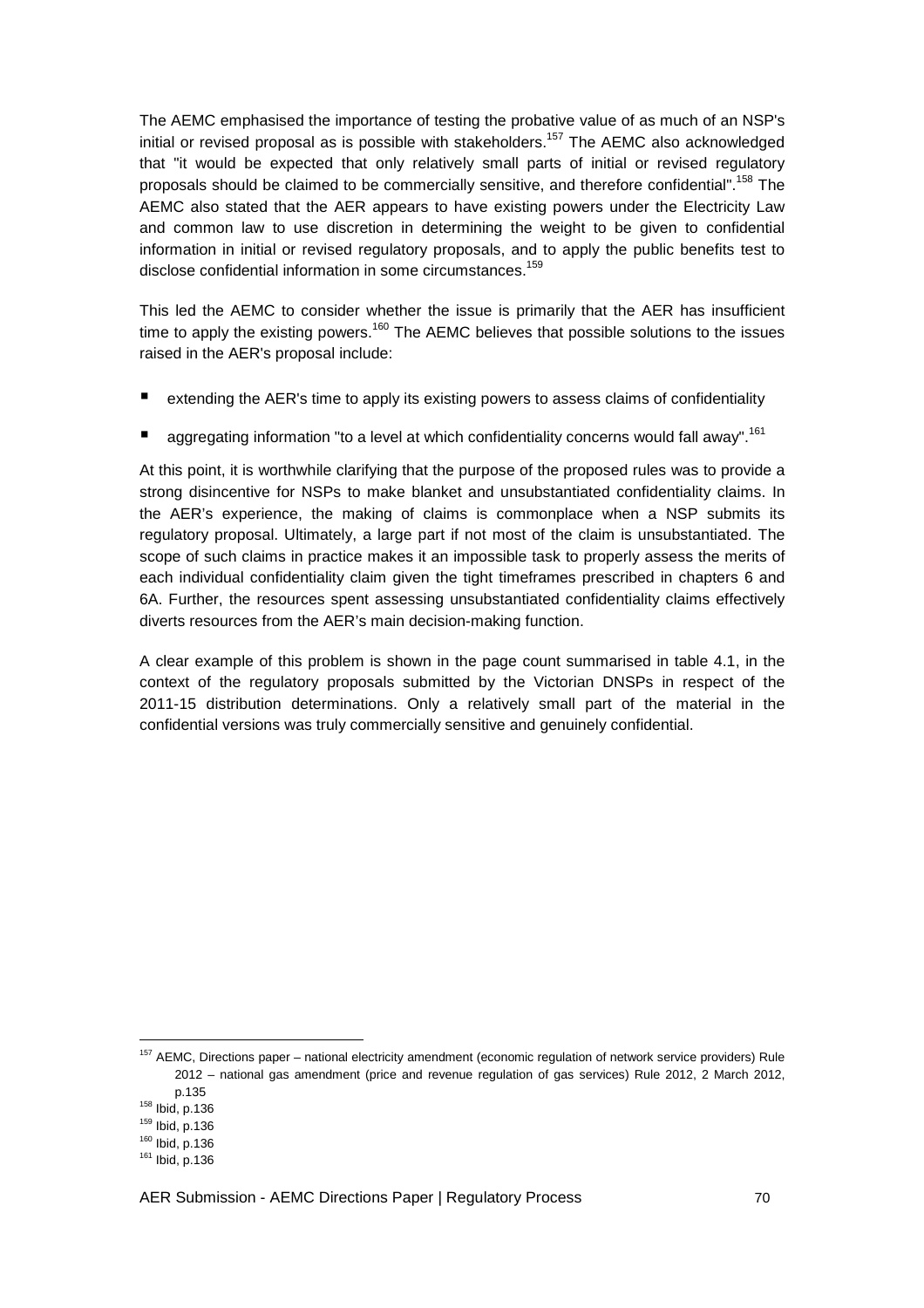#### **Table 4.1 Page count – documents submitted by DNSPs in the AER's Victorian electricity distribution determination (2011-15)**

|                   | Regulatory proposal |              | <b>Revised regulatory proposal</b> |              |
|-------------------|---------------------|--------------|------------------------------------|--------------|
|                   | public              | confidential | public                             | confidential |
| <b>Business 1</b> | 1.540               | 4.584        | 4.157                              | 5,599        |
| <b>Business 2</b> | 2,960               | 5,231        | 9,337                              | 10,235       |
| Business 3        | 1,869               | 22,811       | 1.704                              | 2,626        |

Note: The AER's page count is approximate. It does not account for differences in the type of

documents between the Victorian DNSPs, and does not include spreadsheets submitted,

publicly available AER or AEMC documents, or legislation and regulations.

The AEMC suggested that it would consider options for addressing the timelines for assessing confidentiality claims. The AER recognises that extending the timeframes may assist it in assessing large confidentiality claims and if necessary, allow it to properly apply the disclosure process set out in section 28ZB of the Electricity Law. As discussed in section 4.1.2 an extension of three months (including to address confidentiality claims) could form part of broader changes to enhance the front of the determination process. That said, it is not clear whether this would actually address the fundamental issue that there is no disincentive under the current Rules for a NSP to make blanket and unsubstantiated confidentiality claims. If the intention of a NSP was to squeeze the AER's timeframes, then an extension of time or even a stop the clock mechanism to assess confidentiality claims might address that. However, if the intention was simply to place an onerous impost on the AER for the purposes of keeping as much information confidential as possible, this is unlikely to be addressed by extending the timeframes.

Conversely, the proposed rules do address the fundamental issue here. A strong disincentive for NSPs not to make blanket and unsubstantiated confidentiality claims is provided by explicitly:

- requiring NSPs to identify, instead of indicate, parts of a regulatory or revenue proposal that are claimed to be confidential<sup>162</sup>
- providing the AER with the discretion to give such weight it considers appropriate to confidential information in an initial or revised regulatory or revenue proposal.<sup>163</sup>

An extension of timeframes would be a complement to these proposed rules.

For completeness, it is worth pointing out that prescribing the AER with the discretion to give such weight to confidential information is not inconsistent with the Electricity Law, the common law and the protections it must afford information given to it in confidence under the Competition and Consumer Act. Rather, and noting that such information has not been made publicly available, it explicitly clarifies the position under the Electricity Law and the common law. It is this clarification that will discourage NSPs from submitting blanket confidentiality claims. Lastly, it is difficult to see how this would undermine the integrity of the determination

 $\overline{a}$ 

 $162$  AER, Rule change proposal – economic regulation of transmission and distribution network service providers – AER's proposed changes to the National Electricity Rules, September 2011, p.90

<sup>163</sup> Ibid, p.91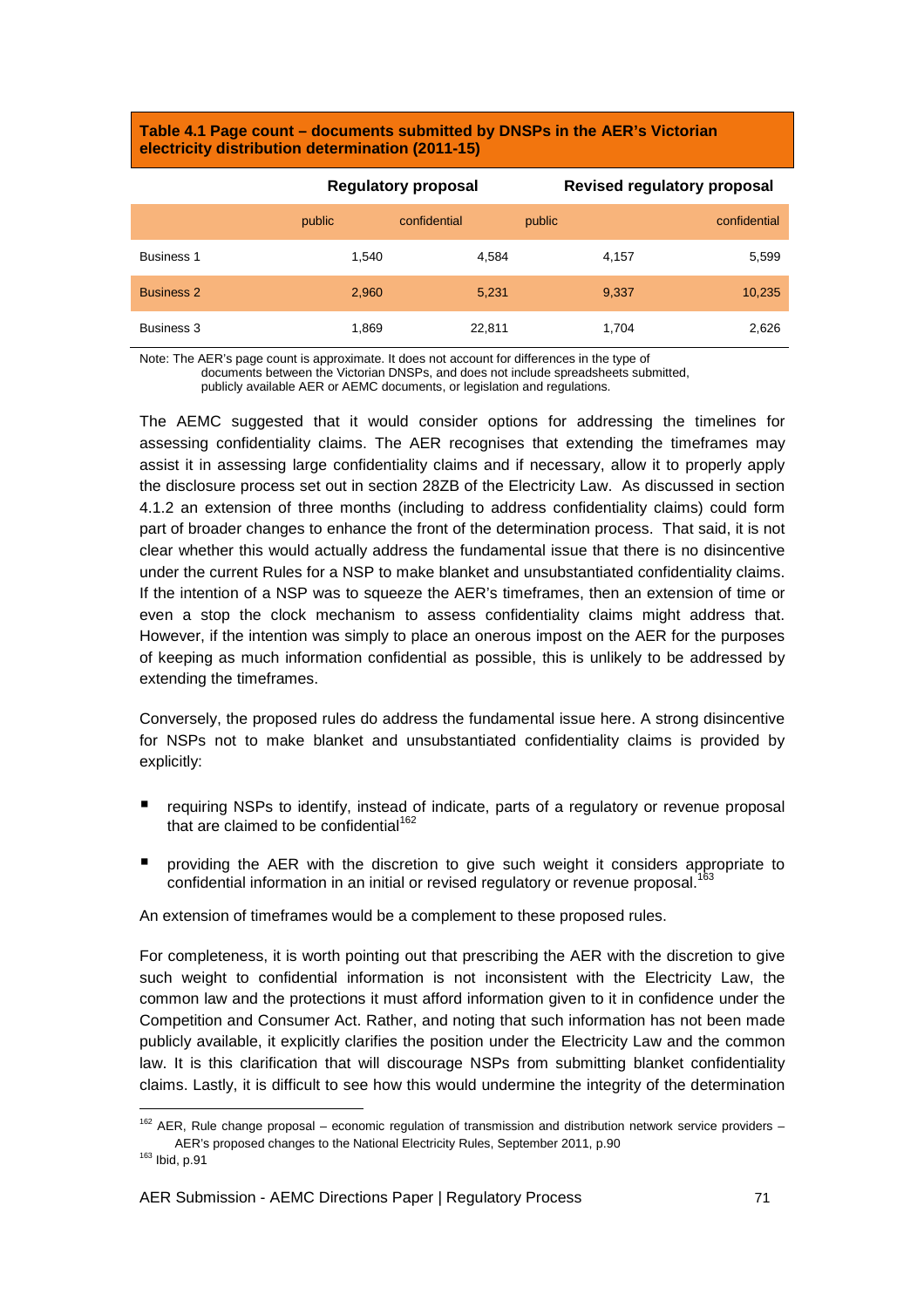process or "substantially alter the calculus" applied by the AER as claimed by the NSPs.<sup>164</sup> If the information a NSP provides is truly confidential, the AER will protect it as it is currently required to do.

# **4.3 Framework and approach paper**

The AER's rule change proposal noted a number of issues with the current framework and approach paper process:

- **the potential for an inefficient three stage consultation process on the development and** application of incentive schemes in distribution
- the potential for a mismatch between a particular service classification and the form of control to apply to that service
- that the Rules don't strike the right balance between certainty and flexibility regarding the extent to which service classifications and control mechanisms are 'locked in' at the framework and approach stage<sup>165</sup>.

While DNSPs did not agree with all of the AER's proposed solutions, they did agree that the framework and approach paper could be made more efficient, and with the need to balance flexibility and certainty of service classifications<sup>166</sup>.

The solutions that the AER proposed were:

l

- removing consultation on the application of incentives schemes in the framework and approach paper
- allowing the AER to change the service classifications and form of control mechanism following the framework and approach paper, but only if circumstances arise that were unforseen at the time of the framework and approach paper.<sup>167</sup>

The ENA proposed providing greater discretion to the AER and DNSPs to limit the scope of the framework and approach paper or to bypass it altogether. Regarding the AER's proposal for an 'unforseen circumstances' trigger, ETSA Utilities, CitiPower and Powercor agree that the AER should be able to revisit the formulaic expression of the form of control mechanism.<sup>168</sup> However they submitted that the type of form of control mechanism should be locked in at the framework and approach stage.<sup>169</sup> They expressed concern that not locking in

<sup>164</sup> ENA Consultation Paper submission, Attachment D, 8 December 2011, p.15-19; ENA, Consultation Paper submission, 8 December 2011, p.62; ETSA, CitiPower and Powercor, Consultation Paper submission, 8 December 2011, pp.36, 179

<sup>&</sup>lt;sup>165</sup> AER, Rule change proposal – economic regulation of transmission and distribution network service providers – AER's proposed changes to the National Electricity Rules, September 2011, p92-94.

<sup>166</sup> AEMC, Directions paper – national electricity amendment (economic regulation of network service providers) Rule 2012 – national gas amendment (price and revenue regulation of gas services) Rule 2012, 2 March 2012, p139.

 $167$  AER, Rule change proposal – economic regulation of transmission and distribution network service providers – AER's proposed changes to the National Electricity Rules, September 2011, p94.

<sup>&</sup>lt;sup>168</sup> Examples of the form of control mechanism are a weighted average price cap or a weighted average revenue cap. The formulaic expression of the form of control mechanism refers to the mathematical formula used to implement that control mechanism.

<sup>169</sup> ETSA, CitiPower, Powercor, Joint response to AER and EURCC rule change proposals (ERC0134 / ERC0135), 8 December 2011, p.37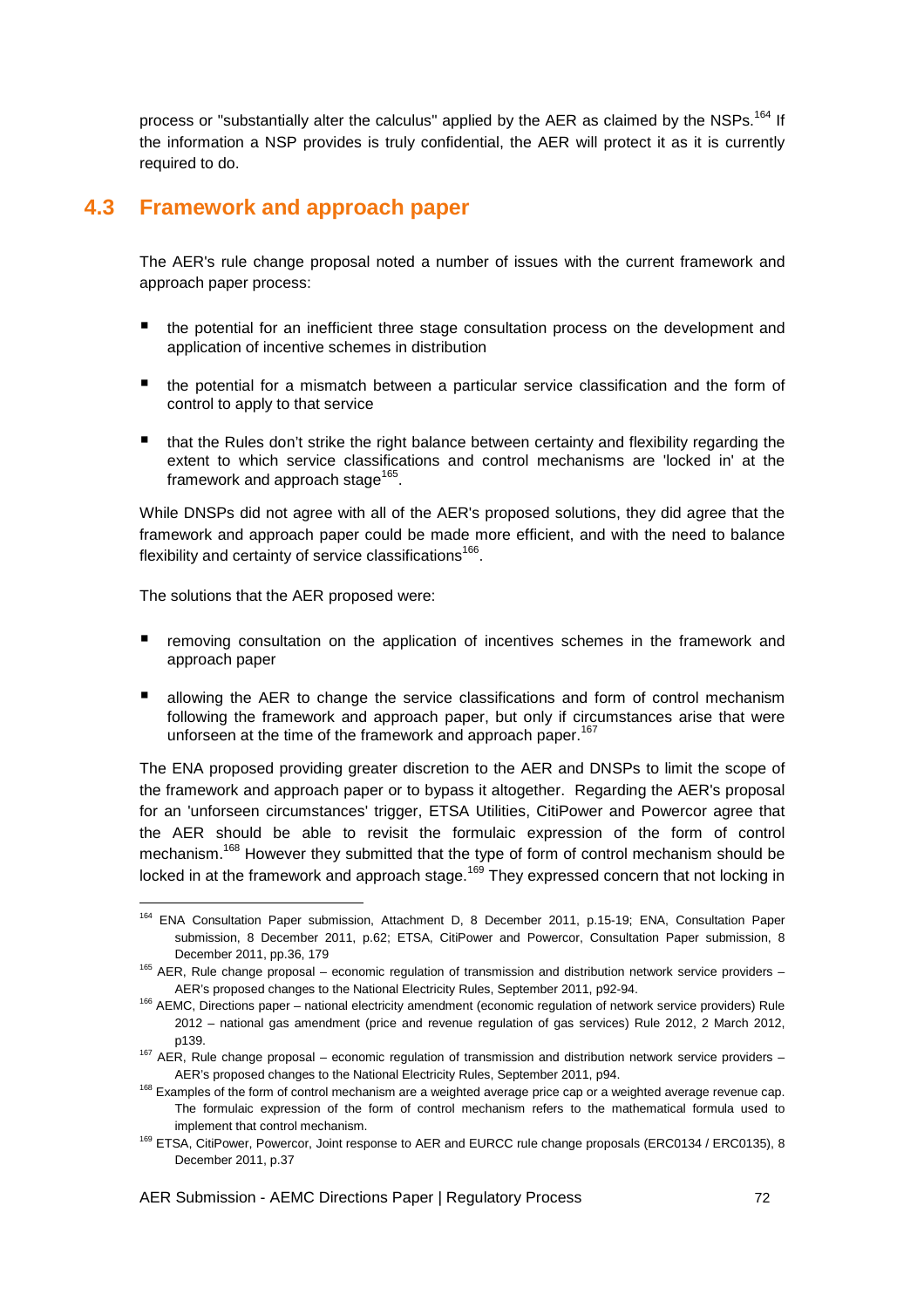the type of form of control mechanism to be applied would lead to regulatory uncertainty and constrain the DNSPs' ability to assess any new type of form of control mechanism that is proposed.<sup>170</sup> The Victorian DPI considered that the retention of consultation on the application of incentive schemes in the framework and approach paper was important for stakeholder engagement.<sup>171</sup>

The AEMC's directions paper provides support for the framework and approach paper to be made optional subject to an appropriate trigger. However, it also notes that incentive schemes should remain part of the framework and control paper. The AEMC notes that AER's proposal of 'unforseen circumstances' as the trigger for allowing changes to a control mechanism or service classification appears broadly appropriate from a policy point of view<sup>172</sup>.

In considering the framework and approach paper process, the AEMC should also take into account the AER's proposal to use the framework and approach paper process to consult on and determine the models used by NSPs to justify their expenditure proposals. This was discussed at section 1.3.1 of this submission.

Whilst accepting this option is at odds with making the entire framework and approach paper optional, the Rules could prescribe that certain elements thereof, such as in relation to the operation of incentive schemes are optional subject to an appropriate trigger. Such a trigger could be activated where either a NSP or the AER considers that a substantive change from the position in a previous framework and approach paper may be required. To this end the AER generally welcomes the direction outlined by the AEMC for the framework and approach paper process. The AER agrees with the AEMC's statement that if there are no material changes to a particular component of the framework and approach paper then the framework and approach paper should not be necessary for consultation on that particular component.<sup>173</sup>

The AER also welcomes the AEMC's comments on the AER's proposal for 'unforseen circumstances' as the trigger for changing the form of control mechanism or a service classification. The AER supports the proposal on the basis that it provides an appropriate balance between flexibility and certainty, as well as consistency between the treatment of service classifications and control mechanisms.

Furthermore, for clarification, the AER's proposal is that the type of form of control mechanism continues to be locked in at the framework and approach paper. The ability to change the form of control mechanism if unforseen circumstances arise only relates to changes to the formulaic expression of the form of control mechanism.

# **4.4 Material errors**

The AER's rule change proposal expressed three main areas of concern about its ability to correct material errors under the Rules:

<sup>170</sup> Ibid, p.37

<sup>&</sup>lt;sup>171</sup> AEMC, Directions paper – national electricity amendment (economic regulation of network service providers) Rule 2012 – national gas amendment (price and revenue regulation of gas services) Rule 2012, 2 March 2012, p139-140.

<sup>172</sup> Ibid, p142.

<sup>173</sup> Ibid, p141.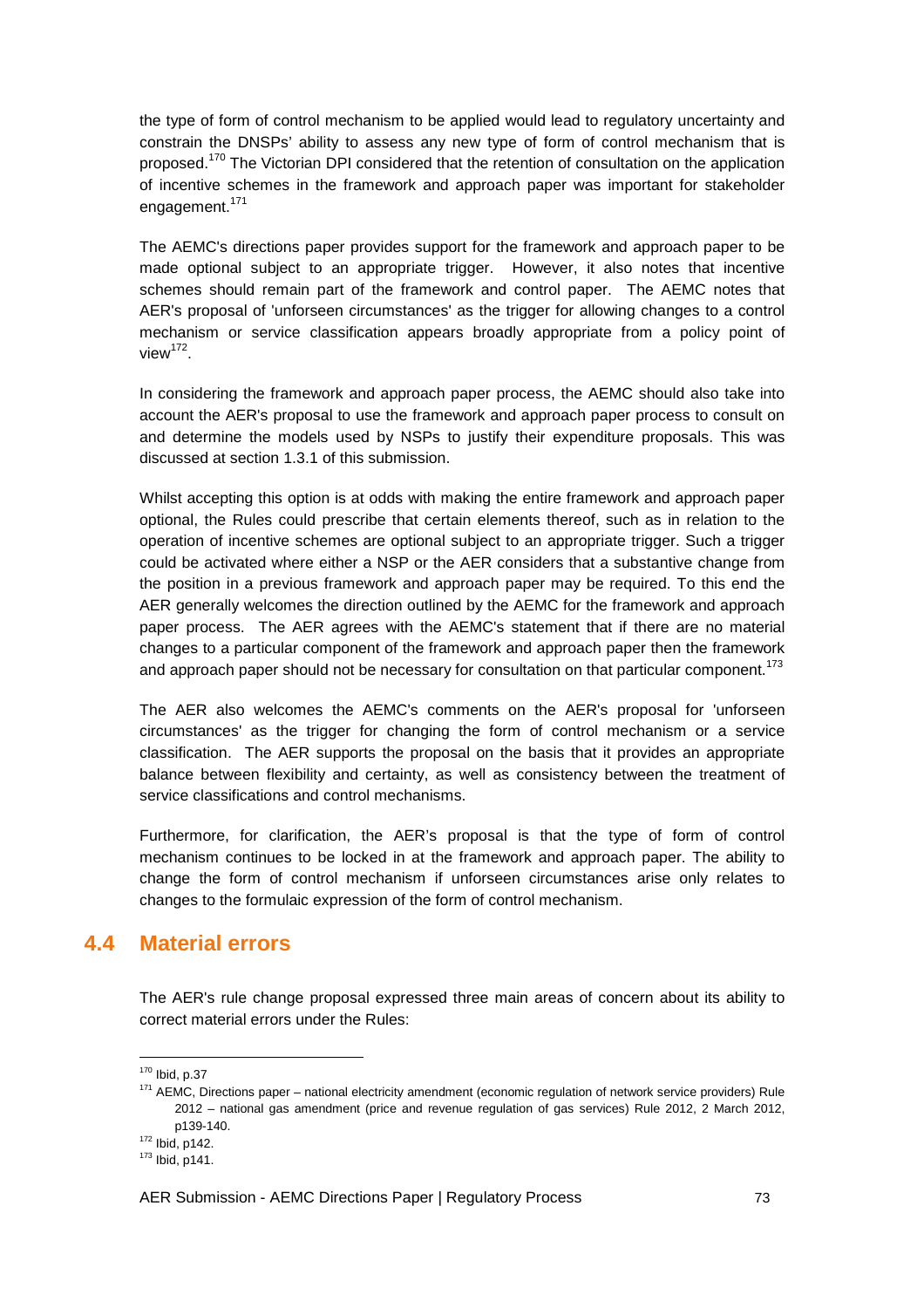- **Firstly, that a material error may arise from errors outside of the prescribed list in** chapter 6.
- Secondly, in chapter 6A, the absence of an express limit on correcting errors caused by false and misleading information creates uncertainty and "has the potential to undermine the finality of the decision making process by reopening matters not necessary for the correction of the error".
- Thirdly, if an error is to be corrected, there may be circumstances where it is more appropriate or preferable to 'amend' a regulatory determination, instead of 'revoking and substituting' the entire determination.<sup>174</sup>

NSPs noted that there have been no examples of the AER being unable to use its power to revoke and substitute for material error.<sup>175</sup> The AEMC believes that a final regulatory determination should only be able to be changed through "merits review or in very clear and exceptional circumstances".<sup>176</sup> The AER agrees that circumstances justifying correction of a revenue determination are exceptional.

While the AEMC has recognised there is no reason why the material error provisions in chapter 6 and 6A differ, it favours keeping the scope of material error provisions narrow and limited to the type of situations listed in chapter 6. The AEMC also notes that pass throughs, capex reopeners and contingent projects are appropriate if more substantive changes to a regulatory determination are needed.<sup>177</sup>

It is worth clarifying that the purpose of the AER's proposal was primarily to allow it to resolve issues outside the review process in instances where there was agreement between all relevant parties that it was an error to be corrected. This could avoid costs for all parties. Under the current Rules, it is more likely that this could occur under chapter 6A than chapter 6. To clarify, the AER recognises the importance to be attached to the finality of a decision and to this end, it was never the intent of the AER's proposal to allow it to unilaterally reopen a decision. In any case, the AER has never done so under chapter 6A.

The AER recognises that a balance must be found between its ability to efficiently correct errors and the need to preserve the finality of its decisions. One option that might address concerns regarding the finality of the AER's decisions could be to prescribe a timeframe, for example a six month period from the making of a decision, which the chapter 6A provisions can be applied. The AER considers that a six month period is an appropriate balance that on the one hand provides an opportunity for NSPs to seek agreement with the AER and other interested parties to correct any alleged errors, as an alternative to seeking merits review and on the other hand, preserves the finality of AER determinations after the six month period.

<sup>174</sup> AER, Rule change proposal – economic regulation of transmission and distribution network service providers – AER's proposed changes to the National Electricity Rules, September 2011, pp.95-96

<sup>175</sup> ENA Consultation Paper submission, Attachment D, 8 December 2011, p.65; ENA Consultation Paper submission, Attachment D, 8 December 2011, pp.23-24; Jemena, Consultation Paper submission, 8 December 2011, pp.94-95

<sup>&</sup>lt;sup>176</sup> AEMC, Directions paper – national electricity amendment (economic regulation of network service providers) Rule 2012 – national gas amendment (price and revenue regulation of gas services) Rule 2012, 2 March 2012, p.146

<sup>177</sup> Ibid, p.146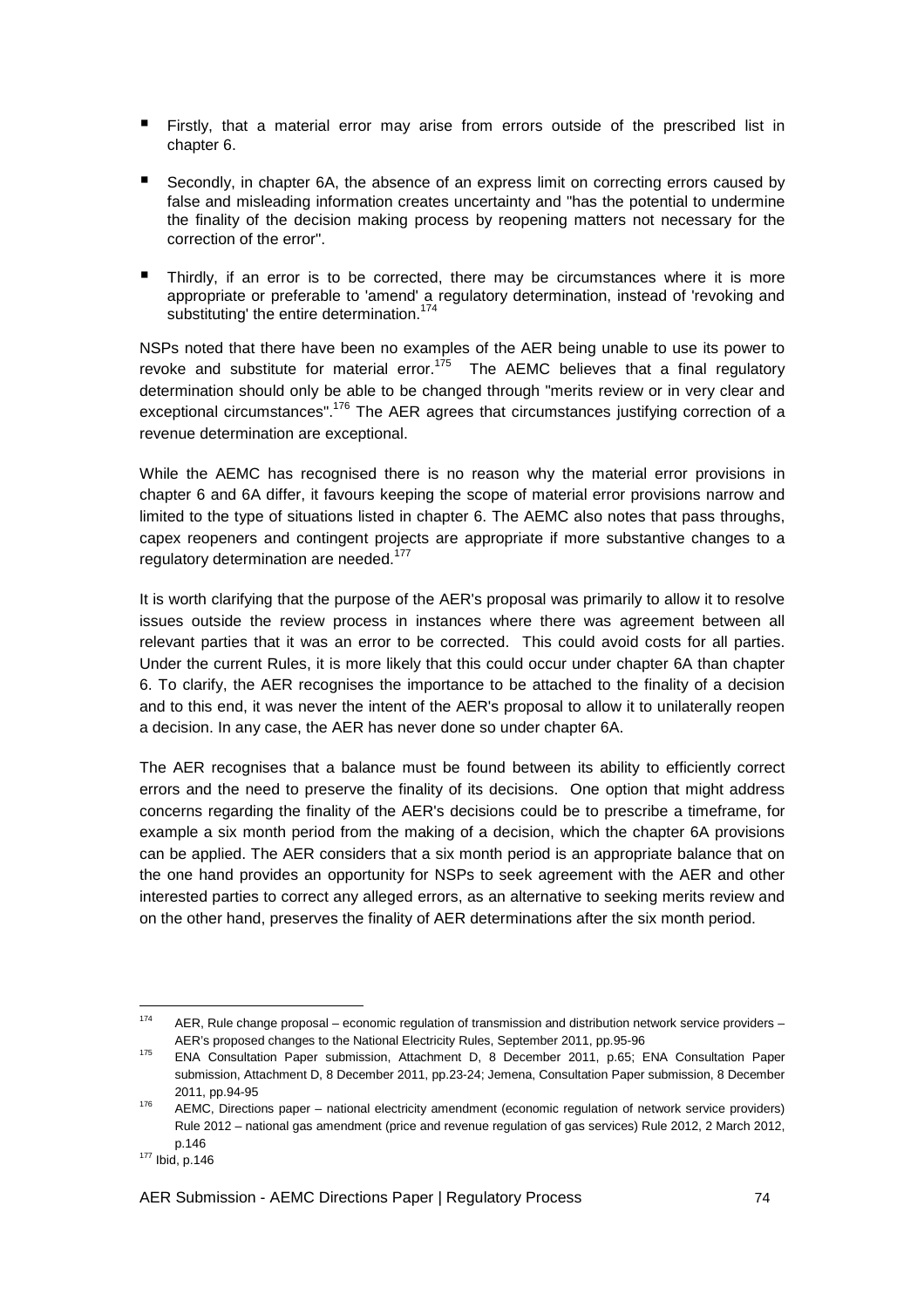# **4.5 Timeframes for assessment of events and WACC review**

## **4.5.1 Assessment of cost pass throughs, contingent projects and capex reopeners**

The AER's rule change proposal explained that the timeframes in the Rules for the AER's assessment of (positive) cost pass through, contingent project, and capex reopener applications will not always be adequate.<sup>178</sup> The AER considers that the assessment of some applications may involve questions of unusual complexity or difficulty, or requires the AER to obtain further information than the NSP submitted in its application.<sup>179</sup>

The majority of NSPs' submissions agreed that the current fixed timeframes for the AER to assess these applications may not be sufficient in all cases.<sup>180</sup> The AEMC agreed that the fixed timeframes in the Rules may need to be extended for the AER to properly assess pass through and capex reopener applications.<sup>181</sup> However, the AEMC also considers that the AER has not provided sufficient evidence to show the need for an extension to the contingent project assessment timeframe in the Rules.<sup>182</sup>

Contingent project capital allowances are pre-assessed in a determination and trigger events are specified.<sup>183</sup> However, when a trigger event occurs, the AER's role is to examine not only the occurrence of that event, but also the efficient amounts of capex and opex to be added to every remaining year of the regulatory control period.<sup>184</sup> Once approved, a contingent project must be allowed to be completed if it straddles a further regulatory control period.<sup>185</sup>

If a contingent project has not changed in scope since the determination, the need for new analysis by the AER may be low. Contingent projects are capital projects which are likely to undergo frequent changes of scale, scope and refinement of their implementation timetable. This will be true in both transmission and distribution networks, although the projects will be of a larger scale in transmission. Together these considerations often require the AER to assess the project to be undertaken afresh.

The example of ElectraNet's contingent project application for reinforcement of the Adelaide CBD demonstrates the detail and complexity that is often involved in the AER's assessment of contingent project applications. This contingent project was approved in ElectraNet's capex allowance for the 2008-13 period. The project was subject to a trigger event of development approval being obtained from the SA Government. The terms of that development approval altered the scale and scope of the project from the project approved in the AER's revenue determination. It required substantially more of the project to be installed underground. This

l

<sup>183</sup> Electricity Rules, clause  $6A.8.1(b&c)$ 

 $178$  AER, Rule change proposal – economic regulation of transmission and distribution network service providers – AER's proposed changes to the National Electricity Rules, September 2011, pp.99-100

 $179$  Ibid, pp. 100-101

<sup>&</sup>lt;sup>180</sup> AEMC, Directions paper – national electricity amendment (economic regulation of network service providers) Rule 2012 – national gas amendment (price and revenue regulation of gas services) Rule 2012, 2 March 2012, p.149

 $181$  Ibid, p.150

 $\frac{182}{183}$  Ibid, p.150

<sup>&</sup>lt;sup>184</sup> Electricity Rules, clause  $6A.8.1(e)(1)$ <br><sup>185</sup> Electricity Bulge, clause  $6A.8.2$ 

Electricity Rules, clause 6A.8.2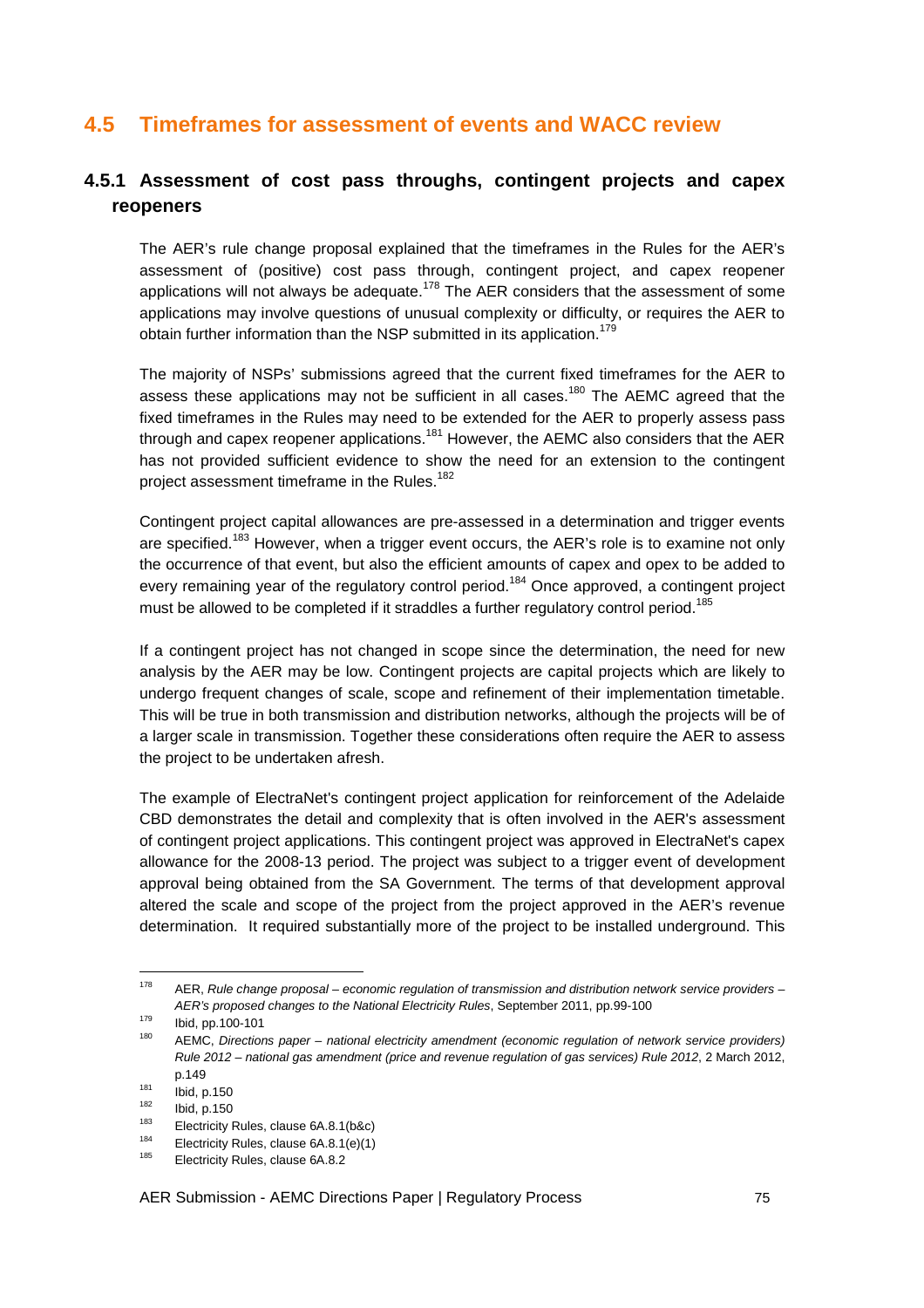significantly increased the scope of the project and also, the tender process came in with higher than anticipated costs.

Consequently, ElectraNet applied for a significantly different profile of expenditure from that envisaged in the determination. This forced the AER to conduct a detailed examination of the changed profile of expenditure to determine the key amounts to be included in each remaining year of the regulatory period and the total capital and operating allowance required for the project. The financial impact was an increase from \$103 million in the determination to \$136 million in the application. The AER approved \$131.38 million.

A key consideration in assessing ElectraNet's application was that ElectraNet had submitted tender information about two bids. A higher cost bid which was deemed to be compliant with the tender specification and a lower cost bid which was not compliant. The AER was required to make its decision in a very short period of time because of the timeframes specified in the Rules. Further, because of this time constraint, the AER felt pressured to accept that the higher cost bid represented a market tested assessment of the efficient costs.

It is difficult for the AER to anticipate the nature and scope of technical support it will require until a contingent project application is received. Contingent project applications are received infrequently, making it prohibitively expensive for the AER to have a contractor on standby. However, properly conducting the public acquisition process for a technical advisor is also impractical for the AER under the current timeframes - even fast track processes can take between two to three weeks.

Therefore, the AER's experience is that in practice, assessment of contingent project applications can involve significant complexity and, as is the case for pass through applications, further assessment time may be needed.

#### **Stop the clock mechanism**

The AER's proposed rules addressed the problem of inadequate assessment time for contingent project, capex reopener and pass through applications by allowing the extension of the assessment period up to 100 business days.

NSPs' submissions generally proposed a "stop the clock" mechanism, which would allow the AER to exclude the time taken to make a "relevant inquiry" or obtain information from third parties.<sup>186</sup> The AEMC considers that a "stop the clock" mechanism may be an appropriate way of extending the time for the AER to assess pass through and capex reopener (but not contingent project) applications. The AEMC submitted that the AER's proposed rules do not account for factors that may cause an assessment period to exceed 100 business days.<sup>187</sup>

The AER considers that there are generally two different reasons for needing additional assessment time. The first reason is that the AER is waiting on an external event or information from an external source. In these circumstances the AER agrees with the AEMC that a "stop the clock" mechanism may more appropriately allow the AER to extend timeframes. The second reason is where the AER considers that its assessment involves

<sup>&</sup>lt;sup>186</sup> AEMC, Directions paper – national electricity amendment (economic regulation of network service providers) Rule 2012 – national gas amendment (price and revenue regulation of gas services) Rule 2012, 2 March 2012, p.149

<sup>187</sup> Ibid, p.150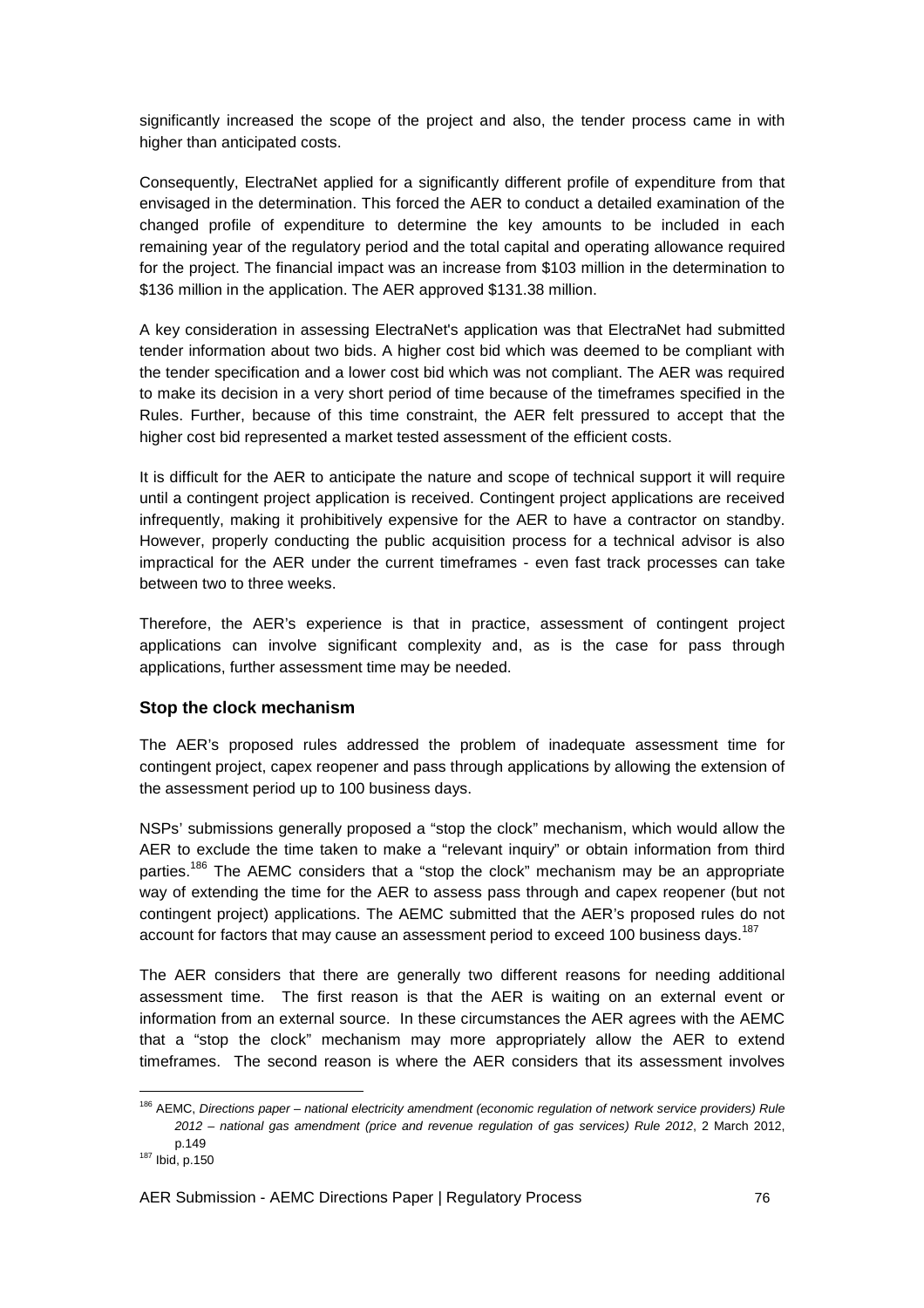questions of unusual complexity or difficulty. In this circumstance, for reasons of regulatory certainty, the AER's original proposal of extending the timeframe to 100 business days would be more appropriate than a "stop the clock" mechanism.

Therefore, the AER considers that the "stop the clock" mechanism should allow the AER to "stop the clock" where:

- the AER is waiting on information from external parties (including NSPs)
- the AER is waiting on the outcome of an external event that would impact on the assessment, or
- the AER is making a "relevant inquiry" for its assessment, including but not limited to where the AER is seeking advice from external consultants.

In addition to the "stop the clock" mechanism, the AER also considers that its original proposal to extend timeframes to 100 business days should apply where the AER considers that the AER's assessment involves questions of unusual complexity or difficulty and therefore more assessment time is needed. The 'stop the clock' mechanism could still be used to extend the timeframe past 100 business days in the circumstances proposed above.

For the reasons outlined above, the ability for the AER to extend its assessment time (whether via a "stop the clock" mechanism, the AER's original proposal, or a combination of both) should also be available to the AER in its assessment of contingent project applications.

## **4.5.2 Timeframes for the conduct of WACC reviews**

The AER's rule change proposal explained that the maximum 80 business day timeframe for the conduct of the WACC reviews under chapter 6 may not always be sufficient or commensurate with the complexity and significance of this task.<sup>188</sup> Additionally, the inability of the AER to extend the timeframe for review under chapter 6, imposes a practical constraint on the AER's ability to extend the timeframe for a joint transmission and distribution WACC review.<sup>189</sup>

The AER supports its proposed rules to increase the time for WACC reviews from 80 business days, to a fixed 100 business day period.<sup>190</sup> The AER believes that a 100 business day period is more appropriate, considering the WACC review's complexity and significance. NSPs' submissions agreed with the AER's characterisation of the problem and proposed solution. However, it is recognised that this will be governed by the eventual rate of return model determined through this rule change process. While noting that the time required was not discussed by the AEMC, in the event that the AEMC determines a periodic review for the rate of return, the AER maintains that it is appropriate for a 100 day review period to be mandated.

<sup>&</sup>lt;sup>188</sup> AER, Rule change proposal – economic regulation of transmission and distribution network service providers – AER's proposed changes to the National Electricity Rules, September 2011, p.97

<sup>189</sup> Ibid, p.97

<sup>190</sup> Ibid, p.98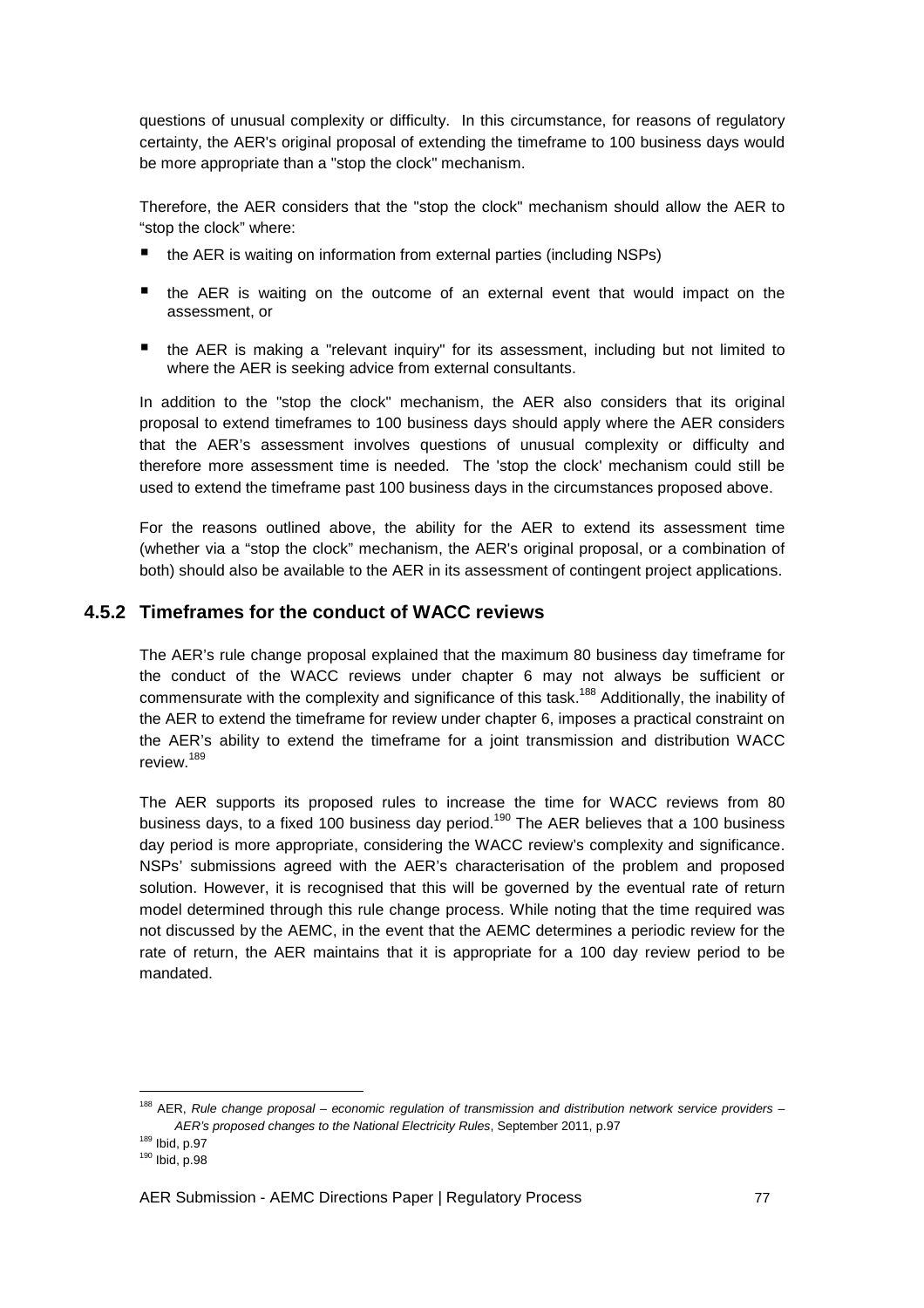# **Appendix 1 Results of the current regime**

Each forecast determined in a distribution determination or transmission determination that the AER has made to date has been done so in accordance with chapters 6 and 6A. Therefore, we are unable to produce a counterfactual which demonstrates the difference between allowed costs and efficient costs. The AER can only speculate about the results of being able to apply a holistic, top down assessment, based on sound engineering and economic information and advice. That said, the AER considers there is evidence that further efficiencies could have been identified, while still meeting the requirements of the revenue and pricing principles.

This appendix collates relevant information, including evidence that suggests price rises may have been higher than necessary to meet efficient costs. It also analyses the drivers of current price increases, and assesses the sensitivity of building-blocks estimates to variations in forecast costs. Finally, this appendix shows that regulatory decision documents have become substantially longer under the current regime.

For those NSPs for which data is available, profits increased by an average of 50 per cent during the first year of the regulatory control period under the current rules framework.<sup>1</sup> On its face, this suggests that the increase in regulatory allowances is higher than required to merely offset higher costs.

Further evidence in support of the contention that the current Rules have led to higher than necessary price rises has arisen during the course of public inquiries in Queensland and NSW, where several government-owned NSPs have identified potential cost savings. For instance, the latest Somerville report states that each of Energex and Ergon Energy have identified savings of around \$550 million and \$450 million respectively in relation to customer and corporate initiated works (ie about \$1 billion in total).<sup>2</sup> The Somerville report also recommends changes to security standards which Energex and Ergon Energy have indicated result in reductions of around \$250m for each business. These savings are not expected to be detrimental to the performance of the networks. Ergon Energy's capex forecast is discussed in more detail in Appendix 2. Similarly, as part of the NSW Electricity Network and Prices Inquiry, Ausgrid advised that it was able to reduce capital expenditure by about \$425m over the AER determination period. $3$ 

During the period since the 2009 regulatory determination Endeavour Energy has been able to reduce expenditure in the early years of the regulatory period by re-phasing its capital program, and it expects to underspend its allowed operating revenue for the remainder of the period.<sup>4</sup> Endeavour Energy underspent its capex allowance by 30.3 per cent in 2009/10 and 31.1 per cent in 2010/11. During the same period Endeavour underspent its opex allowance by 14.6 per cent and 13.7 per cent.. These outcomes give rise to questions about whether the increase in allowed revenue afforded to Endeavour Energy was excessive.

 $\overline{a}$ 

AER Submission - AEMC Directions Paper | Appendix 1 1

<sup>1</sup> This figure excludes the Victorian DNSPs, whose new reset only came into effect in 2011, and Electranet, which does not publish an Annual Report. Source: NSP Annual Reports.

 $\overline{2}$ Electricity Network Capital Program Review 2011, p.73.

<sup>3</sup> Industry and Investment NSW, NSW Electricity Network and Prices Inquiry, December 2010, pg 51.

<sup>4</sup> Industry and Investment NSW, NSW Electricity Network and Prices Inquiry, December 2010, pg 50.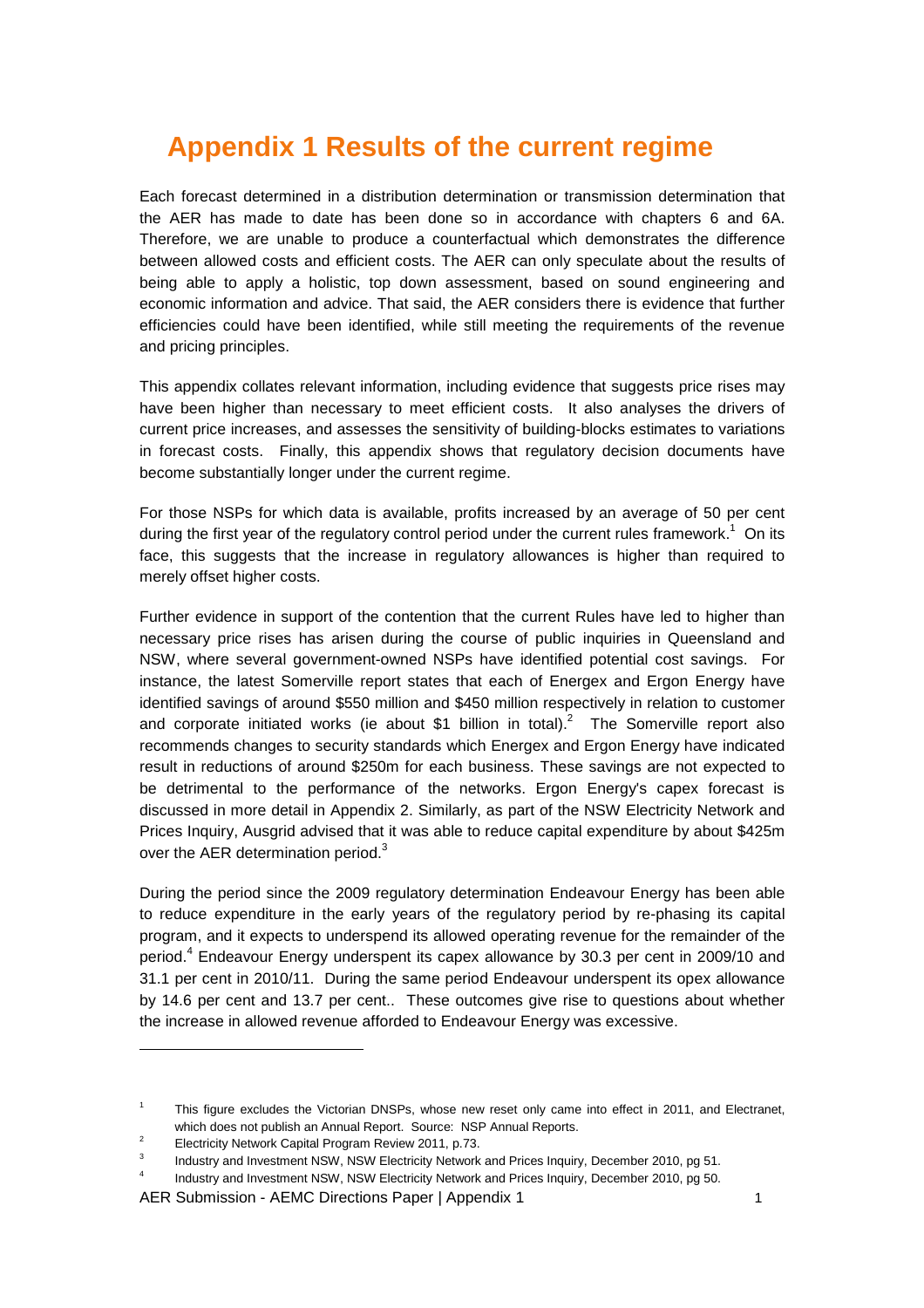That said, the increase in allowances allowed for Endeavour Energy at the last regulatory reset was substantially lower than the increases for Ausgrid or Essential Energy. These differences in regulatory outcomes have a significant impact on customers.

IPART recently released its draft report on retail prices to apply in NSW from 1 July 2012.<sup>5</sup> The draft decision includes an average retail electricity price increase of 16.4 per cent – with just over half of the increase (8.4 per cent) attributable to higher network costs. The increase is on top of similarly significant increases in previous years. Customers located in Ausgrid and Essential Energy's supply areas face significantly higher price increases than customers located in Endeavour Energy's supply area (see Figure 1.1).

| <b>Estimate of average nominal increases in network prices</b><br>for small customers 2012/13 (%) |      |  |
|---------------------------------------------------------------------------------------------------|------|--|
| Ausgrid                                                                                           | 22.3 |  |
| <b>Endeavour Energy</b>                                                                           | 4.8  |  |
| <b>Essential Energy</b>                                                                           | 16.6 |  |

#### **Figure 1.1 Increases in NSW network prices 2012/13**

Source: IPART, Changes to Electricity Retail Prices from 1 July 2012, Draft Report, April 2012, p54.

In its report IPART notes its concern that network charges are higher than they need to be, due to certain aspects of the current regulatory framework, including the economic regulation of networks under the Rules and the standards for network reliability and security. It notes that the Rules should be changed to remove the bias towards higher network prices and inefficient outcomes, and the governance of the NSW electricity businesses should be improved.

#### **Scenario analysis**

l

The AEMC's directions paper asks for further evidence on the link between capex and opex allowances and increases in network costs.

As an illustration of the effects of holding expenditure at lower levels, the AER has undertaken some scenario analysis on NSW DNSPs (see Figure 1.2). As noted, it has been observed that in the first year of the current regulatory control period (2009-10) a number of NSW DNSPs underspent their expenditure allowances. The following hypothetical example shows the impact of holding expenditure levels to those actual 2009-10 expenditure levels throughout the regulatory control period. This results in significant reductions in the amount of revenue that would need to be recovered from consumers.

AER Submission - AEMC Directions Paper | Appendix 1 2 5 IPART, Changes to Electricity Retail Prices from 1 July 2012, Draft Report, April 2012.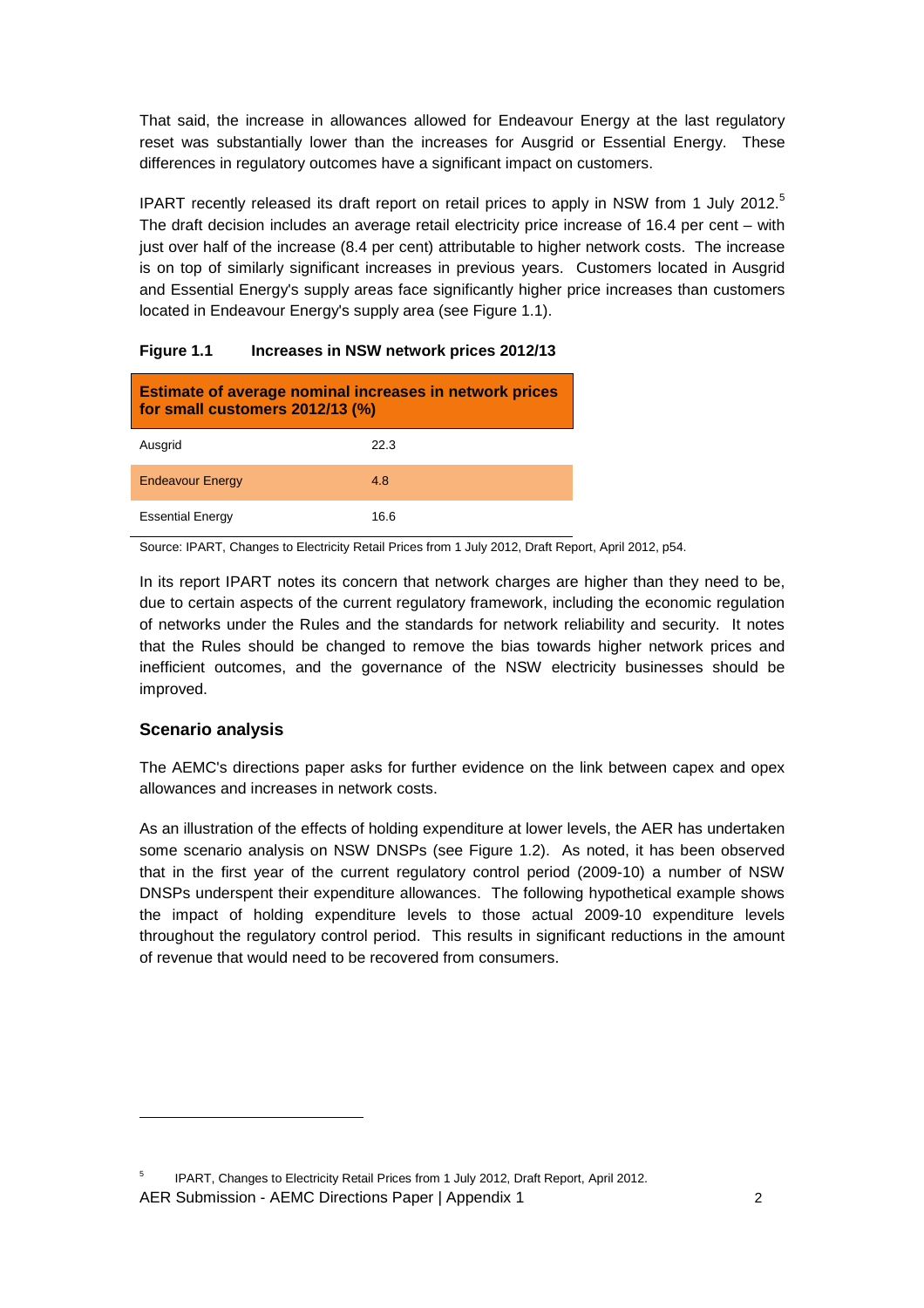#### **Figure 1.2 Scenario analysis**

|                                                               | <b>Ausgrid</b>                       |                         | <b>Endeavour Energy</b>              |                         | <b>Essential Energy</b>              |             |
|---------------------------------------------------------------|--------------------------------------|-------------------------|--------------------------------------|-------------------------|--------------------------------------|-------------|
|                                                               | Total<br>unsmoothed<br>revenue (\$m) | $\frac{9}{6}$<br>change | Total<br>unsmoothed<br>revenue (\$m) | $\frac{0}{0}$<br>change | Total<br>unsmoothed<br>revenue (\$m) | %<br>change |
| AER decision (after<br>WACC appeal)                           | 8515.2                               |                         | 4789.6                               |                         | 6054.3                               |             |
| Hold actual 2009-10<br>capex level across period*             | 8209.9                               | $-3.6%$                 | 4487.4                               | $-6.3%$                 | 5875.7                               | $-2.9%$     |
| Hold actual 2009-10 opex<br>level across period*              | 8559.0                               | 0.5%                    | 4535.8                               | $-5.3%$                 | 5819.4                               | $-3.9%$     |
| Hold actual 2009-10<br>capex and opex level<br>across period* | 8255.1                               | $-3.1%$                 | 4234.6                               | $-11.6%$                | 5641.6                               | $-6.8%$     |

## **NSW DNSPs 2009-14 distribution determination**

Source: AER analysis.

Scenarios involve capital expenditure and/or operating expenditure held constant in real terms throughout the regulatory period at 2009-10 actual expenditure levels.

### **Drivers of network price increases**

The AER has analysed its first round of distribution resets to highlight the drivers of network price increases. Figure 1.3 illustrates what has driven the price rises in terms of the regulatory building-blocks.

The analysis in Figure 1.3 involves converting the initial  $(P_0)$  and subsequent (x-factor) real price adjustments across the regulatory period into a single initial real price adjustment (as represented by  $P_0$ ). That single adjustment is then broken into its constituent parts to identify the drivers of network price increases.

The results show that increases in forecast expenditure are the single largest driver of network charge increases. Increases in forecast capex resulted in average price increases of 13.5 per cent across all DNSPs and increases in forecast opex contributed a further 4.8 per cent price increases.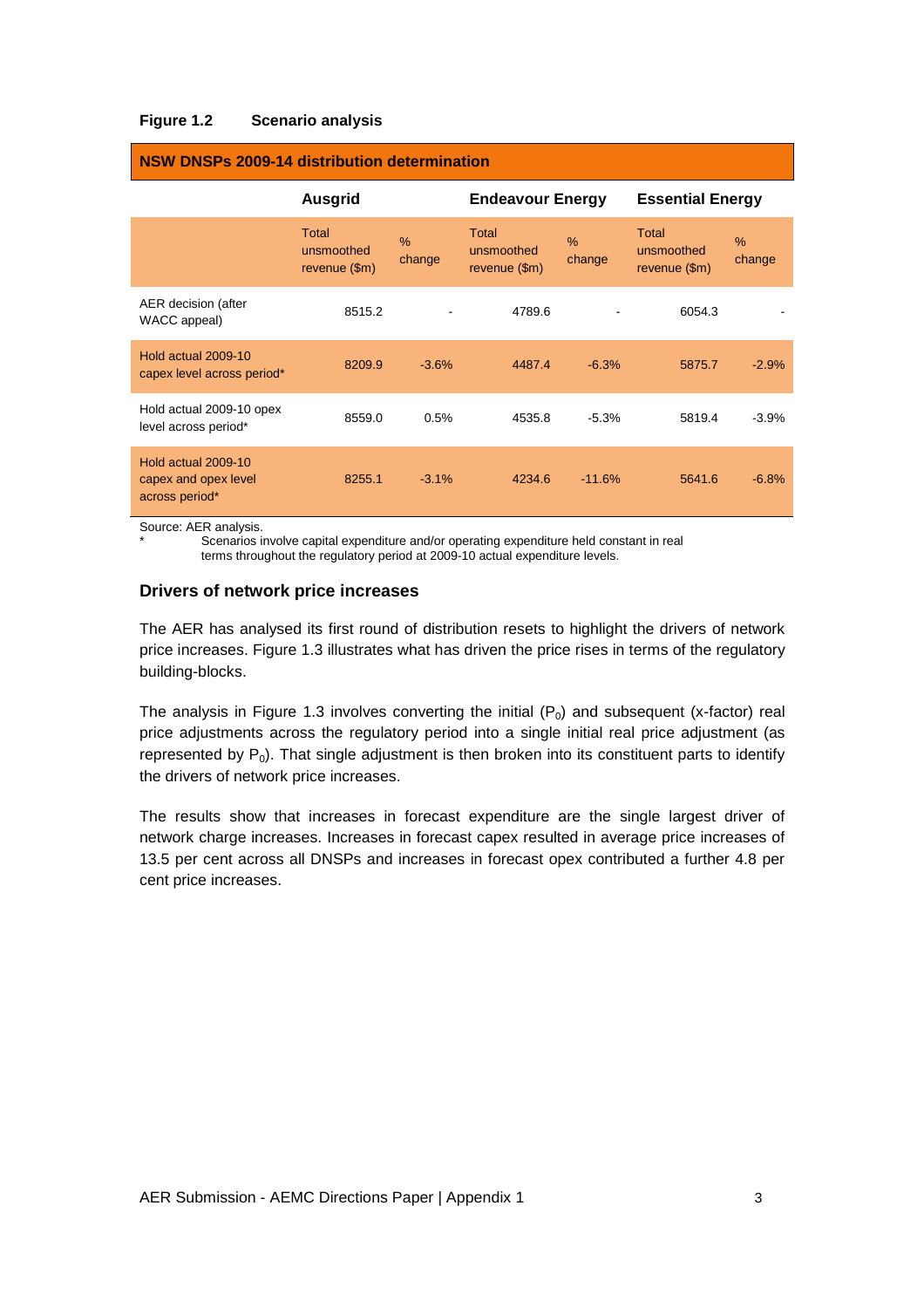#### **Figure 1.3 Drivers of price increases, all DNSPs\***

| <b>Building block component</b>                                   | Impact on network charges |
|-------------------------------------------------------------------|---------------------------|
| Growth in sales volumes                                           | 0.2%                      |
| <b>Higher WACC</b>                                                | 4.8%                      |
| Total impact of incentive schemes                                 | $-1.3%$                   |
| Opex overspends/underspends during previous regulatory period     | 1.4%                      |
| Increases in forecast opex                                        | 4.8%                      |
| Capex overspends/underspends during previous regulatory period    | $3.4\%$                   |
| Increases in forecast capex                                       | 13.5%                     |
| Other factors incl. difference between actual rev. & allowances** | $-3.6%$                   |
| Total increase in average revenue over 5 year period              | 23.5%                     |

Source: AER analysis

\* Figures describe impact of AER final decision. It does not include adjustments following Tribunal decisions.

\*\* This row shows the impact of aligning forecast tariff revenues in the final year of the previous regulatory period with benchmark costs for that year. This can be influenced by energy consumer forecasting errors, adjustments for final year capex forecasting errors, and differences between smoothed and unsmoothed revenue requirements.

If, as the AER contends, the process for determining capex and opex forecasts is flawed, then this analysis demonstrates that there is a large potential impact on customers.

#### **Declining productivity**

NSPs cite rising peak demand as a key factor contributing to the need for increased allowances. However, Figure 1.4 shows a significant increase in capex per MW since the current rules came into effect - i.e. capex levels have been increasing at a considerably faster rate than peak demand, due to additional expenditure on replacements, reliability improvements and other expenditure.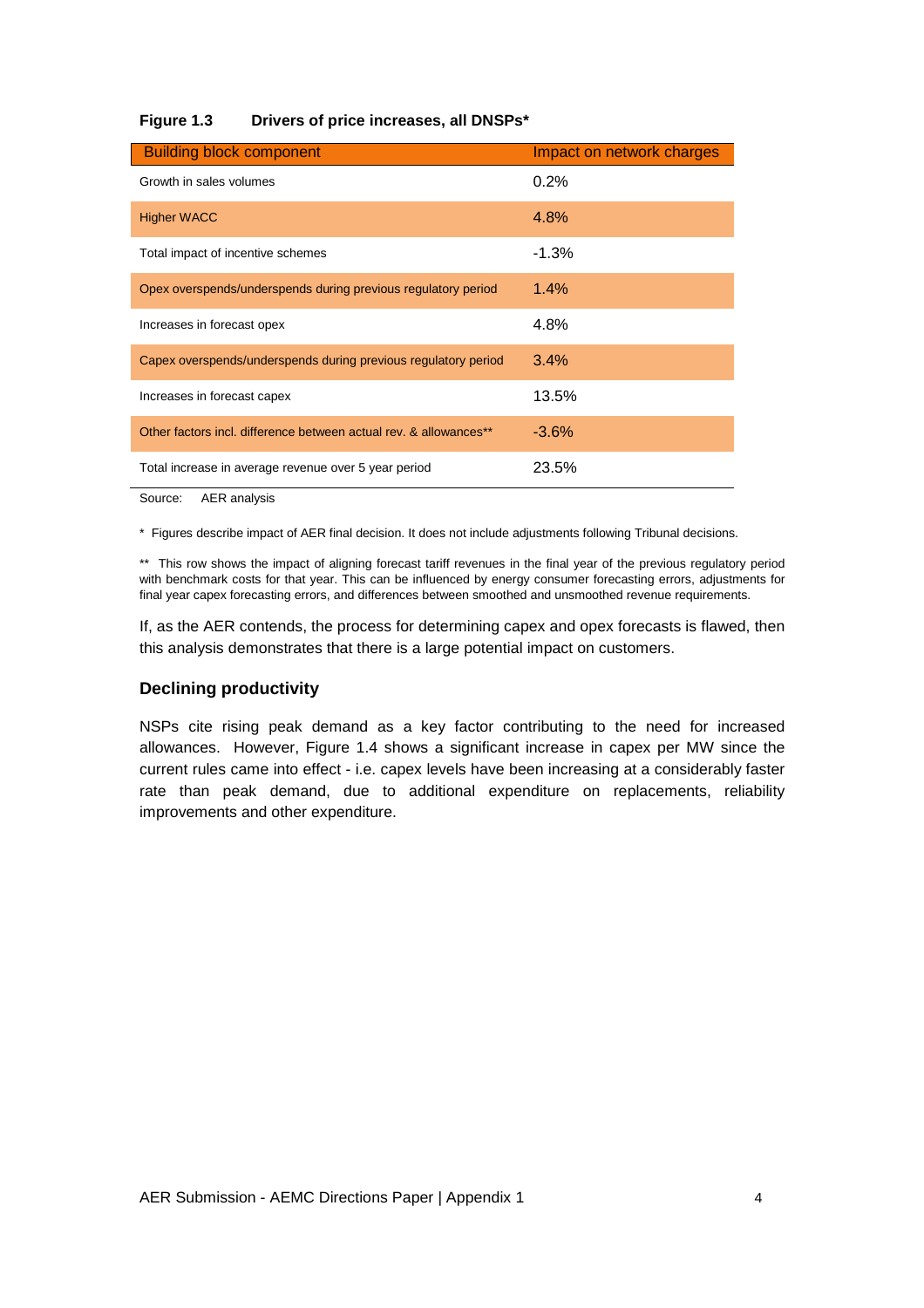

**Figure 1.4 DNSP capex per MW (\$'000s, 2009-10 dollars)** 

**Figure 1.5 DNSP capex per GWhr (\$'000s, 2009-10 dollars)** 



Similarly, Figure 1.5 shows increasing capex per unit of throughput - i.e. per unit of electricity transported by the distribution networks. This parameter drives prices and partially reflects declining average demand, which means that DNSPs' fixed costs have to be recovered over fewer units.

AER Submission - AEMC Directions Paper | Appendix 1 5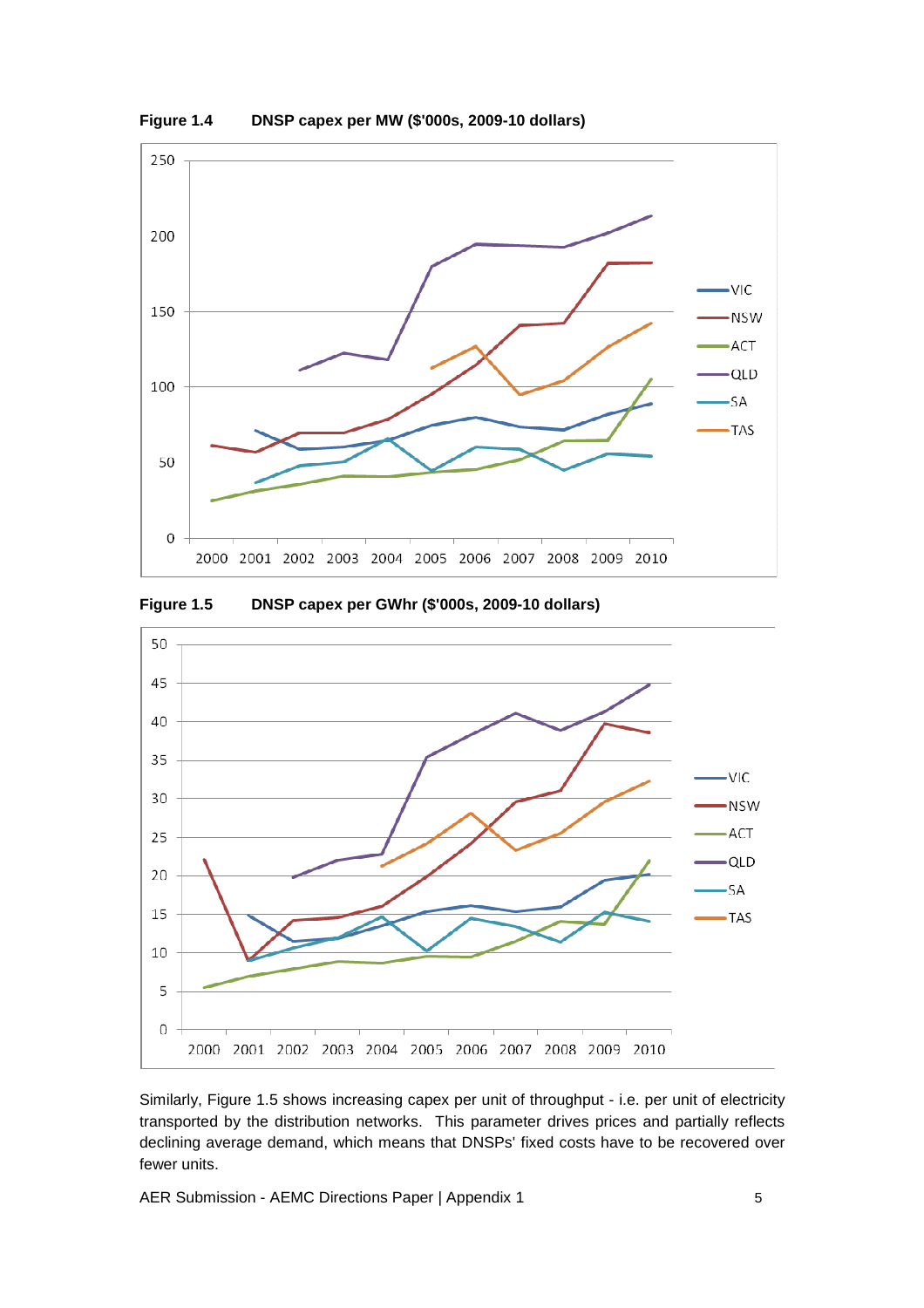In addition, ABS data (see Figure 1.6) shows a significant decline in multi-factor productivity in the electricity, gas, water and waste industries since the late1990s.



**Figure 1.6 Multi factor productivity index - electricity, gas, water & waste\*** 

\* Chain volume gross value added at basic prices. Reference year 2009-10 = 100.0. Source: Australian Bureau of Statistics, Series 5260.

The Productivity Commission considers that the impact of this decline is sufficiently substantial to warrant further investigation.<sup>6</sup>

One reason that explains why observed productivity has been decreasing is the substantial growth in network investment that has occurred in recent years in an environment where electricity output growth has been constrained. To the extent that output growth remains relatively constrained, improving the sector's productivity performance will require a moderation of this input growth.

In its draft report on price increases to apply from 1 July 2012, IPART also noted the importance of productivity in the energy sector and proposed a number of changes, including changes related to the AER's proposals on network regulation, that it considers are needed to limit future cost increases to more appropriate levels.<sup>7</sup> In particular, IPART stated:

Over the last 5 years, the network cost component of retail electricity bills in NSW has increased by 72% in real terms, with the largest increases over the last 3 years. This is largely due to significant increases in the network businesses' operating and capital expenditures, which have not only led to higher electricity prices but also to a decline in network productivity.<sup>8</sup>

IPART suggested that action is required to lift the productivity of the energy sector including improvements in economic regulation, network efficiency and infrastructure utilisation, and adjustments to network reliability standards.

 $\overline{a}$ 

<sup>6</sup> Productivity Commission, Annual Report 2010-11. Appendix A.

<sup>7</sup> IPART, Changes to Electricity Retail Prices from 1 July 2012, Draft Report, April 2012.

<sup>8</sup> IPART, Changes to Electricity Retail Prices from 1 July 2012, Draft Report, April 2012, p80.

AER Submission - AEMC Directions Paper | Appendix 1 6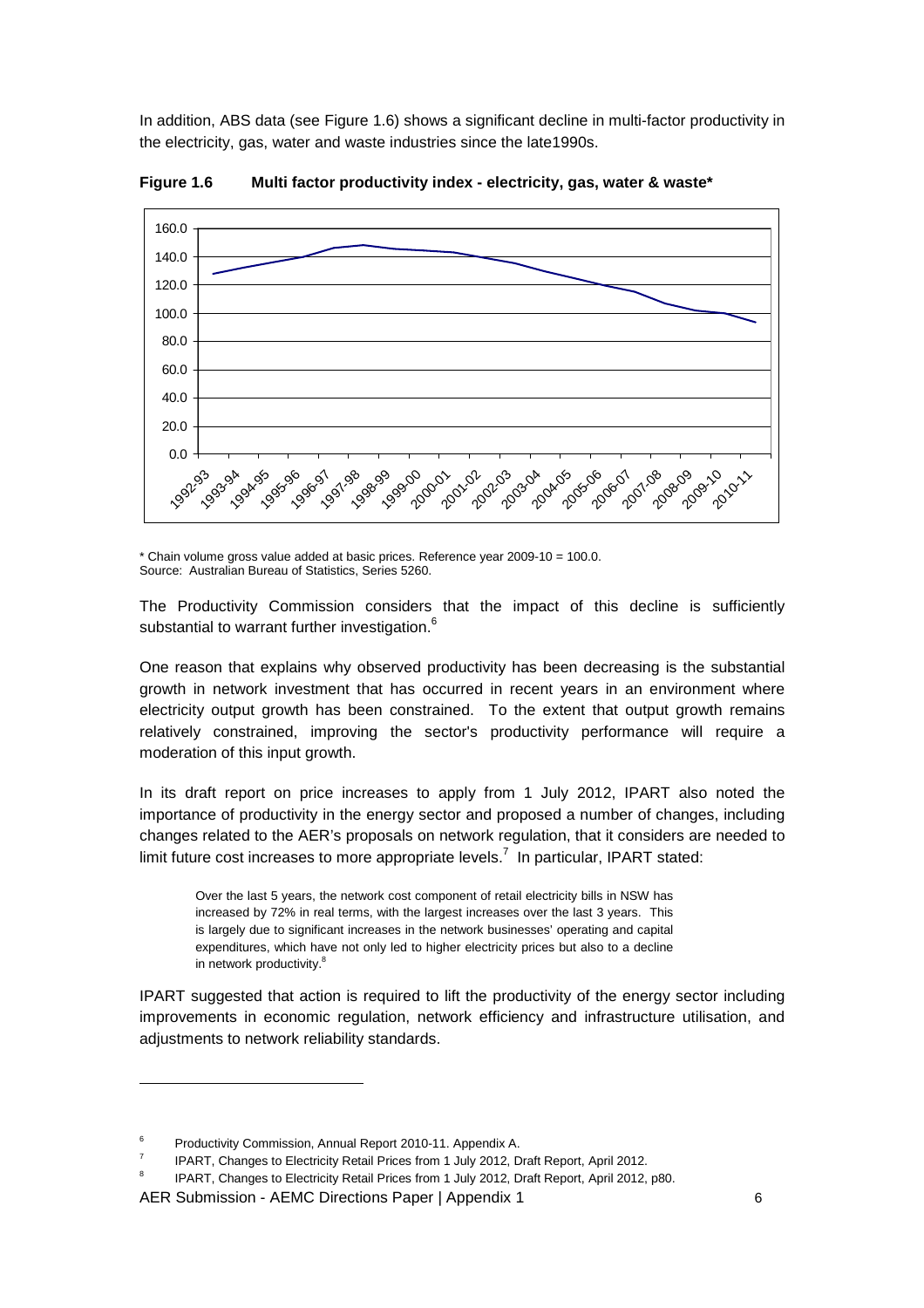Productivity in the electricity industry has significant flow on implications for the broader Australian economy, given electricity is a significant input cost for Australian businesses. Analysis of energy market reform proposals give an indication of the significant scale of benefits that accrue to the economy as a whole if productivity improvements can be made. For example, at the time of the Parer review in 2002, ACIL Tasman predicted total gains to the economy of \$2 billion per annum at 2010 or around 0.5 per cent of GDP if the recommendations were implemented $9$ .

#### **Impacts on the broader economy**

While it is not possible to quantify the exact impact on prices or the broader economy that would result from the AER's proposals, even a relatively small reduction in allowed revenues and prices would have significant positive flow on effects for the economy as a whole. As an example of such effects, in 2004, as part of a submission to the Productivity Commission's draft report on its Review of the Gas Access Regime, the ACCC provided general equilibrium modelling commissioned from ACIL Tasman<sup>10</sup>, which was designed to show the benefits of applying access regulation to the electricity and gas industries.

While the ACIL Tasman modelling does not quantify the effects of the AER's proposals, it is nevertheless useful in giving an indication that prices that are higher than optimal result in significant adverse impacts on the broader economy.

ACIL Tasman modelled three scenarios, a reference scenario with the access regime existing at the time, and two counterfactuals intended to show upper and lower bound estimates of the impact of removing access regulation. The 'lower bound' estimate involved using maximum aggregate revenue requirements (MAR) that were applied for by the network owners in their most recent revenue determination. In all cases the MAR originally sought exceeded the eventual final determination. In those cases where data on the TNSP applications was not available, a conservative increase of 5 per cent was applied to the maximum allowable revenue. The 'upper bound' estimate included a relatively arbitrary increase of 50 per cent to the regulated maximum allowable revenue for TNSPs and 25 per cent for DNSPs<sup>11</sup>.

When compared with the reference scenario the 'lower bound' results indicated that access regulation had lowered load-weighted prices to end-users by approximately 9.3 per cent on average over the modelling period, while the 'upper bound' results suggests average price reductions in the order of 21 per cent.

The economic impacts of the price and volume changes for gas and electricity as a result of access regulation were then modelled using ACIL Tasman's general equilibrium economic model. ACIL Tasman found increases to gross domestic product due to the modelled sectoral price and volume impacts from the then current access regime for electricity and gas amounted to between \$2,406 and \$11,163 million in NPV terms (2002 \$) over the modelled 15-year horizon. While the electricity and gas sectors were not separately modelled, ACIL Tasman said it would expect around 90 per cent of the aggregate benefits to be attributable to electricity access regulation.

 $\overline{a}$ 

<sup>9</sup> COAG, Towards a Truly National and Efficient Energy Market, Energy Market Review Final Report, 2002.

<sup>10</sup> ACIL Tasman, Impacts of Access Regulation: Gas and Electricity, prepared for the ACCC, January 2004.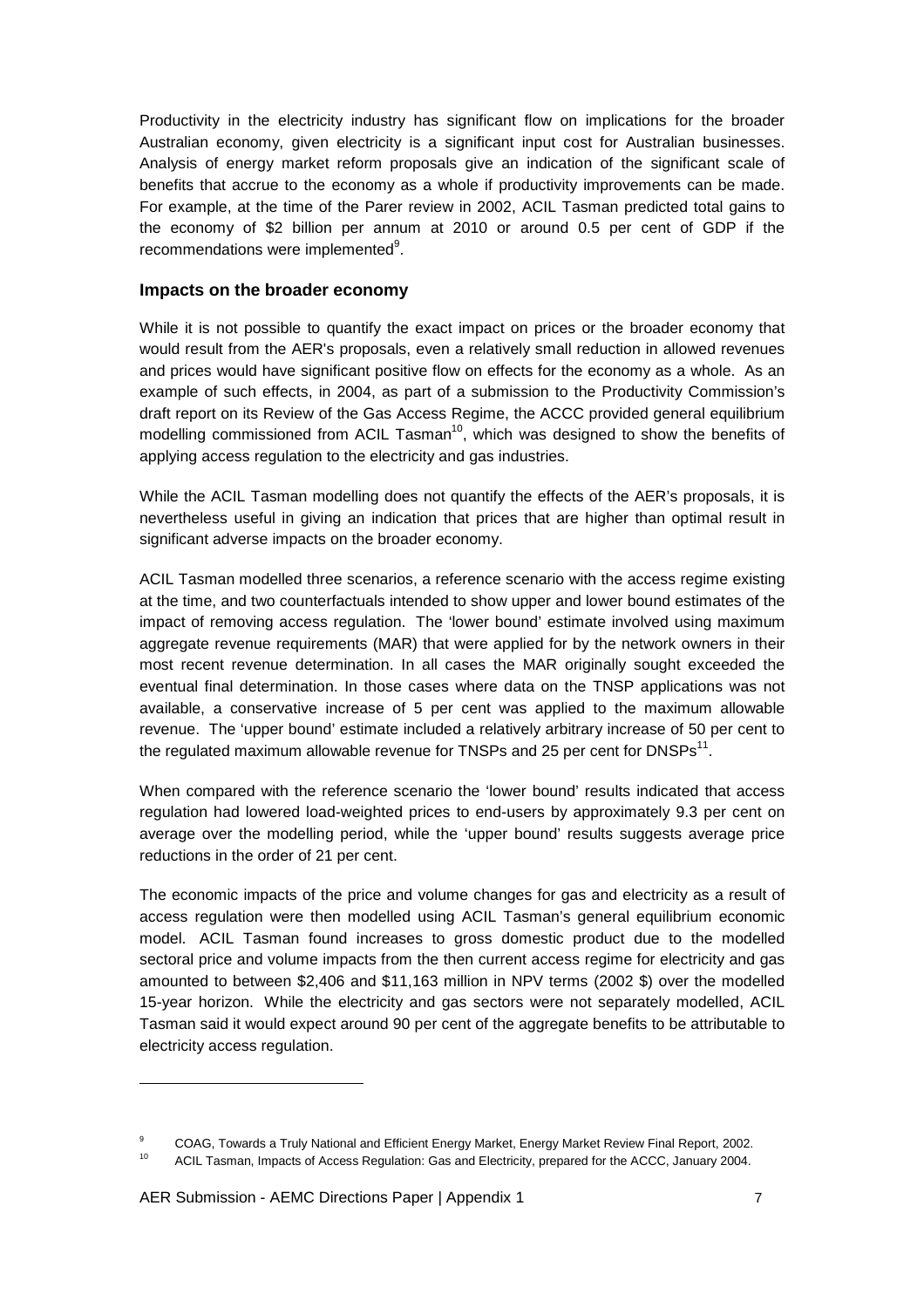### **Length of regulatory decisions**

The chart below shows the number of pages per regulatory decision document over time.<sup>12</sup>



Figure 3: Evolution of the length of regulatory decisions over time

Over time, regulatory decisions have become lengthier and more detailed. Some stakeholders have suggested that this is proof of the current regime working and providing incentives on NSPs to provide high quality information. However, to the extent that there has been an improvement in the quality of some forecasting data, no casual link between the regime and improved data has been shown. In many cases, the NSPs in question were coming off very low bases in terms of the quality of information available to support their proposals. It is to be expected that as each reset progresses, the internal systems and capital controls of these businesses would improve, regardless of the economic regulatory regime within which they operate.

What is clear is the negative impact that large volumes of information have on the ability of stakeholders to meaningfully comment on regulatory proposals. The AER maintains that its rule change proposal is the most appropriate model to incentivise high quality information provision in support of accurate forecasts. While large quantities of data are unavoidable in most regulatory reset processes, the AER's proposal maximises the potential for the material presented to be useful and accurate.

AER Submission - AEMC Directions Paper | Appendix 1 8

<sup>&</sup>lt;sup>12</sup> Darryl Biggar, Public utility regulation in Australia: Where have we got to? Where should we be going? Working paper no. 4, July 2011, ACCC/AER Working Paper Series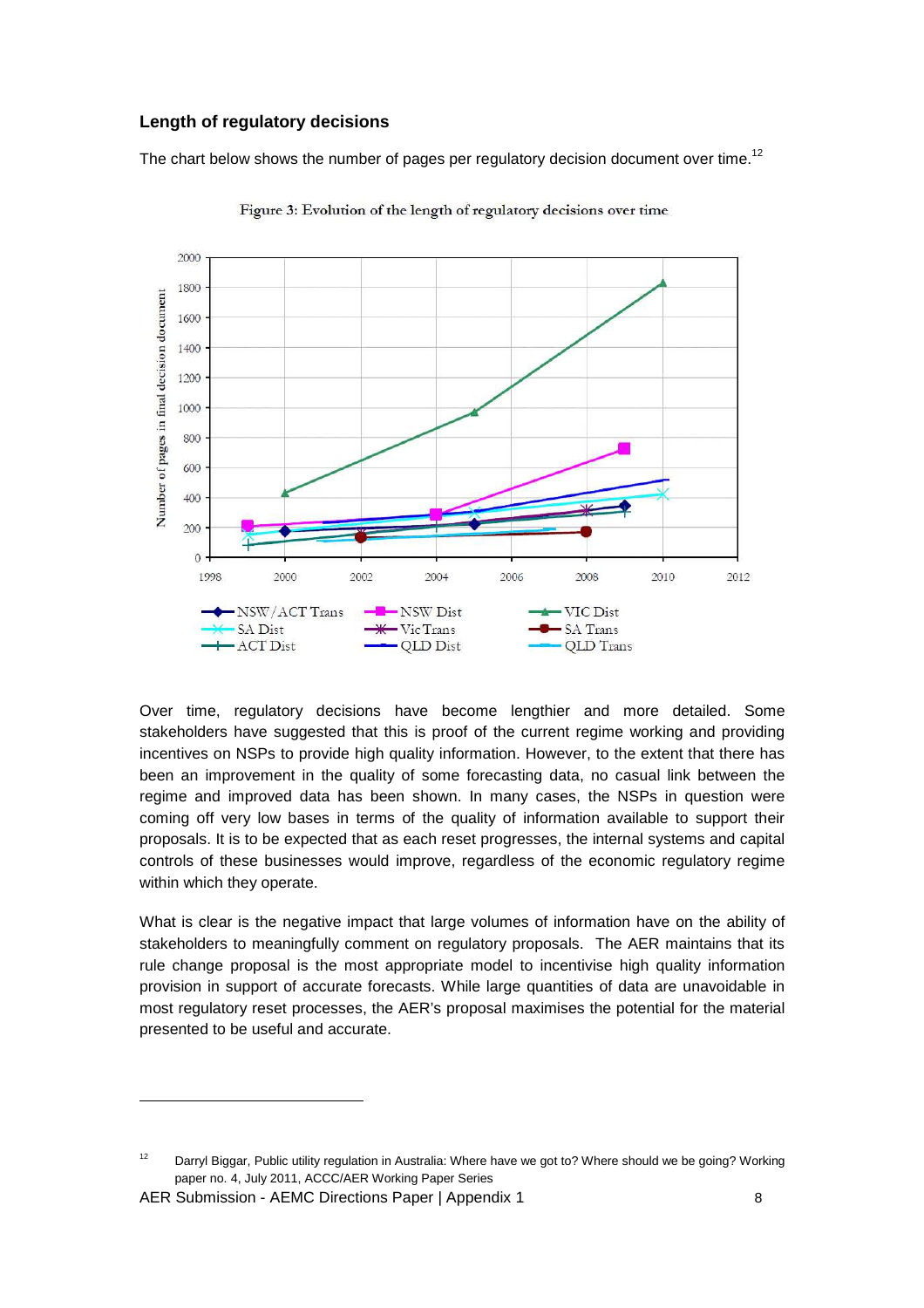# **Appendix 2 Examples of issues that the AER's proposals seek to address**

This appendix includes specific examples drawn from some of the AER's recent determinations. They are presented to illustrate circumstances rather than individual NSPs and the identification of the specific determination provides context to the illustration. While only some determinations are referred to and a few examples are presented in this appendix, they are used for the purpose of illustrating a much broader trend. The characteristics illustrated in the examples are encountered in addressing a large number of issues in each determination. These issues are then encountered in each determination.

## **Part 1** An outcome of the current regulatory regime

This part sets out two examples that illustrate the lack of disincentives on NSPs not to significantly overstate their forecasts. This is driven by the pre-eminence given to the NSP's regulatory proposal. These also illustrate that this behaviour is compounded by the benefits available to NSPs from exploiting the constraints placed on the AER by the regulatory framework when developing and applying an efficient substitute forecast.

It is recognised that these examples also show that the AER was willing to reduce the proposed expenditure. However, these reductions are made within the constraints placed on the AER. In particular, the reductions are based on the proposal and are therefore subject to the peculiarities contained therein. Such a reduction to a significantly over forecasted amount does not lend itself towards an outcome that is targeted at achieving the NEL objective.

The following two examples are taken from Ergon Energy's 2010-15 distribution determination process.

#### **Corporation initiated augmentation capex**

#### Regulatory proposal

Ergon Energy's Corporation Initiated Augmentation (CIA) capex relates to the capex required to augment the capacity of its network, based on forecast demand loads. In its 2010-15 regulatory proposal Ergon Energy proposed CIA capex of \$1991 million, or 33 per cent of its total capex. This represented a 90 per cent real increase relative to its CIA capex in the previous period.

#### AER draft decision

In reviewing the regulatory proposal the AER sought advice from its engineering consultant on Ergon Energy's CIA capex proposal. The AER's consultant attempted to reconcile the information in Ergon Energy's network planning documentation and the CIA capex forecast, but was unable to establish a clear relationship. The AER's consultant also noted concerns with the quality and availability of the options analysis and business case documentation supporting Ergon Energy's CIA capex proposal. Given the lack of net present value analysis to demonstrate selection of the most efficient option, the limited availability of business case documentation, and no clear reconciliation between the planning documentation and the CIA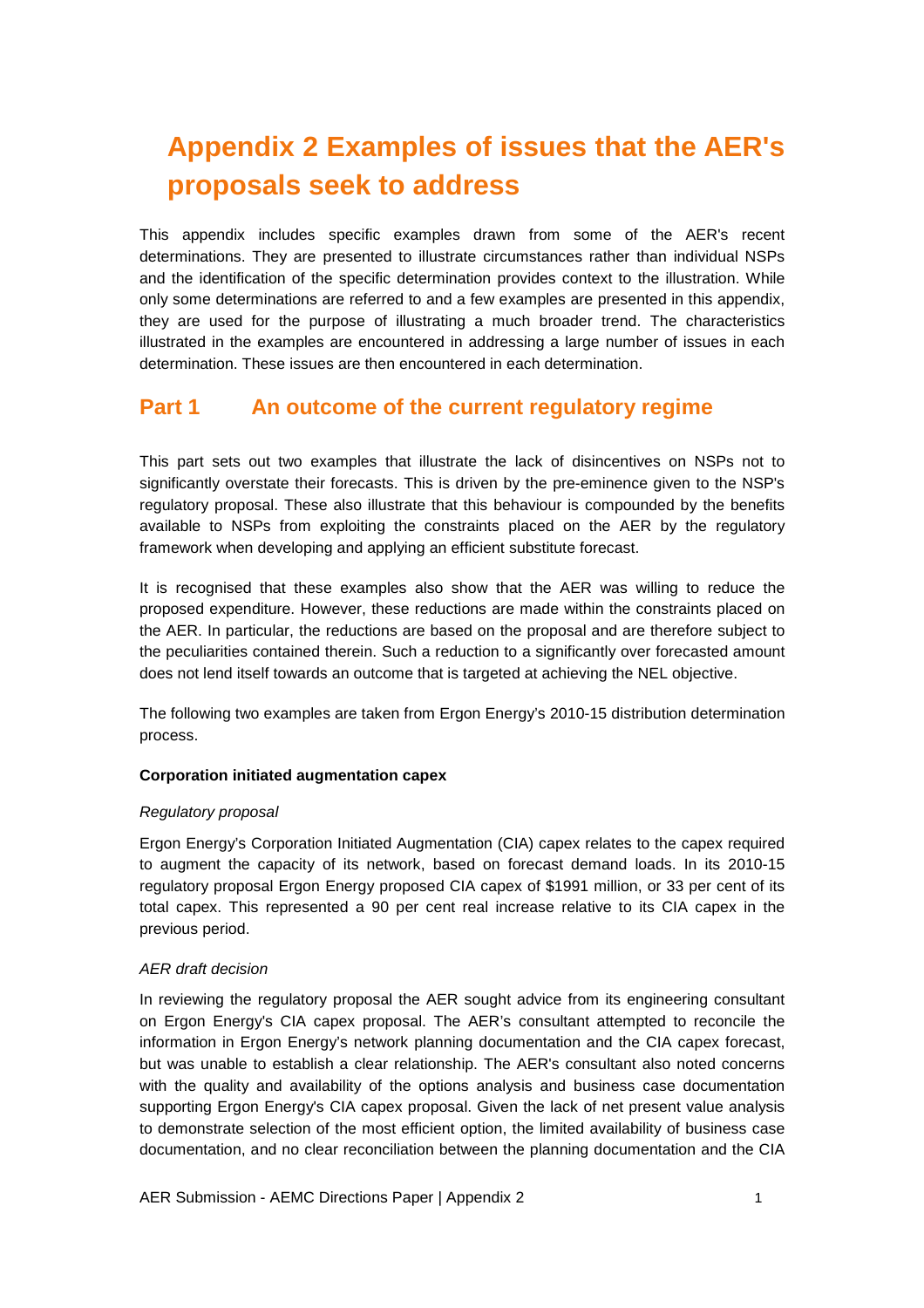capex proposal, the AER's consultant was unable to conclude that Ergon Energy's CIA capex proposal was efficient.

Given the role of demand in forecasting CIA capex, the AER also sought advice from its demand forecasting consultant regarding the appropriateness of the demand forecasts underpinning the CIA capex proposal. The AER's consultant had previously identified a number of issues with Ergon Energy's demand forecasting approach and concluded that it did not provide a realistic expectation of demand. In relation to CIA capex, the AER's consultant considered Ergon Energy's forecasts to be overstated by the equivalent of 18 months of demand growth. [The AER notes that its rejection of Ergon Energy's demand forecast was a matter that Ergon Energy was granted leave to have reviewed, but Ergon Energy did not proceed with this ground for review].

In its draft decision the AER agreed with both of its consultants findings and concluded that Ergon Energy's CIA capex proposal was not prudent and efficient. A reduction of \$526 million was applied on the basis of its consultant's advice.

#### Ergon Energy's revised proposal

In its revised regulatory proposal Ergon Energy rejected the AER's draft decision and increased its original CIA capex proposal by \$85 million as a result of applying revised cost escalations and the reallocation of shared costs. Ergon Energy provided analysis by its consultant on a sample of its CIA capex as evidence that its capex forecasts reconciled to the relevant planning documentation that Ergon Energy had provided to the AER. After submission of its revised regulatory proposal, Ergon Energy also provided a copy of an updated sub-transmission planning documentation for 2009 (Ergon Energy's regulatory proposal was based on 2007 planning documentation). Ergon Energy also undertook a reconciliation of the projects proposed for the regulatory period in both the 2007 and 2009 planning documents.

#### AER final decision

The AER sought advice from its engineering consultant on the revised CIA capex proposal. The AER's consultant undertook a review of the 2007 and 2009 planning documentation in relation to the projects reconciled by Ergon Energy's consultant, in the expectation that there would be a high degree of correlation in the projects between the two documents.

However, based on its analysis the AER's consultant concluded that the 2007 planning documentation (the basis of the CIA capex forecast) did not reflect the likely timing of projects based on the latest available information and therefore did not represent a reasonable basis for the capex forecast. Therefore, the AER's consultant was unable to conclude that Ergon Energy's proposed sub–transmission CIA capex represented prudent and efficient expenditure.

The AER's consultant recommended two adjustments to the proposed CIA capex:

 adjustment to the sub-transmission component of CIA capex to account for the planning reconciliation issues identified (a reduction of \$234 million).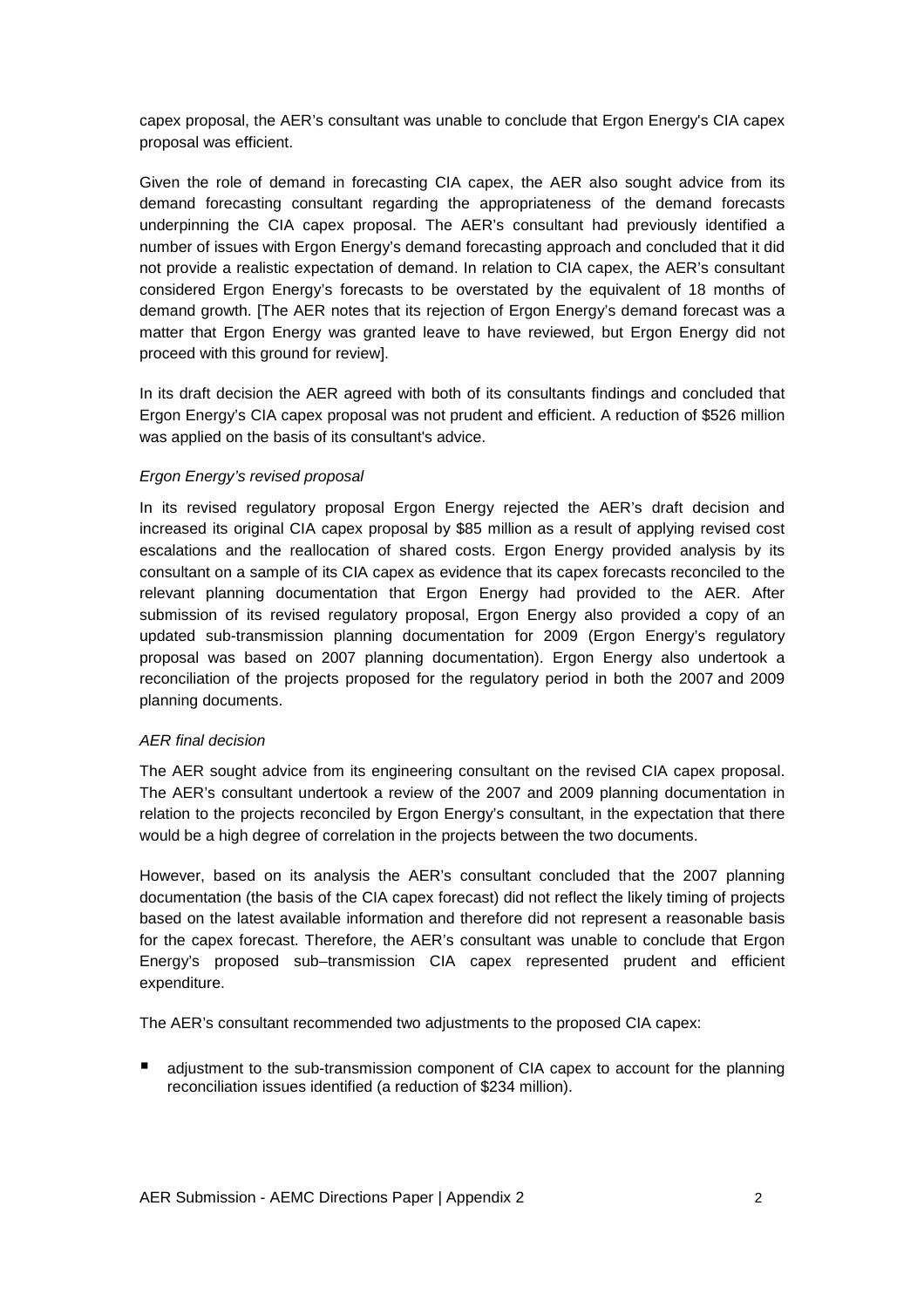**E** general adjustment to CIA capex on the basis of Ergon Energy's overstated demand forecasts, equivalent to the deferral of 18 months of demand related CIA capex (a reduction of \$392 million).

The AER reviewed and accepted its consultant's advice, and asked Ergon Energy to model the CIA capex reductions. It is noted that in modelling the demand deferral reduction Ergon Energy calculated a substantially lower reduction of \$266 million than had been modelled by the AER's consultant (\$392 million). The AER accepted Ergon Energy's modelling of this adjustment and the final decision therefore included a reduction of around \$500 million to a CIA capex allowance of \$1577 million.

This significant over forecasting is compounded by the requirement that, if the AER rejects the amount, it must amend the proposal only to the extent necessary to be approved in accordance with the Rules.

Further, by requiring such an approach, the Rules effectively force the AER and its consultants to undertake a forensic review of all the material provided. After detailed examination of models, review of numerous documents and discussions with Ergon Energy, the AER and its consultants were unable to establish the efficiency of the CIA capex. Given the time constraints, the AER had to rely on high level adjustments to develop a substitute forecast (for example 18 month deferral assumption). It is likely that if the AER was permitted to use its own forecast rather than being constrained through having to determine an amount the basis of the current regulatory proposal, then the final efficient CIA capex allowance may have been lower.

#### Tribunal review

In addition to other matters, Ergon Energy sought review of the adjustment of its CIA capex before the Tribunal but did not pursue the matter beyond leave for review being granted. The AER was unclear at the time as to why this matter was not proceeded with. The AER considers that it is likely that Ergon Energy's focus at the review would have been on the reasonableness of the AER's forecasting methodology. This view is supported by correspondence from Ergon Energy at the end of the determination process.

#### Post decision actuals

A review of Ergon Energy's 2010-11 regulatory accounts indicates that its forecast CIA capex for 2010-11 was \$267 million but it had significantly underspent this allowance by around [c-ic]. This represents a large reduction from what was allowed by the AER in its determination. While Ergon Energy indicates that the underspend was due to flooding and delays in obtaining planning approvals, the outcome appears to confirm the concerns the AER had at the time of the determination about Ergon Energy's demand forecast and project reconciliation. It also raises questions about the original CIA capex proposal put forward by Ergon Energy being significantly overstated.

#### 2011 Somerville report

The recent Somerville report accepted savings of approximately \$500 million each from Energex and Ergon Energy in relation to customer initiated capital works and corporate initiated capex (which includes Ergon Energy's CIA capex) from that approved by the AER in its 2009 determination. The Somerville report states that the savings result from lower than expected demand outcomes in this period as some of the proposed works were delayed or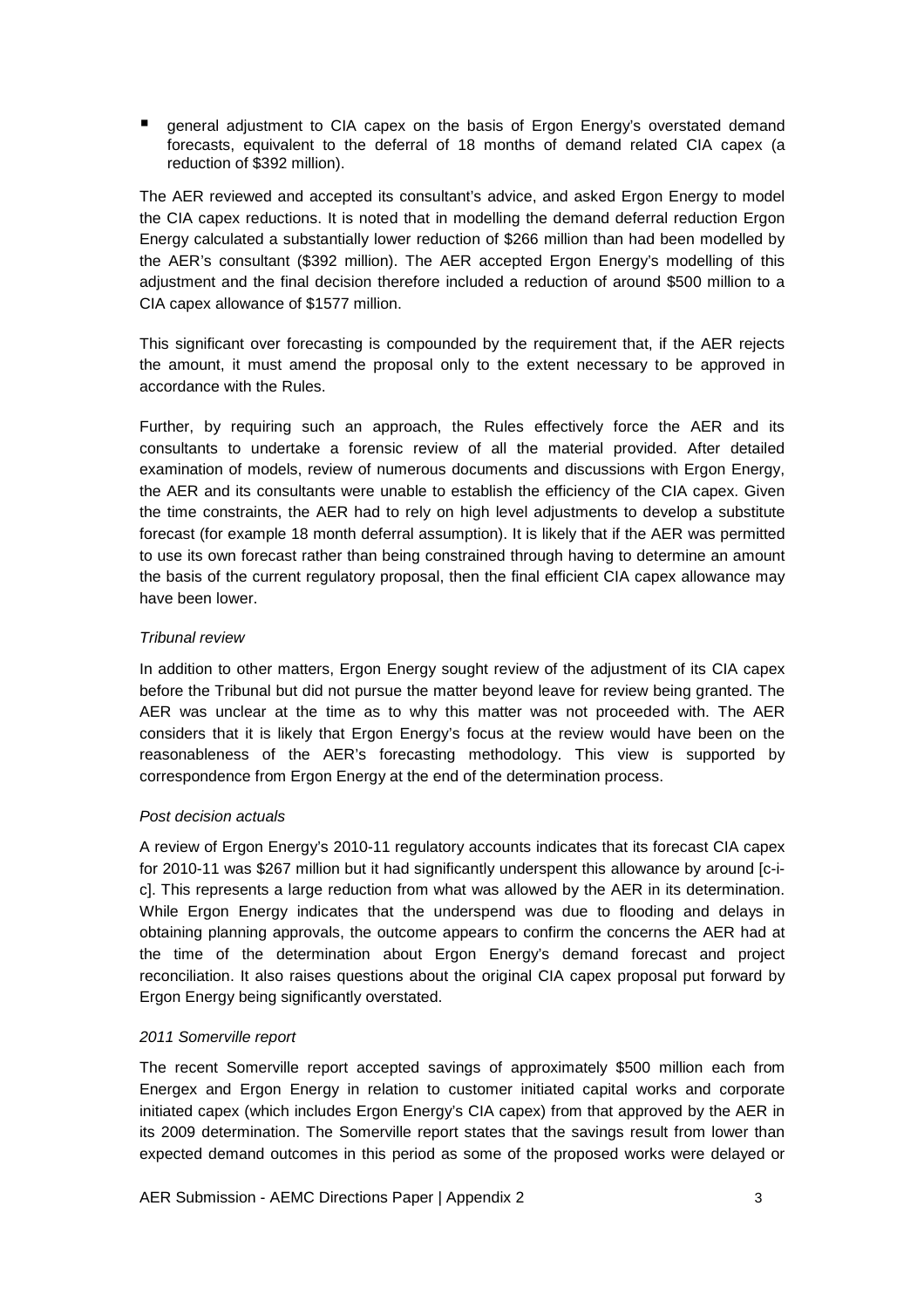deferred. The report also states that the savings would not be detrimental to the existing performance of the networks.

#### **Customer initiated capital works**

#### Regulatory proposal

Customer initiated capital works (CICW) capex relates to work required to service new or upgraded connections which have been requested by customers. Ergon Energy's original proposal included CICW capex of \$1695 million, or 28 per cent of the total capex proposal.

#### AER draft decision

The AER sought advice from its engineering consultant on Ergon Energy's CICW capex proposal. The AER's consultant identified a number of issues regarding the applicability of the growth forecasting variables used as part of Ergon Energy's CICW forecasting methodology. In particular, it considered (and the AER agreed) that the application of dwelling stock growth forecasts to forecast growth in commercial and industrial connections was not appropriate.

Based on its consultant's advice, the AER concluded that the robustness of Ergon Energy's CICW capex forecast was not supported by its forecasting methodology. Ergon Energy believed that there was a correlation between its CICW baseline expenditure, dwelling stock growth and gross regional product, but was unable to provide any evidence, such as correlation analysis, to substantiate its view.

The AER considered its consultant's alternative forecasting approach, which used historical connection costs and forecast customer number growth to replicate a 'business as usual' scenario, was a reasonable approach to establish an alternative forecast. Based on this forecasting approach the AER reduced Ergon Energy's proposed CICW capex by \$318 million.

#### Revised proposal

Ergon Energy's revised proposal rejected the AER's draft decision and increased its original CICW capex proposal by \$152 million as a result of amendments to its forecasting methodology as well as revised cost escalations and the reallocation of overheads.

Ergon Energy provided analysis undertaken by its consultant analysing the reasonableness of its original CICW forecasting methodology (not its revised methodology) and critiqued the AER's consultant's alternative CICW capex forecast. Ergon Energy stated that the AER's consultant had made an error in using incorrect historical data in determining its alternative CICW capex forecast. Further, Ergon Energy considered that the AER's draft decision on CICW capex was not realistic and exposed it to considerable risk of unfunded connection requirements.

#### Final decision

The AER sought advice from its consultant on the revised CICW capex proposal. The AER noted that Ergon Energy had used dwelling stock growth as the driver variable for all categories of CICW capex in its revised proposal. This included large connections as well as small commercial and industrial connections, despite the concerns raised by the AER in the draft decision regarding the applicability of this forecasting variable.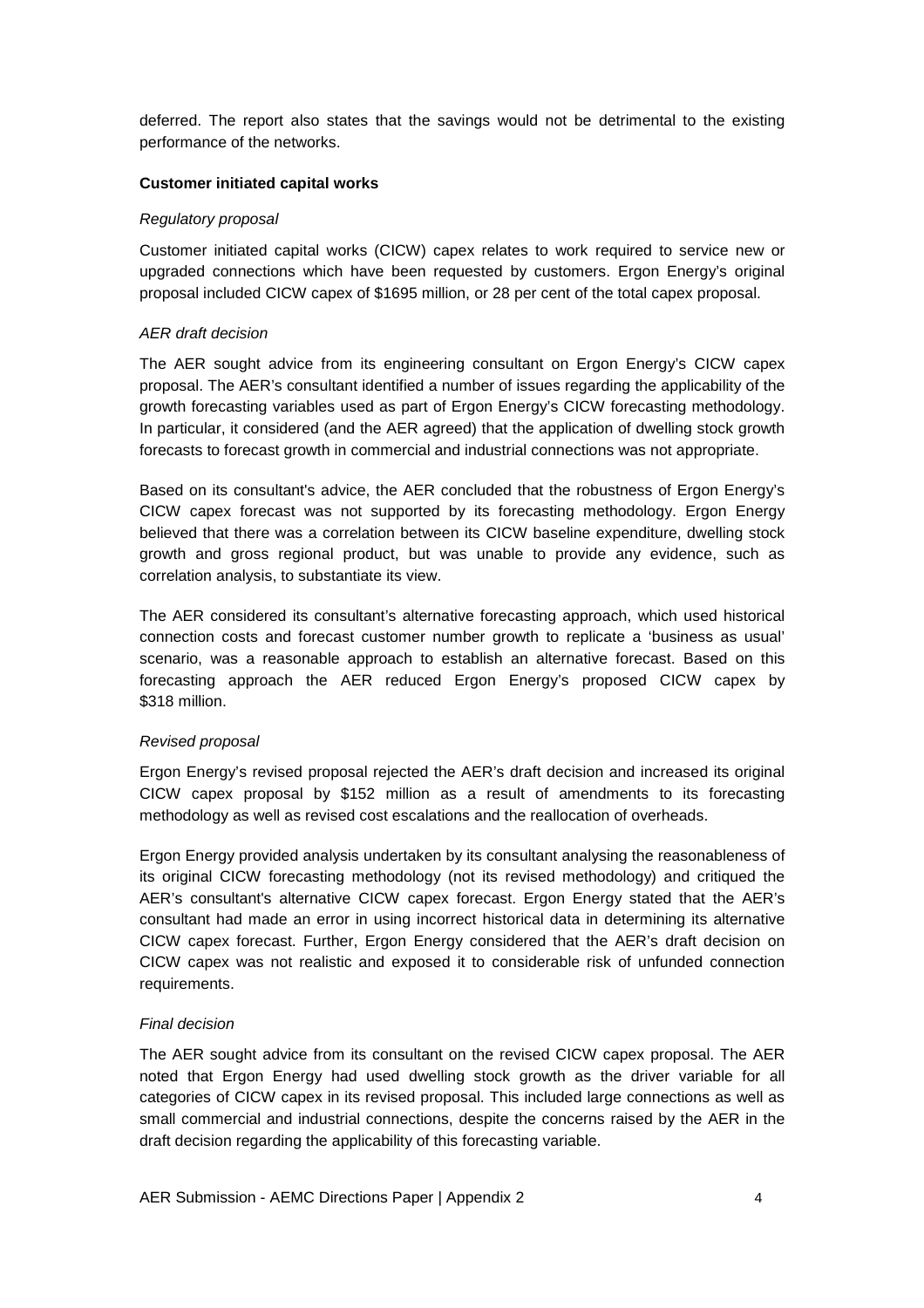The AER considered that the analysis presented by Ergon Energy's consultant did not demonstrate causality between dwelling stock growth forecasts and commercial and industrial connections. The AER concluded that Ergon Energy's revised proposal had not provided sufficient persuasive new information to alter the AER's conclusion regarding Ergon Energy's forecast of CICW capex as set out in the draft decision.

The AER's consultant amended its alternative CICW forecasting model to account for the historical data error identified by Ergon Energy. Otherwise the AER's consultant maintained that its model provided for a prudent and efficient level of CICW capex to support future customer connection activities at levels consistent with Ergon Energy's recent historical experience.

Therefore, the AER concluded that Ergon Energy CICW capex forecast was not prudent and efficient, and applied a reduction of \$402 million. This resulted in a CICW allowance of \$1444 million, an increase of approximately \$67 million from the AER's draft decision.

This outcome again demonstrates significant over forecasting. Further, the use of the same methodology for the CICW driver variable that was rejected in the draft decision shows Ergon Energy's focus on the Rule that the AER must amend from the basis of the proposal only to the extent required to make it reasonable. This focus results in the AER having to determine a reasonable method to adjust the driver variable to reduce the forecast rather than determine an efficient estimate. Whilst the adjustment was made based on historical costs, an efficient estimate developed by the AER could have been lower.

#### Tribunal review

Although Ergon Energy sought to have this matter reviewed before the Tribunal, it did not pursue this matter beyond obtaining leave to review. The focus of Ergon Energy's review on this issue was likely to have been on Ergon Energy's perceived flaws in the AER's consultants alternative CICW capex forecasting model (the basis of the substitute forecast), rather than disputing the AER's decision to reject its forecast. This view is supported by correspondence from Ergon Energy at the end of the determination process.

#### Post decision actual and 2011 Somerville review

A review of the 2010-11 regulatory accounts for Ergon Energy indicates that CICW was forecast to be \$298 million but the actual expenditure that year was [c-i-c], a large reduction. The AER accepts that some of the underspending is the result of flooding and delays in obtaining planning approvals. However, the AER is also aware that Ergon Energy has identified savings of approximately \$500 million from its (CIA and CICW capex) as part of the 2011 Somerville review. These reductions are in addition to the significant demand driven capex adjustments the AER made as part of its 2009 determination.

During the 2009 determination, Ergon Energy claimed that any cuts the AER was to make to its original CICW forecast would 'expose it to considerable risk of unfunded connection requirements.' The adjustments made by the AER in its determination; the significant underspend in 2010-11; and Ergon Energy's agreement to future reductions all suggest that Ergon Energy's original CICW capex forecast was significantly overstated.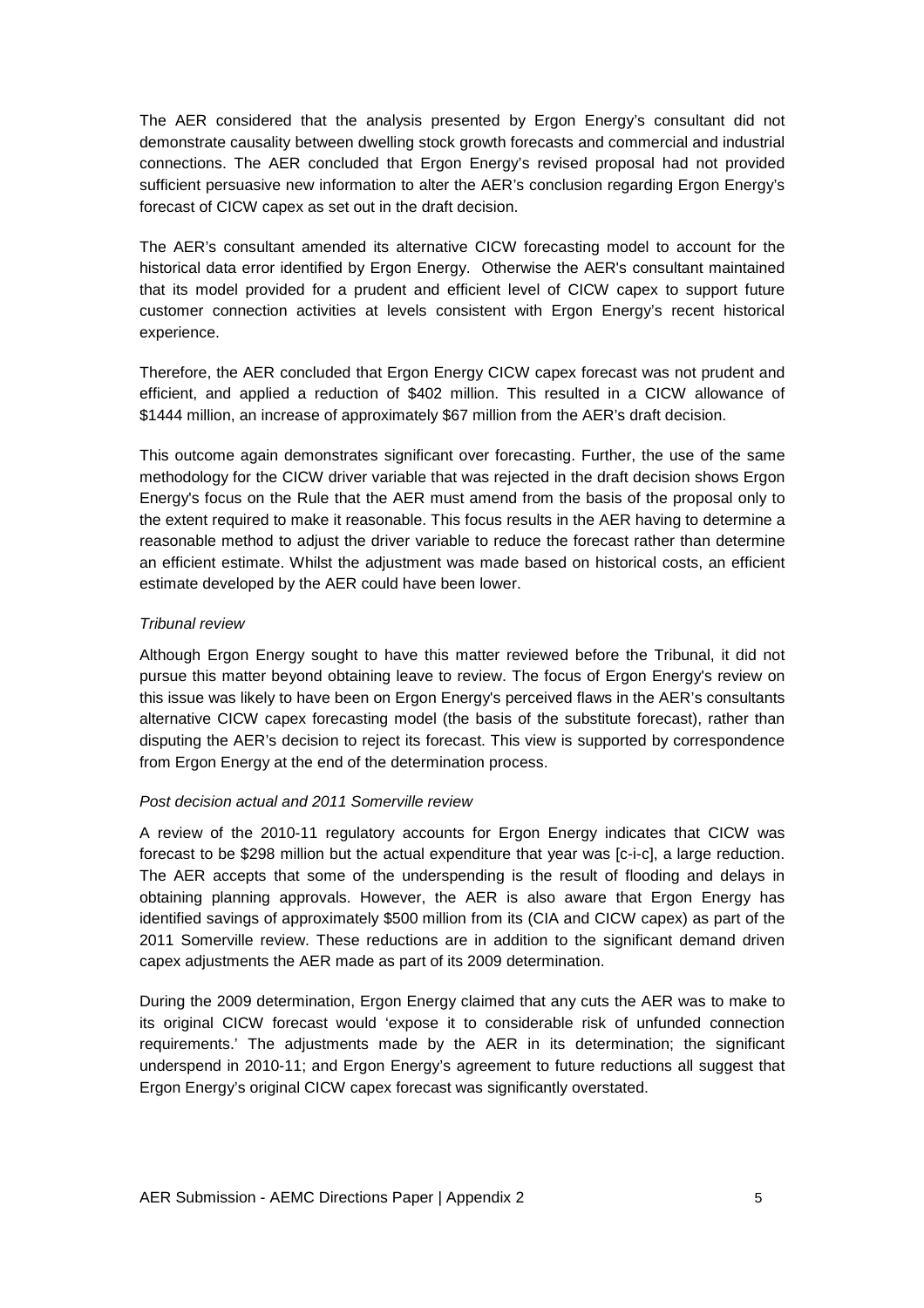#### **AER comment**

The fact that so soon after the AER's determination reductions of the magnitude described in the Somerville review can be obtained in addition to the significant reductions made by the AER, illustrates the incentives for NSPs to over forecast.

The above examples demonstrate the significant difficulties faced by the AER in determining the efficient forecast for just a few aspects of capex. In a determination, this scenario is multiplied many fold. Both the AER and its consultant's were faced with reviewing a substantial amount of supporting information that had apparently been developed using internally developed network plans. However, after considerable time and effort the AER and its consultants were not able to reconcile the information and therefore determine that it was efficient.

As a result of the way in which the current rules are framed, the AER took a significant risk in relying on its own consultant's forecasts to reduce Ergon Energy's forecast expenditure. It took this approach given the inadequacies found with Ergon Energy's forecasts and Ergon Energy's inability to satisfactorily address those issues. However, had the matters been reviewed it is possible that the Tribunal may have found that the AER's forecasts did not meet the NER requirement that the AER only amend the regulatory proposal to the extent necessary.<sup>1</sup>

The examples also demonstrate several instances where Ergon Energy's actions exacerbated the information asymmetries that exist. For example, in relation to CICW capex, one of the key issues related to whether causality existed between the CICW baseline, dwelling stock growth and gross regional product. As part of its revised proposal Ergon Energy submitted an amended forecasting model that relied on this causality despite the AER rejecting this linkage in its draft decision. As a result of the amendments to the model and revised cost escalators Ergon Energy proposed an even higher CICW forecast than in its original regulatory proposal. Ergon Energy also provided its consultants report that analysed the reasonableness of Ergon Energy's earlier model (not the amended one); critiqued the AER's consultants forecasting approach; and attempted to demonstrate that the claimed causality existed. A similar approach was adopted by Ergon Energy in responding to many of the issues raised by the AER in its draft decision (for example, the demand forecasting issue).

Although, Ergon Energy did not proceed with reviewing the matters before the Tribunal, the AER ran the risk of its forecast (which was necessarily based on a high level approach) being rejected on the basis of the below mentioned interpretation of the current framework [underline added for emphasis]:

It is apparent from what the Tribunal has already said that the Tribunal is of the opinion that the AER did seek quantification from EA. EnergyAustralia had the opportunity to provide the quantification sought. There is a suggestion in the PwC report that efficiency gains may not be readily identifiable by EA. If that be so, it may have adopted the course it submits the AER should, namely, apply a percentage reduction, as Integral Energy did. As submitted by EA, unlike other regulatory regimes, this regime gives considerable weight to the business experience, calculations and judgments of the regulated entity. EnergyAustralia is far better placed than the AER to undertake the exercise required to quantify the efficiency gains or to arrive at judgements

1 NER, clause 6.12.3(f)

 $\overline{a}$ 

AER Submission - AEMC Directions Paper | Appendix 2 6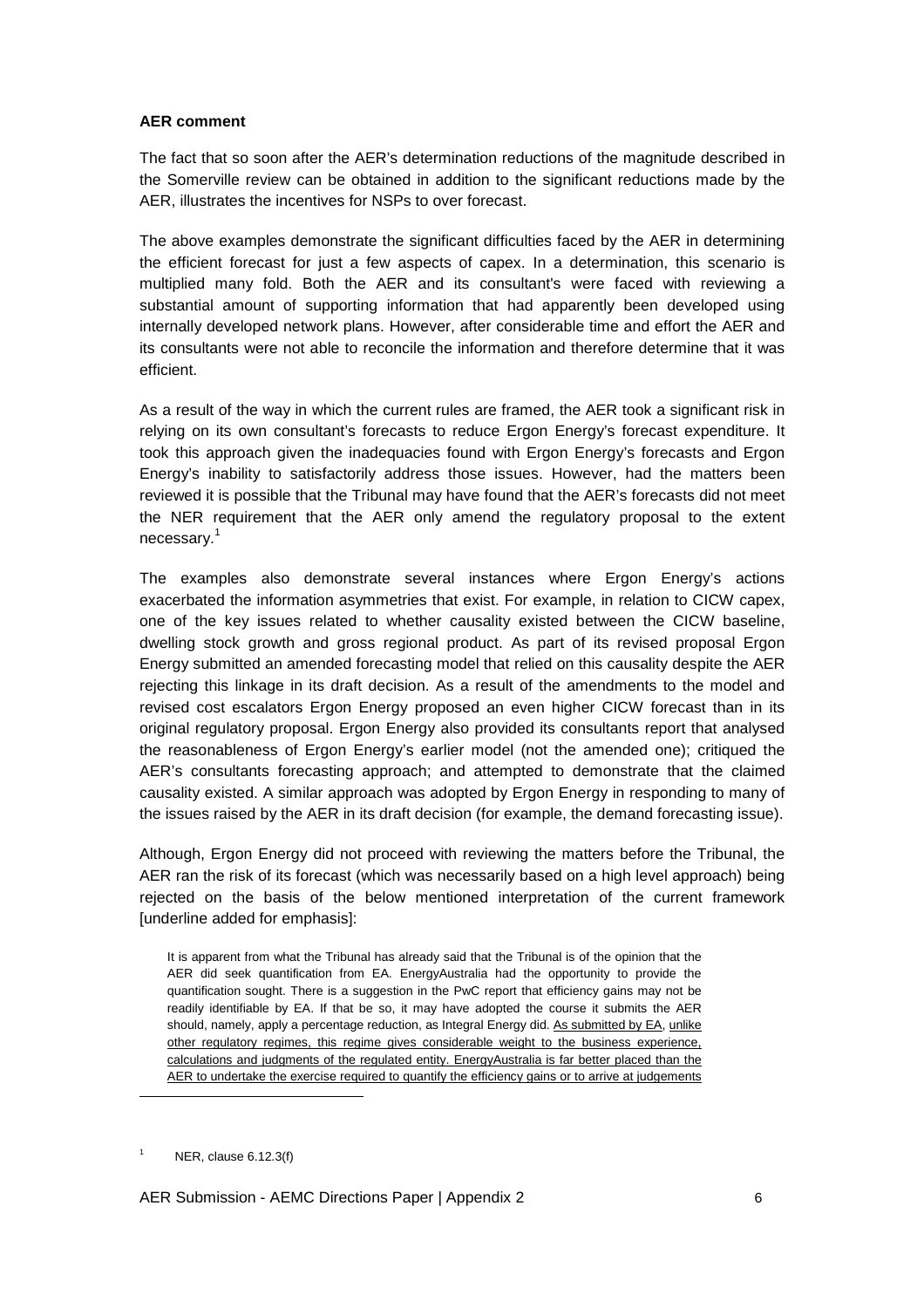about any percentage reduction for inferred savings. Because EA failed to undertake that exercise, the AER was simply unable to determine a substitute amount on the basis of a current regulatory proposal. The Tribunal is satisfied that the AER complied with cl 6.12.3(f)(2), assuming it applies to this decision making process.<sup>2</sup>

# **Part 2 Evidence of specific issues**

Table 2.1 sets out of evidence which demonstrates the difficulties experienced by the AER in applying top down analysis to determine substitute forecasts.

#### **Table 2.1 Examples of constraints on AER's ability to rely on top-down analysis**

#### **Reinforcement capex**

l

**Victorian DNSPs 2011–15 distribution determination**  In its 2011–15 Victorian draft distribution decision, the AER sought to apply benchmarking to address what it considered to be over-forecasting of capital needs by the Victorian DNSPs. In estimating the required forecast of reinforcement capex for each DNSP, the AER's consultant applied an individual 'weighted average probability assessment' to each DNSP. This analysis had regard to the individual circumstances of each DNSP and the fact that the propensity to over-forecast was not observed by every DNSP. This assessment also considered the quality of the forecasting process employed by each DNSP, each DNSP's historical trend to underspend forecasts and the AER's own investigation of the methodologies used by each DNSP to determine its reinforcement capex forecast.<sup>3</sup> As a result of this assessment the AER reduced the forecast reinforcement expenditure by between 37 per cent and 62 per cent.<sup>4</sup> The Victorian DNSPs in their revised regulatory proposal disagreed with the AER's weighted probability analysis. The DNSP's submitted that the AER had amended their regulatory proposals greater than the extent necessary to make their proposals compliant with clause 6.12.3(f) of the NER. $5$ During the reset process the AER's consultants examined more than one hundred reinforcement projects for each DNSP. Although the AER sample of projects by value was in excess of 30 per cent the AER could not confidently demonstrate that 30 per cent (or any number) was 'statistically significant' to such that it could be extrapolated across the balance of the proposals. In practice, it is difficult to be confident that any sample group meets the requirements of the Rules, particularly given the lack of clarity of the obligation to consider the 'circumstances of the relevant NSP' – there is always scope to argue that the sample would be more representative if certain projects were included (or excluded). Further, the timetable associated with the regulatory determination process makes it difficult to vary the sample group at a later stage in the process. In the final decision, the AER accepted that applying the 'weighted average probability assessment' approach may mean that its substitute forecast was not based on the Victorian DNSPs' regulatory proposals and arguably could be seen to lead to a greater change to the businesses proposals than the extent necessary for it to comply with the NER, (as required by clause 6.12.3(f)). For this reason, in the final decision the AER did not apply the benchmarking approach to determine an allowance for this category and reverted to a traditional 'bottom-up' analysis to complete its decision. The difference in outcomes was an

<sup>2</sup> Application by EnergyAustralia and Others (includes corrigendum dated 1 December 2009) [2009] ACompT 8 (12 November 2009), para 201.

<sup>3</sup> AER, Draft decision, Victorian distribution determination, June, 2010, p.335.

<sup>4</sup> AER, Draft decision, Victorian distribution determination, June, 2010, p.336.

<sup>5</sup> In particular Jemena, see Final Decision - Appendices, Victorian distribution determination, October, 2010, p.525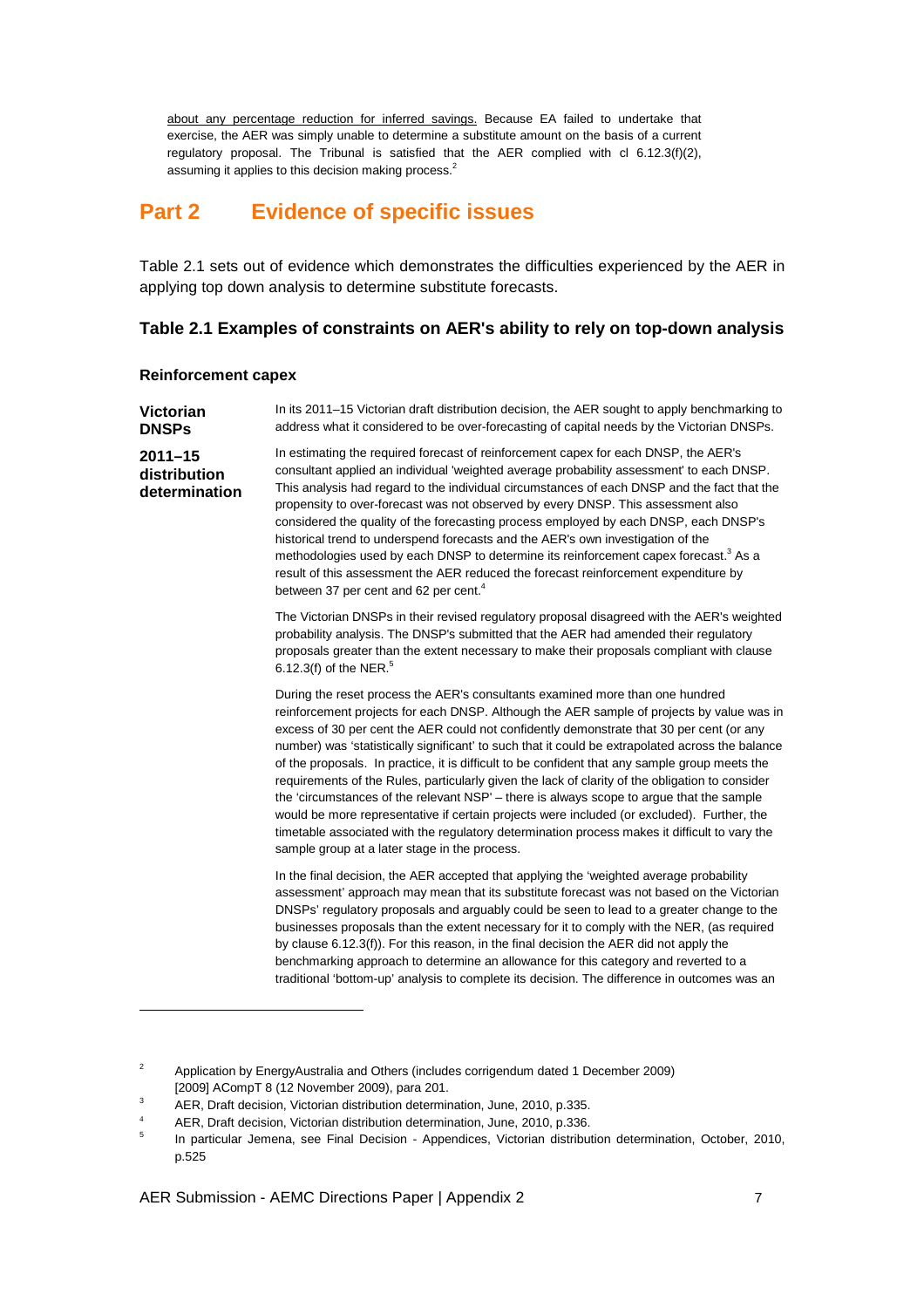increase of over \$300 million in capital allowances. But for clause 6.12.3(f) and had the AER been confident that its benchmarking approach could be sustained on review, it is probable that the increase in capital expenditure would have been significantly less than \$300 million.

The AER noted in its final decision that both timing considerations and the desirability of further testing its approach were factors in moving away from the benchmark approach. It should be recognised, however, that while it is always useful to have more time to undertake and test any analytical approach, at the end of the day, it was the constraints in the rules, noted above, that were probably of greater import. The AER was not however, minded to be overtly critical of the rules framework in its individual decisions. It considers, given the importance we attach to maintaining regulatory certainty, that it should limit any commentary regarding the shortcomings of the Rules to an appropriate forum, namely this Rule change proposal.

#### **Zone substation expenditure**

**EnergyAustralia 2009–14 distribution determination**  The AER in its 2009-14 NSW draft distribution decision was not satisfied that the zone substation capex proposed by EnergyAustralia reasonably reflected the efficient costs of the capex criteria.<sup>6</sup> The AER gave particular attention to a report by EnergyAustralia submitted in its regulatory proposal. The AER compared SKM and EnergyAustralia's zone substation cost estimates and concluded that EnergyAustralia's estimates were systematically higher than SKM's estimates. The AER noted that on average, SKM's cost estimates were 6 per cent lower than EnergyAustralia's.<sup>7</sup> The AER in its draft decision, recognised that there was a degree of uncertainty regarding the efficient level of substation costs and concluded that the efficient costs that a prudent operator in EnergyAustralia's circumstances would require was a value midway between EnergyAustralia's and SKM's estimates.<sup>8</sup> Accordingly, the AER reduced EnergyAustralia's zone substation capex proposal by \$34 million. EnergyAustralia in its revised regulatory proposal submitted that the SKM sample was not representative of EnergyAustralia's work program and if SKM's estimates were adjusted to reflect EnergyAustralia's actual work program the difference between its estimate and SKM's would fall from 6 per cent to 3.2 per cent.<sup>910</sup> The AER in its final decision agreed with SKM's advice and EnergyAustralia's revised regulatory proposal that any analysis of substation cost estimates should be weighted to account for the particular substations proposed in the next regulatory control period.<sup>11</sup> The AER also considered that by adopting this approach, and covering the error identified, the difference in cost estimates between SKM and EnergyAustralia falls to 3.2 per cent. Therefore, notwithstanding that the AER's original adjustment reflected only a 3 per cent reduction in costs, in its final decision the AER accepted that EnergyAustralia's proposal reasonably reflected the capex criteria and did not make any deductions.<sup>12</sup>

l

AER Submission - AEMC Directions Paper | Appendix 2 8

<sup>6</sup> AER, Draft decision, NSW distribution determination, November, 2008, p.469.

<sup>7</sup> AER, Draft decision, NSW distribution determination, November, 2008, p.462.  $\mathbf{Q}$ 

AER, Final decision, NSW distribution determination, April, 2009, p.138.

 $\alpha$ EnergyAustralia, Revised regulatory proposal, p.41.

Given that the adjustments to its own consultant's analysis proposed by EnergyAustralia related to its actual work practices, this is an example of where top down analysis has been undermined as a result of the conflation of exogenous and endogenous factors.

<sup>11</sup> AER, Final decision, NSW distribution determination, April, 2009, p.139.

<sup>12</sup> AER Final decision, NSW Distribution Determination 2009-10 to 2013-14, pg 137-139.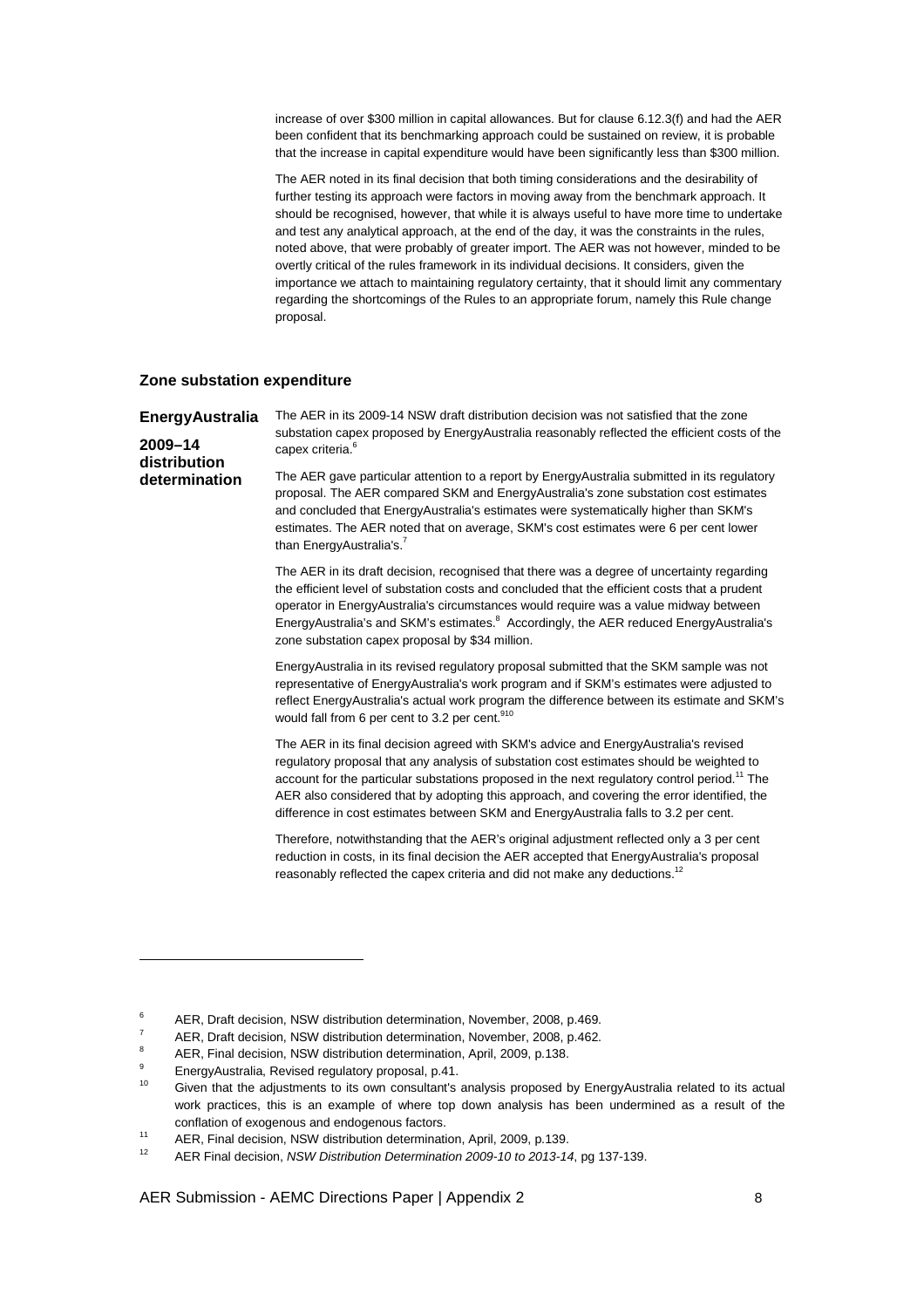Table 2.2 provides examples of NSP conduct that has the effect of compounding the information asymmetries faced by the AER.

#### **Table 2.2: Examples of behaviour that compounds information asymmetry**

|  | Over forecasting |
|--|------------------|
|  |                  |

| <b>Powerlink</b><br>2012-17<br>transmission<br>determination | Powerlink in its transmission revenue proposal for the 2012-17 transmission period<br>proposed several augmentation projects of the existing 275 kV network to make it<br>capable of operating at 500 kV. Powerlink intends to operate these projects at 275 kV for<br>an indefinite period.                                                                                                                                                                                                                                                                                                                                                                                                               |
|--------------------------------------------------------------|------------------------------------------------------------------------------------------------------------------------------------------------------------------------------------------------------------------------------------------------------------------------------------------------------------------------------------------------------------------------------------------------------------------------------------------------------------------------------------------------------------------------------------------------------------------------------------------------------------------------------------------------------------------------------------------------------------|
|                                                              | The AER in its draft decision did not accept \$544 million (\$2011-12) of capex associated<br>with these projects on the basis that it was not satisfied that the incremental cost of<br>building any of the 500kV capable infrastructure over and above 275 kV reasonably<br>reflects the capex criteria. <sup>13</sup> The AER also identified considerable uncertainty in the<br>timing of, and need for, the 500 kV network upgrade <sup>14</sup> . In particular the AER considered<br>that three of the four projects are unlikely to be required in the next regulatory control<br>period, particularly (although not only) given the reduced demand forecast proposed by<br>the AER. <sup>15</sup> |
|                                                              | When undertaking the regulatory test for these projects in 2009, Powerlink made certain<br>assumptions which rendered all options other than its preferred option infeasible. These<br>assumptions related to the availability of easements, the potential for generation growth in<br>South East Queensland, an unrealistic demand forecast and an inappropriate hurdle<br>requirement for the "commitment" of non-network alternatives. Since the 2009 regulatory<br>test was conducted, Powerlink has revised its demand forecast downwards three times<br>and as a result the commissioning date for the project has been delayed twice.                                                               |
|                                                              | Given these circumstances, the AER requested that Powerlink develop a 275kV build<br>option as a counterfactual to the 500kV build and to test its assumption that it is<br>impossible for Powerlink to acquire any additional easements in South East Queensland.<br>In response Powerlink developed four new of 275 kV network options as well as seven<br>new generation options, and tested these in net present value analysis.                                                                                                                                                                                                                                                                       |
|                                                              | However, the 275kV planning options proposed by Powerlink were not feasible. For<br>example, Powerlink developed 275kV build options which required 810 new easements<br>and 18 additional corridors. Following this, Powerlink provided two expert reports which<br>concluded that it was not possible to obtain the easements and corridors associated with<br>Powerlink's new options. This example shows that Powerlink responded to the AER's<br>information request in a manner that did not directly provide the AER with the information<br>it sought.                                                                                                                                             |
|                                                              | Further, on detailed investigation the AER determined that Powerlink's claimed<br>generation scenarios were actually a method to offset demand to mimic the required<br>reduced demand forecast. No generation growth was in fact modelled. In addition,<br>Powerlink's modelling assumed only 150 MW of generation output from South East<br>Queensland, even though 850 MW of capacity is already installed.                                                                                                                                                                                                                                                                                             |
|                                                              | As Powerlink had not provided any feasible 275 kV alternatives (as requested), AER, its<br>consultants (EMCa) and Powerlink met to identify credible 275 kV build options that meet<br>Powerlink's N-1 planning criteria and other constraints. Following this meeting, the AER<br>together with EMCa developed a number of more realistic alternatives, including an<br>option which does not require any additional easements/corridors.                                                                                                                                                                                                                                                                 |
|                                                              | Finally, when modelling the scenarios requested by the AER, Powerlink extended its                                                                                                                                                                                                                                                                                                                                                                                                                                                                                                                                                                                                                         |

<sup>13</sup> AER, Draft decision, Powerlink transmission determination, November, 2011, p.28.

<sup>14</sup> AER, Draft decision, Powerlink transmission determination, November, 2011, p.28.<br>15 AER, Preft decision, Powerlink transmission determination, November, 2011, p.29.

<sup>15</sup> AER, Draft decision, Powerlink transmission determination, November, 2011, p.28.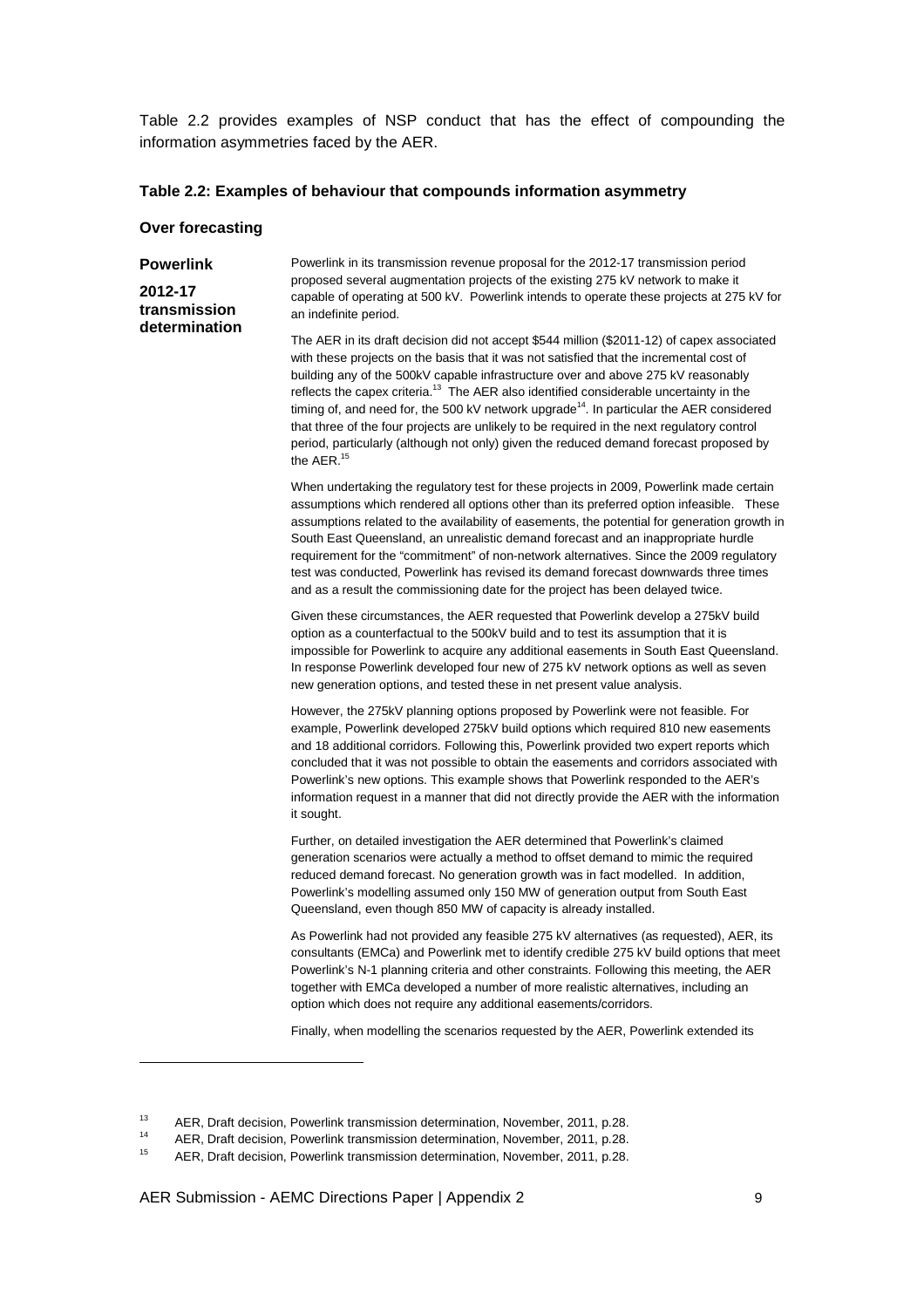planning horizons from 2039 to 2055. Since the relevant models assume gradual demand growth over time, lengthening the planning horizon advantageous for the purposes of justifying Powerlink's 500 kV option. The RIT-T guidelines recommend a 20- 25 year planning horizon.

The AER's final decision upheld the draft decision. Powerlink's behaviour set out above is an example of an NSP acting in response to the perverse incentives created by the current regime.

#### **Failing to highlight key pieces of information**

**Powerlink 2012-17 transmission determination**  Powerlink in its revenue proposal and revised revenue proposal for the 2012-17 transmission period failed to alert the AER to its new union collective agreement when providing information on the quantum of labour cost escalation. Rather, Powerlink's new union collective agreement was brought to the AER's attention via the Australian Services Union Queensland (Services and Northern Administrative) Branch website.<sup>16</sup>

> The AER considered that this information was crucial to the AER deciding the efficient labour cost forecast because the new union collective agreement had a lower proposed wage increase than that proposed by Powerlink in its revenue proposal and revised revenue proposal.

#### **Changing the justification and/or basis of a cost forecast**

| <b>Powerlink</b>                             | Powerlink in its revised revenue proposal for the 2012 -17 transmission period rejected                                                                                                                                                                                                                                                                                                                                                                                                                                                                                                                                                                                                   |
|----------------------------------------------|-------------------------------------------------------------------------------------------------------------------------------------------------------------------------------------------------------------------------------------------------------------------------------------------------------------------------------------------------------------------------------------------------------------------------------------------------------------------------------------------------------------------------------------------------------------------------------------------------------------------------------------------------------------------------------------------|
| $2012 - 17$<br>transmission<br>determination | one of the AER's proposed adjustments to its market impact component <sup>17</sup> on the ground<br>that the relevant constraint was co-ordinated with a generator outage. When the AER's<br>inquiries showed this claim to be false, Powerlink did not respond to the AER's question<br>concerning outage co-ordination but instead claimed that the outage should be excluded<br>from the performance history on a different ground, namely that it was an outage of non-<br>prescribed transmission services <sup>18</sup> . Therefore, the AER was required to undertake further<br>analysis and investigation of this newly proposed ground at a late stage in the reset<br>process. |
| <b>ETSA Utilities</b><br>2010-15             | ETSA Utilities in its regulatory proposal for the 2010-15 distribution period submitted that<br>the deteriorating age and condition profile of its distribution network will lead to an<br>increase in the opex during the next regulatory control period. <sup>19</sup>                                                                                                                                                                                                                                                                                                                                                                                                                  |
| distribution<br>determination                | The AER in its draft decision disagreed with ETSA Utilities submission and considered<br>that the impact of ETSA Utilities' increasing asset age was overstated in its modelling. <sup>20</sup><br>The AER considered that ETSA Utilities had not appropriately modelled the likely impact<br>of asset age on its opex forecast, as it did not accurately calibrate the opex/age curves in<br>its modelling. <sup>21</sup>                                                                                                                                                                                                                                                                |
|                                              | ETSA Utilities in its revised regulatory proposal made adjustments to its asset age<br>escalation model. ETSA Utilities also advised its consultants to remodel the age profile of<br>its assets based on the AER's proposed adjustments as well as ETSA Utilities' revised<br>regulatory proposal. As a result of the revised modelling, ETSA Utilities stated that errors<br>were identified which overstated the asset age escalators. <sup>22</sup>                                                                                                                                                                                                                                   |

16 <sup>16</sup> http://www.asuqld.asn.au/index.php

l

AER Submission - AEMC Directions Paper | Appendix 2 10

The market impact component is one of the parameters subject to financial incentives as part of the Service Target Performance Incentive Scheme.

<sup>&</sup>lt;sup>18</sup> Powerlink, Response to information request of 20 March 2012, STPIS market impact component, 21 March 2012.

<sup>19</sup> ETSA Utilities, Revised regulatory proposal, July, 2009, p.159.

<sup>&</sup>lt;sup>20</sup> AER, Draft decision, South Australia distribution determination, November 2009, p.205.

<sup>&</sup>lt;sup>21</sup> AER, Draft decision, South Australia distribution determination, November 2009, p.195.

<sup>22</sup> AER, Final decision, South Australia distribution determination, May 2010, p.117.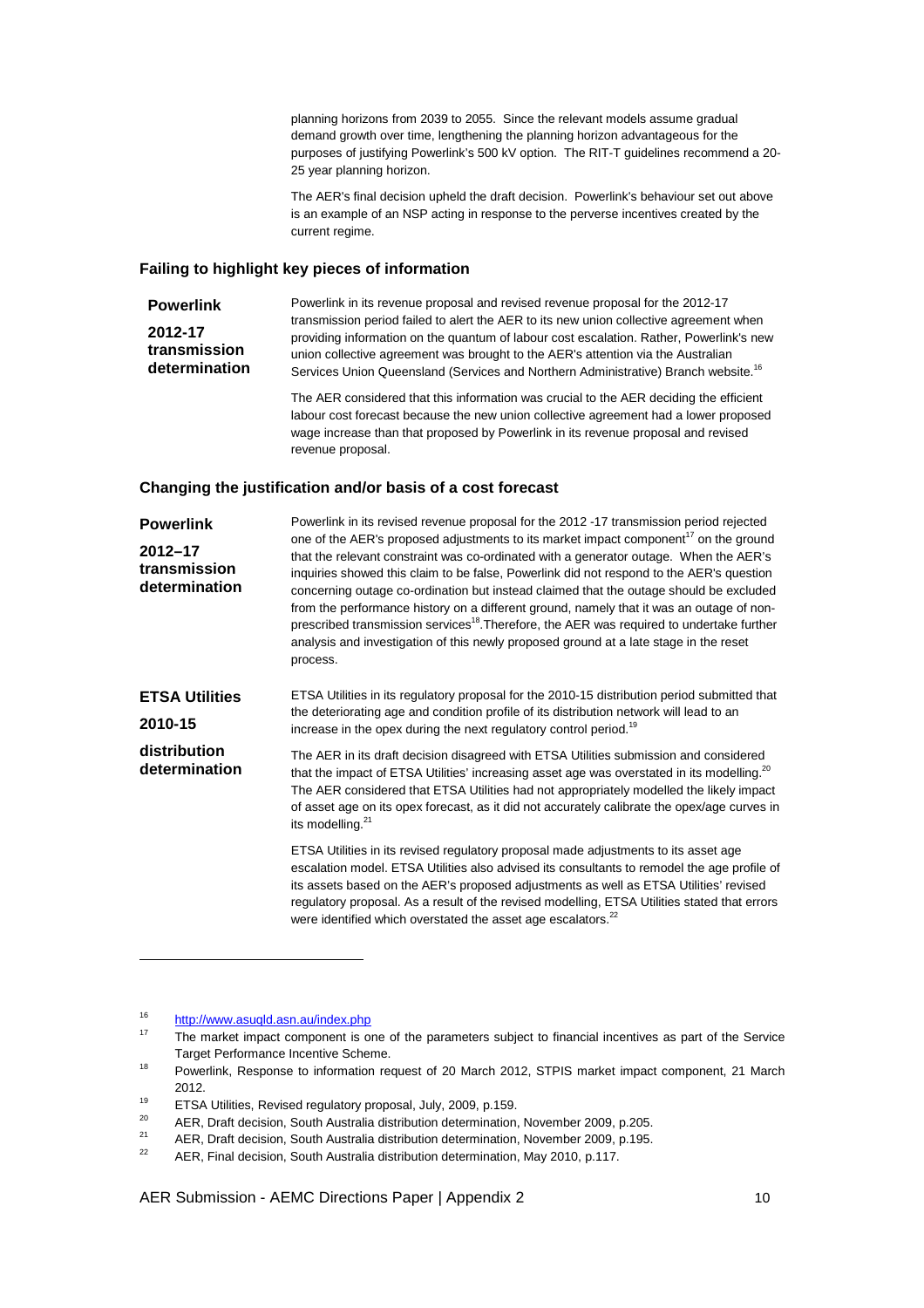Therefore, the effect of the new information was that the amended revenue requirement was greater than the AFR's estimated amount in the draft decision, although slightly less than the original proposal. Further, the issue of estimation of impact was made more difficult as the AER did not have access to working models, and errors were corrected only when they resulted in a favourable impact on the final revenue allowance.

#### **Providing responses which fail to answer the question**

**Ergon Energy 2010-15 distribution determination**  'Other costs' Ergon Energy in its regulatory proposal to the AER for its 2010-15 Queensland electricity distribution determination submitted an 'other costs' component which was calculated by summing the sponsor costs and the project risk held by asset manager contingency costs.<sup>23</sup>

The AER, in its draft decision considered that planning for contingencies is not unreasonable, however it is not appropriate for a DNSP to impose contingency costs on all customers as contingencies may not eventuate and individual customers have different attitude towards the risk associated with contingency costs.<sup>24</sup> As such, the AER was not satisfied this component reflects the efficient cost of providing quoted services and therefore removed the 'other costs' component from Ergon Energy's formula used to derive prices for quoted services.<sup>25</sup>

Ergon Energy in its revised regulatory proposal rejected the AER's proposal to remove 'other costs'. Ergon Energy submitted that the AER had not understood the intent of its 'other cost' component and that 'other costs' does not just represent contingency costs but any 'other' costs', Ergon Energy incurs in performing a service such as hire of equipment or assets etc.<sup>26</sup>

The AER in its final decision considered that Ergon Energy did not provide sufficient information to support its contention that 'other costs' includes costs other than contingency costs such as hire or supply of equipment and assets of labour.<sup>27</sup> The AER on three occasions requested additional information from Ergon Energy. Ergon Energy responded by providing a limited amount of additional information which did not directly answer the questions the AER asked.

The AER concluded that it was not satisfied that the inclusion of the 'other costs' formula component reflects the recovery of efficient costs and therefore maintained the position it took in its draft decision.<sup>28</sup>

Ergon Energy sought review of this aspect of the AER's decision before the Tribunal. The Tribunal held that the AER erred in rejecting the 'other costs' component.<sup>29</sup> The Tribunal held that sufficient information was provided to at least continue further enquiry.<sup>30</sup> The Tribunal therefore found that in the circumstances of this case the AER had made an error of fact. The Tribunal also commented that Ergon Energy had a critical role to play in providing information to the AER to assist the AER in making a distribution determination which reflects the national electricity objective and the revenue and pricing principles and Ergon Energy failed to fulfil this role adequately in relation to 'other costs'.<sup>3</sup>

<sup>&</sup>lt;sup>23</sup> Ergon Energy, Regulatory proposal, July, 2009, pp. 491-492.

<sup>&</sup>lt;sup>24</sup> AER, Draft decision, Queensland draft distribution determination, November, 2009, p.419

<sup>&</sup>lt;sup>25</sup> AER, Draft decision, Queensland draft distribution determination, November, 2009, p.420.

<sup>&</sup>lt;sup>26</sup> Ergon Energy, Revised regulatory proposal, January, 2010, p 231.

<sup>&</sup>lt;sup>27</sup> AER, Final decision, Queensland distribution determination, May, 2010, p.367.

<sup>&</sup>lt;sup>28</sup> AER, Final decision, Queensland distribution determination, May, 2010, p.367

<sup>29</sup> Application by Ergon Energy Corporation Limited [2010] ACompT 6, at 2.

<sup>&</sup>lt;sup>30</sup> Application by Ergon Energy Corporation Limited [2010] ACompT 6, at 43.

Application by Ergon Energy Corporation Limited [2010] ACompT 6, at 50.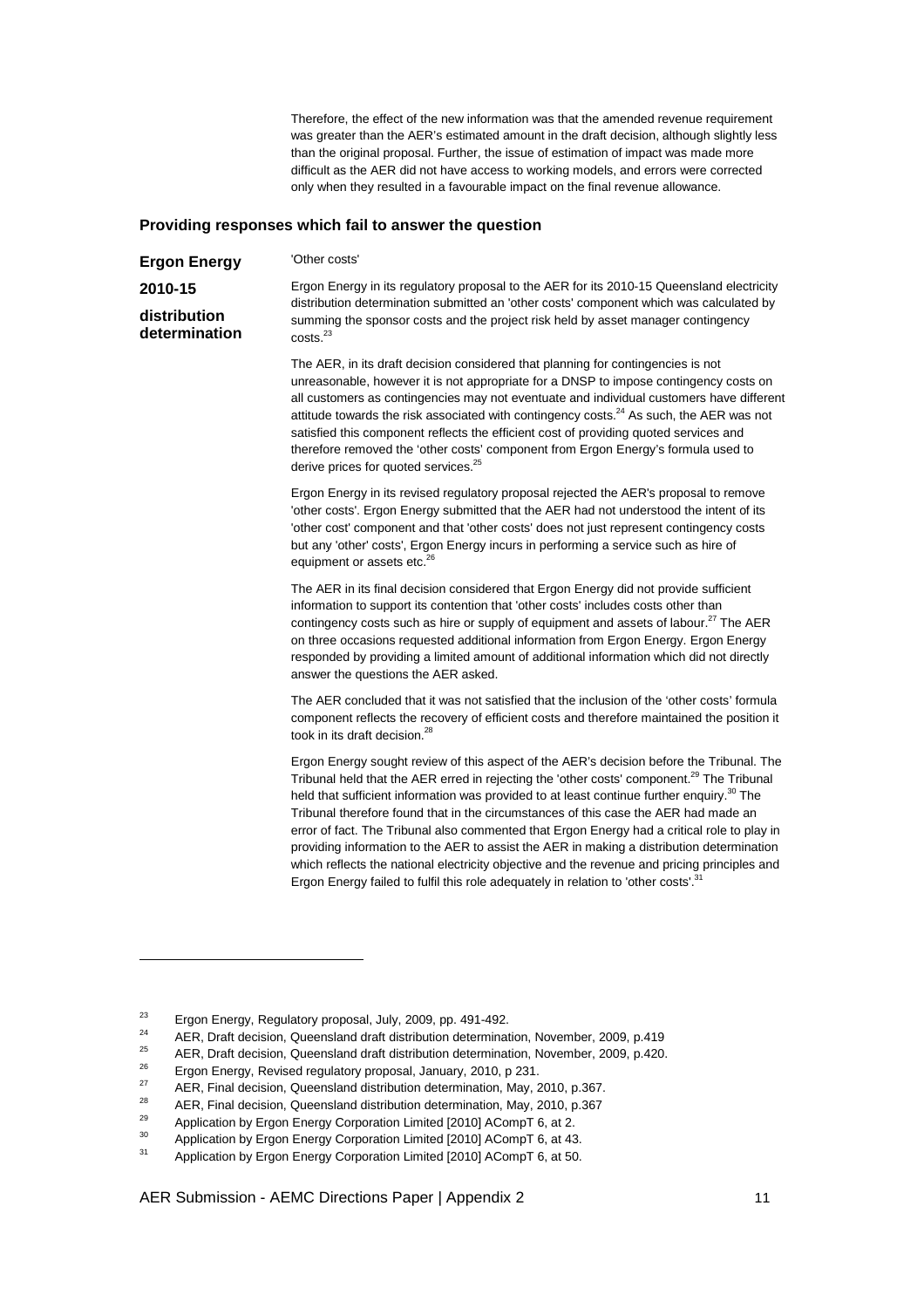#### Customer service costs

The AER in its draft decision did not accept Ergon Energy's forecast opex allowance for metering and customer service activities. The AER identified a double count of alternative control metering and customer service costs as part of the other operating costs forecast for Ergon Energy's standard control services.<sup>32</sup>

In its revised regulatory proposal Ergon Energy rejected the AER's draft decision regarding metering and customer service costs. Ergon Energy submitted that it had presented incorrect data in its supporting documentation provided as part of its regulatory proposal and had led to the AER's conclusion.<sup>33</sup> Ergon Energy also submitted that it provided updated and corrected spreadsheets to the AER leading up to the draft determination which was not given due consideration by the  $AER<sup>3</sup>$ 

The AER's consultants considered that the information provided by Ergon Energy in its revised regulatory proposal was not sufficient for its analysis.<sup>35</sup> The AER's consultants relied on a document provided by Ergon Energy (which Ergon Energy used to inform its budget forecasts). Where the data within the document could not be reconciled against the regulatory information notice, the consultants sought further information from Ergon Energy. The AER's consultants also noted among other things that Ergon Energy had been provided with the opportunity to outline further detailed corrections to support its original forecasts, particularly in relation to Ergon Energy's customer service costs. However Ergon Energy had not provided any further information in this regard.

The AER in its final decision considered that there was some ambiguity in relation to customer service costs that should be attributed to standard control services.<sup>36</sup> The AER also considered that Ergon Energy's inability to reconcile the information used to inform its budget forecasts and its opex forecasts means the AER does not consider Ergon Energy's claim that the opex forecast only incorporates standard control services has been substantiated. The AER therefore reduced Ergon Energy's proposed customer service opex by \$33 million.<sup>37</sup>

Ergon Energy sought review of the AER's decision not to accept Ergon Energy's forecast customer service costs before the Tribunal. The Tribunal affirmed the AER's decision. The Tribunal held that Ergon Energy at no stage clearly made the argument that it was not reasonably possible to undertake the reconciliation that was repeatedly asked for by the AER. Further, the Tribunal held that Ergon Energy did not provide sufficient information in order for the AER to be satisfied that its operating expenditure proposal reasonably reflects the operating expenditure in the NER.<sup>38</sup>

AER Submission - AEMC Directions Paper | Appendix 2 12

<sup>&</sup>lt;sup>32</sup> AER, Draft decision, Queensland draft distribution determination, November 2009, pp. 685-689.

<sup>33</sup> Ergon Energy, Revised regulatory proposal, January, 2010, pp. 165–167.

<sup>34</sup> Ergon Energy, Revised regulatory proposal, January, 2010, pp. 165–167.

<sup>&</sup>lt;sup>35</sup> AER, Final decision, Queensland distribution determination, May, 2010, p.177.

 $^{36}$  AER, Final decision, Queensland distribution determination, May, 2010, p.180.

<sup>&</sup>lt;sup>37</sup> AER, Final decision, Queensland distribution determination, May, 2010, p.180.

<sup>38</sup> Application by Ergon Energy Corporation Limited (Customer Service Costs) (No 2) [2010] ACompT 10 at 64-65